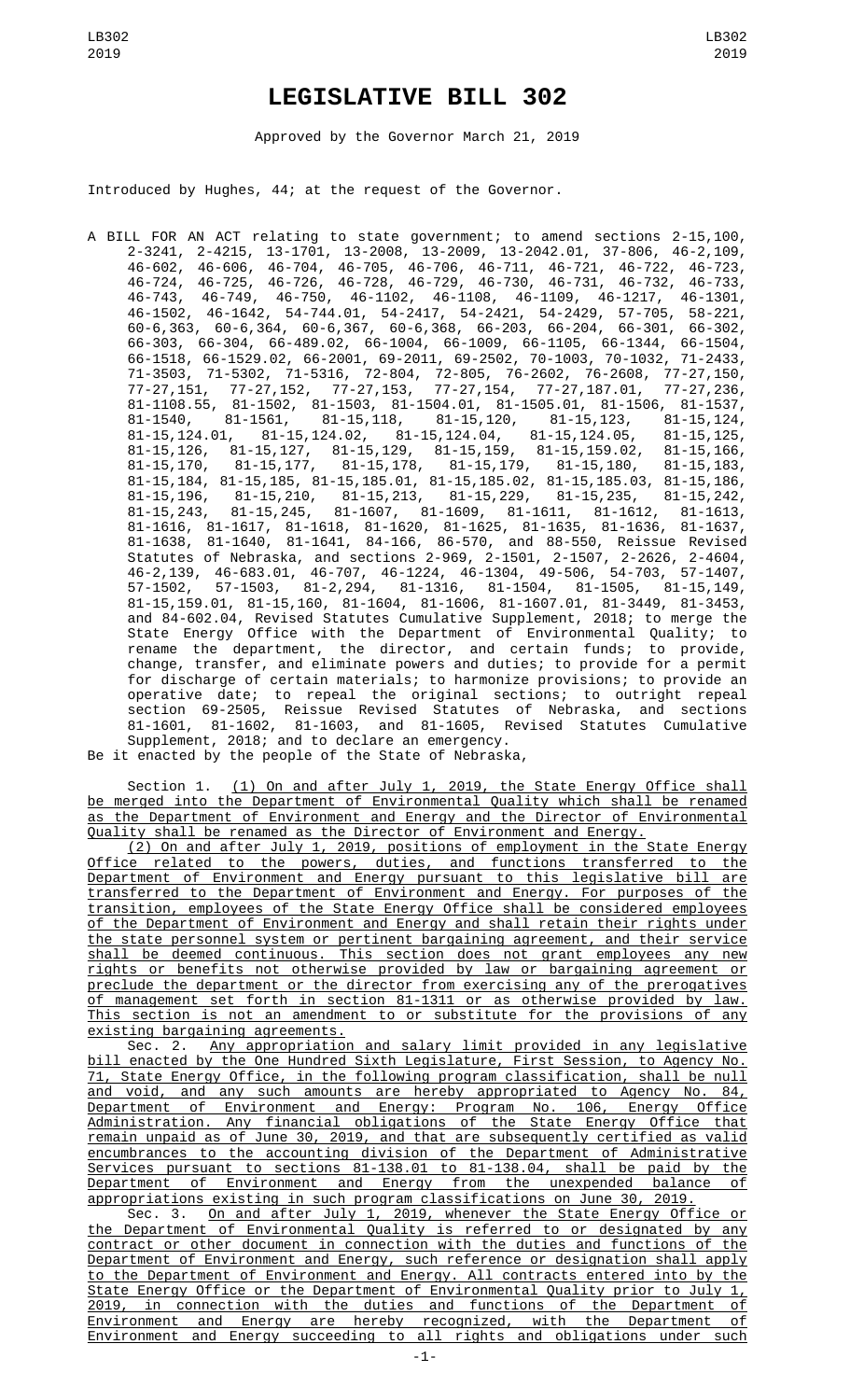contracts. Any cash funds, custodial funds, gifts, trusts, grants, and any appropriations of funds from prior fiscal years available to satisfy obligations incurred under such contracts shall be transferred and appropriated to such department for the payments of such obligations. All documents and records transferred, or copies of the same, may be authenticated or certified by such department for all legal purposes.

Sec. 4. No suit, action, or other proceeding, judicial or administrative, lawfully commenced prior to July 1, 2019, or which could have been commenced prior to that date, by or against the State Energy Office or the Department of Environmental Quality, or the director or any employee thereof in such director's or employee's official capacity or in relation to the discharge of his or her official duties, shall abate by reason of the transfer of duties and functions from the State Energy Office to the Department of Environment and Energy or the renaming of the Department of Environmental Quality as the Department of Environment and Energy.

Sec. 5. On and after July 1, 2019, unless otherwise specified, whenever any provision of law refers to the State Energy Office or the Department of Environmental Quality in connection with duties and functions of the Department of Environment and Energy, such law shall be construed as referring to the Department of Environment and Energy.

Sec. 6. On July 1, 2019, all items of property, real and personal, including office furniture and fixtures, books, documents, and records of the State Energy Office pertaining to the duties and functions transferred to the Department of Environment and Energy pursuant to this legislative bill shall become the property of such department.

Sec. 7. Section 2-969, Revised Statutes Cumulative Supplement, 2018, is amended to read:

2-969 The Riparian Vegetation Management Task Force is created. The Governor shall appoint the members of the task force. The members shall include one surface water project representative from each river basin that has ever been determined to be fully appropriated pursuant to section 46-714 or 46-720 or is designated as overappropriated pursuant to section 46-713 by the Department of Natural Resources; one surface water project representative from a river basin that has not been determined to be fully appropriated pursuant to section 46-714 or 46-720 or is not designated as overappropriated pursuant to section 46-713 by the Department of Natural Resources; one representative from the Department of Agriculture, the Department of <u>Environment and Energy</u> <del>Environmental Quality</del>, the Department of Natural Resources, the office of the State Forester, the Game and Parks Commission, and the University of Nebraska; three representatives selected from a list of at least ten individuals nominated by the Nebraska Association of Resources Districts; two representatives selected from a list of at least five individuals nominated by the Nebraska Weed Control Association; one riparian landowner from each of the state's congressional districts; and one representative from the Nebraska Environmental Trust. In addition to such members, any member of the Legislature may serve as a nonvoting, ex officio member of the task force at his or her option. For administrative and budgetary purposes only, the task force shall be housed within the Department of Agriculture.

Sec. 8. Section 2-1501, Revised Statutes Cumulative Supplement, 2018, is amended to read:

2-1501 As used in sections 2-1501 to 2-15,123, unless the context otherwise requires:

(1) Commission means the Nebraska Natural Resources Commission;

(2) State means the State of Nebraska;

(3) Agency of this state means the government of this state and any subdivision, agency, or instrumentality, corporate or otherwise, of the subdivision, agency, or<br>government of this state;

(4) United States or agencies of the United States means the United States of America, the Natural Resources Conservation Service of the United States Department of Agriculture, and any other agency or instrumentality, corporate or otherwise, of the United States of America;

(5) Government or governmental means the government of this state, the government of the United States, and any subdivision, agency, or instrumentality, corporate or otherwise, of either of them;

(6) Lands, easements, and rights-of-way means lands and rights or interests in lands whereon channel improvements, channel rectifications, or water-retarding or gully-stabilization structures are located, including those areas for flooding and flowage purposes, spoil areas, borrow pits, access and similar purposes;

(7) Local organization means any natural resources district, drainage district, irrigation district, or other public district, county, city, or state agency;

(8) Subwatershed means a portion of a watershed project as divided by the department on a complete hydrologic unit;

(9) Rechanneling means the channeling of water from one watercourse to another watercourse by means of open ditches;

(10) Watercourse means any depression two feet or more below the surrounding land serving to give direction to a current of water at least nine months of the year, having a bed and well-defined banks and, upon order of the commission, also includes any particular depression which would not otherwise be within the definition of watercourse;

(11) Director means the Director of Natural Resources;

(12) Department means the Department of Natural Resources; and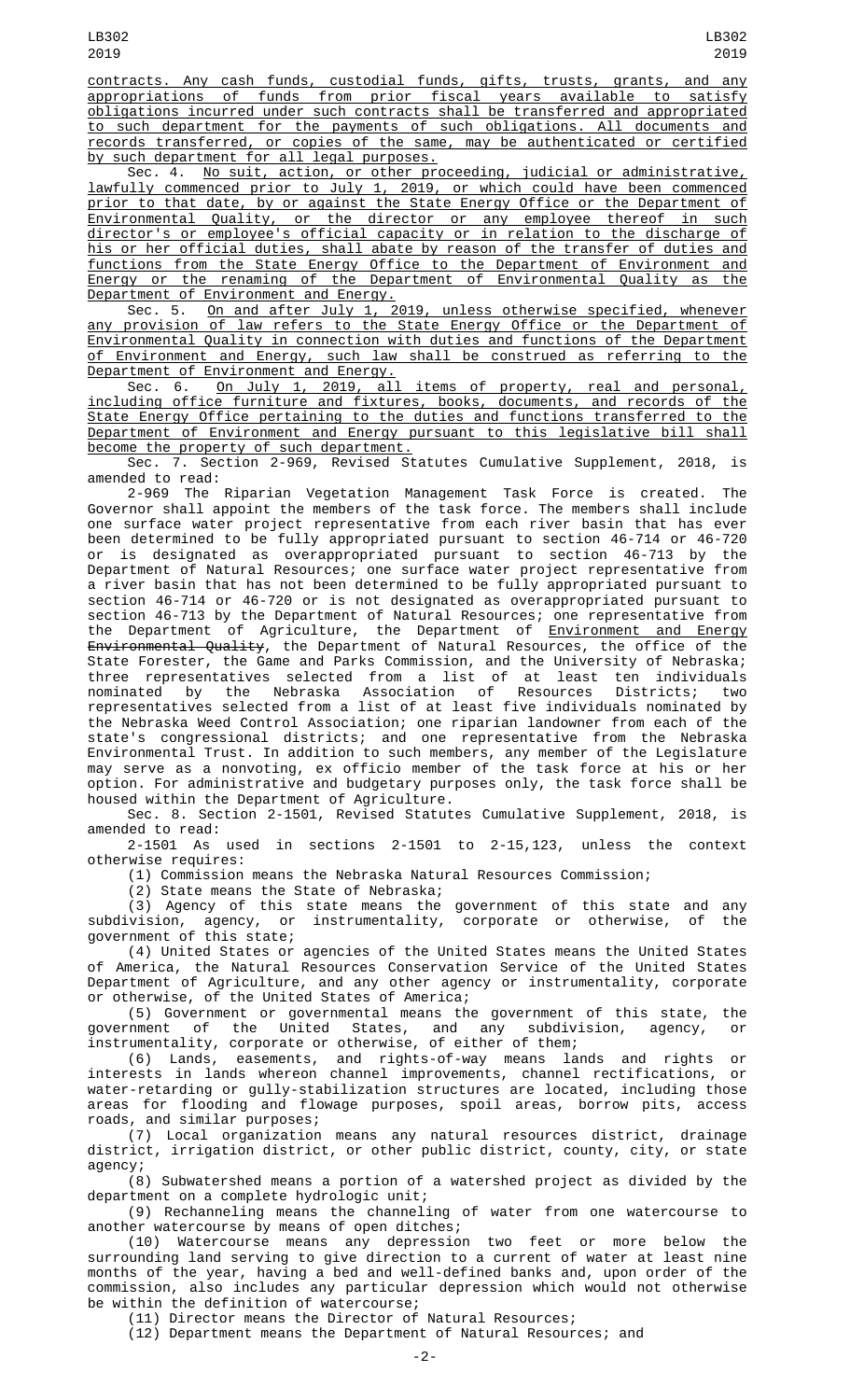(13) Combined sewer overflow project means a municipal project to reduce overflows from a combined sewer system pursuant to a long-term control plan approved by the Department of <u>Environment and Energy</u> <del>Environmental Quality</del>.

Sec. 9. Section 2-1507, Revised Statutes Cumulative Supplement, 2018, amended to read:<br>2-1507 (1)

It is the intent of the Legislature that the Water Sustainability Fund be equitably distributed statewide to the greatest extent possible for the long term and give priority funding status to projects which are the result of federal mandates.

(2) Distributions to assist municipalities with the cost of constructing, upgrading, developing, and replacing sewer infrastructure facilities as part of a combined sewer overflow project shall be based on a demonstration of need and shall equal ten percent of the total annual appropriation to the Water Sustainability Fund if (a) applicants have applied for such funding as required under section 2-1509 and (b) any such application has been recommended for further consideration by the director and is subsequently approved for allocation by the commission pursuant to subsection (1) of section 2-1511. If more than one municipality demonstrates a need for funds pursuant to this subsection, funds shall be distributed proportionally based on population.

(3) Any money in the Water Sustainability Fund may be allocated by the commission to applicants in accordance with sections 2-1506 to 2-1513. Such money may be allocated in the form of grants or loans for water sustainability programs, projects, or activities undertaken within the state. The allocation of funds to a program, project, or activity in one form shall not of itself preclude additional allocations in the same or any other form to the same program, project, or activity.

(4) When the commission has approved an allocation of funds to a program, project, or activity, the Department of Natural Resources shall establish a subaccount in the Water Sustainability Fund and credit the entire amount of the allocation to the subaccount. Individual subaccounts shall be established for each program, project, or activity approved by the commission. The commission may approve a partial allocation to a program, project, or activity based upon available unallocated funds in the Water Sustainability Fund, but the amount of unfunded allocations shall not exceed eleven million dollars. Additional allocations to a program, project, or activity shall be credited to the same subaccount as the original allocation. Subaccounts shall not be subject to transfer out of the Water Sustainability Fund, except that the commission may authorize the transfer of excess or unused funds from a subaccount and into the unreserved balance of the fund.

(5) A natural resources district is eligible for funding from the Water Sustainability Fund only if the district has adopted or is currently participating in the development of an integrated management plan pursuant to subdivision  $(1)(a)$  or  $(b)$  of section 46-715.

(6) The commission shall utilize the resources and expertise of and collaborate with the Department of Natural Resources, the University of Nebraska, the Department of <u>Environment and Energy</u> <del>Environmental Quality</del>, the Nebraska Environmental Trust Board, and the Game and Parks Commission on funding and planning for water programs, projects, or activities.

(7) A biennial report shall be made to the Clerk of the Legislature describing the work accomplished by the use of funds towards the goals of the Water Sustainability Fund beginning on December 31, 2015. The report submitted to the Clerk of the Legislature shall be submitted electronically.

Sec. 10. Section 2-15,100, Reissue Revised Statutes of Nebraska, is amended to read:

2-15,100 The state water planning and review process shall be conducted under the guidance and general supervision of the director. The director shall be assisted in the state water planning and review process by the Game and Parks Commission, the Department of Agriculture, the Governor's Policy Research Office, the Department of Health and Human Services, the Department of Environment and Energy Environmental Quality, the Water Center of the University of Nebraska, and the Conservation and Survey Division of the University of Nebraska. In addition, the director may obtain assistance from any private individual, organization, political subdivision, or agency of the state or federal government.

Sec. 11. Section 2-2626, Revised Statutes Cumulative Supplement, 2018, is amended to read:

2-2626 The department shall have the following powers, functions, and duties:

(1) To administer, implement, and enforce the Pesticide Act and serve as the lead state agency for the regulation of pesticides. The department shall involve the natural resources districts and other state agencies, including the Department of <u>Environment and Energy</u> <del>Environmental Quality</del>, the Department of Natural Resources, or the Department of Health and Human Services, in matters relating to water quality. Nothing in the act shall be interpreted in any way to affect the powers of any other state agency or of any natural resources district to regulate for ground water quality or surface water quality as otherwise provided by law;

(2) To be responsible for the development and implementation of a state management plan and pesticide management plans. The Department of <u>Environment</u> <u>and Energy</u> <del>Environmental Quality</del> shall be responsible for the adoption of standards for pesticides in surface water and ground water, and the Department of Health and Human Services shall be responsible for the adoption of standards for pesticides in drinking water. These standards shall be established as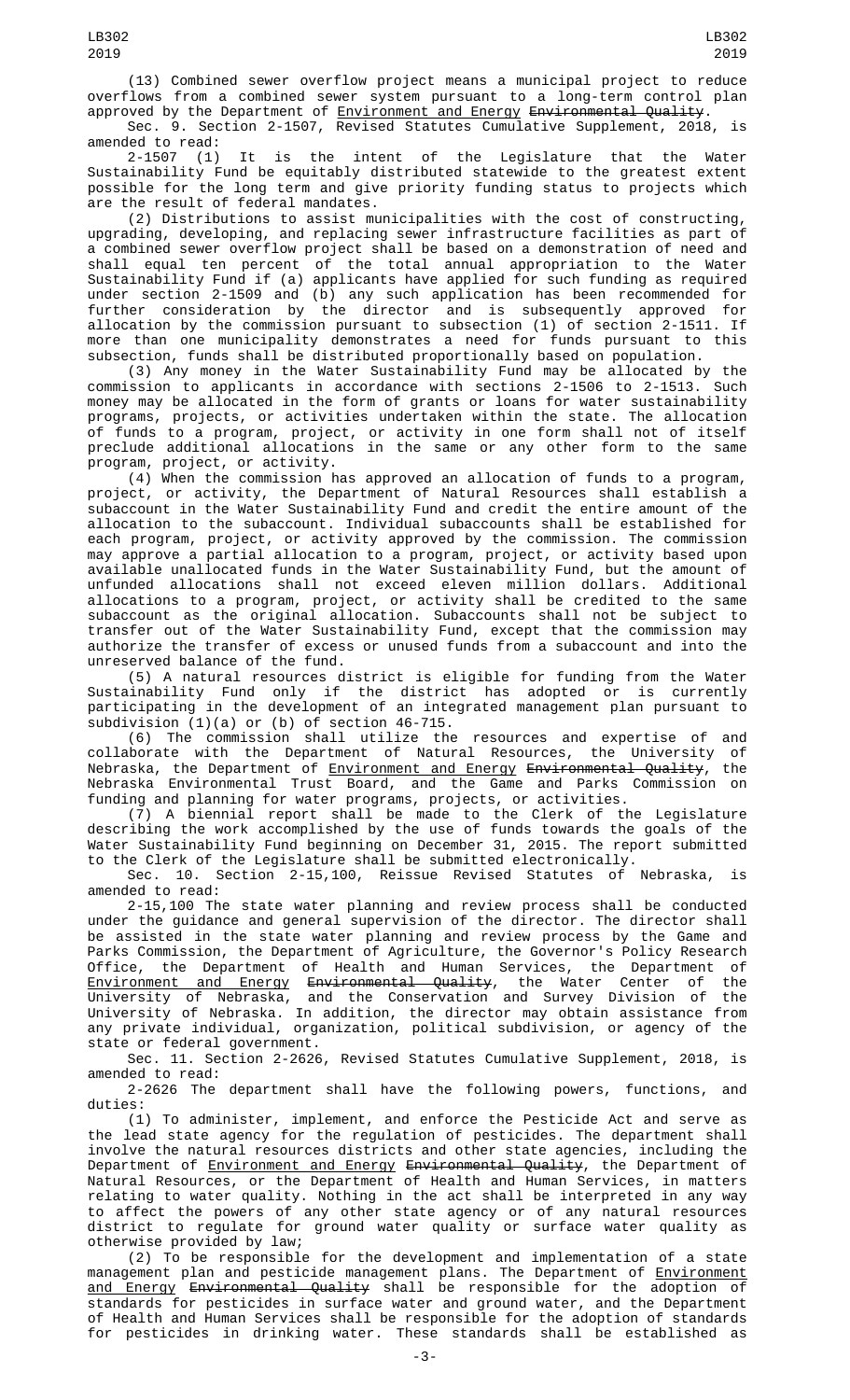action levels in the state management plan and pesticide management plans at which prevention and mitigation measures are implemented. Such action levels may be set at or below the maximum contaminant level set for any product as set by the federal agency under the federal Safe Drinking Water Act, 42 U.S.C. 300f et seq., as the act existed on January 1, 2013. The Department of Agriculture shall cooperate with and use existing expertise in other state agencies when developing the state management plan and pesticide management plans and shall not hire a hydrologist within the department for such purpose;

(3) After notice and public hearing, to adopt and promulgate rules and regulations providing lists of state-limited-use pesticides for the entire state or for a designated area within the state, subject to the following:

(a) A pesticide shall be included on a list of state-limited-use pesticides if:

(i) The Department of Agriculture determines that the pesticide, when used in accordance with its directions for use, warnings, and cautions and for uses for which it is registered, may without additional regulatory restrictions cause unreasonable adverse effects on humans or the environment, including injury to the applicator or other persons because of acute dermal or inhalation toxicity of the pesticides;

(ii) The water quality standards set by the Department of <u>Environment and</u> Energy Environmental Quality or the Department of Health and Human Services pursuant to this section are exceeded; or

(iii) The Department of Agriculture determines that the pesticide requires additional restrictions to meet the requirements of the Pesticide Act, federal act, or any plan adopted under the Pesticide Act or the federal act;

(b) The Department of Agriculture may regulate the time and conditions of use of a state-limited-use pesticide and may require that it be purchased or possessed only:

(i) With permission of the department;

(ii) Under direct supervision of the department or its designee in certain areas and under certain conditions;

(iii) In specified quantities and concentrations or at specified times; or (iv) According to such other restrictions as the department may set by regulation;

(c) The Department of Agriculture may require a person authorized to distribute or use a state-limited-use pesticide to maintain records of the person's distribution or use and may require that the records be kept separate from other business records;

(d) The state management plan and pesticide management plans shall be coordinated with the Department of Agriculture and other state agency plans and with other state agencies and with natural resources districts;

(e) The state management plan and pesticide management plans may impose progressively more rigorous pesticide management practices as pesticides are detected in ground water or surface water at increasing fractions of the standards adopted by the Department of <u>Environment and Energy</u> <del>Environmental</del> Quality or the Department of Health and Human Services; and

(f) A pesticide management plan may impose progressively more rigorous pesticide management practices to address any unreasonable adverse effect of pesticides on humans or the environment. When appropriate, a pesticide management plan may establish action levels for imposition of such progressively more rigorous management practices based upon measurable indicators of the adverse effect on humans or the environment;

(4) To adopt and promulgate such rules and regulations as are necessary for the enforcement and administration of the Pesticide Act. The regulations shall include, but not be limited to, regulations providing for:

(a) The collection of samples, examination of records, and reporting of information by persons subject to the act;

(b) The safe handling, transportation, storage, display, distribution, use, and disposal of pesticides and their containers;

(c) Labeling requirements of all pesticides required to be registered under provisions of the act, except that such regulations shall not impose any requirements for federally registered labels contrary to those required pursuant to the federal act;

(d) Classes of devices which shall be subject to the Pesticide Act;

(e) Reporting and record-keeping requirements for persons distributing or using pesticide products made available under 7 U.S.C. 136i-1 of the federal act and for persons required to keep records under the Pesticide Act;

(f) Methods to be used in the application of pesticides when the Department of Agriculture finds that such regulations are necessary to carry out the purpose and intent of the Pesticide Act. Such regulations may include methods to be used in the application of a restricted-use pesticide, may relate to the time, place, manner, methods, materials, amounts, and concentrations in connection with the use of the pesticide, may restrict or prohibit use of the pesticides in designated areas during specified periods of time, and may provide specific examples and technical interpretations of subdivision (4) of section 2-2646. The regulations shall encompass all reasonable factors which the department deems necessary to prevent damage or injury by drift or misapplication to (i) plants, including forage plants, or adjacent or nearby property, (ii) wildlife in the adjoining or nearby areas, (iii) fish and other aquatic life in waters in reasonable proximity to the area to be treated, (iv) surface water or ground water, and (v) humans, animals, or beneficial insects. In adopting and promulgating such regulations, the department shall give consideration to pertinent research findings and recommendations of other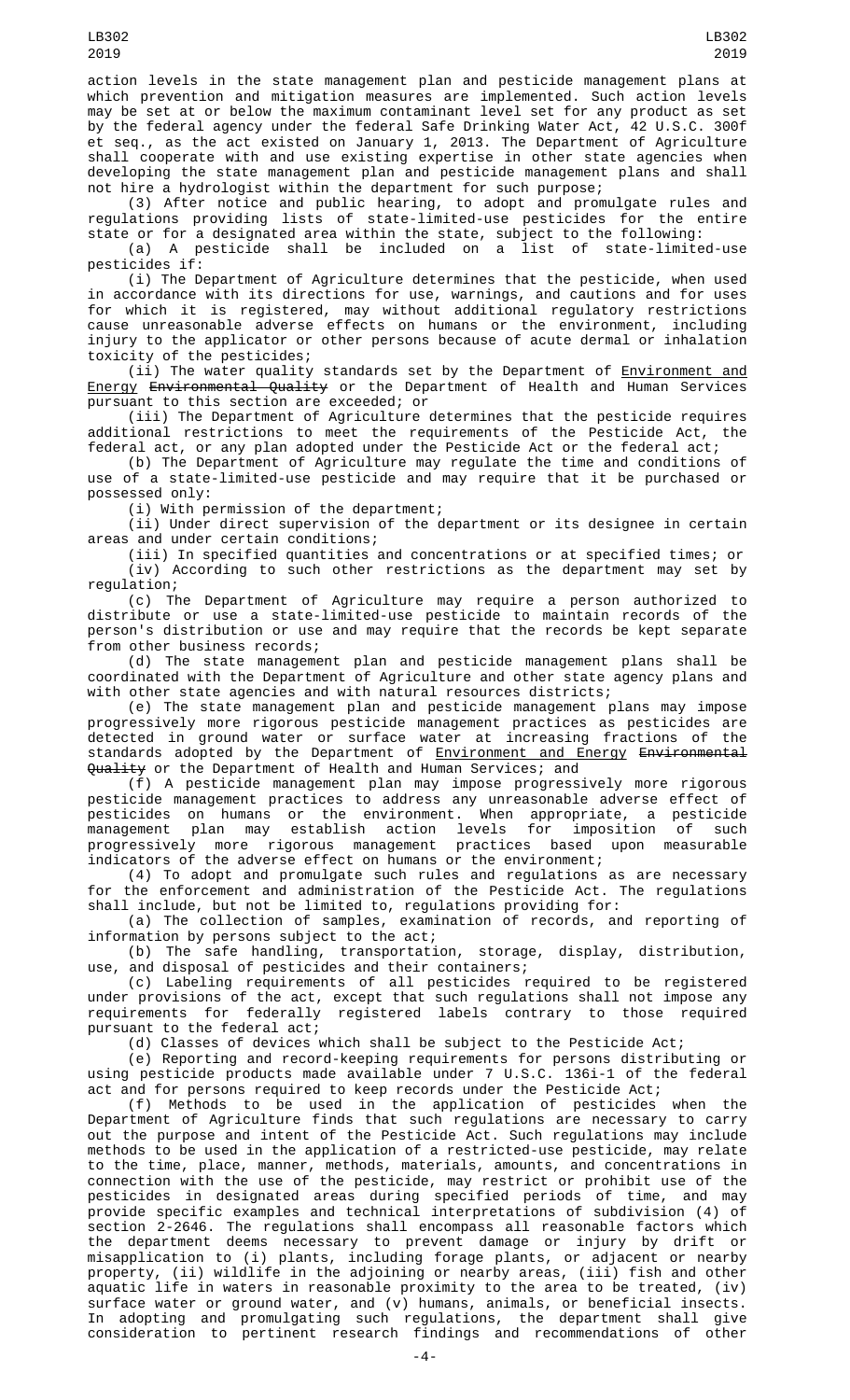agencies of the state, the federal government, or other reliable sources. The department may, by regulation, require that notice of a proposed use of a pesticide be given to landowners whose property is adjacent to the property to be treated or in the immediate vicinity thereof if the department finds that such notice is necessary to carry out the purpose of the act;

(g) State-limited-use pesticides for the state or for designated areas in the state;

(h) Establishment of the amount of any fee or fine as directed by the act; (i) Establishment of the components of any state management plan or

pesticide management plan; (j) Establishment of categories for licensed pesticide applicators in addition to those established in 40 C.F.R. 171, as the regulation existed on January 1, 2013; and

(k) Establishment of a process for the issuance of permits for emergencyuse pesticides made available under 7 U.S.C. 136p of the federal act;

(5) To enter any public or private premises at any reasonable time to:

(a) Inspect and sample any equipment authorized or required to be inspected under the Pesticide Act or to inspect the premises on which the equipment is kept or stored;

(b) Inspect or sample any area exposed or reported to be exposed to a pesticide or where a pesticide use has occurred;

(c) Inspect and sample any area where a pesticide is disposed of or stored;

(d) Observe the use and application of and sample any pesticide;

(e) Inspect and copy any records relating to the distribution or use of any pesticide or the issuance of any license, permit, or registration under the act; or

(f) Inspect, examine, or take samples from any application equipment, building, or place owned, controlled, or operated by any person engaging in an activity regulated by the act if, from probable cause, it appears that the application equipment, building, or place contains a pesticide;

(6) To sample, inspect, make analysis of, and test any pesticide found within this state;

(7) To issue and enforce a written or printed order to stop the sale, removal, or use of a pesticide if the Department of Agriculture has reason to believe that the pesticide is in violation of any provision of the act. The department shall present the order to the owner or custodian of the pesticide. The person who receives the order shall not distribute, remove, or use the pesticide until the department determines that the pesticide is in compliance with the act. This subdivision shall not limit the right of the department to proceed as authorized by any other provision of the act;

(8)(a) To sue in the name of the director to enjoin any violation of the act. Venue for such action shall be in the county in which the alleged violation occurred, is occurring, or is threatening to occur; and

(b) To request the county attorney or the Attorney General to bring suit to enjoin a violation or threatened violation of the act;

(9) To impose or levy an administrative fine of not more than five thousand dollars for each violation on any person who has violated any provision, requirement, condition, limitation, or duty imposed by the act or rules and regulations adopted and promulgated pursuant to the act. A violation means each action which violates any separate or distinct provision, requirement, condition, limitation, or duty imposed by the act or rules and regulations adopted and promulgated pursuant to the act;

(10) To cause a violation warning letter to be served upon the alleged violator or violators pursuant to the act;

(11) To take reasonable measures to assess and collect all fees and fines prescribed by the act and the rules or regulations adopted under the act;

(12) To access, inspect, and copy all books, papers, records, bills of lading, invoices, and other information relating to the use, manufacture, repackaging, and distribution of pesticides necessary for the enforcement of the act;

(13) To seize, for use as evidence, without formal warrant if probable cause exists, any pesticide which is in violation of the act or is not approved by the Department of Agriculture or which is found to be used or distributed in the violation of the act or the rules and regulations adopted and promulgated under it;

(14) To declare as a pest any form of plant or animal life, other than humans and other than bacteria, viruses, and other microorganisms on or in living humans or other living animals, which is injurious to health or the environment;

(15) To adopt classifications of restricted-use pesticides as determined by the federal agency under the federal act. In addition to the restricted-use pesticides classified by the administrator, the Department of Agriculture may also determine state-limited-use pesticides for the state or for designated areas within the state as provided in subdivision (3) of this section;

(16) To receive grants-in-aid from any federal entity, and to enter into cooperative agreements with any federal entity, any agency of this state, any subdivision of this state, any agency of another state, any Indian tribe, or any private person for the purpose of obtaining consistency with or assistance in the implementation of the Pesticide Act. The Department of Agriculture may reimburse any such entity from the Pesticide Administrative Cash Fund for the work performed under the cooperative agreement. The department may delegate its administrative responsibilities under the act to cities of the metropolitan and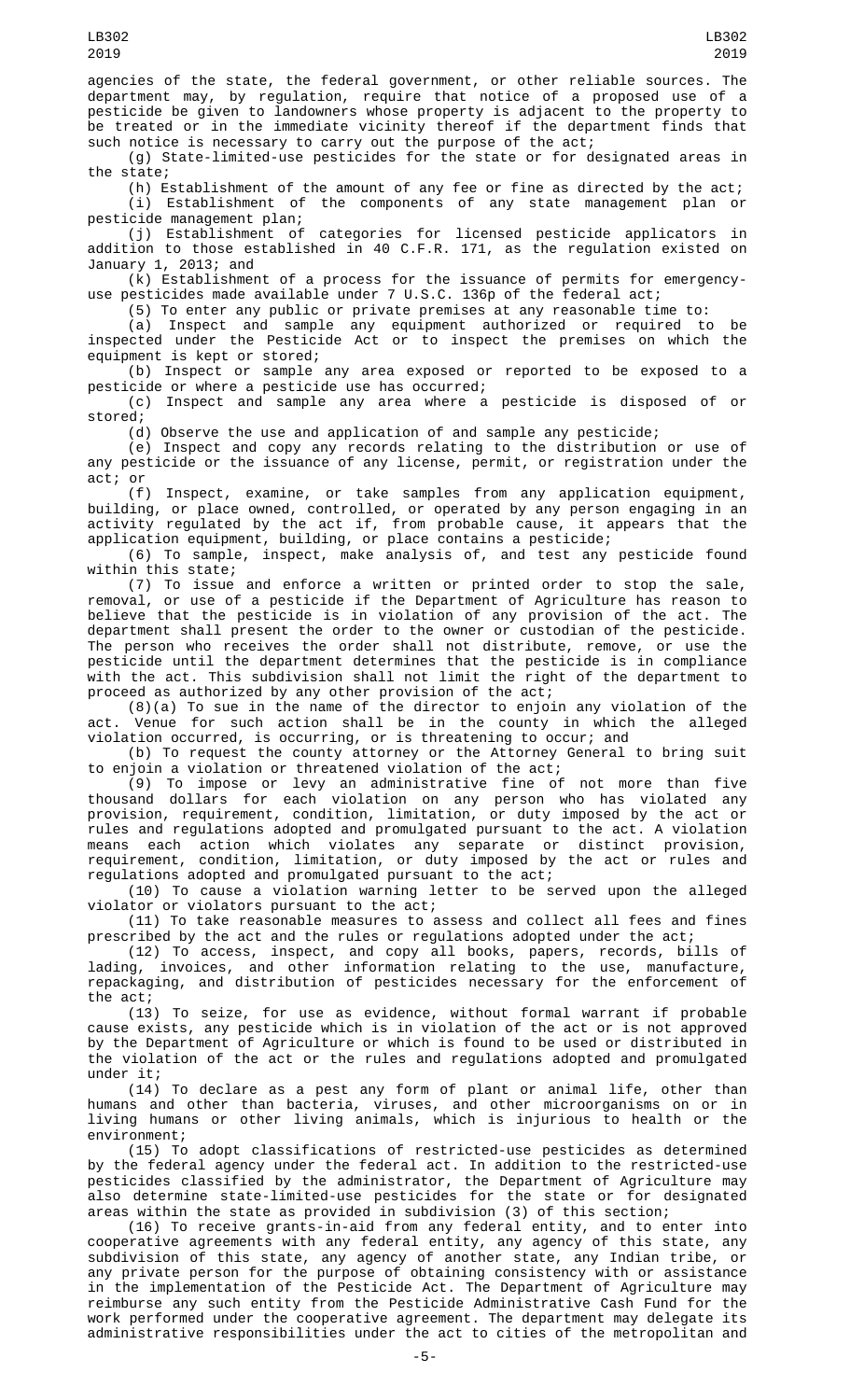primary classes if it reasonably believes that such cities can perform the responsibilities in a manner consistent with the act and the rules and regulations adopted and promulgated under it;

(17) To prepare and adopt such plans as are necessary to implement any requirements of the federal agency under the federal act;

(18) To request the assistance of the Attorney General or the county attorney in the county in which a violation of the Pesticide Act has occurred with the prosecution or enforcement of any violation of the act;

(19) To enter into a settlement agreement with any person regarding the disposition of any license, permit, registration, or administrative fine;

(20) To issue a cease and desist order pursuant to section 2-2649;

(21) To deny an application or cancel, suspend, or modify the registration of a pesticide pursuant to section 2-2632;

(22) To issue, cancel, suspend, modify, or place on probation any license or permit issued pursuant to the act; and

(23) To make such reports to the federal agency as are required under the federal act.

Sec. 12. Section 2-3241, Reissue Revised Statutes of Nebraska, is amended to read:

2-3241 Each district shall have the power and authority to provide technical and other assistance as may be necessary or desirable in rural areas to abate the lowering of water quality in the state caused by sedimentation, effluent from feedlots, and runoff from cropland areas containing agricultural chemicals. Such assistance shall be coordinated with the programs and the stream quality standards as established by the Department of Environment and Energy Environmental Quality.

Sec. 13. Section 2-4215, Reissue Revised Statutes of Nebraska, is amended to read:

2-4215 In exercising any powers granted by the Conservation Corporation Act, the corporation shall coordinate its activities with the land and water resources policies, programs, and planning efforts of the state, particularly the Department of <u>Environment and Energy</u> <del>Environmental Quality</del> and the Department of Natural Resources, and with the several natural resources districts throughout the state.

Sec. 14. Section 2-4604, Revised Statutes Cumulative Supplement, 2018, is amended to read:

2-4604 (1) The director shall, in cooperation with the commission, the Department of <u>Environment and Energy</u> <del>Environmental Quality</del>, the Natural Resources Conservation Service of the United States Department of Agriculture, and other appropriate state and federal agencies, develop and coordinate a comprehensive state erosion and sediment control program designed to reduce soil erosion in this state to tolerable levels. The program, which shall be reasonable and attainable, shall include:

(a) The soil-loss tolerance level for the various types of soils in the state;

(b) State goals and a state strategy for reducing soil losses on all lands in the state to an amount no more than the applicable soil-loss tolerance level;

(c) Guidelines for establishing priorities for implementation of the program at the state and local levels;

(d) Types of assistance to be provided by the state to districts, cities, and counties in the implementation of the state and local erosion and sediment control programs; and

(e) Such other elements as the director deems appropriate in accordance with the objectives of the Erosion and Sediment Control Act, including any recommendations for further legislative or administrative action.

(2) The state erosion and sediment control program may be revised by the director and the commission at any time. Before approving any such changes, the director and the commission shall conduct at least four public hearings or meetings to receive information from interested persons in different parts of the state.

Sec. 15. Section 13-1701, Reissue Revised Statutes of Nebraska, is amended to read:

13-1701 For purposes of sections 13-1701 to 13-1714 and 76-2,119:

(1) Applicant shall mean any person as defined in section 81-1502 who is required to obtain a permit from the department for a solid waste disposal area or a solid waste processing facility but shall not include any person applying for renewal of such a permit or any person as defined in such section who proposes to dispose of waste which he or she generates on property which he or she owns as of January 1, 1991;

(2) Department shall mean the Department of **Environment and Energy** Environmental Quality;

(3) Solid waste disposal area shall mean an area used for the disposal of solid waste from more than one residential premises or from one or more recreational, commercial, industrial, manufacturing, or governmental operations; and

(4) Solid waste processing facility shall mean an incinerator or a compost plant receiving material, other than yard waste, in quantities greater than one thousand cubic yards annually.

Sec. 16. Section 13-2008, Reissue Revised Statutes of Nebraska, is amended to read:

13-2008 Department shall mean the Department of Environment and Energy Environmental Quality.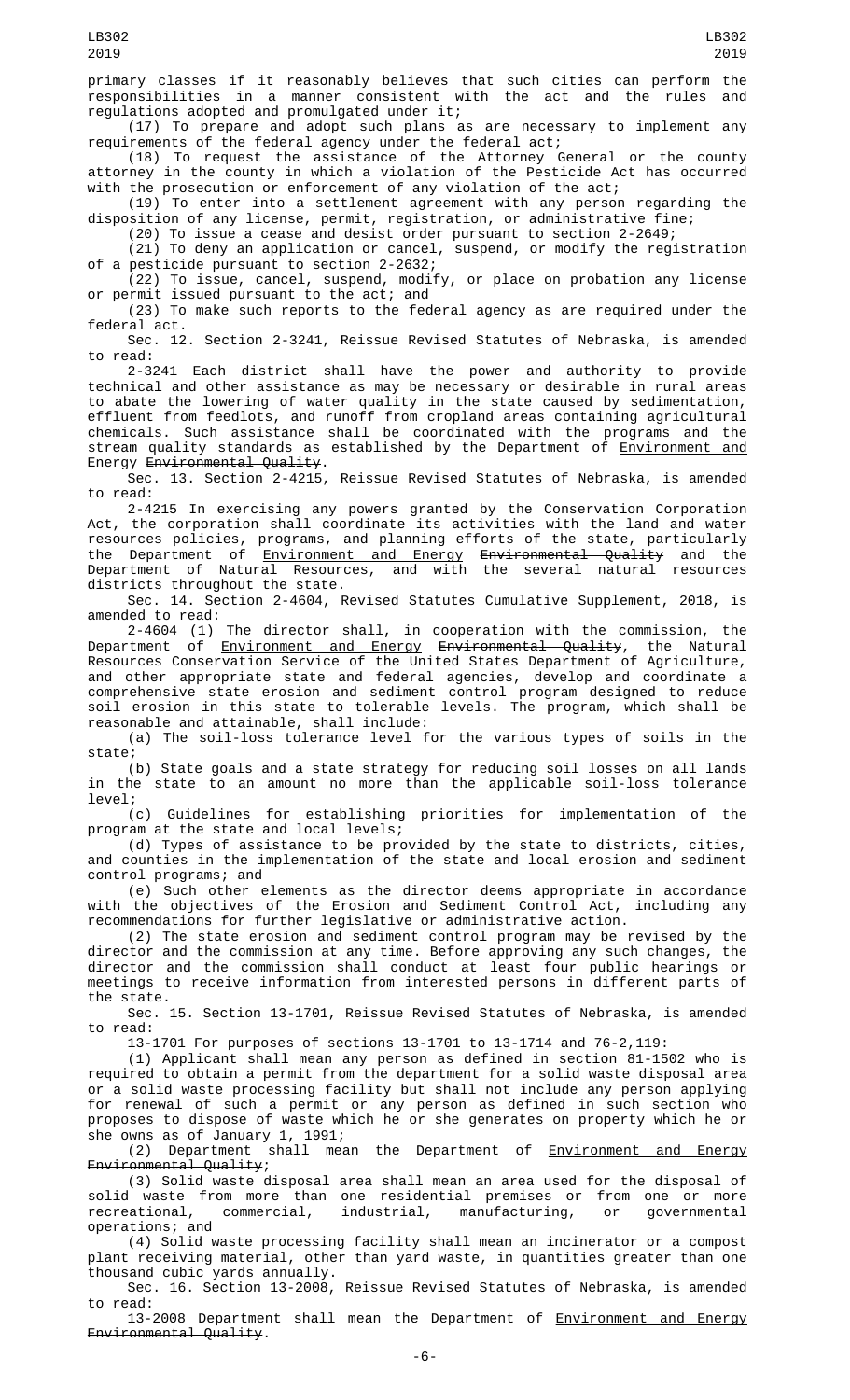Sec. 17. Section 13-2009, Reissue Revised Statutes of Nebraska, is amended to read:

13-2009 Director shall mean the Director of Environment and Energy Environmental Quality.

Sec. 18. Section 13-2042.01, Reissue Revised Statutes of Nebraska, is amended to read:

13-2042.01 (1) The Department of <u>Environment and Energy</u> Environmental Quality shall rebate to the municipality or county of origin ten cents of the disposal fee required by section 13-2042 for solid waste disposed of at landfills regulated by the department or transported for disposal out of state from a solid waste processing facility holding a permit under the Integrated Solid Waste Management Act and when such solid waste originated in a municipality or county with a purchasing policy approved by the department. The fee shall be rebated on a schedule agreed upon between the municipality or county and the department. The schedule shall be no more often than quarterly and no less often than annually.

(2) Any municipality or county may apply to the department for the rebate authorized in subsection (1) of this section if the municipality or county has a written purchasing policy in effect requiring a preference for purchasing products, materials, or supplies which are manufactured or produced from recycled material. The policy shall provide that the preference shall not operate when it would result in the purchase of products, materials, or supplies which are of inadequate quality as determined by the municipality or county. Upon receipt of an application, the Department of <u>Environment and</u> Energy Environmental Quality shall submit the application to the materiel division of the Department of Administrative Services for review. The materiel division shall review the application for compliance with this section and any rules and regulations adopted pursuant to this section and to determine the probable effectiveness in assuring that a preference is given to products, materials, or supplies which are manufactured or produced from recycled material. The materiel division shall provide a report of its findings to the Department of <u>Environment and Energy</u> Environmental Quality within thirty days<br>after receiving the review request. The Department of <u>Environment and Energy</u> after receiving the review request. The Department of <u>Environment and Energy</u> Environmental Quality shall approve the application or suggest modifications to the application within sixty days after receiving the application based on the materiel division's report, any analysis by the Department of *Environment and* Energy Environmental Quality, and any factors affecting compliance with this section or the rules and regulations adopted pursuant to this section.

(3) A municipality or county shall file a report complying with the rules regulations adopted pursuant to this section with the Department of <u>Environment and Energy</u> <del>Environmental Quality</del> before April 1 of each year documenting purchasing practices for the past calendar year in order to continue receiving the rebate. The report shall include, but not be limited to, quantities of products, materials, or supplies purchased which were manufactured or produced from recycled material. The department shall provide copies of each report to the materiel division in a timely manner. If the department determines that a municipality or county is not following the purchasing policy presented in the approved application or that the purchasing policy presented in the approved application is not effective in assuring that a preference is given to products, materials, or supplies which are manufactured or produced from recycled material, the department shall suspend the rebate until it determines that the municipality or county is giving a preference to products, materials, or supplies which are manufactured or produced from recycled material pursuant to a written purchasing policy approved by the department subsequent to the suspension. The materiel division may make recommendations to the department regarding suspensions and reinstatements of rebates. The Department of Administrative Services may adopt and promulgate rules and regulations establishing procedures for reviewing applications and for annual reports.

(4) Any suspension of the rebate or denial of an application made under this section may be appealed. The appeal shall be in accordance with the Administrative Procedure Act.

(5) The council shall adopt and promulgate rules and regulations establishing criteria for application procedures, for accepting and denying applications, for required reports, and for suspending and reinstating the rebate. The materiel division shall recommend to the council criteria for accepting and denying applications and for suspending and reinstating the rebate. The materiel division may make other recommendations to the council regarding rules and regulations authorized under this section.

Sec. 19. Section 37-806, Reissue Revised Statutes of Nebraska, is amended to read:

37-806 (1) Any species of wildlife or wild plants determined to be an endangered species pursuant to the Endangered Species Act shall be an endangered species under the Nongame and Endangered Species Conservation Act, and any species of wildlife or wild plants determined to be a threatened species pursuant to the Endangered Species Act shall be a threatened species under the Nongame and Endangered Species Conservation Act. The commission may determine that any such threatened species is an endangered species throughout all or any portion of the range of such species within this state.

(2) In addition to the species determined to be endangered or threatened pursuant to the Endangered Species Act, the commission shall by regulation determine whether any species of wildlife or wild plants normally occurring within this state is an endangered or threatened species as a result of any of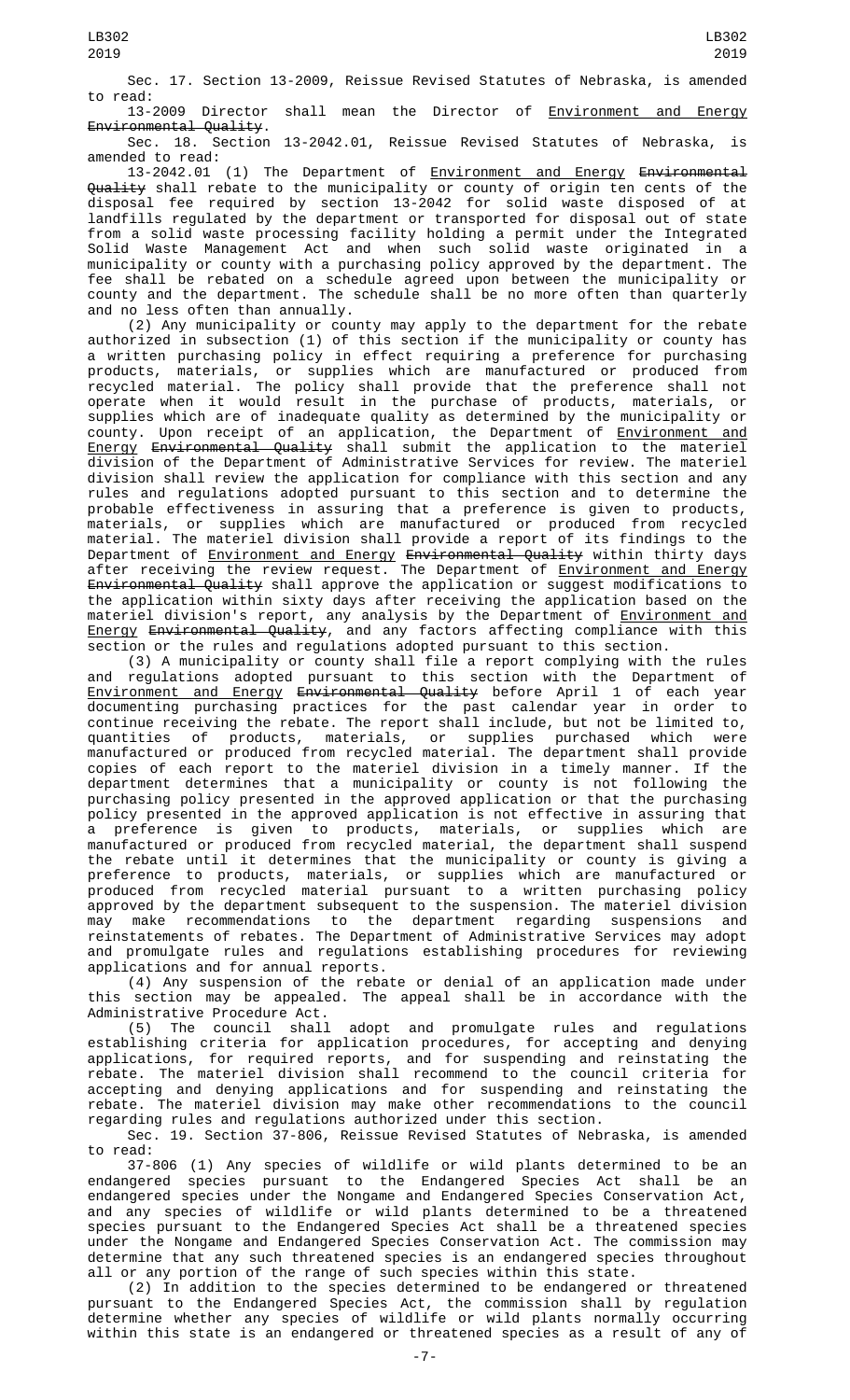LB302 2019

the following factors:

(a) The present or threatened destruction, modification, or curtailment of its habitat or range;

(b) Overutilization for commercial, sporting, scientific, educational, or other purposes;

(c) Disease or predation;

(d) The inadequacy of existing regulatory mechanisms; or

(e) Other natural or manmade factors affecting its continued existence within this state.

(3)(a) The commission shall make determinations required by subsection (2) of this section on the basis of the best scientific, commercial, and other data available to the commission.

(b) Except with respect to species of wildlife or wild plants determined to be endangered or threatened species under subsection (1) of this section, the commission may not add a species to nor remove a species from any list published pursuant to subsection (5) of this section unless the commission has first:

(i) Provided public notice of such proposed action by publication in a newspaper of general circulation in each county in that portion of the subject species' range in which it is endangered or threatened or, if the subject species' range extends over more than five counties, in a newspaper of statewide circulation distributed in the county;

(ii) Provided notice of such proposed action to and allowed comment from the Department of Agriculture, the Department of <u>Environment and Energy</u> Environmental Quality, and the Department of Natural Resources;

(iii) Provided notice of such proposed action to and allowed comment from each natural resources district and public power district located in that portion of the subject species' range in which it is endangered or threatened;

(iv) Notified the Governor of any state sharing a common border with this state, in which the subject species is known to occur, that such action is being proposed;

(v) Allowed at least sixty days following publication for comment from the public and other interested parties;

(vi) Held at least one public hearing on such proposed action in each game and parks commissioner district of the subject species' range in which it is endangered or threatened;

(vii) Submitted the scientific, commercial, and other data which is the basis of the proposed action to scientists or experts outside and independent of the commission for peer review of the data and conclusions. If the commission submits the data to a state or federal fish and wildlife agency for peer review, the commission shall also submit the data to scientists or experts not affiliated with such an agency for review. For purposes of this section, state fish and wildlife agency does not include a postsecondary educational institution; and

(viii) For species proposed to be added under this subsection but not for species proposed to be removed under this subsection, developed an outline of the potential impacts, requirements, or regulations that may be placed on private landowners, or other persons who hold state-recognized property rights on behalf of themselves or others, as a result of the listing of the species or the development of a proposed program for the conservation of the species as required in subsection (1) of section 37-807.

The inadvertent failure to provide notice as required by subdivision (3) (b) of this section shall not prohibit the listing of a species and shall not be deemed to be a violation of the Administrative Procedure Act or the Nongame and Endangered Species Conservation Act.

(c) When the commission is proposing to add or remove a species under this subsection, public notice under subdivision (3)(b)(i) of this section shall include, but not be limited to, (i) the species proposed to be listed and a description of that portion of its range in which the species is endangered or threatened, (ii) a declaration that the commission submitted the data which is the basis for the listing for peer review and developed an outline if required under subdivision (b)(viii) of this subsection, and (iii) a declaration of the availability of the peer review, including an explanation of any changes or modifications the commission has made to its proposal as a result of the peer review, and the outline required under subdivision (b)(viii) of this subsection, if applicable, for public examination.

(d) In cases when the commission determines that an emergency situation exists involving the continued existence of such species as a viable component of the wild fauna or flora of the state, the commission may add species to such lists after having first published a public notice that such an emergency situation exists together with a summary of facts which support such determination.

(4) In determining whether any species of wildlife or wild plants is an endangered or threatened species, the commission shall take into consideration those actions being carried out by the federal government, by other states, by other agencies of this state or political subdivisions thereof, or by any other person which may affect the species under consideration.

(5) The commission shall issue regulations containing a list of all species of wildlife and wild plants normally occurring within this state which it determines, in accordance with subsections (1) through (4) of this section, to be endangered or threatened species and a list of all such species. Each list shall refer to the species contained therein by scientific and common name or names, if any, and shall specify with respect to each such species over what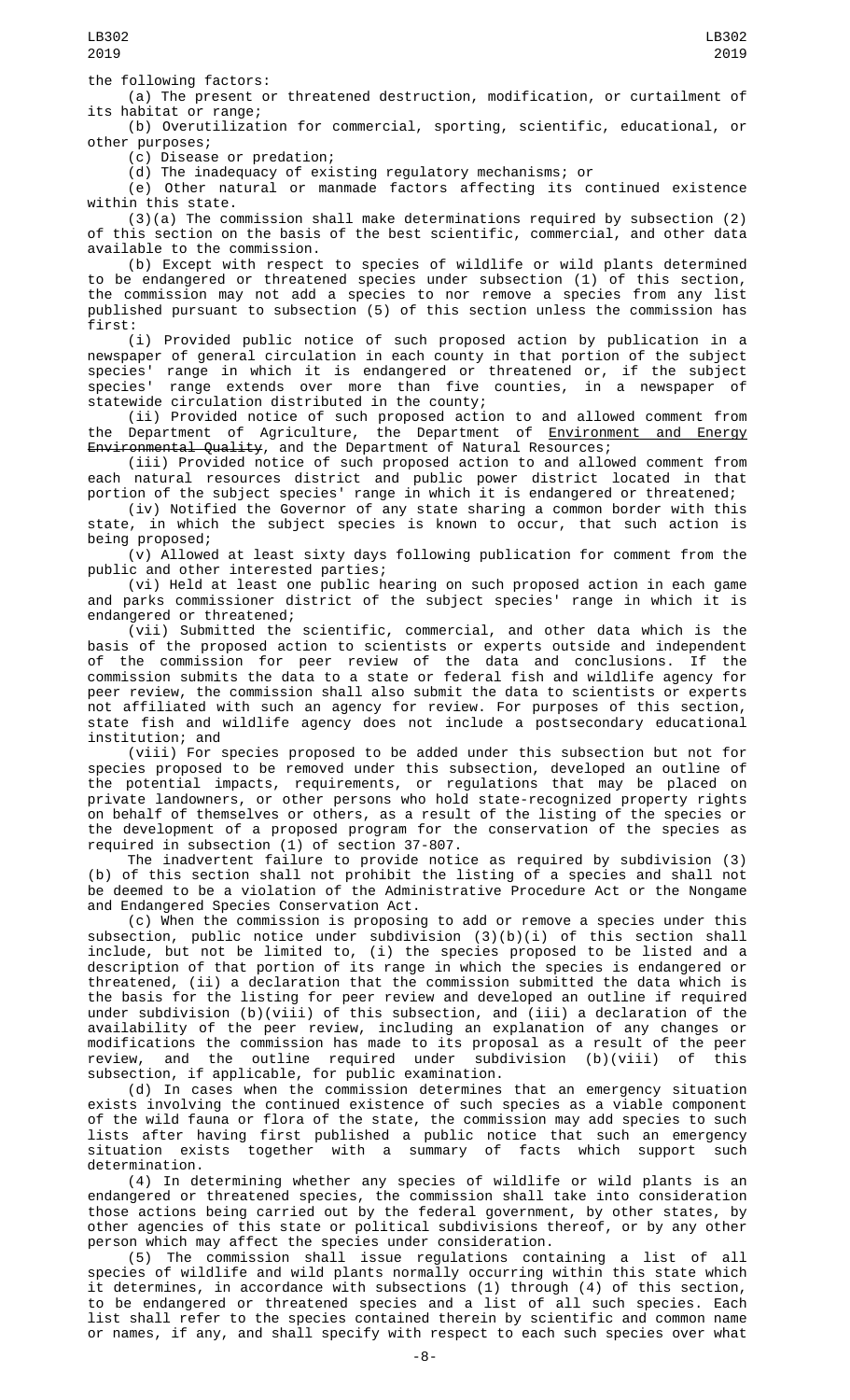portion of its range it is endangered or threatened.

(6) Except with respect to species of wildlife or wild plants determined to be endangered or threatened pursuant to the Endangered Species Act, the commission shall, upon the petition of an interested person, conduct a review of any listed or unlisted species proposed to be removed from or added to the lists published pursuant to subsection (5) of this section, but only if the commission publishes a public notice that such person has presented substantial evidence which warrants such a review.

(7) Whenever any species of wildlife or wild plants is listed as a threatened species pursuant to subsection (5) of this section, the commission shall issue such regulations as are necessary to provide for the conservation of such species. The commission may prohibit, with respect to any threatened species of wildlife or wild plants, any act prohibited under subsection (8) or (9) of this section.

(8) With respect to any endangered species of wildlife, it shall be unlawful, except as provided in subsection (7) of this section, for any person subject to the jurisdiction of this state to:

(a) Export any such species from this state;

(b) Take any such species within this state;

(c) Possess, process, sell or offer for sale, deliver, carry, transport, or ship, by any means whatsoever except as a common or contract motor carrier under the jurisdiction of the Public Service Commission or the Interstate Commerce Commission, any such species; or

(d) Violate any regulation pertaining to the conservation of such species or to any threatened species of wildlife listed pursuant to this section and promulgated by the commission pursuant to the Nongame and Endangered Species Conservation Act.

(9) With respect to any endangered species of wild plants, it shall be unlawful, except as provided in subsection (7) of this section, for any person subject to the jurisdiction of this state to:

(a) Export any such species from this state;

(b) Possess, process, sell or offer for sale, deliver, carry, transport, or ship, by any means whatsoever, any such species; or

(c) Violate any regulation pertaining to such species or to any threatened species of wild plants listed pursuant to this section and promulgated by the commission pursuant to the act.

(10) Any endangered species of wildlife or wild plants which enters this state from another state or from a point outside the territorial limits of the United States and which is being transported to a point within or beyond this state may be so entered and transported without restriction in accordance with the terms of any federal permit or permit issued under the laws or regulations of another state.

(11) The commission may permit any act otherwise prohibited by subsection (8) of this section for scientific purposes or to enhance the propagation or survival of the affected species.

(12) Any law, regulation, or ordinance of any political subdivision of this state which applies with respect to the taking, importation, exportation, possession, sale or offer for sale, processing, delivery, carrying, transportation other than under the jurisdiction of the Public Service Commission, or shipment of species determined to be endangered or threatened species pursuant to the Nongame and Endangered Species Conservation Act shall be void to the extent that it may effectively (a) permit that which is prohibited by the act or by any regulation which implements the act or (b) prohibit that which is authorized pursuant to an exemption or permit provided for in the act or in any regulation which implements the act. The Nongame and Endangered Species Conservation Act shall not otherwise be construed to void any law, regulation, or ordinance of any political subdivision of this state which is intended to conserve wildlife or wild plants.

Sec. 20. Section 46-2,109, Reissue Revised Statutes of Nebraska, is amended to read:

46-2,109 Each natural resources district and the Game and Parks Commission shall conduct studies to identify specific stream segments which the district or commission considers to have a critical need for instream flows. Such studies shall quantify the instream flow needs in the identified stream segments. Any district or the Game and Parks Commission may request the assistance of the Conservation and Survey Division of the University of Nebraska, the Game and Parks Commission, the Department of <u>Environment and</u> <u>Energy</u> <del>Environmental Quality</del>, the Department of Natural Resources, or any other state agency in order to comply with this section.

Sec. 21. Section 46-2,139, Revised Statutes Cumulative Supplement, 2018, is amended to read:

46-2,139 The Storm Water Management Plan Program is created. The purpose of the program is to facilitate and fund the duties of cities and counties under the federal Clean Water Act, 33 U.S.C. 1251 et seq., as such act existed on January 1, 2006, regarding storm water runoff under the National Pollutant Discharge Elimination System requirements. The Storm Water Management Plan Program shall function as a grant program administered by the Department of <u>Environment and Energy</u> <del>Environmental Quality</del>, using funds appropriated for the program. The department shall deduct from funds appropriated amounts sufficient to reimburse itself for its costs of administration of the grant program. Any city or county when applying for a grant under the program shall have a storm water management plan approved by the department which meets the requirements of the National Pollutant Discharge Elimination System. Grant applications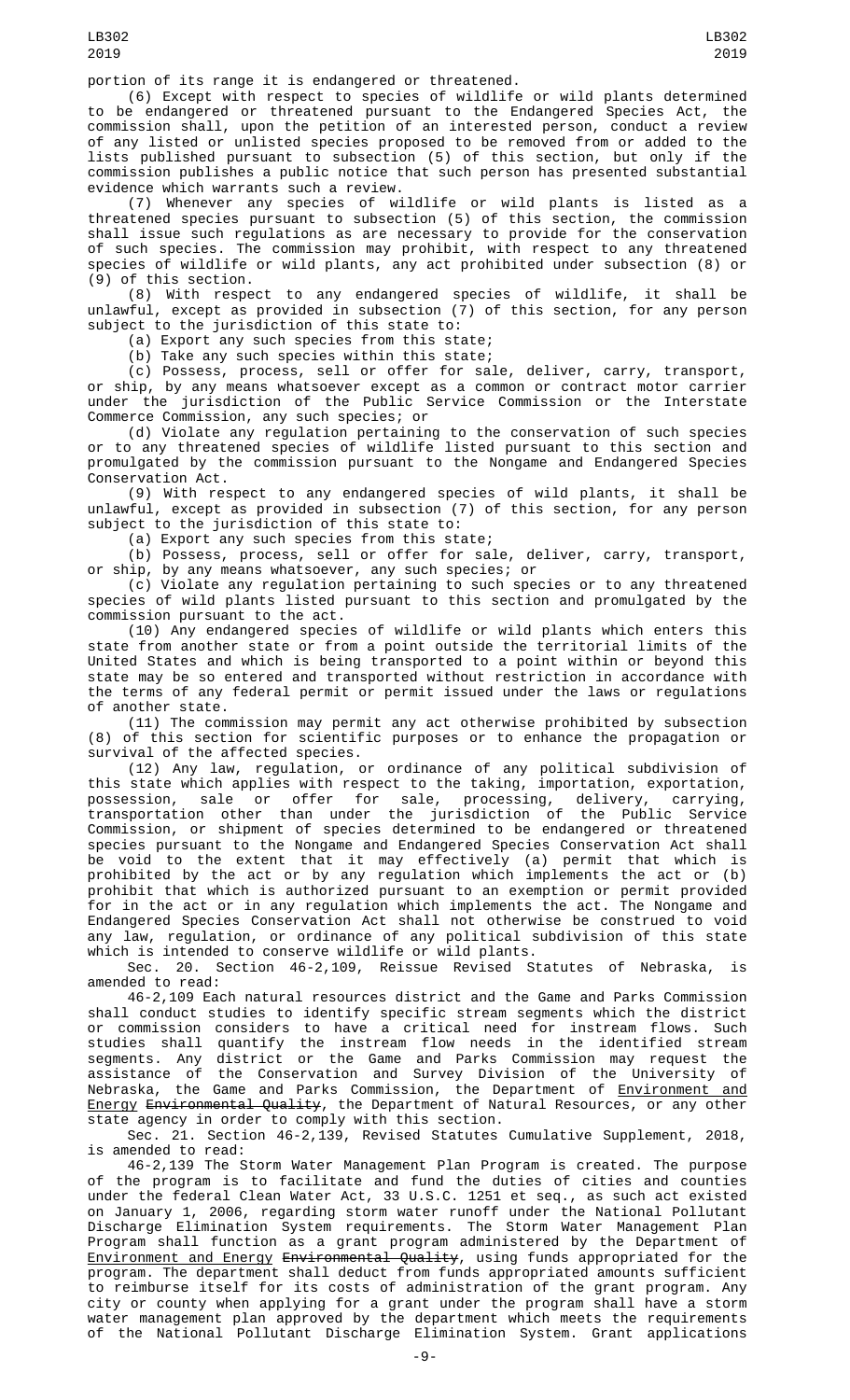shall be made to the department on forms prescribed by the department. Grant funds shall be distributed by the department as follows:

(1) Not less than eighty percent of the funds available for grants under this section shall be provided to cities and counties in urbanized areas, as identified in 77 Federal Register 18652-18669, that apply for grants and meet the requirements of this section. Grants made pursuant to this subdivision shall be distributed proportionately based on the population of applicants within such category, as determined by the most recent federal census update or recount certified by the United States Department of Commerce, Bureau of the Census. For the purpose of distributing grant funds to a county pursuant to this subdivision, the proportion shall be based on the county population, less the population of city applicants within that county. Any funds available for grants under this subdivision and not awarded by the end of a calendar year shall be available for grants in the following year; and

(2) Not more than twenty percent of the funds available for grants under this section shall be provided to cities and counties outside of urbanized areas, as identified in 77 Federal Register 18652-18669, with populations greater than ten thousand inhabitants as determined by the most recent federal census update or recount certified by the United States Department of Commerce, Bureau of the Census, that apply for grants and meet the requirements of this section. Grants under this subdivision shall be distributed proportionately based on the population of applicants within this category as determined by the most recent federal census update or recount certified by the United States Department of Commerce, Bureau of the Census. For the purpose of distributing grant funds to a county pursuant to this subdivision, the proportion shall be based on the county population, less the population of city applicants within that county. Any funds available for grants pursuant to this subdivision which have not been awarded at the end of each calendar year shall be available for awarding grants pursuant to subdivision (1) of this section.

Any city or county receiving a grant under subdivision (1) or (2) of this section shall contribute matching funds equal to twenty percent of the grant amount.

Sec. 22. Section 46-602, Reissue Revised Statutes of Nebraska, is amended to read:

46-602 (1) Each water well completed in this state on or after July 1, 2001, excluding test holes and dewatering wells to be used for less than ninety days, shall be registered with the Department of Natural Resources as provided in this section within sixty days after completion of construction of the water well. The licensed water well contractor as defined in section 46-1213 constructing the water well, or the owner of the water well if the owner constructed the water well, shall file the registration on a form made available by the department and shall also file with the department the information from the well log required pursuant to section 46-1241. The department shall, by January 1, 2002, provide licensed water well contractors with the option of filing such registration forms electronically. No signature shall be required on forms filed electronically. The fee required by subsection (3) of section 46-1224 shall be the source of funds for any required fee to a contractor which provides the online services for such registration. Any discount in the amount paid the state by a credit card, charge card, or debit card company or a third-party merchant bank for such registration fees shall be deducted from the portion of the registration fee collected pursuant to section 46-1224.

(2)(a) If the newly constructed water well is a replacement water well, the registration form shall include (i) the registration number of the water well being replaced, if applicable, and (ii) the date the original water well was decommissioned or a certification that the water well will be decommissioned within one hundred eighty days or a certification that the original water well will be modified and equipped to pump fifty gallons per minute or less and will be used only for livestock, monitoring, observation, or any other nonconsumptive use or de minimis use approved by the applicable natural resources district.

(b) For purposes of this section, replacement water well means a water well which is constructed to provide water for the same purpose as the original water well and is operating in accordance with any applicable permit from the department and any applicable rules and regulations of the natural resources district and, if the purpose is for irrigation, the replacement water well delivers water to the same tract of land served by the original water well and (i) replaces a decommissioned water well within one hundred eighty days after the decommissioning of the original water well, (ii) replaces a water well that has not been decommissioned but will not be used after construction of the new water well and the original water well will be decommissioned within one hundred eighty days after such construction, except that in the case of a municipal water well, the original municipal water well may be used after construction of the new water well but shall be decommissioned within one year after completion of the replacement water well, or (iii) the original water well will continue to be used but will be modified and equipped within one hundred eighty days after such construction of the replacement water well to pump fifty gallons per minute or less and will be used only for livestock, monitoring, observation, or any other nonconsumptive or de minimis use approved by the applicable natural resources district.

 $(c)$  No water well shall be registered as a replacement water well until the Department of Natural Resources has received a properly completed notice of decommissioning for the water well being replaced on a form made available by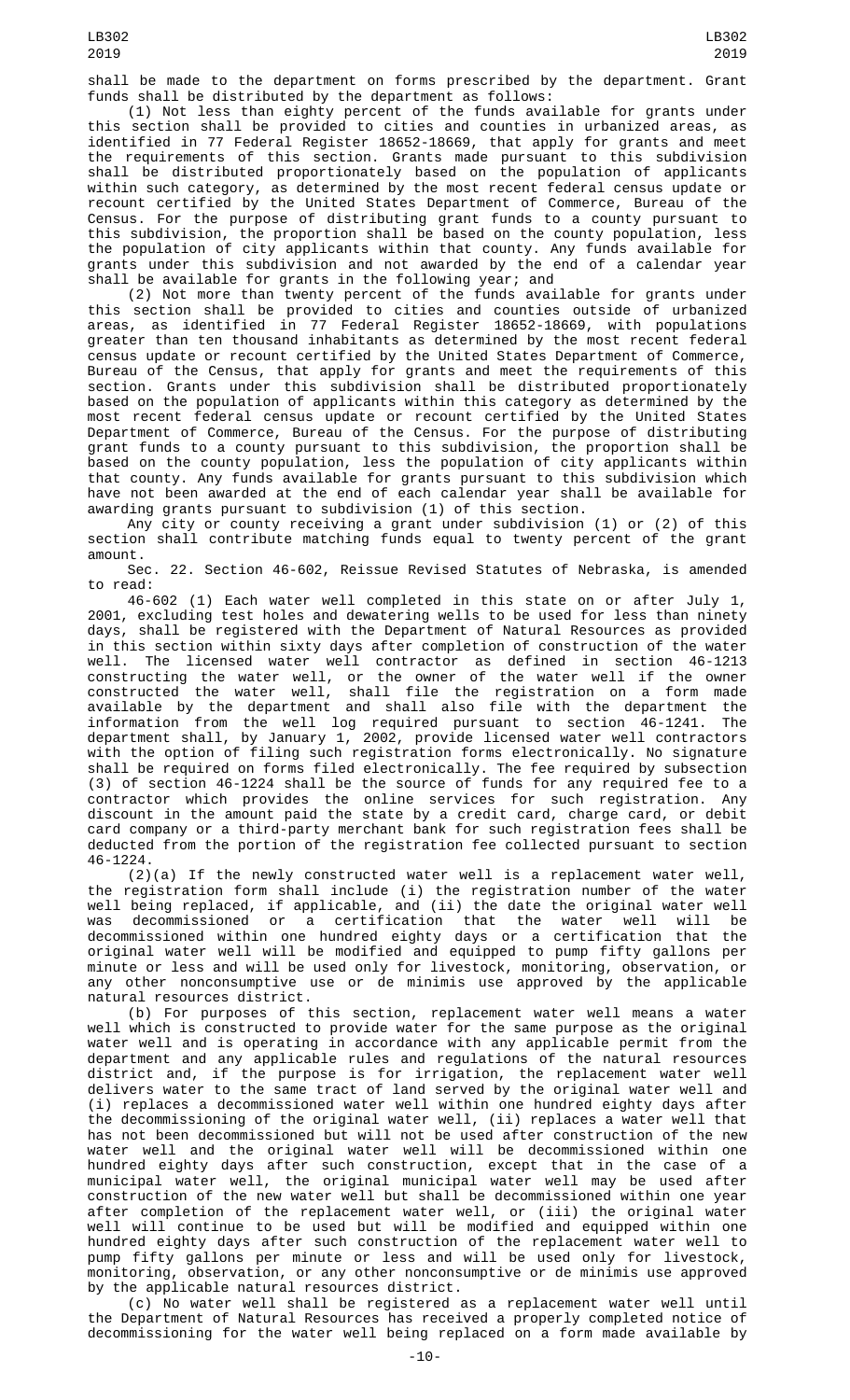the department, or properly completed notice, prepared in accordance with subsection (7) of this section, of the modification and equipping of the original water well to pump fifty gallons per minute or less for use only for livestock, monitoring, observation, or any other nonconsumptive or de minimis use approved by the applicable natural resources district. Such notices, as required, shall be completed by (i) the licensed water well contractor as defined in section 46-1213 who decommissions the water well or modifies and equips the water well, (ii) the licensed pump installation contractor as defined in section 46-1209 who decommissions the water well or modifies and equips the water well, or (iii) the owner if the owner decommissions a driven sandpoint well which is on land owned by him or her for farming, ranching, or agricultural purposes or as his or her place of abode. The Department of Health and Human Services shall, by rule and regulation, determine which contractor or owner shall be responsible for such notice in situations in which more than one contractor or owner may be required to provide notice under this subsection.

(3) For a series of two or more water wells completed and pumped into a common carrier as part of a single site plan for irrigation purposes, a registration form and a detailed site plan shall be filed for each water well. The registration form shall include the registration numbers of other water wells included in the series if such water wells are already registered.

(4) A series of water wells completed for purposes of installation of a ground heat exchanger for a structure for utilizing the geothermal properties of the ground shall be considered as one water well. One registration form and a detailed site plan shall be filed for each such series.

(5) One registration form shall be required along with a detailed site plan which shows the location of each such water well in the site and a log from each such water well for water wells constructed as part of a single site plan for (a) monitoring ground water, obtaining hydrogeologic information, or extracting contaminants from the ground, (b) water wells constructed as part of remedial action approved by the Department of <u>Environment and Energy</u> Environmental Quality pursuant to section 66-1525, 66-1529.02, or 81-15,124, and (c) water well owners who have a permit issued pursuant to the Industrial Ground Water Regulatory Act and also have an underground injection control permit issued by the Department of <u>Environment and Energy</u> <del>Environmental</del> Quality.

(6) The Department of Natural Resources shall be notified by the owner of any change in the ownership of a water well required to be registered under this section. Notification shall be in such form and include such evidence of ownership as the Director of Natural Resources by rule and regulation directs. The department shall use such notice to update the registration on file. The department shall not collect a fee for the filing of the notice.

(7) The licensed water well contractor or licensed pump installation contractor responsible therefor shall notify the department within sixty days on a form provided by the department of any pump installation or any modifications to the construction of the water well or pump, after the initial registration of the well. For a change of use resulting in modification and equipping of an original water well which is being replaced in accordance with subsection (2) of this section, the licensed water well contractor or licensed pump installation contractor shall notify the department within sixty days on a form provided by the department of the water well and pump modifications and equipping of the original water well. A water well owner shall notify the department within sixty days on a form provided by the department of any other changes or any inaccuracies in recorded water well information, including, but not limited to, changes in use. The department shall not collect a fee for the filing of the notice.

(8) Whenever a water well becomes an illegal water well as defined in section 46-706, the owner of the water well shall either correct the deficiency that causes the well to be an illegal water well or shall cause the proper decommissioning of the water well in accordance with rules and regulations adopted pursuant to the Water Well Standards and Contractors' Practice Act. The licensed water well contractor who decommissions the water well, the licensed pump installation contractor who decommissions the water well, or the owner if the owner decommissions a driven sandpoint well which is on land owned by him or her for farming, ranching, or agricultural purposes or as his or her place of abode, shall provide a properly completed notice of decommissioning to the Department of Natural Resources within sixty days. The Department of Health and Human Services shall, by rule and regulation, determine which contractor or owner shall be responsible for such notice in situations in which more than one contractor or owner may be required to provide notice under this subsection. The Department of Natural Resources shall not collect a fee for the filing of the notice.

(9) Except for water wells which are used solely for domestic purposes and were constructed before September 9, 1993, and for test holes and dewatering wells used for less than ninety days, each water well which was completed in this state before July 1, 2001, and which is not registered on that date shall be an illegal water well until it is registered with the Department of Natural Resources. Such registration shall be completed by a licensed water well contractor or by the current owner of the water well, shall be on forms provided by the department, and shall provide as much of the information required by subsections (1) through (5) of this section for registration of a new water well as is possible at the time of registration.

(10) Water wells which are or were used solely for injecting any fluid other than water into the underground water reservoir, which were constructed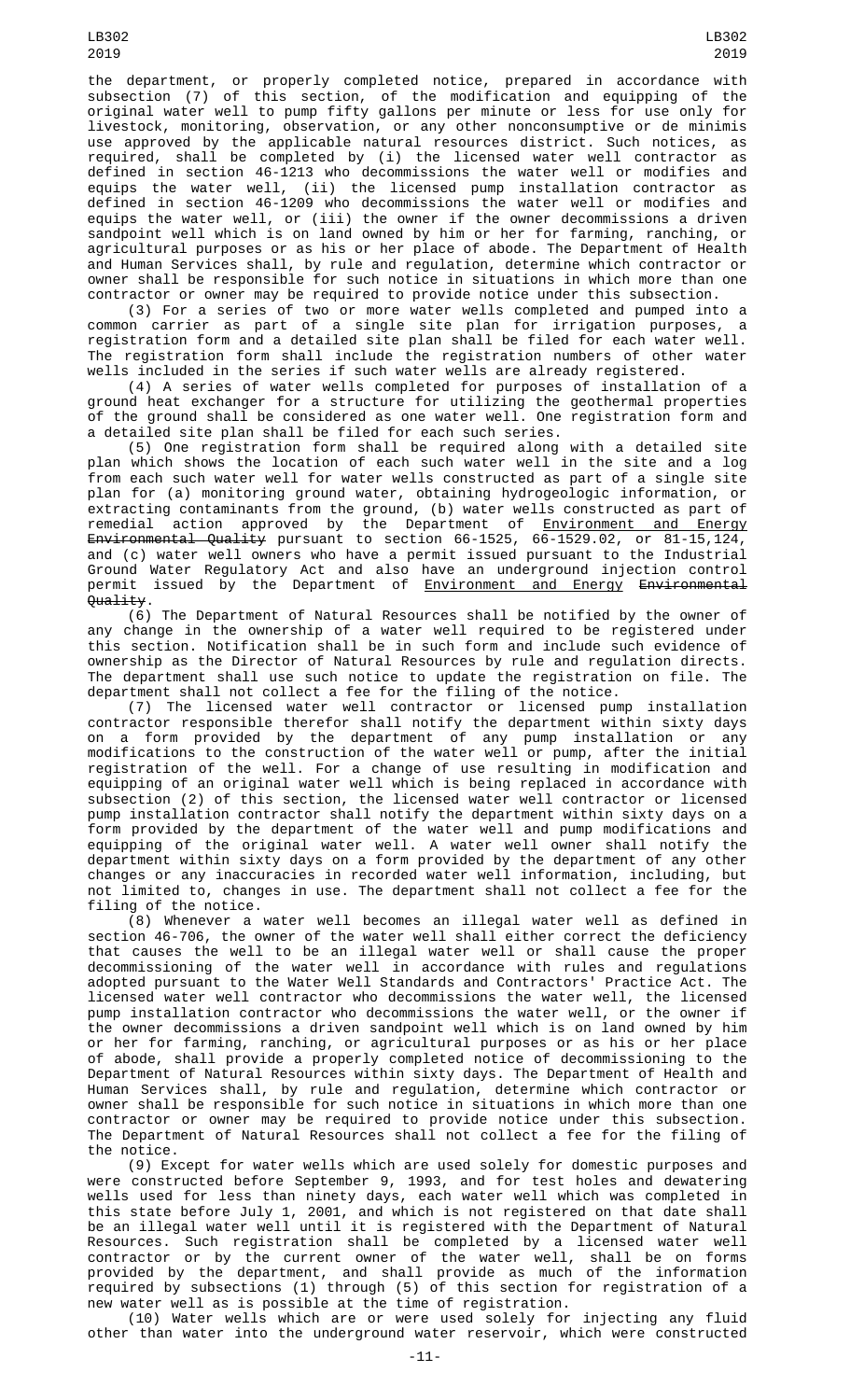(11) Water wells described in subdivision (1)(b) of section 46-601.01 shall be registered with the Department of Natural Resources as provided in subsection (1) of this section within sixty days after the water well is constructed. Water wells described in subdivision (1)(b) of section 46-601.01 which were constructed prior to May 2, 2007, shall be registered within one hundred eighty days after such date.

Sec. 23. Section 46-606, Reissue Revised Statutes of Nebraska, is amended to read:

46-606 (1) The Director of Natural Resources shall collect in advance a registration fee of forty dollars and the fee required by subsection (3) of section 46-1224 for each water well registered under section 46-602 except as provided in subsections (2) through (5) of this section.

(2) For water wells permitted pursuant to the Industrial Ground Water Regulatory Act, the director shall collect in advance a registration fee of forty dollars and the fee required by subsection (3) of section 46-1224 for each of the first ten such water wells registered under section 46-602, and for each group of ten or fewer such water wells registered thereafter, the director shall collect in advance a registration fee of forty dollars and the fee required by subsection (3) of section 46-1224.

(3) For a series of water wells completed for purposes of installation of a ground heat exchanger for a structure for utilizing the geothermal properties of the ground, the director shall collect in advance a fee of forty dollars for each such series and the fee required by subsection (3) of section 46-1224.

(4) For water wells constructed as part of a single site plan for monitoring ground water, obtaining hydrogeologic information, or extracting contaminants from the ground, the director shall collect in advance a registration fee of forty dollars and the fee required by subsection (3) of section 46-1224 for each of the first five such water wells registered under section 46-602, and for each group of five or fewer such water wells registered thereafter, the director shall collect in advance a registration fee of forty dollars and the fee required by subsection (3) of section 46-1224. However, if such water wells are a part of remedial action approved by the Department of Environment and Energy Environmental Quality pursuant to section 66-1525, 66-1529.02, or 81-15,124, the fee set pursuant to this subsection shall be collected as if only one water well was being registered and the fee required by subsection (3) of section 46-1224 shall be collected.

(5)(a) For a series of two or more water wells completed and pumped into a common carrier as part of a single site plan for irrigation purposes, the director shall collect in advance a registration fee of forty dollars and the fee required by subsection (3) of section 46-1224 for each of the first two such wells registered under section 46-602.

(b) Any additional water wells which are part of a series registered under this subsection shall not be subject to a new well registration fee.

(6) The director shall remit the fees collected to the State Treasurer for credit to the appropriate fund. From the registration fees required by subsections (1) through (5) of this section, the State Treasurer shall credit to the Department of Natural Resources Cash Fund the amount determined by the Department of Natural Resources to be necessary to pay for the costs of processing notices filed pursuant to section 46-230, the costs of water resources update notices required by section 76-2,124, and the costs for making corrections to water well registration data authorized by subsections (6) and (7) of section 46-602 and shall credit the remainder of the registration fees required by subsections (1) through (5) of this section to the Water Well Decommissioning Fund. The State Treasurer shall credit the fees required by subsection (3) of section 46-1224 to the Water Well Standards and Contractors' Licensing Fund.

Sec. 24. Section 46-683.01, Revised Statutes Cumulative Supplement, 2018, is amended to read:

46-683.01 If during construction or operation a permitholder determines (1) that an additional amount of water is or will be required for the proposed use set forth in a permit issued pursuant to section 46-683 or (2) that there is a need to amend any condition set forth in the permit, the permitholder may file an application to amend the permit. Following a hearing conducted in the manner prescribed by section 46-680, the director shall issue a written order containing specific findings of fact either granting or denying the proposed amendment in accordance with the public interest considerations enumerated in section 46-683. An application to amend a permit shall not be approved if the amendment would increase the daily peak withdrawal or the annual volume by more than twenty-five percent from the amounts approved in the original permit, except for an amendment to increase the maximum daily volumetric flow rate or annual volume to levels authorized under a permit issued by the Department of <u>Environment and Energy</u> <del>Environmental Quality</del> pursuant to section 81-1504 and subsection (9) of section 81-1505.

Sec. 25. Section 46-704, Reissue Revised Statutes of Nebraska, is amended to read:

46-704 The Legislature also finds that:

(1) The levels of nitrate nitrogen and other contaminants in ground water in certain areas of the state are increasing;

(2) Long-term solutions should be implemented and efforts should be made to prevent the levels of ground water contaminants from becoming too high and to reduce high levels sufficiently to eliminate health hazards;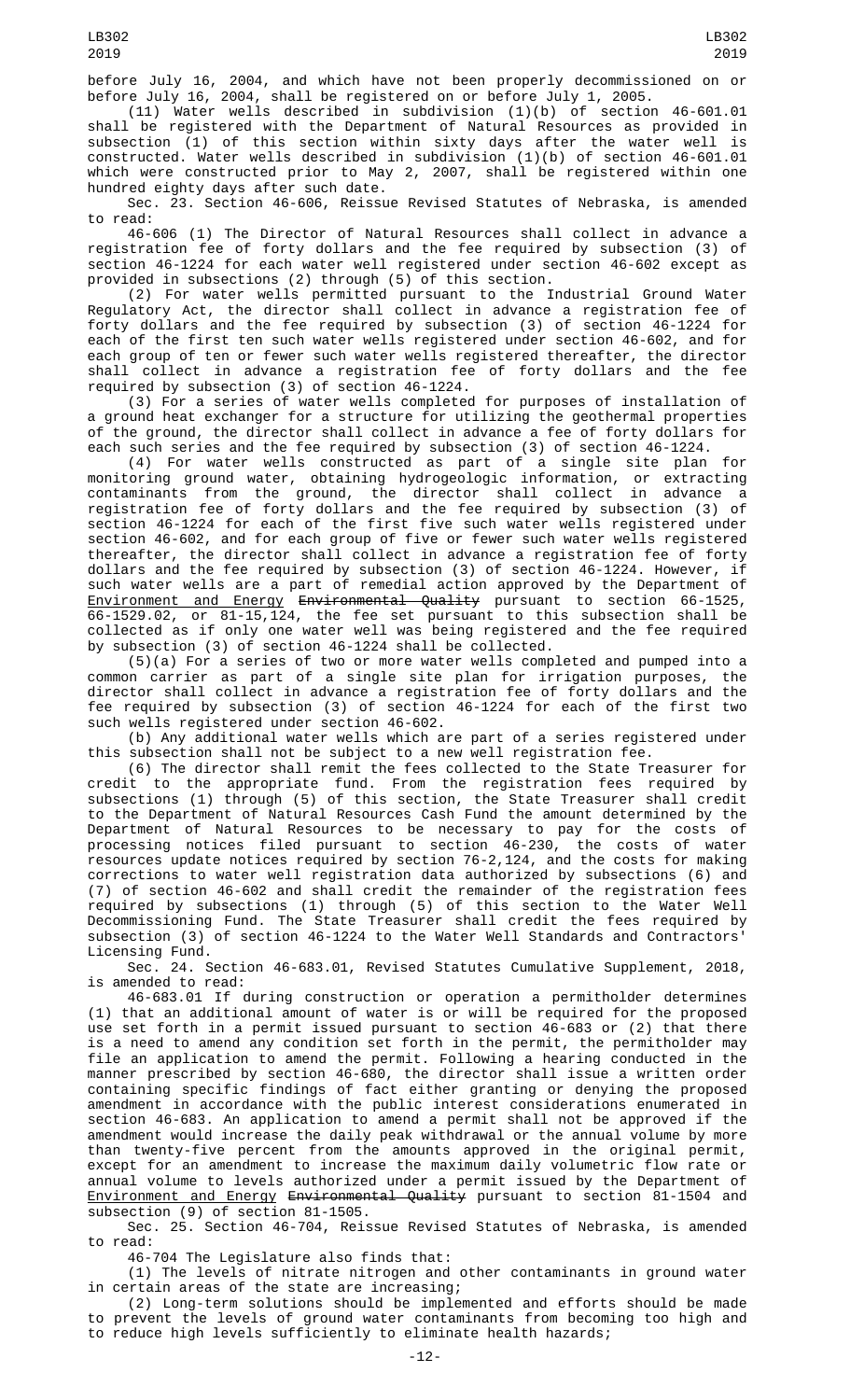(3) Agriculture has been very productive and should continue to be an important industry to the State of Nebraska;

(4) Natural resources districts have the legal authority to regulate certain activities and, as local entities, are the preferred regulators of activities which may contribute to ground water contamination in both urban and rural areas;

(5) The Department of Environment and Energy Environmental Quality should be given authority to regulate sources of contamination when necessary to prevent serious deterioration of ground water quality;

(6) The powers given to districts and the Department of Environment and Energy Environmental Quality should be used to stabilize, reduce, and prevent the increase or spread of ground water contamination; and

(7) There is a need to provide for the orderly management of ground water quality in areas where available data, evidence, and other information indicate that present or potential ground water conditions require the designation of such areas as management areas.

Sec. 26. Section 46-705, Reissue Revised Statutes of Nebraska, is amended to read:

46-705 Nothing in the Nebraska Ground Water Management and Protection Act shall be construed to limit the powers of the Department of Health and Human Services provided in the Nebraska Safe Drinking Water Act.

Nothing in the Nebraska Ground Water Management and Protection Act relating to the contamination of ground water is intended to limit the powers of the Department of <u>Environment and Energy</u> <del>Environmental Quality</del> provided in Chapter 81, article 15.

Sec. 27. Section 46-706, Reissue Revised Statutes of Nebraska, is amended to read:

46-706 For purposes of the Municipal and Rural Domestic Ground Water Transfers Permit Act, the Nebraska Ground Water Management and Protection Act, and sections 46-601 to 46-613.02, 46-636, 46-637, and 46-651 to 46-655, unless the context otherwise requires:

(1) Person means a natural person, a partnership, a limited liability company, an association, a corporation, a municipality, an irrigation district, an agency or a political subdivision of the state, or a department, an agency, or a bureau of the United States;

(2) Ground water means that water which occurs in or moves, seeps, filters, or percolates through ground under the surface of the land;

(3) Contamination or contamination of ground water means nitrate nitrogen or other material which enters the ground water due to action of any person and causes degradation of the quality of ground water sufficient to make such ground water unsuitable for present or reasonably foreseeable beneficial uses;

(4) District means a natural resources district operating pursuant to Chapter 2, article 32;

(5) Illegal water well means (a) any water well operated or constructed without or in violation of a permit required by the Nebraska Ground Water Management and Protection Act, (b) any water well not in compliance with rules and regulations adopted and promulgated pursuant to the act, (c) any water well not properly registered in accordance with sections 46-602 to 46-604, or (d) any water well not in compliance with any other applicable laws of the State of Nebraska or with rules and regulations adopted and promulgated pursuant to such laws;

(6) To commence construction of a water well means the beginning of the boring, drilling, jetting, digging, or excavating of the actual water well from which ground water is to be withdrawn;

(7) Management area means any area so designated by a district pursuant to section 46-712 or 46-718, by the Director of <u>Environment and Energy</u> <del>Environmental Quality</del> pursuant to section 46-725, or by the Interrelated Water Review Board pursuant to section 46-719. Management area includes a control area or a special ground water quality protection area designated prior to July 19, 1996;

(8) Management plan means a ground water management plan developed by a district and submitted to the Director of Natural Resources for review pursuant to section 46-711;

(9) Ground water reservoir life goal means the finite or infinite period of time which a district establishes as its goal for maintenance of the supply and quality of water in a ground water reservoir at the time a ground water management plan is adopted;

(10) Board means the board of directors of a district;

(11) Acre-inch means the amount of water necessary to cover an acre of land one inch deep;

(12) Subirrigation or subirrigated land means the natural occurrence of a ground water table within the root zone of agricultural vegetation, not exceeding ten feet below the surface of the ground;

(13) Best management practices means schedules of activities, maintenance procedures, and other management practices utilized for purposes of irrigation efficiency, to conserve or effect a savings of ground water, or to prevent or reduce present and future contamination of ground water. Best management practices relating to contamination of ground water may include, but not be limited to, irrigation scheduling, proper rate and timing of fertilizer application, and other fertilizer and pesticide management programs. In determining the rate of fertilizer application, the district shall consult with the University of Nebraska or a certified crop advisor certified by the American Society of Agronomy;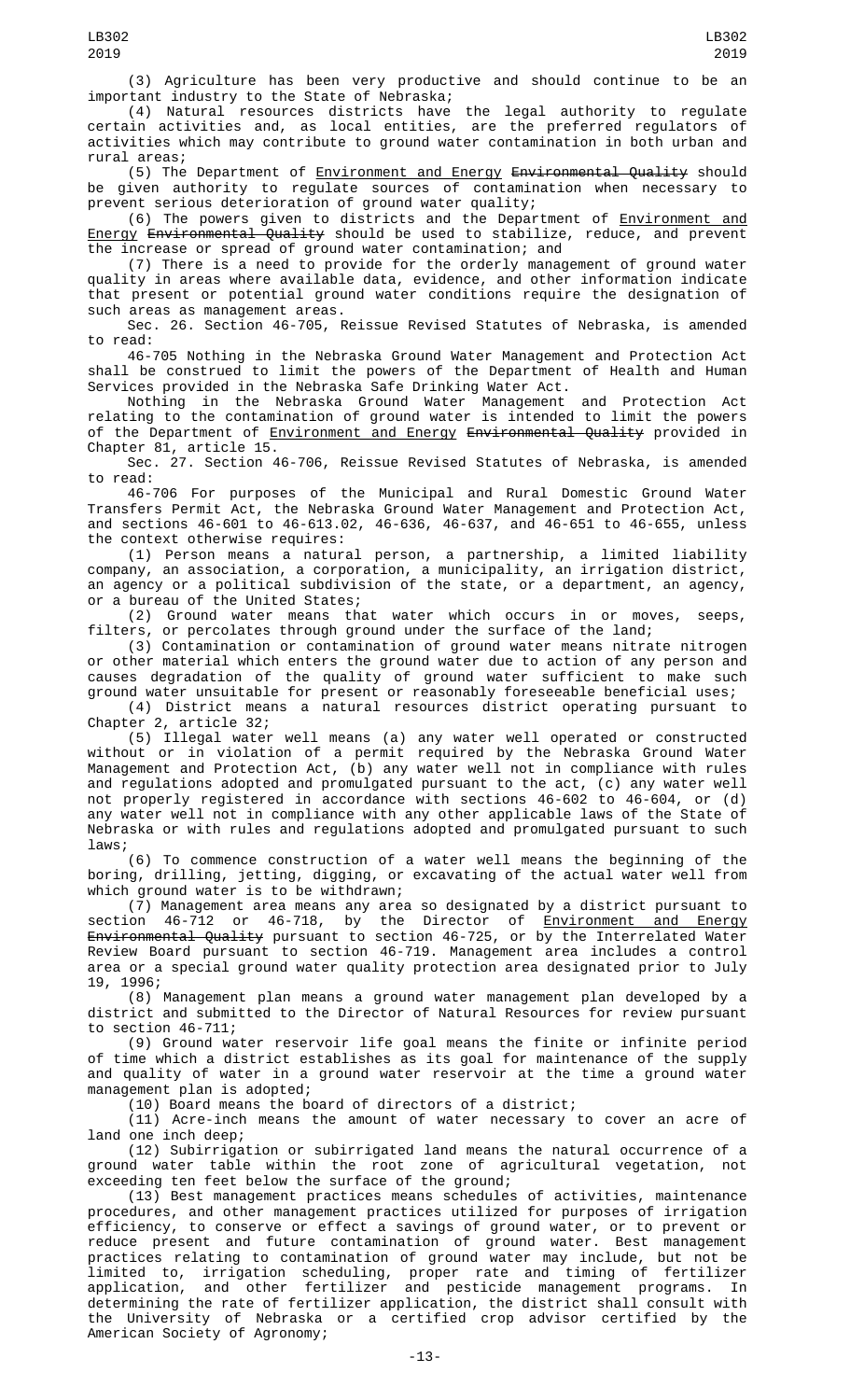LB302 2019

(14) Point source means any discernible, confined, and discrete conveyance, including, but not limited to, any pipe, channel, tunnel, conduit, well, discrete fissure, container, rolling stock, vessel, other floating craft, or other conveyance, over which the Department of <u>Environment and Energy</u> <del>Environmental Quality</del> has regulatory authority and from which a substance which can cause or contribute to contamination of ground water is or may be discharged;

(15) Allocation, as it relates to water use for irrigation purposes, means the allotment of a specified total number of acre-inches of irrigation water per irrigated acre per year or an average number of acre-inches of irrigation water per irrigated acre over any reasonable period of time;

(16) Rotation means a recurring series of use and nonuse of irrigation wells on an hourly, daily, weekly, monthly, or yearly basis;

(17) Water well has the same meaning as in section 46-601.01;

(18) Surface water project sponsor means an irrigation district created pursuant to Chapter 46, article 1, a reclamation district created pursuant to Chapter 46, article 5, or a public power and irrigation district created pursuant to Chapter 70, article 6;

(19) Beneficial use means that use by which water may be put to use to the benefit of humans or other species;

(20) Consumptive use means the amount of water that is consumed under appropriate and reasonably efficient practices to accomplish without waste the purposes for which the appropriation or other legally permitted use is lawfully made;

(21) Dewatering well means a well constructed and used solely for the purpose of lowering the ground water table elevation;

(22) Emergency situation means any set of circumstances that requires the use of water from any source that might otherwise be regulated or prohibited and the agency, district, or organization responsible for regulating water use from such source reasonably and in good faith believes that such use is necessary to protect the public health, safety, and welfare, including, if applicable, compliance with federal or state water quality standards;

(23) Good cause shown means a reasonable justification for granting a variance for a consumptive use of water that would otherwise be prohibited by rule or regulation and which the granting agency, district, or organization reasonably and in good faith believes will provide an economic, environmental, social, or public health and safety benefit that is equal to or greater than the benefit resulting from the rule or regulation from which a variance is sought;

(24) Historic consumptive use means the amount of water that has previously been consumed under appropriate and reasonably efficient practices to accomplish without waste the purposes for which the appropriation or other legally permitted use was lawfully made;

(25) Monitoring well means a water well that is designed and constructed to provide ongoing hydrologic or water quality information and is not intended for consumptive use;

(26) Order, except as otherwise specifically provided, includes any order required by the Nebraska Ground Water Management and Protection Act, by rule or regulation, or by a decision adopted by a district by vote of the board of directors of the district taken at any regularly scheduled or specially scheduled meeting of the board;

(27) Overall difference between the current and fully appropriated levels of development means the extent to which existing uses of hydrologically connected surface water and ground water and conservation activities result in the water supply available for purposes identified in subsection (3) of section 46-713 to be less than the water supply available if the river basin, subbasin, or reach had been determined to be fully appropriated in accordance with section 46-714;

(28) Test hole means a hole designed solely for the purposes of obtaining information on hydrologic or geologic conditions;

(29) Variance means (a) an approval to deviate from a restriction imposed under subsection (1), (2), (8), or (9) of section 46-714 or (b) the approval to act in a manner contrary to existing rules or regulations from a governing body whose rule or regulation is otherwise applicable;

(30) Certified irrigated acres means the number of acres or portion of an acre that a natural resources district has approved for irrigation from ground water in accordance with law and with rules adopted by the district; and

(31) Certified water uses means beneficial uses of ground water for purposes other than irrigation identified by a district pursuant to rules adopted by the district.

Sec. 28. Section 46-707, Revised Statutes Cumulative Supplement, 2018, is amended to read:

46-707 (1) Regardless of whether or not any portion of a district has been designated as a management area, in order to administer and enforce the Nebraska Ground Water Management and Protection Act and to effectuate the policy of the state to conserve ground water resources, a district may:

(a) Adopt and promulgate rules and regulations necessary to discharge the administrative duties assigned in the act;

(b) Require such reports from ground water users as may be necessary;

(c) Require the reporting of water uses and irrigated acres by landowners and others with control over the water uses and irrigated acres for the purpose of certification by the district;

(d) Require meters to be placed on any water wells for the purpose of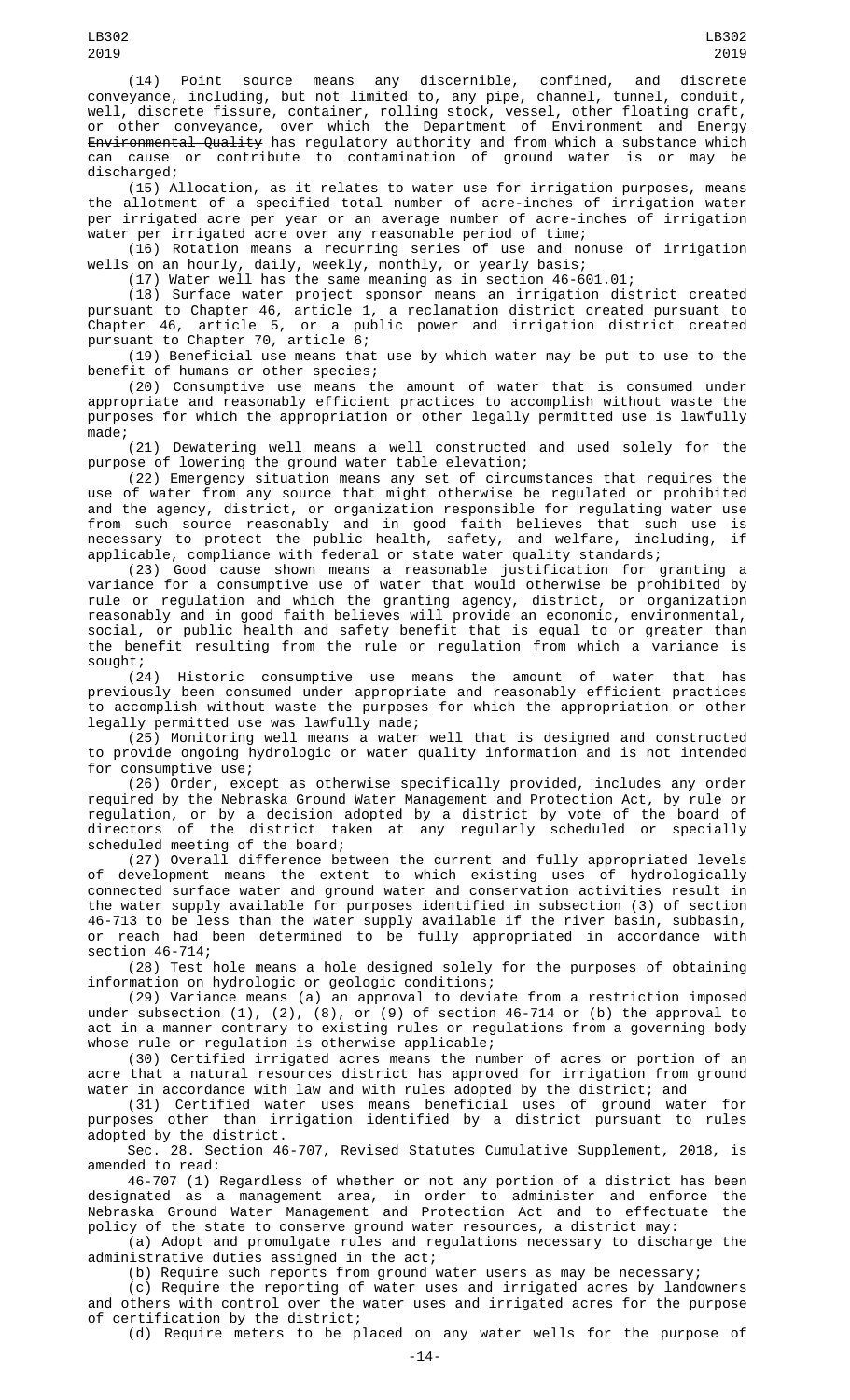(e) Require decommissioning of water wells that are not properly classified as active status water wells as defined in section 46-1204.02 or inactive status water wells as defined in section 46-1207.02;

(f) Conduct investigations and cooperate or contract with agencies of the United States, agencies or political subdivisions of this state, public or private corporations, or any association or individual on any matter relevant to the administration of the act;

(g) Report to and consult with the Department of Environment and Energy Environmental Quality on all matters concerning the entry of contamination or contaminating materials into ground water supplies; and

(h) Issue cease and desist orders, following three days' notice to the person affected stating the contemplated action and in general the grounds for the action and following reasonable opportunity to be heard, to enforce any of the provisions of the act or of orders or permits issued pursuant to the act, to initiate suits to enforce the provisions of orders issued pursuant to the act, and to restrain the construction of illegal water wells or the withdrawal or use of water from illegal water wells.

Before any rule or regulation is adopted pursuant to this subsection, a public hearing shall be held within the district. Notice of the hearing shall be given as provided in section 46-743.

(2) In addition to the powers enumerated in subsection (1) of this section, a district may impose an immediate temporary stay for a period of one hundred eighty days on the construction of any new water well and on any increase in the number of acres historically irrigated, without prior notice or hearing, upon adoption of a resolution by the board finding that such temporary immediate stay is necessary. The district shall hold at least one public hearing on the matter within the district during such one hundred eighty days, with the notice of the hearing given as provided in section 46-743, prior to making a determination as to imposing a permanent stay or conditions in accordance with subsections (1) and (6) of section 46-739. Within forty-five days after a hearing pursuant to this subsection, the district shall decide whether to exempt from the immediate temporary stay the construction of water wells for which permits were issued prior to the date of the resolution commencing the stay but for which construction had not begun prior to such date. If construction of such water wells is allowed, all permits that were valid when the stay went into effect shall be extended by a time period equal to the length of the stay and such water wells shall otherwise be completed in accordance with section 46-738. Water wells listed in subsection (3) of section 46-714 and water wells of public water suppliers are exempt from this subsection.

(3) In addition to the powers enumerated in subsections (1) and (2) of this section, a district may assess a fee against a person requesting a variance to cover the administrative cost of consideration of the variance, including, but not limited to, costs of copying records and the cost of publishing a notice in a legal newspaper of general circulation in the county or counties of the district, radio announcements, or other means of communication deemed necessary in the area where the property is located.

Sec. 29. Section 46-711, Reissue Revised Statutes of Nebraska, is amended to read:

46-711 (1) The Director of Natural Resources shall review any ground water management plan or plan modification submitted by a district to ensure that the best available studies, data, and information, whether previously existing or newly initiated, were utilized and considered and that such plan is supported by and is a reasonable application of such information. If a management area is proposed and the primary purpose of the proposed management area is protection of water quality, the director shall consult with the Department of <u>Environment</u> and Energy Environmental Quality regarding approval or denial of the management plan. The director shall consult with the Conservation and Survey Division of the University of Nebraska and such other state or federal agencies the director shall deem necessary when reviewing plans. Within ninety days after receipt of a plan, the director shall transmit his or her specific findings, conclusions, and reasons for approval or disapproval to the district submitting the plan.

(2) If the Director of Natural Resources disapproves a ground water management plan, the district which submitted the plan shall, in order to establish a management area, submit to the director either the original or a revised plan with an explanation of how the original or revised plan addresses the issues raised by the director in his or her reasons for disapproval. Once a district has submitted an explanation pursuant to this section, such district may proceed to schedule a hearing pursuant to section 46-712.

Sec. 30. Section 46-721, Reissue Revised Statutes of Nebraska, is amended to read:

46-721 Each state agency and political subdivision shall promptly report to the Department of <u>Environment and Energy</u> <del>Environmental Quality</del> any information which indicates that contamination is occurring.

Sec. 31. Section 46-722, Reissue Revised Statutes of Nebraska, is amended to read:

46-722 If, as a result of information provided pursuant to section 46-721 or studies conducted by or otherwise available to the Department of Environment and Energy Environmental Quality and following preliminary investigation, the Director of Environment and Energy Environmental Quality makes a preliminary determination (1) that there is reason to believe that contamination of ground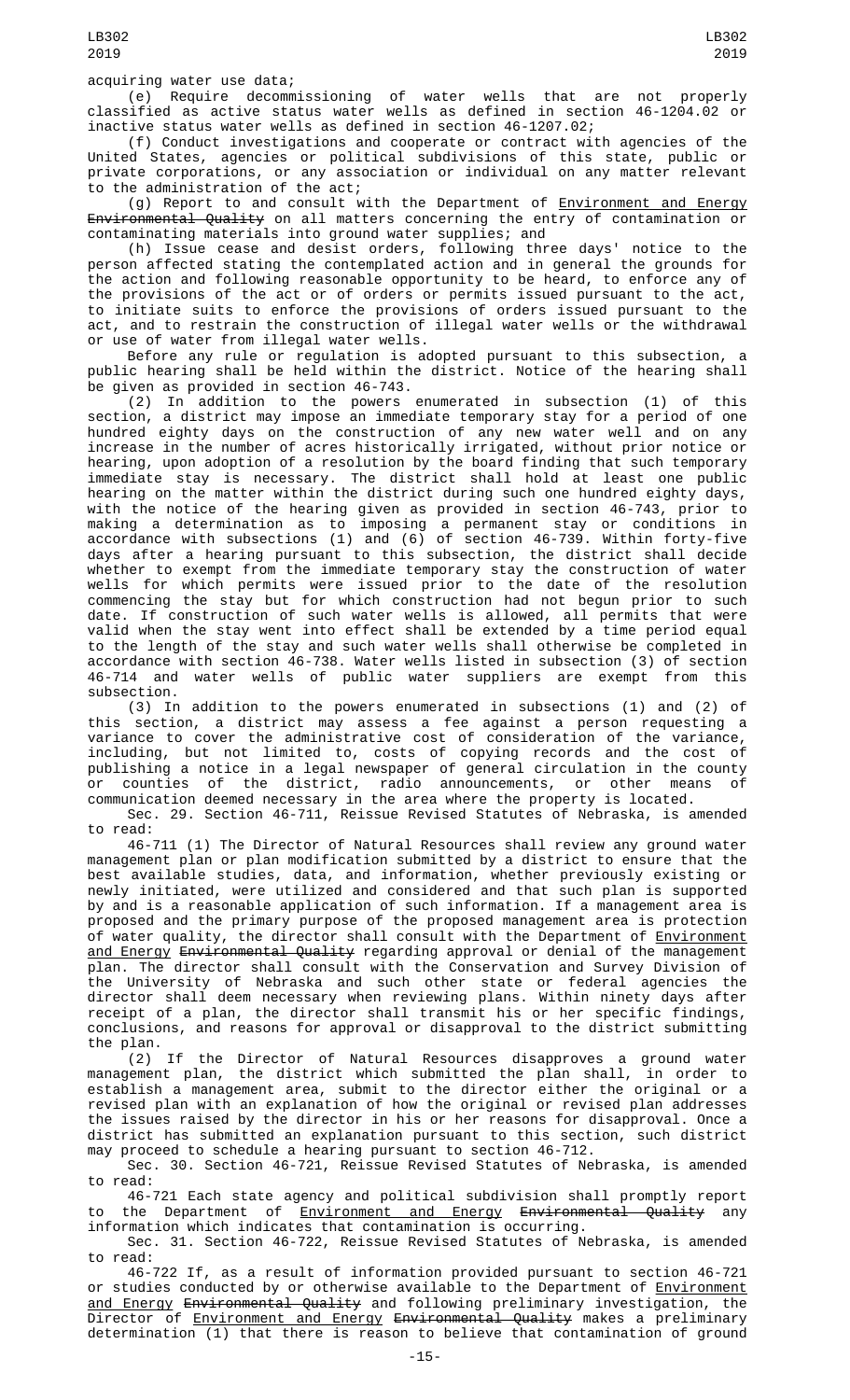water is occurring or likely to occur in an area of the state in the reasonably foreseeable future and (2) that the natural resources district or districts in which the area is located have not designated a management area or have not implemented adequate controls to prevent such contamination from occurring, the department shall, in cooperation with any appropriate state agency and district, conduct a study to determine the source or sources of the contamination and the area affected by such contamination and shall issue a written report within one year of the initiation of the study. During the study, the department shall consider the relevant water quality portions of the management plan developed by each district pursuant to sections 46-709 to 46-711, whether the district has designated a management area encompassing the area studied, and whether the district has adopted any controls for the area.

Sec. 32. Section 46-723, Reissue Revised Statutes of Nebraska, is amended to read:

46-723 If the Director of Environment and Energy Environmental Quality determines from the study conducted pursuant to section 46-722 that one or more sources of contamination are point sources, he or she shall expeditiously use the procedures authorized in the Environmental Protection Act to stabilize or reduce the level and prevent the increase or spread of such contamination.

Sec. 33. Section 46-724, Reissue Revised Statutes of Nebraska, is amended to read:

46-724 If the Director of <u>Environment and Energy</u> <del>Environmental Quality</del> determines from the study conducted pursuant to section 46-722 that one or more sources of contamination are not point sources and if a management area, a purpose of which is protection of water quality, has been established which includes the affected area, the Director of <u>Environment and Energy</u> <del>Environmental Quality</del> shall consider whether to require the district which established the management area to adopt an action plan as provided in sections 46-725 to 46-729.

If the Director of <u>Environment and Energy</u> <del>Environmental Quality</del> determines that one or more of the sources are not point sources and if such a management area has not been established or does not include all the affected area, he or she shall, within thirty days after completion of the report required by section 46-722, consult with the district within whose boundaries the area affected by such contamination is located and fix a time and place for a public hearing to consider the report, hear any other evidence, and secure testimony on whether a management area should be designated or whether an existing area should be modified. The hearing shall be held within one hundred twenty days after completion of the report. Notice of the hearing shall be given as provided in section 46-743, and the hearing shall be conducted in accordance with such section.

At the hearing, all interested persons shall be allowed to appear and present testimony. The Conservation and Survey Division of the University of Nebraska, the Department of Health and Human Services, the Department of Natural Resources, and the appropriate district may offer as evidence any information in their possession which they deem relevant to the purpose of the hearing. After the hearing and after any studies or investigations conducted by or on behalf of the Director of <u>Environment and Energy</u> <del>Environmental Quality</del> as he or she deems necessary, the director shall determine whether a management area shall be designated.

Sec. 34. Section 46-725, Reissue Revised Statutes of Nebraska, is amended to read:

46-725 (1) When determining whether to designate or modify the boundaries of a management area or to require a district which has established a management area, a purpose of which is protection of water quality, to adopt an action plan for the affected area, the Director of <u>Environment and Energy</u> Environmental Quality shall consider:

(a) Whether contamination of ground water has occurred or is likely to occur in the reasonably foreseeable future;

(b) Whether ground water users, including, but not limited to, domestic, municipal, industrial, and agricultural users, are experiencing or will experience within the foreseeable future substantial economic hardships as a direct result of current or reasonably anticipated activities which cause or contribute to contamination of ground water;

(c) Whether methods are available to stabilize or reduce the level of contamination;

(d) Whether, if a management area has been established which includes the affected area, the controls adopted by the district pursuant to section 46-739 as administered and enforced by the district are sufficient to address the ground water quality issues in the management area; and

(e) Administrative factors directly affecting the ability to implement and carry out regulatory activities.

(2) If the Director of Environment and Energy Environmental Quality determines that no such area should be established, he or she shall issue an order declaring that no management area shall be designated.

(3) If the Director of Environment and Energy Environmental Quality determines that a management area shall be established, that the boundaries of an existing management area shall be modified, or that the district shall be required to adopt an action plan, he or she shall consult with relevant state agencies and with the district or districts affected and determine the boundaries of the area, taking into account the effect on political subdivisions and the socioeconomic and administrative factors directly affecting the ability to implement and carry out local ground water management,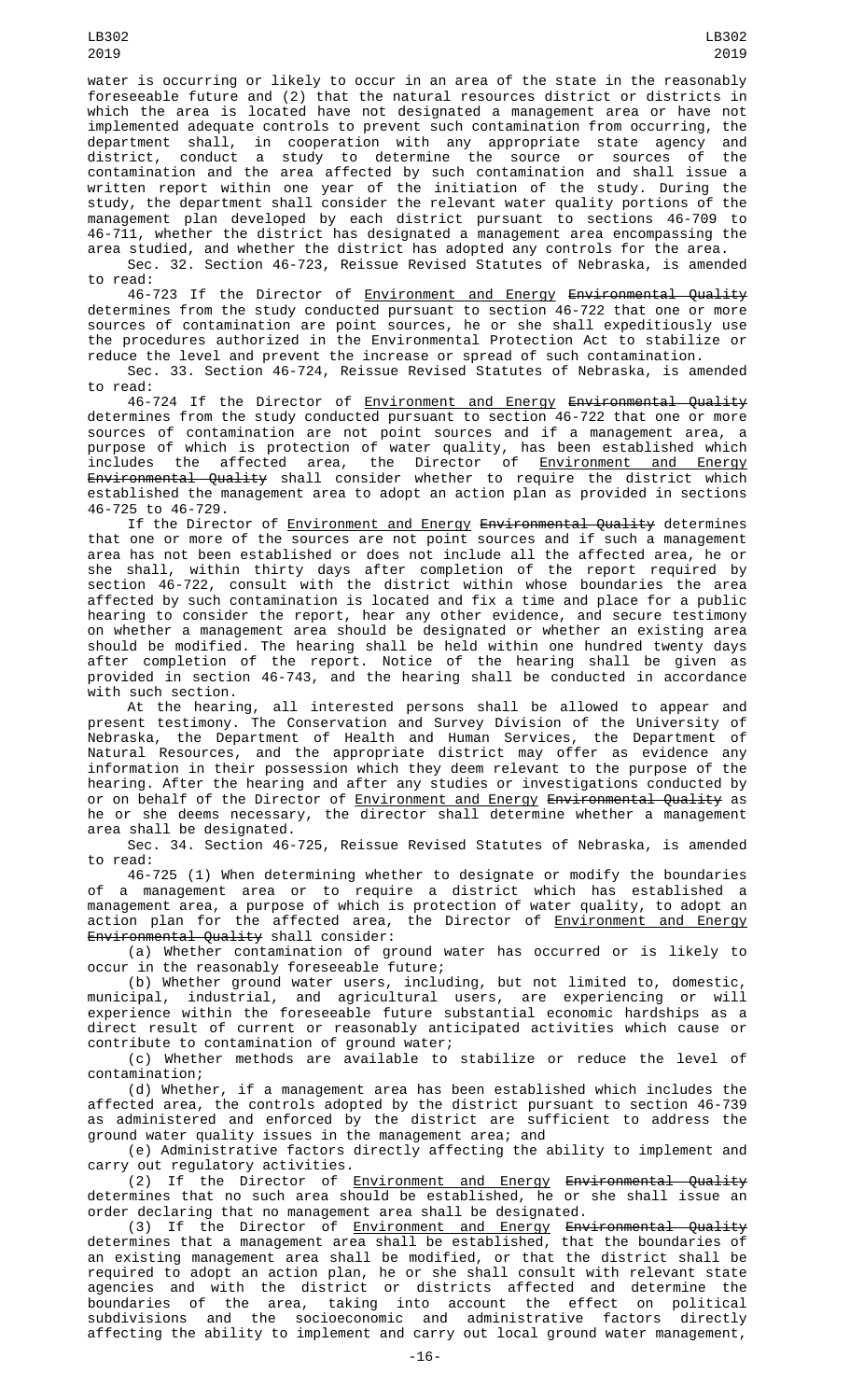control, and protection. The report by the Director of Environment and Energy Environmental Quality shall include the specific reasons for the creation of the management area or the requirement of such an action plan and a full disclosure of the possible causes.

(4) When the boundaries of an area have been determined or modified, the Director of <u>Environment and Energy</u> <del>Environmental Quality</del> shall issue an order designating the area as a management area, specifying the modified boundaries of the management area, or requiring such an action plan. Such an order shall include a geographic and stratigraphic definition of the area. Such order shall be published in the manner provided in section 46-744.

Sec. 35. Section 46-726, Reissue Revised Statutes of Nebraska, is amended to read:

46-726 (1) Within one hundred eighty days after the designation of a management area or the requiring of an action plan for a management area, a purpose of which is protection of water quality, the district or districts within whose boundaries the area is located shall prepare an action plan designed to stabilize or reduce the level and prevent the increase or spread of ground water contamination. Whenever a management area or the affected area of such a management area encompasses portions of two or more districts, the responsibilities and authorities delegated in this section shall be exercised jointly and uniformly by agreement of the respective boards of all districts so affected.

(2) Within thirty days after an action plan has been prepared, a public hearing on such plan shall be held by the district. Notice of the hearing shall be given as provided in section 46-743, and the hearing shall be conducted in accordance with such section.

(3) Within thirty days after the hearing, the district shall adopt and submit an action plan to the Department of <u>Environment and Energy</u> <del>Environmental</del> <del>Quality</del>. Notice of the district's order adopting an action plan shall be published as required by section 46-744.

Sec. 36. Section 46-728, Reissue Revised Statutes of Nebraska, is amended to read:

46-728 (1) In adopting or amending an action plan authorized by subsection (2) of this section, the district's considerations shall include, but not be limited to, whether it reasonably appears that such action will mitigate or eliminate the condition which led to designation of the management area or the requirement of an action plan for a management area or will improve the administration of the area.

(2) The Director of Environment and Energy Environmental Quality shall approve or deny the adoption or amendment of an action plan within one hundred twenty days after the date the plan is submitted by the district. He or she may hold a public hearing to consider testimony regarding the action plan prior to the issuance of an order approving or disapproving the adoption or amendment. In approving the adoption or amendment of the plan in such an area, considerations shall include, but not be limited to, those enumerated in subsection (1) of this section.

(3) If the director denies approval of an action plan by the district, the order shall list the reason the action plan was not approved. A district may submit a revised action plan within sixty days after denial of its original action plan to the director for approval subject to section 46-731.

Sec. 37. Section 46-729, Reissue Revised Statutes of Nebraska, is amended to read:

46-729 Following approval of the action plan by the Director of Environment and Energy Environmental Quality, the district shall cause a copy of the order adopted pursuant to section 46-728 to be published in the manner provided in section 46-744.

Sec. 38. Section 46-730, Reissue Revised Statutes of Nebraska, is amended to read:

46-730 Each district in which a management area has been designated or an action plan for a management area has been required pursuant to section 46-725<br>shall, in cooperation with the Department of <u>Environment and Energy</u> shall, in cooperation with the Department of <u>Environment and Energy</u> <del>Environmental Quality</del>, establish a program to monitor the quality of the ground water in the area and shall if appropriate provide each landowner or operator of an irrigation system with current information available with respect to fertilizer and chemical usage for the specific soil types present and cropping patterns used.

Sec. 39. Section 46-731, Reissue Revised Statutes of Nebraska, is amended to read:

46-731 (1) The power to specify controls authorized by section 46-739 shall vest in the Director of <u>Environment and Energy</u> <del>Environmental Quality</del> if (a) at the end of one hundred eighty days following the designation of a management area or the requiring of an action plan for a management area pursuant to section 46-725, a district encompassed in whole or in part by the management area has not completed and adopted an action plan, (b) a district does not submit a revised action plan within sixty days after denial of its original action plan, or (c) the district submits a revised action plan which is not approved by the director.

(2) If the power to specify controls in such a management area is vested in the Director of <u>Environment and Energy</u> <del>Environmental Quality</del>, he or she shall within ninety days adopt and promulgate by rule and regulation such measures as he or she deems necessary for carrying out the intent of the Nebraska Ground Water Management and Protection Act. He or she shall conduct one or more public hearings prior to the adoption of controls. Notice of any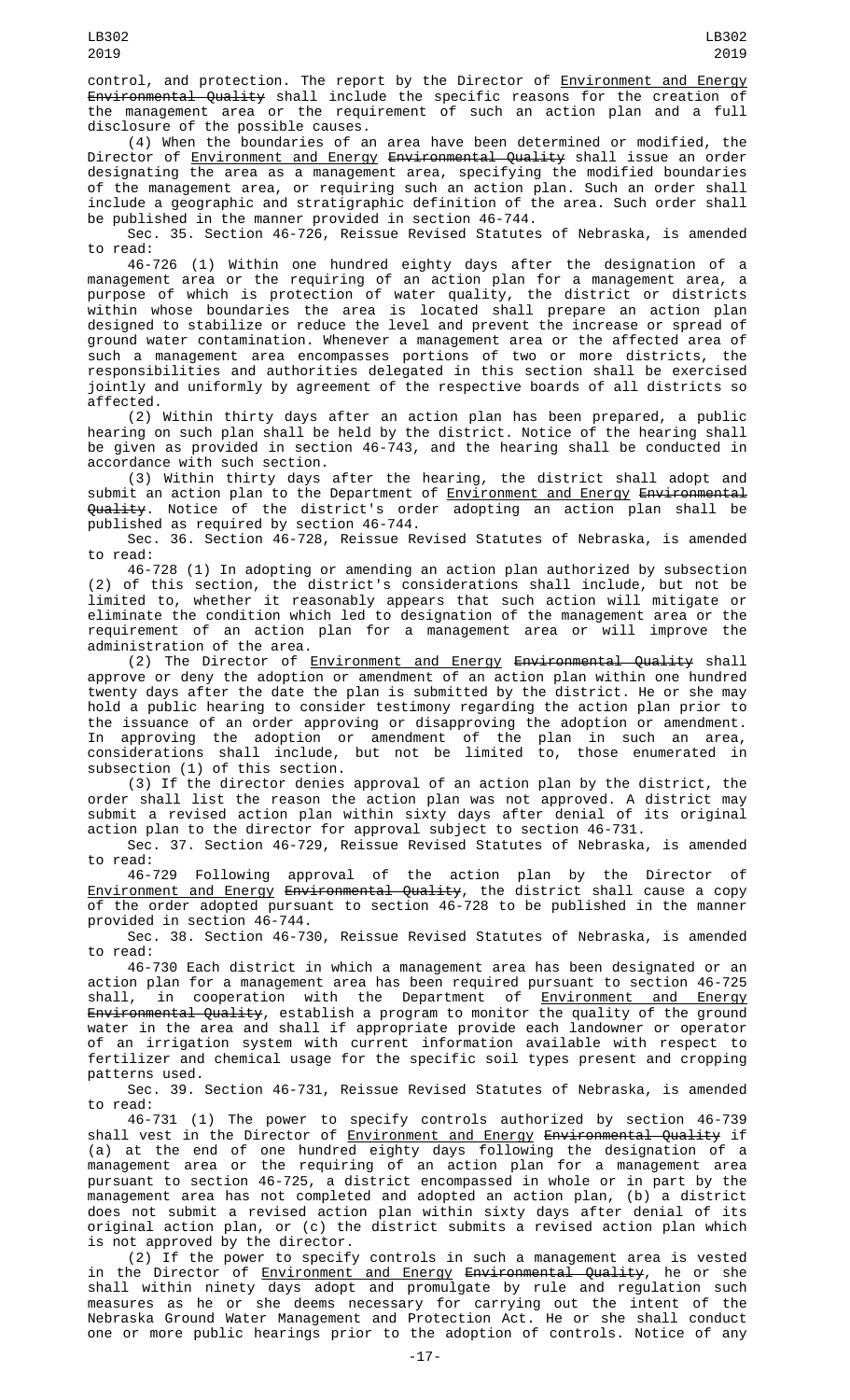such additional hearings shall be given in the manner provided in section 46-743. The enforcement of controls adopted pursuant to this section shall be the responsibility of the Department of Environment and Energy Environmental Quality.

Sec. 40. Section 46-732, Reissue Revised Statutes of Nebraska, is amended to read:

46-732 The controls in the action plan approved by the Director of Environment and Energy Environmental Quality pursuant to section 46-728 shall be exercised by the district for the period of time necessary to stabilize or reduce the level of contamination and prevent the increase or spread of ground water contamination. An action plan may be amended by the same method utilized in the adoption of the action plan.

Sec. 41. Section 46-733, Reissue Revised Statutes of Nebraska, is amended to read:

46-733 A district may petition the Director of Environment and Energy Environmental Quality to remove the director's designation of the area as a management area or the requirement of an action plan for a management area or to modify the boundaries of a management area designated pursuant to section 46-725. If the director determines that the level of contamination in a management area has stabilized at or been reduced to a level which is not detrimental to beneficial uses of ground water, he or she may remove the designation or action plan requirement or modify the boundaries of the management area.

Sec. 42. Section 46-743, Reissue Revised Statutes of Nebraska, is amended to read:

46-743 Any public hearing required under the Nebraska Ground Water Management and Protection Act shall comply with the following requirements:

(1) The hearing shall be located within or in reasonable proximity to the area proposed for designation as a management area or affected by the proposed rule or regulation;

(2) Notice of the hearing shall be published in a newspaper published or of general circulation in the affected area at least once each week for three consecutive weeks, the last publication of which shall be not less than seven days prior to the hearing;

(3) As to the designation of a management area, adoption or amendment of an action plan or integrated management plan, or adoption or amendment of controls, the notice shall provide, as applicable, a general description of (a) the contents of the plan, (b) the geographic area which will be considered for inclusion in the management area, and (c) a general description of all controls proposed for adoption or amendment and shall identify all locations where a copy of the full text of the proposed plan or controls may be obtained;

(4) For all other rules and regulations, the notice shall provide a general description of the contents of the rules and regulations proposed for adoption or amendment and shall identify all locations where a copy of the full text of the proposed rules and regulations may be obtained;

(5) The full text of all controls, rules, or regulations shall be available to the public upon request not later than the date of first

publication;<br>(6) All interested persons shall be allowed to appear and present testimony; and

(7) The hearing shall include testimony of a representative of the Department of Natural Resources and, if the primary purpose of the proposed management area is protection of water quality, testimony of a representative of the Department of <u>Environment and Energy</u> <del>Environmental Quality</del> and shall include the results of any relevant water quality studies or investigations conducted by the district.

Sec. 43. Section 46-749, Reissue Revised Statutes of Nebraska, is amended to read:

46-749 In the administration of the Nebraska Ground Water Management and Protection Act, all actions of the Director of <u>Environment and Energy</u> Environmental Quality, the Director of Natural Resources, and the districts shall be consistent with the provisions of section 46-613.

Sec. 44. Section 46-750, Reissue Revised Statutes of Nebraska, is amended to read:

46-750 Any person aggrieved by any order of the district, the Director of Environment and Energy Environmental Quality, or the Director of Natural Resources issued pursuant to the Nebraska Ground Water Management and Protection Act may appeal the order. The appeal shall be in accordance with the Administrative Procedure Act.

Sec. 45. Section 46-1102, Reissue Revised Statutes of Nebraska, is amended to read:

46-1102 The Legislature finds that the use of chemigation throughout the state is increasing and that, although chemigation provides a viable alternative to other means of chemical application, if an irrigation distribution system is not properly equipped or if a chemical is not used with proper precautions, there exists a potential to contaminate the water.

The Legislature also finds that complete information as to the occurrences and use of chemigation in this state is essential to the development of a sound state water management policy.

For these reasons, the Legislature deems it necessary to provide the natural resources districts and the Department of <u>Environment and Energy</u> <del>Environmental Quality</del> with the authority to document, monitor, regulate, and enforce chemigation practices in Nebraska.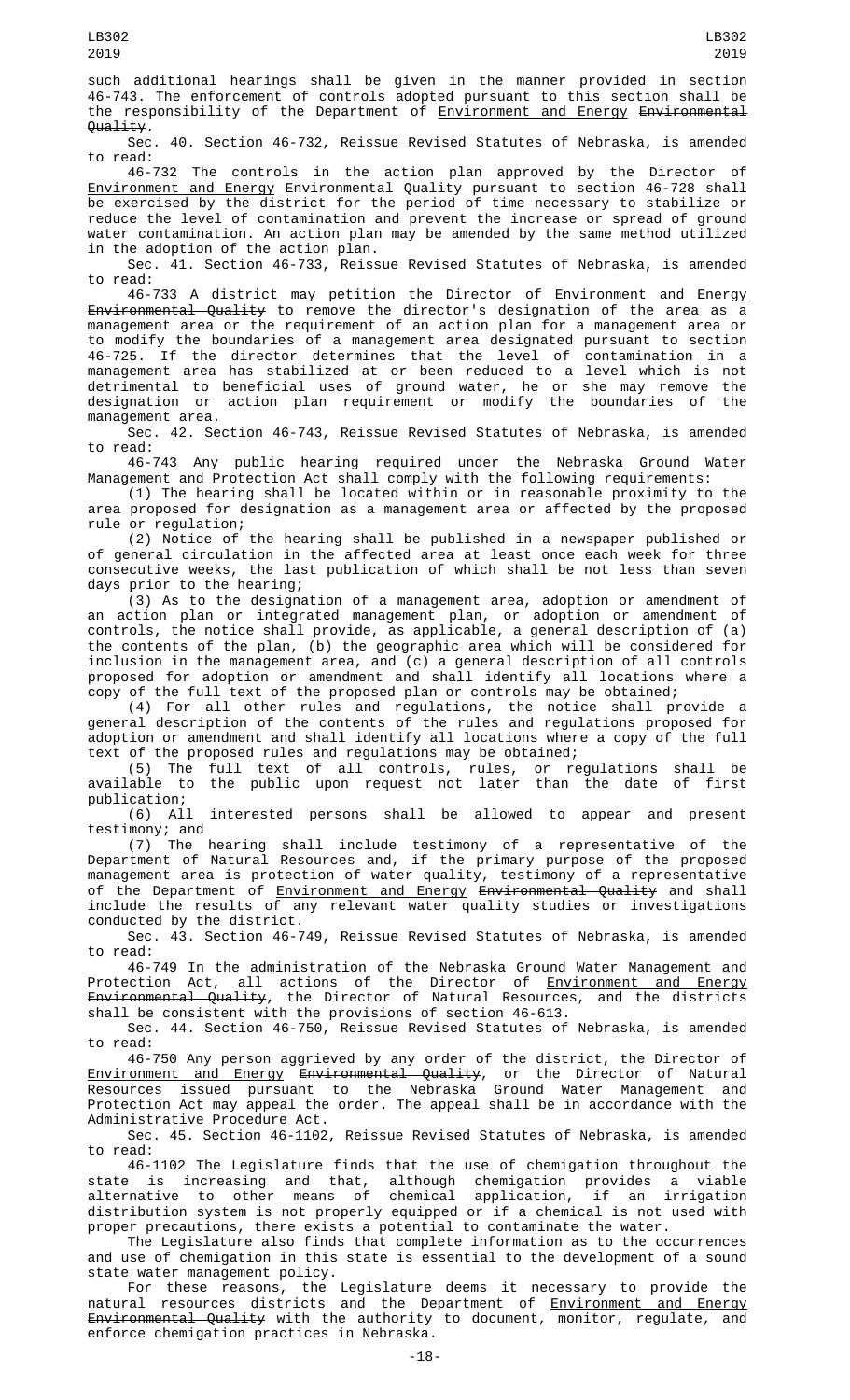Sec. 46. Section 46-1108, Reissue Revised Statutes of Nebraska, is amended to read:

46-1108 Department shall mean the Department of Environment and Energy Environmental Quality.

Sec. 47. Section 46-1109, Reissue Revised Statutes of Nebraska, is amended to read: 46-1109 Director shall mean the Director of **Environment** and Energy

Environmental Quality. Sec. 48. Section 46-1217, Reissue Revised Statutes of Nebraska, is amended

to read:

46-1217 (1) There is hereby created a Water Well Standards and Contractors' Licensing Board. The board shall be composed of ten members, six of whom shall be appointed by the Governor as follows: (a) A licensed water well contractor representing irrigation water well contractors, (b) a licensed water well contractor representing domestic water well contractors, (c) a licensed water well contractor representing municipal and industrial water well contractors, (d) a licensed pump installation contractor, (e) a manufacturer or supplier of water well or pumping equipment, and (f) a holder of a license issued under the Water Well Standards and Contractors' Practice Act employed by a natural resources district. The chief executive officer of the Department of Health and Human Services or his or her designated representative, the Director of <u>Environment and Energy</u> <del>Environmental Quality</del> or his or her designated representative, the Director of Natural Resources or his or her designated representative, and the director of the Conservation and Survey Division of the University of Nebraska or his or her designated representative shall also serve as members of the board.

(2) Each member shall be a resident of the state. Each industry representative shall have had at least five years of experience in the business of his or her category prior to appointment and shall be actively engaged in such business at the time of appointment and while serving on the board. Each member representing a category subject to licensing under the Water Well Standards and Contractors' Practice Act shall be licensed by the department pursuant to such act. In making appointments, the Governor may consider recommendations made by the trade associations of each category.

Sec. 49. Section 46-1224, Revised Statutes Cumulative Supplement, 2018, is amended to read:

46-1224 (1) Except as otherwise provided in subsections (2) through (4) of this section, the board shall set reasonable fees in an amount calculated to recover the costs incurred by the department and the board in administering and carrying out the purposes of the Water Well Standards and Contractors' Practice Act. Such fees shall be paid to the department and remitted to the State Treasurer for credit to the Water Well Standards and Contractors' Licensing Fund, which fund is hereby created. Such fund shall be used by the department and the board for the purpose of administering the Water Well Standards and Contractors' Practice Act. Additionally, such fund shall be used to pay any required fee to a contractor which provides the online services for registration of water wells. Any discount in the amount paid the state by a credit card, charge card, or debit card company or a third-party merchant bank for such registration fees shall be deducted from the portion of the registration fee collected pursuant to this section. Any money in the fund available for investment shall be invested by the state investment officer pursuant to the Nebraska Capital Expansion Act and the Nebraska State Funds Investment Act.

(2) Fees for credentialing individuals under the Water Well Standards and Contractors' Practice Act shall be established and collected as provided in sections 38-151 to 38-157.

(3) The board shall set a fee of not less than twenty-five dollars and not more than forty dollars for each water well which is required to be registered and which is designed and constructed to pump fifty gallons per minute or less and each monitoring and observation well and a fee of not less than forty dollars and not more than eighty dollars for each water well which is required to be registered and which is designed and constructed to pump more than fifty gallons per minute. For water wells permitted pursuant to the Industrial Ground Water Regulatory Act, the fee set pursuant to this subsection shall be collected for each of the first ten such water wells registered, and for each group of ten or fewer such water wells registered thereafter, the fee shall be collected as if only one water well was being registered. For a series of two or more water wells completed and pumped into a common carrier, as defined in section 46-601.01, as part of a single site plan for irrigation purposes, the fee set pursuant to this subsection shall be collected for each of the first two such water wells registered. For a series of water wells completed for purposes of installation of a ground heat exchanger for a structure for utilizing the geothermal properties of the ground, the fee set pursuant to this subsection shall be collected as if only one water well was being registered. For water wells constructed as part of a single site plan for monitoring ground water, obtaining hydrogeologic information, or extracting contaminants from the ground and for water wells constructed as part of remedial action approved by the Department of <u>Environment and Energy</u> <del>Environmental Quality</del> pursuant to section 66-1525, 66-1529.02, or 81-15,124, the fee set pursuant to this subsection shall be collected for each of the first five such water wells registered, and for each group of five or fewer such water wells registered thereafter, the fee shall be collected as if only one water well was being registered. The fees shall be remitted to the Director of Natural Resources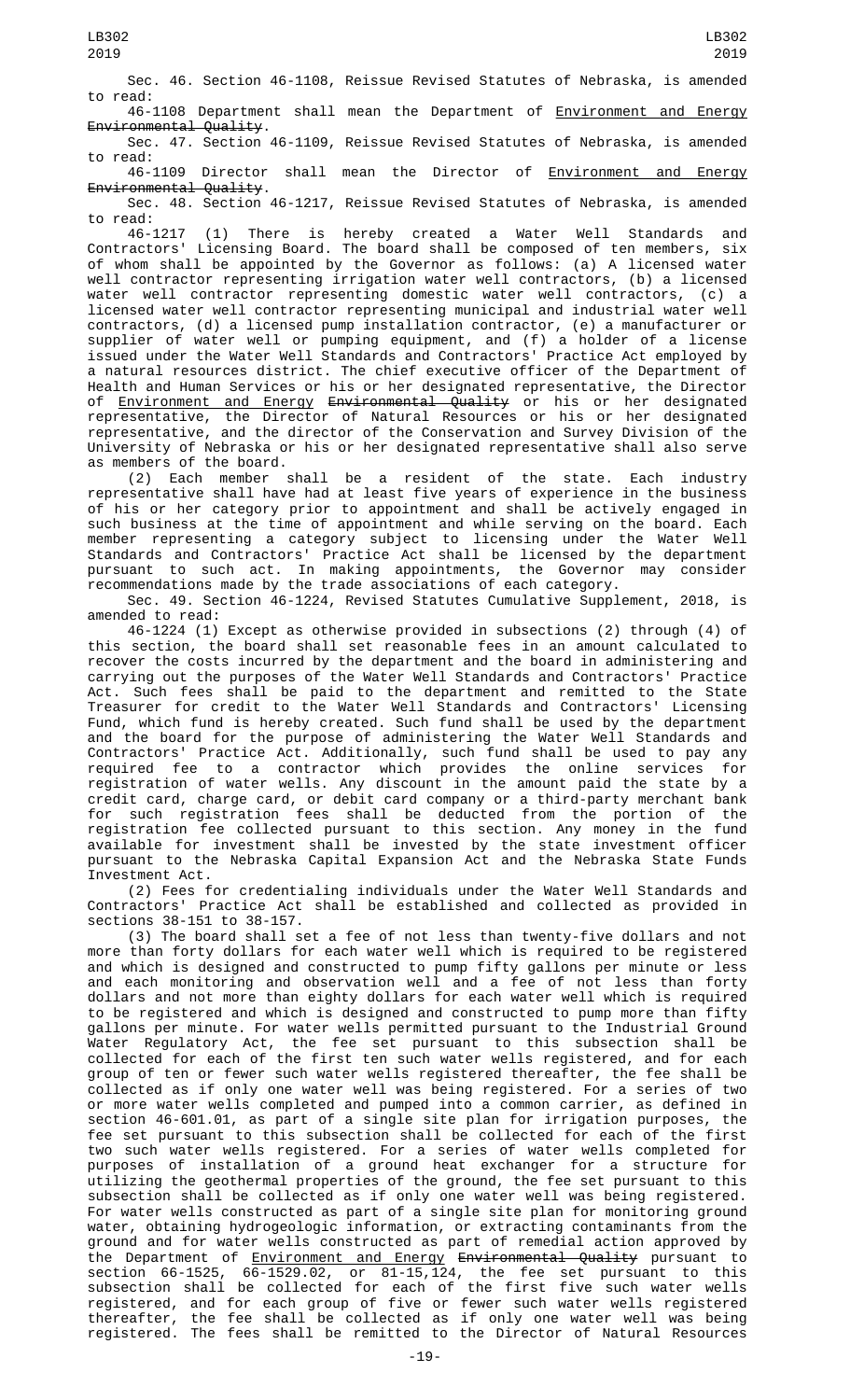with the registration form required by section 46-602 and shall be in addition to the fee in section 46-606. The director shall remit the fee to the State Treasurer for credit to the Water Well Standards and Contractors' Licensing Fund.

(4) The board shall set an application fee for a declaratory ruling or variance of not less than fifty dollars and not more than one hundred dollars. The fee shall be remitted to the State Treasurer for credit to the Water Well Standards and Contractors' Licensing Fund.

Sec. 50. Section 46-1301, Reissue Revised Statutes of Nebraska, is amended to read:

46-1301 The Legislature finds that (1) existing monitoring of ground water quality performed by natural resources districts is excellent and deserves recognition, (2) substantial efforts have been undertaken by the Department of <u>Environment and Energy</u> <del>Environmental Quality</del> to monitor surface water quality, and (3) it is within the state's capacity to develop a comprehensive, integrated statewide water quality monitoring system.

Sec. 51. Section 46-1304, Revised Statutes Cumulative Supplement, 2018, is amended to read:

46-1304 The Department of <u>Environment and Energy</u> <del>Environmental Quality</del> shall prepare a report outlining the extent of ground water quality monitoring conducted by natural resources districts during the preceding calendar year. The department shall analyze the data collected for the purpose of determining whether or not ground water quality is degrading or improving and shall present the results electronically to the Natural Resources Committee of the Legislature beginning December 1, 2001, and each year thereafter. The districts shall submit in a timely manner all ground water quality monitoring data collected to the department or its designee. The department shall use the data submitted by the districts in conjunction with all other readily available and compatible data for the purposes of the annual ground water quality trend analysis.

Sec. 52. Section 46-1502, Reissue Revised Statutes of Nebraska, is amended to read:

46-1502 For purposes of the Wellhead Protection Area Act:

(1) Controlling entity means a city, a village, a natural resources district, a rural water district, any other entity, including, but not limited to, a privately owned public water supply system, or any combination thereof operating under an agreement pursuant to the Interlocal Cooperation Act or the Joint Public Agency Act that operates a public water supply system;

(2) Department means the Department of <u>Environment and Energy</u> Environmental Quality;

(3) Director means the Director of Environment and Energy Environmental Quality; and

(4) Wellhead protection area means the surface and subsurface area surrounding a water well or well field, supplying a public water system, through which contaminants are reasonably likely to move toward and reach such water well or well field.

Sec. 53. Section 46-1642, Reissue Revised Statutes of Nebraska, is amended to read:

46-1642 An applicant for a permit for a livestock waste control facility which includes a dam, holding pond, or lagoon for which approval by the Department of Natural Resources is not otherwise required but for which approval by the Department of <u>Environment and Energy</u> <del>Environmental Quality</del> under section 54-2429 is required shall submit an application for approval along with plans, drawings, and specifications to the Department of Natural Resources and obtain approval from the Department of Natural Resources before beginning construction. The Department of Natural Resources shall approve or deny the dam, holding pond, or lagoon pursuant to this section within sixty days after such application is submitted.

Sec. 54. Section 49-506, Revised Statutes Cumulative Supplement, 2018, is amended to read:

49-506 After the Secretary of State has made the distribution provided by section 49-503, he or she shall deliver additional copies of the session laws and the journal of the Legislature pursuant to this section in print or electronic format as he or she determines, upon recommendation by the Clerk of the Legislature and approval of the Executive Board of the Legislative Council.

One copy of the session laws shall be delivered to the Lieutenant Governor, the State Treasurer, the Auditor of Public Accounts, the Reporter of the Supreme Court and Court of Appeals, the State Court Administrator, the State Fire Marshal, the Department of Administrative Services, the Department of Agriculture, the Department of Banking and Finance, the State Department of Education, the Department of <u>Environment and Energy</u> <del>Environmental Quality</del>, the Department of Insurance, the Department of Labor, the Department of Motor Vehicles, the Department of Revenue, the Department of Transportation, the Department of Veterans' Affairs, the Department of Natural Resources, the Military Department, the Nebraska State Patrol, the Nebraska Commission on Law Enforcement and Criminal Justice, each of the Nebraska state colleges, the Game and Parks Commission, the Nebraska Library Commission, the Nebraska Liquor Control Commission, the Nebraska Accountability and Disclosure Commission, the Public Service Commission, the State Real Estate Commission, the Nebraska State Historical Society, the Public Employees Retirement Board, the Risk Manager, the Legislative Fiscal Analyst, the Public Counsel, the materiel division of the Department of Administrative Services, the State Records Administrator, the budget division of the Department of Administrative Services, the Tax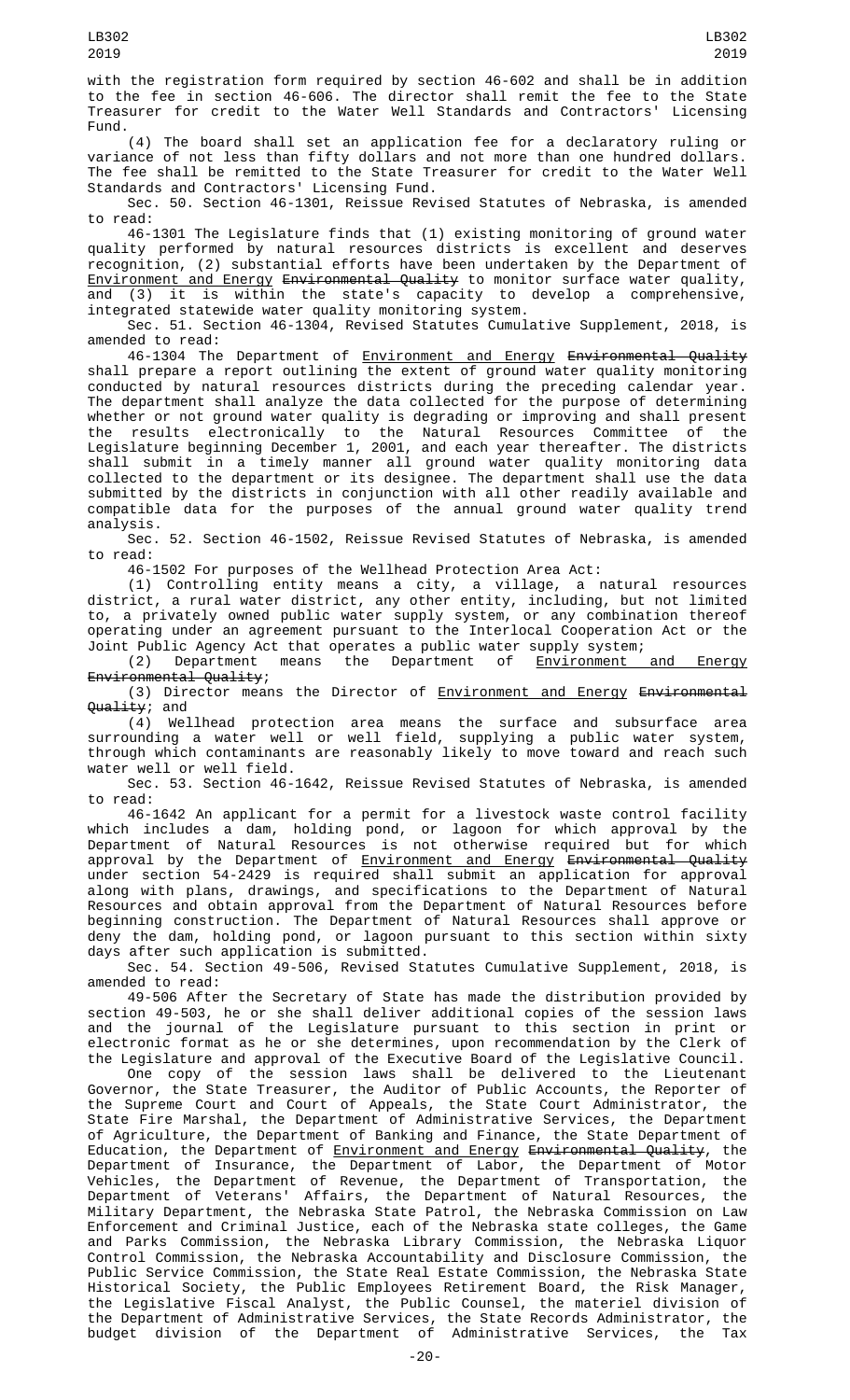Equalization and Review Commission, the inmate library at all state penal and correctional institutions, the Commission on Public Advocacy, and the Library of Congress; two copies to the Governor, the Secretary of State, the Nebraska Workers' Compensation Court, the Commission of Industrial Relations, and the Coordinating Commission for Postsecondary Education, one of which shall be for use by the community colleges; three copies to the Department of Health and Human Services; four copies to the Nebraska Publications Clearinghouse; five copies to the Attorney General; nine copies to the Revisor of Statutes; sixteen copies to the Supreme Court and the Legislative Council; and thirty-five copies to the University of Nebraska College of Law.

One copy of the journal of the Legislature shall be delivered to the Governor, the Lieutenant Governor, the State Treasurer, the Auditor of Public Accounts, the Reporter of the Supreme Court and Court of Appeals, the State Court Administrator, the Nebraska State Historical Society, the Legislative Fiscal Analyst, the Tax Equalization and Review Commission, the Commission on Public Advocacy, and the Library of Congress; two copies to the Secretary of State, the Commission of Industrial Relations, and the Nebraska Workers' Compensation Court; four copies to the Nebraska Publications Clearinghouse; five copies to the Attorney General and the Revisor of Statutes; eight copies to the Clerk of the Legislature; thirteen copies to the Supreme Court and the Legislative Council; and thirty-five copies to the University of Nebraska College of Law. The remaining copies shall be delivered to the State Librarian who shall use the same, so far as required for exchange purposes, in building up the State Library and in the manner specified in sections 49-507 to 49-509.

Sec. 55. Section 54-703, Revised Statutes Cumulative Supplement, 2018, is amended to read:

54-703 (1) The Department of Agriculture and all inspectors and persons appointed and authorized to assist in the work of the department shall enforce the Exotic Animal Auction or Exchange Venue Act and sections 54-701 to 54-753.05 and 54-797 to 54-7,103 as designated.

(2) The department and any officer, agent, employee, or appointee of the department shall have the right to enter upon the premises of any person who has, or is suspected of having, any animal thereon, including any premises where the carcass or carcasses of dead livestock may be found or where a facility for the disposal or storage of dead livestock is located, for the purpose of making any and all inspections, examinations, tests, and treatments of such animal, to inspect livestock carcass disposal practices, and to declare, carry out, and enforce any and all quarantines.

(3) The department, in consultation with the Department of <u>Environment and</u> Energy Environmental Quality and the Department of Health and Human Services, may adopt and promulgate rules and regulations reflecting best management practices for the burial of carcasses of dead livestock.

(4) The Department of Agriculture may further adopt and promulgate such rules and regulations as are necessary to promptly and efficiently enforce and effectuate the general purpose and provisions of sections 54-701 to 54-753.05 and 54-797 to 54-7,103.

Sec. 56. Section 54-744.01, Reissue Revised Statutes of Nebraska, is amended to read:

54-744.01 (1) Livestock carcasses may be disposed of in a research or demonstration facility for innovative livestock disposal methods registered with the Department of Agriculture, except that a research or demonstration facility of liquefaction shall not be registered under this section and liquefaction shall not be permitted as a method of livestock disposal. The registration of a facility under this section shall contain a description of the facility, the location and proposed duration of the research or demonstration, and a description of the method of disposal to be utilized. The department may register up to five such research or demonstration facilities conducted in conjunction with private livestock operations which meet all of the following conditions:

(a) The project is designed and conducted by one or more research faculty of the University of Nebraska;

(b) The project does not duplicate other research or demonstration projects;

(c) The project sponsors submit annual reports on the project and a final report at the conclusion of the project;

(d) The project employs adequate safeguards against disease transmission or environmental contamination; and

(e) The project meets any other conditions deemed prudent by the director.

(2) It is the intent of the Legislature that the department register at least one research or demonstration facility for innovative livestock disposal methods which shall be located upon the premises of an animal feeding operation as defined in section 54-2417. Before registering such facility, the department shall first consult with the Department of <u>Environment and Energy</u> <del>Environmental</del> <del>Quality</del> and the Department of Health and Human Services. The Department of Agriculture may revoke the registration of the facility at any time if the director has reason to believe that the facility no longer meets the conditions for registration.

(3) Only the carcasses of livestock that have died upon the animal feeding operation premises where a research or demonstration facility for innovative livestock disposal methods is located may be disposed of at such facility. Carcasses from other locations shall not be transported to such facility for disposal.

(4) A facility registered under this section is exempt from the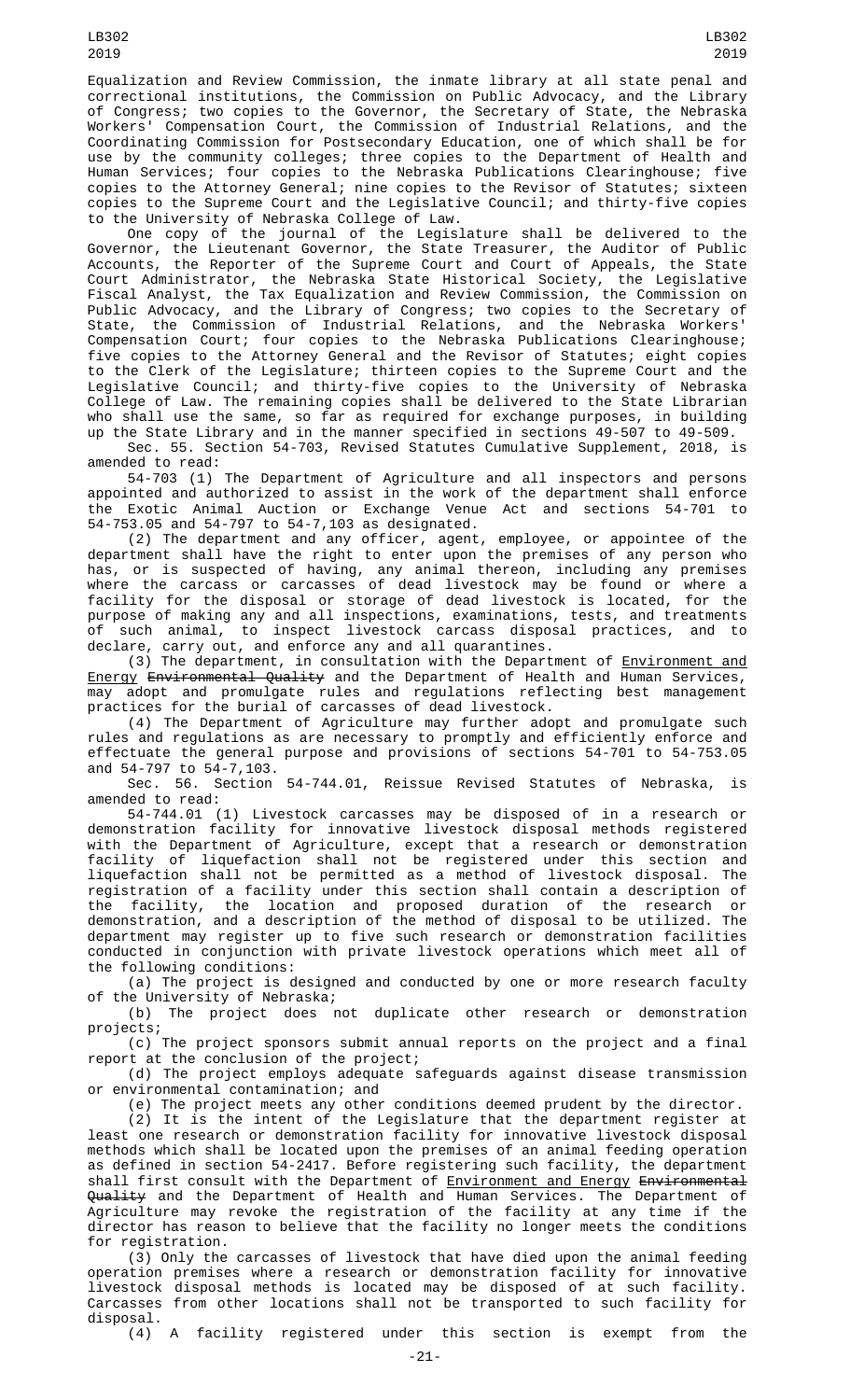requirements for disposal of solid waste under the Integrated Solid Waste Management Act.

Sec. 57. Section 54-2417, Reissue Revised Statutes of Nebraska, is amended to read:

54-2417 For purposes of the Livestock Waste Management Act:

(1) Animal feeding operation means a location where beef cattle, dairy cattle, horses, swine, sheep, poultry, or other livestock have been, are, or will be stabled or confined and fed or maintained for a total of forty-five days or more in any twelve-month period and crops, vegetation, forage growth, or post-harvest residues are not sustained in the normal growing season over any portion of the location. Two or more animal feeding operations under common ownership are deemed to be a single animal feeding operation if they are adjacent to each other or if they utilize a common area or system for the disposal of livestock waste. Animal feeding operation does not include aquaculture as defined in section 2-3804.01;

(2) Best management practices means schedules of activities, prohibitions, maintenance procedures, and other management practices found to be the most effective methods based on the best available technology achievable for specific sites to prevent or reduce the discharge of pollutants to waters of the state and control odor where appropriate. Best management practices also includes operating procedures and practices to control site runoff, spillage, leaks, sludge or waste disposal, or drainage from raw material storage;

(3) Construct means the initiation of physical onsite activities;

(4) Construction and operating permit means the state permit to construct and operate a livestock waste control facility, including conditions imposed on the livestock waste control facility and the associated animal feeding operation;

(5) Construction approval means an approval issued prior to December 1, by the department allowing construction of a livestock waste control facility;

 $(6)$  Council means the Environmental Quality Council;<br>(7) Department means the Department of <u>Env</u>

Department means the Department of Environment and Energy Environmental Quality;

(8) Discharge means the spilling, leaking, pumping, pouring, emitting, emptying, or dumping of pollutants into any waters of the state or in a place which will likely reach waters of the state;

(9) Existing livestock waste control facility means a livestock waste control facility in existence prior to April 15, 1998, that does not hold a permit and which has requested an inspection prior to January 1, 2000;

(10) Livestock waste control facility means any structure or combination of structures utilized to control livestock waste at an animal feeding operation until it can be used, recycled, or disposed of in an environmentally acceptable manner. Such structures include, but are not limited to, diversion terraces, holding ponds, debris basins, liquid manure storage pits, lagoons, and other such devices utilized to control livestock waste;

(11) Major modification means an expansion or increase to the lot area or feeding area; change in the location of the animal feeding operation; change in the methods of waste treatment, waste storage, or land application of waste; increase in the number of animals; change in animal species; or change in the size or location of the livestock waste control facility;

(12) National Pollutant Discharge Elimination System permit means either a general permit or an individual permit issued by the department pursuant to subsection (11) of section 81-1505. A general permit authorizes categories of disposal practices or livestock waste control facilities and covers a geographic area corresponding to existing geographic or political boundaries, though it may exclude specified areas from coverage. General permits are limited to the same or similar types of animal feeding operations or livestock waste control facilities which require the same or similar monitoring and, in the opinion of the Director of Environment and Energy Environmental Quality, are more appropriately controlled under a general permit than under an individual permit;

(13) New animal feeding operation means an animal feeding operation constructed after July 16, 2004;

(14) New livestock waste control facility means any livestock waste control facility for which a construction permit, an operating permit, a National Pollutant Discharge Elimination System permit, a construction approval, or a construction and operating permit, or an application therefor, is submitted on or after April 15, 1998;

(15) Operating permit means a permit issued prior to December 1, 2006, by the department after the completion of the livestock waste control facility in accordance with the construction approval and the submittal of a completed certification form to the department;

(16) Person has the same meaning as in section 81-1502; and

(17) Waters of the state has the same meaning as in section 81-1502.

Sec. 58. Section 54-2421, Reissue Revised Statutes of Nebraska, is amended to read:

54-2421 A map delineating segments and watershed boundaries for cold water class A streams, as designated prior to May 25, 1999, and prepared by the Department of Environment and Energy Environmental Quality and the Department of Natural Resources, shall be maintained by the Department of <u>Environment and</u> <u>Energy <del>Environmental Quality</del> and used by the department for determinations made</u> concerning cold water class A streams and stream watersheds under the Livestock Waste Management Act unless changed by the council. Beginning on May 25, 1999,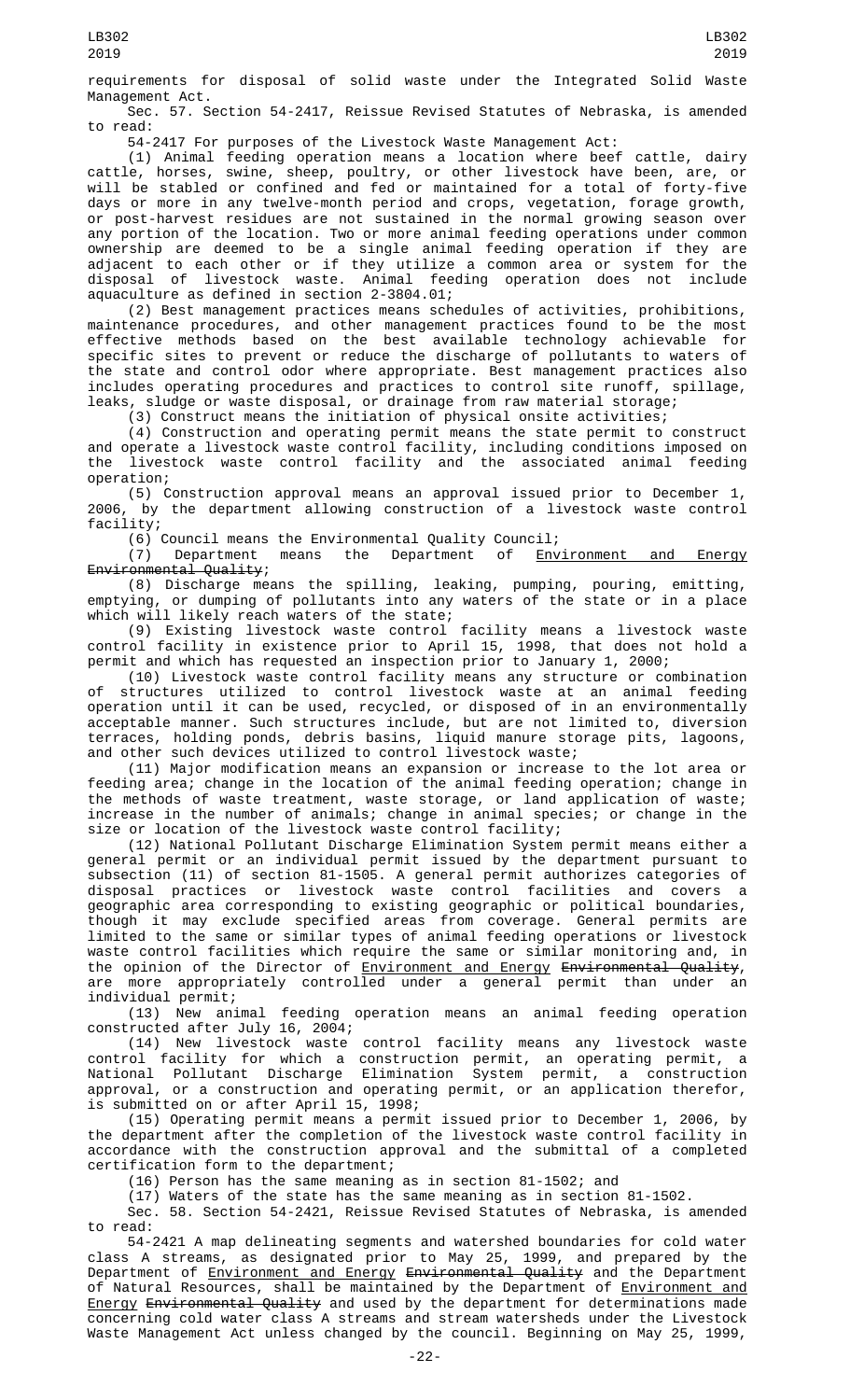the council may designate and may redesignate previously designated waters of this state as cold water class A streams for purposes of the act based on the determination by the council that the waters provide or could provide habitat of sufficient water volume or flow, water quality, substrate composition, and water temperature capable of maintaining year-round populations of cold water biota, including reproduction of a salmonoid (trout) population. The council shall not designate or redesignate a stream as a cold water class A stream unless the stream has supported the reproduction of a salmonoid (trout) population within the previous five years. The department shall revise and maintain the cold water class A stream and stream watershed map to incorporate all designations and redesignations of the council.

Sec. 59. Section 54-2429, Reissue Revised Statutes of Nebraska, is amended to read:

54-2429 (1) An applicant for a National Pollutant Discharge Elimination System permit or a construction and operating permit under the Environmental Protection Act or the Livestock Waste Management Act shall, before issuance by the Department of <u>Environment and Energy</u> <del>Environmental Quality</del>, obtain any necessary approvals from the Department of Natural Resources under the Safety of Dams and Reservoirs Act and certify such approvals to the Department of <u>Environment and Energy</u> <del>Environmental Quality</del>. The Department of <u>Environment and</u> Energy Environmental Quality, with the concurrence of the Department of Natural Resources, may require the applicant to obtain approval from the Department of Natural Resources for any dam, holding pond, or lagoon structure which would not otherwise require approval under the Safety of Dams and Reservoirs Act but which in the event of a failure could result in a significant discharge into waters of the state and have a significant impact on the environment. The Department of <u>Environment and Energy</u> <del>Environmental Quality</del> may provide for the payment of such costs of the Department of Natural Resources with revenue generated under section 54-2428.

(2) An applicant required to obtain a National Pollutant Discharge Elimination System permit is subject to the requirements of the Engineers and Architects Regulation Act.

(3) An applicant who has a large concentrated animal feeding operation, as defined in 40 C.F.R. 122 and 123, as such regulations existed on January 1, 2004, and who is required to obtain a construction and operating permit is subject to the requirements of the Engineers and Architects Regulation Act.

(4) An applicant who has a small or medium animal feeding operation, as defined in 40 C.F.R. 122 and 123, as such regulations existed on January 1, 2004, and who is required to obtain a construction and operating permit, but not required to obtain a National Pollutant Discharge Elimination System permit, is exempt from the Engineers and Architects Regulation Act.

(5) The department may require an engineering evaluation or assessment performed by a licensed professional engineer for a livestock waste control facility if after an inspection: (a) The department determines that the facility has (i) visible signs of structural breakage below the permanent pool, (ii) signs of discharge or proven discharge due to structural weakness, (iii) improper maintenance, or (iv) inadequate capacity; or (b) the department has reason to believe that an animal feeding operation with a livestock waste control facility has violated or threatens to violate the Environmental Protection Act, the Livestock Waste Management Act, or any rules or regulations adopted and promulgated under such acts. Animal feeding operations not required to have a permit under the Environmental Protection Act, the Livestock Waste Management Act, or the rules and regulations adopted and promulgated pursuant to such acts are exempt from the Engineers and Architects Regulation Act.

Sec. 60. Section 57-705, Reissue Revised Statutes of Nebraska, is amended to read:

57-705 (1) All severance taxes levied by Chapter 57, article 7, shall be paid to the Tax Commissioner. He or she shall remit all such money received to the State Treasurer. All such money received by the State Treasurer shall be credited to a fund to be known as the Severance Tax Fund. An amount equal to one percent of the gross severance tax receipts, excluding those receipts from tax derived from oil and natural gas severed from school lands, credited to the fund shall be credited by the State Treasurer, upon the first day of each month, and shall inure to the Severance Tax Administration Fund to be used for the expenses of administering Chapter 57, article 7. Transfers may be made from the Severance Tax Administration Fund to the General Fund at the direction of the Legislature. The balance of the Severance Tax Fund received from school lands shall be credited by the State Treasurer, upon the first day of each month, and shall inure to the permanent school fund.

(2) Of the balance of the Severance Tax Fund received from other than school lands (a) the Legislature may transfer an amount to be determined by the Legislature through the appropriations process up to three hundred thousand dollars for each year to the State Energy Office Cash Fund, (b) the Legislature may transfer an amount to be determined by the Legislature through the appropriations process up to thirty thousand dollars for each year to the Public Service Commission for administration of the Municipal Rate Negotiations Revolving Loan Fund, and (c) the remainder shall be credited and inure to the permanent school fund.

(3) The State Treasurer shall transfer two hundred fifty thousand dollars from the Severance Tax Administration Fund to the Department of Revenue Enforcement Fund on July 1, 2009, or as soon thereafter as administratively possible. The State Treasurer shall transfer two hundred fifty thousand dollars from the Severance Tax Administration Fund to the Department of Revenue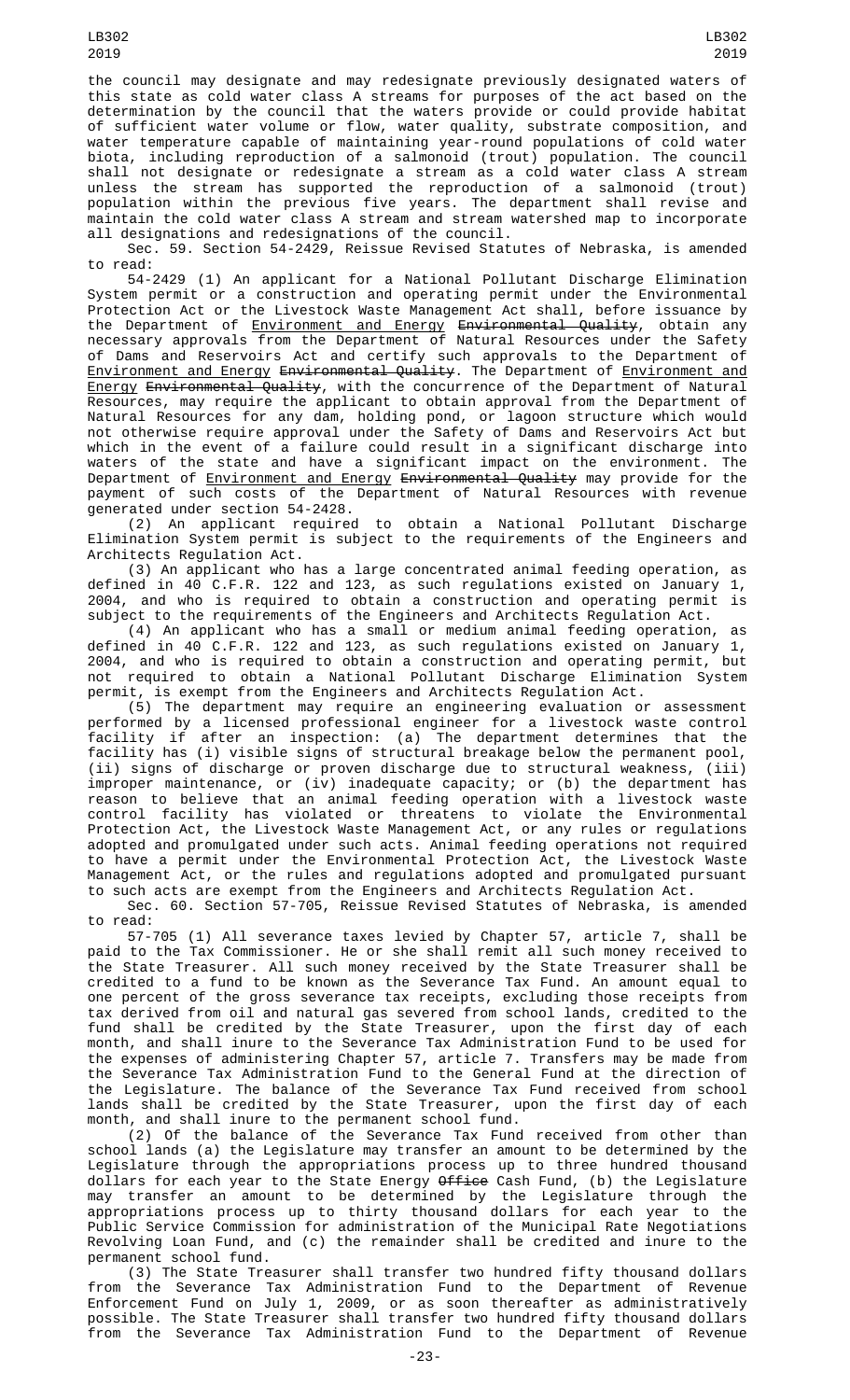Enforcement Fund on July 1, 2010, or as soon thereafter as administratively possible.

Sec. 61. Section 57-1407, Revised Statutes Cumulative Supplement, 2018, is amended to read:

57-1407 (1) After receipt of an application under section 57-1405, the commission shall:

(a) Within sixty days, schedule a public hearing;

(b) Notify the pipeline carrier of the time, place, and purpose of the public hearing;

(c) Publish a notice of the time, place, and purpose of the public hearing in at least one newspaper of general circulation in each county in which the major oil pipeline is to be constructed; and

(d) Serve notice of the public hearing upon the governing bodies of the counties and municipalities through which the proposed route of the major oil pipeline would be located as specified in subdivision (2)(d) of section 57-1405.

(2) The commission may hold additional public meetings for the purpose of receiving input from the public at locations as close as practicable to the proposed route of the major oil pipeline. The commission shall make the public input part of the record.

(3) If requested by the commission, the following agencies shall file a report with the commission, prior to the hearing on the application, regarding information within the respective agencies' area of expertise relating to the impact of the major oil pipeline on any area within the respective agencies' jurisdiction, including in such report opinions regarding the advisability of approving, denying, or modifying the location of the proposed route of the major oil pipeline: The Department of <u>Environment and Energy</u> <del>Environmental</del> Quality, the Department of Natural Resources, the Department of Revenue, the Department of Transportation, the Game and Parks Commission, the Nebraska Oil and Gas Conservation Commission, the Nebraska State Historical Society, the State Fire Marshal, and the Board of Educational Lands and Funds. The agencies may submit a request for reimbursement of reasonable and necessary expenses incurred for any consultants hired pursuant to this subsection.

(4) An application under the Major Oil Pipeline Siting Act shall be approved if the proposed route of the major oil pipeline is determined by the Public Service Commission to be in the public interest. The pipeline carrier shall have the burden to establish that the proposed route of the major oil pipeline would serve the public interest. In determining whether the pipeline carrier has met its burden, the commission shall not evaluate safety considerations, including the risk or impact of spills or leaks from the major oil pipeline, but the commission shall evaluate:

(a) Whether the pipeline carrier has demonstrated compliance with all applicable state statutes, rules, and regulations and local ordinances;

(b) Evidence of the impact due to intrusion upon natural resources and not due to safety of the proposed route of the major oil pipeline to the natural resources of Nebraska, including evidence regarding the irreversible and irretrievable commitments of land areas and connected natural resources and the depletion of beneficial uses of the natural resources;

(c) Evidence of methods to minimize or mitigate the potential impacts of the major oil pipeline to natural resources;

(d) Evidence regarding the economic and social impacts of the major oil pipeline;

(e) Whether any other utility corridor exists that could feasibly and beneficially be used for the route of the major oil pipeline;

(f) The impact of the major oil pipeline on the orderly development of the area around the proposed route of the major oil pipeline;

(g) The reports of the agencies filed pursuant to subsection (3) of this section; and

(h) The views of the governing bodies of the counties and municipalities in the area around the proposed route of the major oil pipeline.

Sec. 62. Section 57-1502, Revised Statutes Cumulative Supplement, 2018, is amended to read:

57-1502 For purposes of sections 57-1501 to 57-1503:<br>(1) Department means the Department of <u>Env</u>

Environment and Energy Environmental Quality;

(2) Oil pipeline means a pipeline which is larger than eight inches in inside diameter and which is constructed in Nebraska for the transportation of petroleum, or petroleum components, products, or wastes, including crude oil or any fraction of crude oil, within, through, or across Nebraska, but does not include in-field and gathering lines; and

(3) Pipeline carrier means an individual, a company, a corporation, an association, or any other legal entity that engages in owning, operating, or managing an oil pipeline.

Sec. 63. Section 57-1503, Revised Statutes Cumulative Supplement, 2018, is amended to read:

57-1503 (1)(a) The department may:

(i) Evaluate any route for an oil pipeline within, through, or across the state and submitted by a pipeline carrier for the stated purpose of being included in a federal agency's or agencies' National Environmental Policy Act review process. Any such evaluation shall include at least one public hearing, provide opportunities for public review and comment, and include, but not be limited to, an analysis of the environmental, economic, social, and other impacts associated with the proposed route and route alternatives in Nebraska.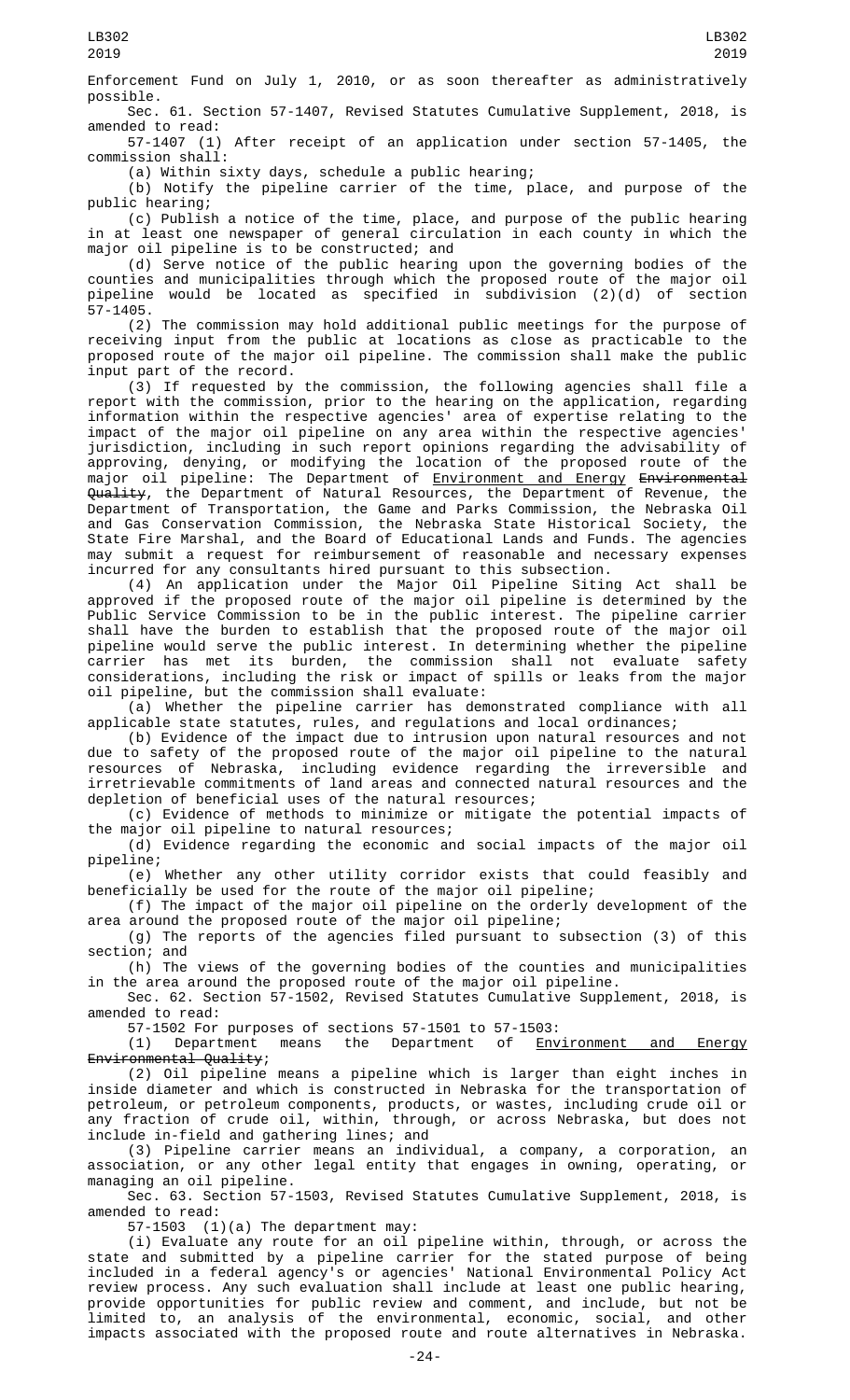The department may collaborate with a federal agency or agencies and set forth the responsibilities and schedules that will lead to an effective and timely evaluation; or

(ii) Collaborate with a federal agency or agencies in a review under the National Environmental Policy Act involving a supplemental environmental impact statement for oil pipeline projects within, through, or across the state. Prior to entering into such shared jurisdiction and authority, the department shall collaborate with such agencies to set forth responsibilities and schedules for an effective and timely review process.

(b) A pipeline carrier that has submitted a route for evaluation or review pursuant to subdivision (1)(a) of this section shall reimburse the department for the cost of the evaluation or review within sixty days after notification from the department of the cost. The department shall remit any reimbursement to the State Treasurer for credit to the <del>Department of</del> Environmental <del>Quality</del> Cash Fund.

(2) The department may contract with outside vendors in the process of preparation of a supplemental environmental impact statement or an evaluation conducted under subdivision (1)(a) of this section. The department shall make every reasonable effort to ensure that each vendor has no conflict of interest or relationship to any pipeline carrier that applies for an oil pipeline permit.

(3) In order for the process to be efficient and expeditious, the department's contracts with vendors pursuant to this section for a supplemental environmental impact statement or an evaluation conducted under subdivision (1) (a) of this section shall not be subject to the Nebraska Consultants' Competitive Negotiation Act or sections 73-301 to 73-306 or 73-501 to 73-510.

(4) After the supplemental environmental impact statement or the evaluation conducted under subdivision (1)(a) of this section is prepared, the department shall submit it to the Governor. Within thirty days after receipt of the supplemental environmental impact statement or the evaluation conducted under subdivision (1)(a) of this section from the department, the Governor shall indicate, in writing, to the federal agency or agencies involved in the review or any other appropriate federal agency or body as to whether he or she approves any of the routes reviewed in the supplemental environmental impact statement or the evaluation conducted under subdivision (1)(a) of this section. If the Governor does not approve any of the reviewed routes, he or she shall notify the pipeline carrier that in order to obtain approval of a route in Nebraska the pipeline carrier is required to file an application with the Public Service Commission pursuant to the Major Oil Pipeline Siting Act.

(5) The department shall not withhold any documents or records relating to an oil pipeline from the public unless the documents or records are of the type that can be withheld under section 84-712.05 or unless federal law provides otherwise.

Sec. 64. Section 58-221, Reissue Revised Statutes of Nebraska, is amended to read:

58-221 Residential energy conservation device shall mean any prudent means of reducing the demands for conventional fuels or increasing the supply or efficiency of these fuels in residential housing and shall include, but not be limited to:

(1) Caulking and weather stripping of doors and windows;

(2) Furnace efficiency modifications, including:

(a) Replacement burners, furnaces, heat pumps, or boilers or any combination thereof which, as determined by the Director of <u>Environment and</u> Energy the State Energy Office, substantially increases the energy efficiency of the heating system;

(b) Any device for modifying flue openings which will increase the energy efficiency of the heating system; and

(c) Any electrical or mechanical furnace ignition system which replaces a standing gas pilot light;

(3) A clock thermostat;

(4) Ceiling, attic, wall, and floor insulation;

(5) Water heater insulation;

(6) Storm windows and doors, multiglazed windows and doors, and heatabsorbed or heat-reflective glazed window and door materials;

(7) Any device which controls demand of appliances and aids load management;

(8) Any device to utilize solar energy, biomass, or wind power for any residential energy conservation purpose including heating of water and space heating or cooling; and

(9) Any other conservation device, renewable energy technology, and specific home improvement necessary to insure the effectiveness of the energy conservation measures as the Director of <u>Environment and Energy</u> <del>the State</del> Energy Office by rule or regulation identifies.

Sec. 65. Section 60-6,363, Reissue Revised Statutes of Nebraska, is amended to read:

60-6,363 For purposes of sections 60-6,363 to 60-6,374:

(1) Diesel-powered motor vehicle shall mean a self-propelled vehicle which is designed primarily for transporting persons or property on a highway and which is powered by an internal combustion engine of the compression ignition type;<br> $(2)$ 

Motor vehicle shall mean a self-propelled vehicle with a gross unloaded vehicle weight of ten thousand pounds or more or any combination of vehicles of a type subject to registration which is towed by such a vehicle;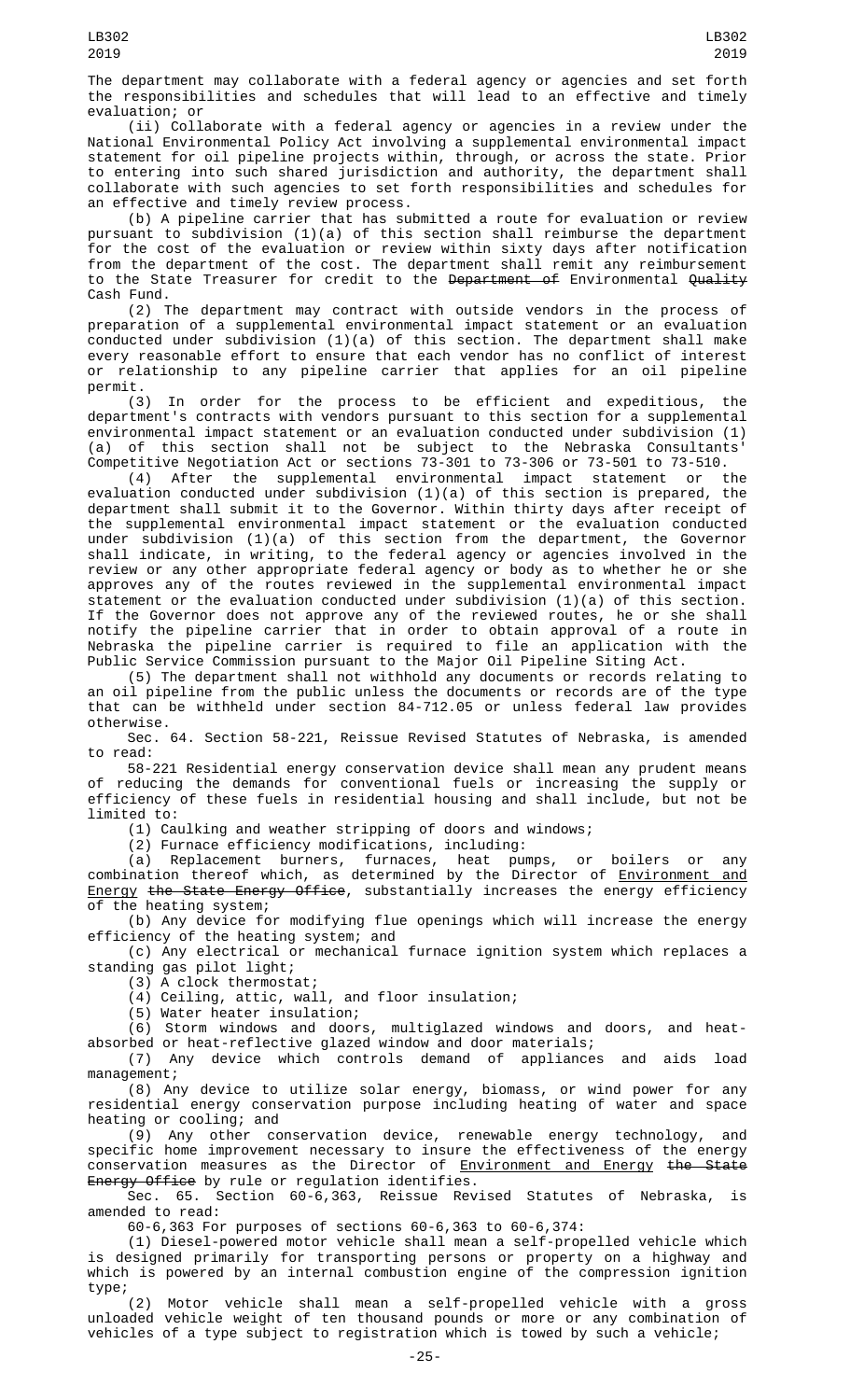(3) Smoke shall mean the solid or liquid matter, except water, discharged from a motor vehicle engine which obscures the transmission of light;

(4) Smokemeter shall mean a full-flow, light-extinction smokemeter of a type approved by the Department of <u>Environment and Energy</u> <del>Environmental Quality</del> and operating on the principles described in the federal standards;

(5) Opacity shall mean the degree to which a smoke plume emitted from a diesel-powered motor vehicle engine will block the passage of a beam of light expressed as a percentage; and

(6) Smoke control system shall mean a system consisting of one or more devices and adjustments designed to control the discharge of smoke from dieselpowered motor vehicles.

Sec. 66. Section 60-6,364, Reissue Revised Statutes of Nebraska, is amended to read:

60-6,364 Sections 60-6,363 to 60-6,374 shall apply to all diesel-powered motor vehicles operated within this state with the exception of the following: (1) Emergency vehicles operated by federal, state, and local governmental

authorities; (2) Vehicles which are not required to be registered in accordance with the Motor Vehicle Registration Act;

(3) Vehicles used for research and development which have been approved by the Director of Environment and Energy Environmental Quality;

(4) Vehicles being operated while undergoing maintenance;

(5) Vehicles operated under emergency conditions;

(6) Vehicles being operated in the course of training programs which have been approved by the director; and

(7) Other vehicles expressly exempted by the director.

Sec. 67. Section 60-6,367, Reissue Revised Statutes of Nebraska, is amended to read:<br>60-6,367 (1)

Officials of the Department of Environment and Energy <del>Environmental Quality</del> and local enforcement officials shall have the authority to issue citations to suspected violators of sections 60-6,363 to 60-6,374 on the basis of their visual evaluation of the smoke emitted from a diesel-powered motor vehicle. A citation shall give the suspected violator a reasonable time to furnish evidence to the department that such alleged violation has been corrected or else such suspected violator shall be subject to the penalties set out in section 60-6,373. A suspected violator may demand that the suspected vehicle be tested by an approved smokemeter prior to a trial on the alleged violation.

(2) Smokemeter tests shall be conducted (a) by or under the supervision of a person or testing facility authorized by the Director of Environment and <u>Energy</u> <del>Environmental Quality</del> to conduct such tests and (b) by installing an approved smokemeter on the exhaust pipe and operating the suspected vehicle at engine revolutions per minute equivalent to the engine revolutions per minute at the time of the alleged violation.

(3) The results of smokemeter tests run in accordance with this section and after the alleged violation shall be admissible as evidence in legal proceedings.<br>Sec. 68.

Section 60-6,368, Reissue Revised Statutes of Nebraska, is amended to read:

60-6,368 (1) The Director of Environment and Energy Environmental Quality shall have the power, after public hearings on due notice, to adopt and promulgate, consistent with and in furtherance of the provisions of sections 60-6,363 to 60-6,374, rules and regulations in accordance with which he or she will carry out his or her responsibilities and obligations under such sections.

(2) Any rules or regulations promulgated by the director shall be consistent with the provisions of the federal standards, if any, relating to control of emissions from the diesel-powered motor vehicles affected by such rules and regulations. The director shall not require, as a condition for the sale of any diesel-powered motor vehicle covered by sections 60-6,363 to 60-6,374, the inspection, certification, or other approval of any feature or equipment designed for the control of noise or emissions from such dieselpowered motor vehicles if such feature or equipment has been certified, approved, or otherwise authorized pursuant to laws or regulations of any federal governmental body as sufficient to make lawful the sale of any dieselpowered motor vehicle covered by such sections.

Sec. 69. Section 66-203, Reissue Revised Statutes of Nebraska, is amended to read:

66-203 (1) The Department of Environment and Energy State Energy Office shall offer a rebate for qualified clean-burning motor vehicle fuel property.

(2)(a) The rebate for qualified clean-burning motor vehicle fuel property as defined in subdivisions (4)(a) and (b) of section 66-202 is the lesser of fifty percent of the cost of the qualified clean-burning motor vehicle fuel property or four thousand five hundred dollars for each motor vehicle.

(b) A qualified clean-burning motor vehicle fuel property is not eligible for a rebate under this section if the person or entity applying for the rebate has claimed another rebate or grant for the same motor vehicle under any other state rebate or grant program.

(3) The rebate for qualified clean-burning motor vehicle fuel property as defined in subdivision (4)(c) of section 66-202 is the lesser of fifty percent of the cost of the qualified clean-burning motor vehicle fuel property or two thousand five hundred dollars for each qualified clean-burning motor vehicle fuel property.

(4) No qualified clean-burning motor vehicle fuel property shall qualify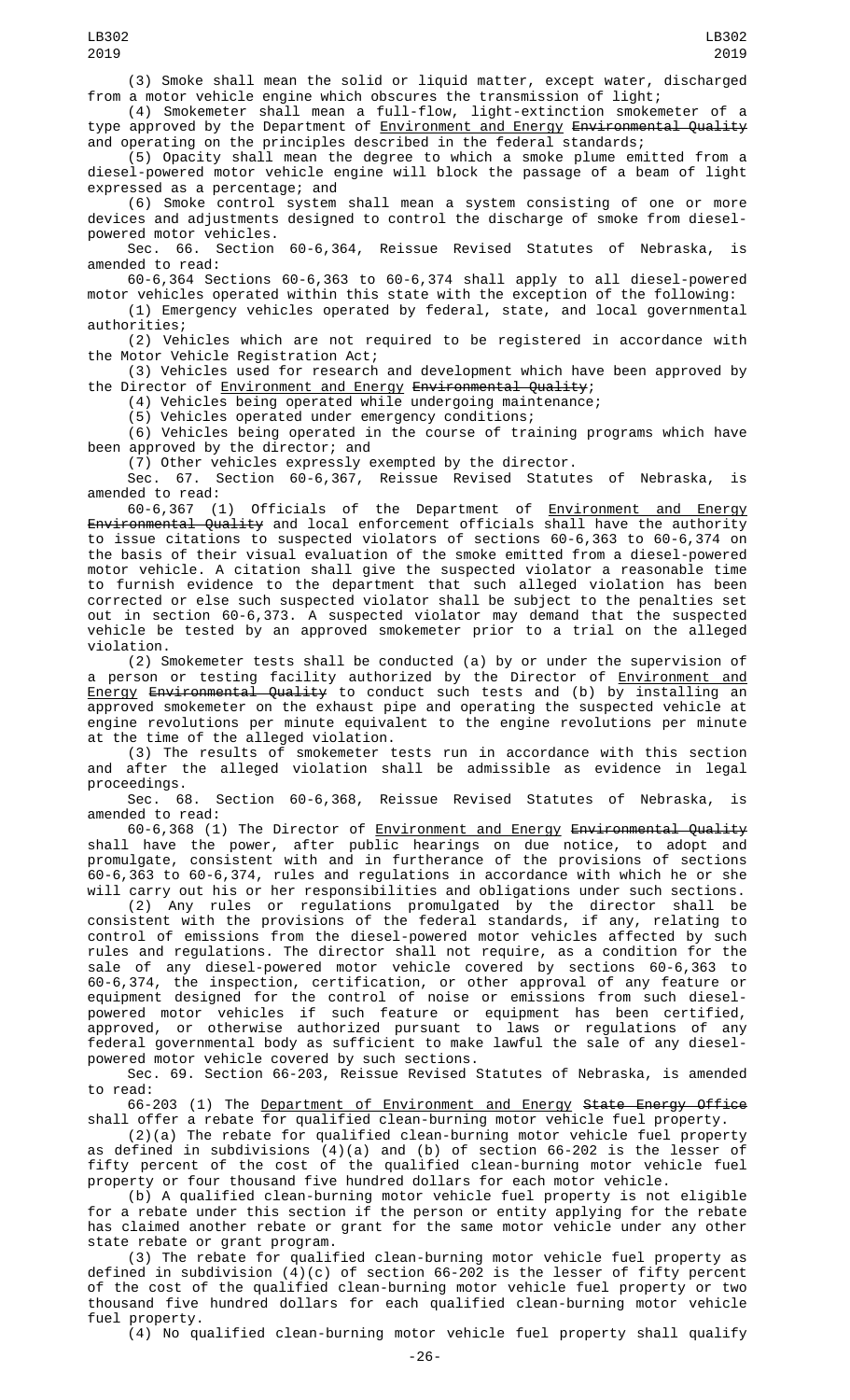for more than one rebate under this section.

Sec. 70. Section 66-204, Reissue Revised Statutes of Nebraska, is amended to read:

66-204 (1) The Clean-burning Motor Fuel Development Fund is created. The fund shall consist of grants, private contributions, and all other sources.

(2) The fund shall be used by the <u>Department of Environment and Energy</u> State Energy Office to provide rebates under the Nebraska Clean-burning Motor Fuel Development Act up to the amount transferred under subsection (3) of this section. No more than thirty-five percent of the money in the fund annually shall be used as rebates for flex-fuel dispensers. The department State Energy <del>Office</del> may use the fund for necessary costs in the administration of the act up to an amount not exceeding ten percent of the fund annually.

(3) Within five days after August 30, 2015, the State Treasurer shall transfer five hundred thousand dollars from the General Fund to the Cleanburning Motor Fuel Development Fund to carry out the Nebraska Clean-burning Motor Fuel Development Act.

(4) Any money in the fund available for investment shall be invested by the state investment officer pursuant to the Nebraska Capital Expansion Act and the Nebraska State Funds Investment Act.

(5) The State Treasurer shall transfer two hundred thousand dollars from the Clean-burning Motor Fuel Development Fund to the General Fund on or before June 30, 2018, on such dates and in such amounts as directed by the budget administrator of the budget division of the Department of Administrative Services.

Sec. 71. Section 66-301, Reissue Revised Statutes of Nebraska, is amended to read:

66-301 For purposes of sections 66-301 to 66-304:

(1) Covered electric generating unit means a fossil fuel-fired electric generating unit existing within the state prior to August 30, 2015, that is subject to regulation under the federal emission guidelines;

(2) Federal emission guidelines means any final rules, regulations, guidelines, or other requirements that the United States Environmental Protection Agency may adopt for regulating carbon dioxide emissions from covered electric generating units under section 111(d) of the federal Clean Air Act, 42 U.S.C. 7411(d);

(3) State means the State of Nebraska; and

(4) State plan means any plan to establish and enforce carbon dioxide emission control measures that the Department of <u>Environment and Energy</u> Environmental Quality may adopt to implement the obligations of the state under the federal emission guidelines.

Sec. 72. Section 66-302, Reissue Revised Statutes of Nebraska, is amended to read:

66-302 The Department of Environment and Energy Environmental Quality shall not submit a state plan for regulating carbon dioxide emissions from covered electric generating units to the United States Environmental Protection Agency until the department has <u>prepared a report as required in section 66-303</u> provided a copy of the state plan to the State Energy Office. The department shall provide such copy to the State Energy Office prior to the submission deadline for the state plan set by the United States Environmental Protection Agency. If the United States Environmental Protection Agency extends the submission deadline, the department shall provide such copy to the State Energy Office at least one hundred twenty days prior to the extended submission deadline. Nothing in this section shall prevent the department from complying with federally prescribed deadlines.

Sec. 73. Section 66-303, Reissue Revised Statutes of Nebraska, is amended to read:

66-303 (1) The Department of Environment and Energy After receiving the copy of the state plan under section 66-302, the State Energy Office shall also prepare a report that assesses the effects of the state plan <u>for regulating</u> carbon dioxide emissions from covered electric generating units on:

(a) The electric power sector, including:

(i) The type and amount of electric generating capacity within the state that is likely to retire or switch to another fuel;

(ii) The stranded investment in electric generating capacity and other infrastructure;

(iii) The amount of investment necessary to offset retirements of electric generating capacity and maintain generation reserve margins;

(iv) Potential risks to electric reliability, including resource adequacy risks and transmission constraints; and

(v) The amount by which retail electricity prices within the state are forecast to increase or decrease; and

(b) Employment within the state, including direct and indirect employment effects within affected sectors of the state's economy.

(2) The <u>department</u> <del>State Energy Office</del> shall complete the report required under this section <u>at least</u> <del>within</del> thirty days <u>prior to submitting</u> <del>after</del> receiving the copy of the state plan prepared pursuant to under section 66-302 and shall electronically submit to the Legislature a copy of such report.

(3) If the Legislature is in session when it receives the report, the Legislature may vote on a nonbinding legislative resolution endorsing or disapproving the state plan based on the findings of the report.

Sec. 74. Section 66-304, Reissue Revised Statutes of Nebraska, is amended to read:

66-304 Upon submitting a state plan to the United States Environmental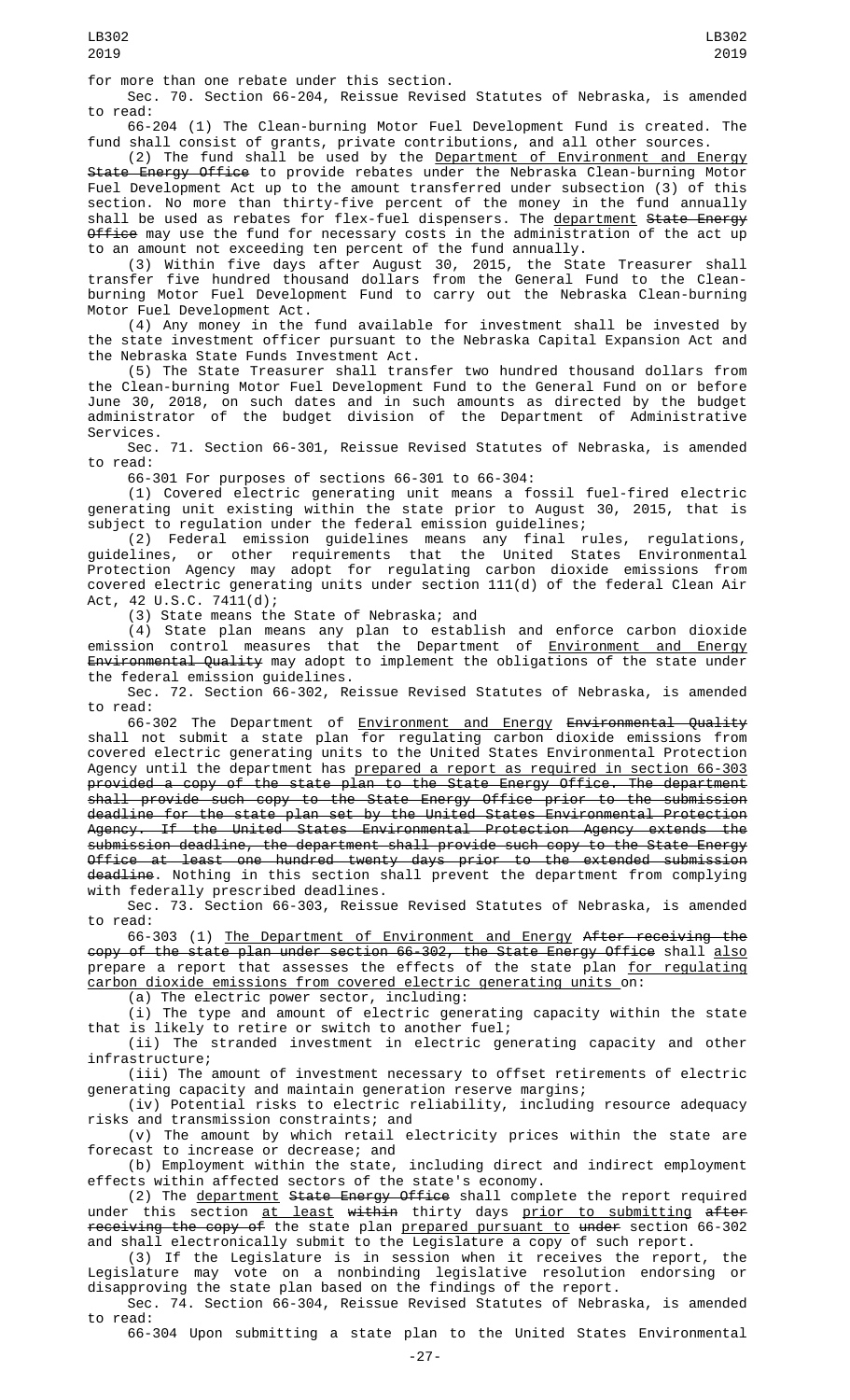Protection Agency, the Department of **Environment and Energy Environmental** Quality shall electronically submit to the Legislature a copy of the state plan.

Sec. 75. Section 66-489.02, Reissue Revised Statutes of Nebraska, is amended to read:

66-489.02 (1) For tax periods beginning on and after July 1, 2009, at the time of filing the return required by section 66-488, the producer, supplier, distributor, wholesaler, or importer shall, in addition to the other taxes provided for by law, pay a tax at the rate of five percent of the average wholesale price of gasoline for the gallons of the motor fuels as shown by the return, except that there shall be no tax on the motor fuels reported if they are otherwise exempted by sections 66-482 to 66-4,149.

(2) The department shall calculate the average wholesale price of gasoline on April 1, 2009, and on each April 1 and October 1 thereafter. The average wholesale price on April 1 shall apply to returns for the tax periods beginning on and after July 1, and the average wholesale price on October 1 shall apply to returns for the tax periods beginning on and after January 1. The average wholesale price shall be determined using data available from the <u>Department of</u> Environment and Energy State Energy Office and shall be an average wholesale price per gallon of gasoline sold in the state over the previous six-month period, excluding any state or federal excise tax or environmental fees. The change in the average wholesale price between two six-month periods shall be adjusted so that the increase or decrease in the tax provided for in this section or section 66-6,109.02 does not exceed one cent per gallon.

(3) All sums of money received under this section shall be credited to the Highway Trust Fund. Credits and refunds of such tax allowed to producers, suppliers, distributors, wholesalers, or importers shall be paid from the Highway Trust Fund. The balance of the amount credited, after credits and refunds, shall be allocated as follows:

(a) Sixty-six percent to the Highway Cash Fund for the Department of Transportation;

(b) Seventeen percent to the Highway Allocation Fund for allocation to the various counties for road purposes; and

(c) Seventeen percent to the Highway Allocation Fund for allocation to the various municipalities for street purposes.

Sec. 76. Section 66-1004, Reissue Revised Statutes of Nebraska, is amended to read:

66-1004 Energy conservation measure shall mean installing or using any:

(1) Caulking or weatherstripping of doors or windows;

(2) Furnace efficiency modifications involving electric service;

(3) Clock thermostats;

(4) Water heater insulation or modification;

(5) Ceiling, attic, wall, or floor insulation;

(6) Storm windows or doors, multiglazed windows or doors, or heat absorbing or reflective glazed window and door material;

(7) Devices which control demand of appliances and aid load management;

(8) Devices to utilize solar energy, biomass, or wind power for any energy conservation purpose, including heating of water and space heating or cooling, which have been identified by the Department of Environment and Energy State Energy Office as an energy conservation measure for the purposes of sections 66-1001 to 66-1011;

(9) High-efficiency lighting and motors;

(10) Devices which are designed to increase energy efficiency, the utilization of renewable resources, or both; and

(11) Such other conservation measures as the department State Energy Office shall identify.

Sec. 77. Section 66-1009, Reissue Revised Statutes of Nebraska, is amended to read:

66-1009 (1) A customer borrowing from a utility under a plan adopted pursuant to sections 66-1001 to 66-1011 shall be allowed to contract with the utility for a repayment plan and shall be offered a repayment period of not less than three years and not more than twenty years.

(2) Upon default on a loan by a customer, after expending reasonable efforts to collect, a utility may treat the entire unpaid contract amount as due, but services to a residential, agricultural, or commercial customer may not be terminated as a result of such default. Default occurs when any amount due a utility under a plan adopted pursuant to sections 66-1001 to 66-1011, 70-625, 70-704, 81-161, 81-1602, 81-1606 to 81-1626, and 84-162 to 84-167 is not paid within sixty days of the due date.

(3) Any customer obtaining a loan pursuant to section 66-1007 shall only use the funds to accomplish the purposes agreed upon at the time of the loan. If the borrower of any funds obtained pursuant to sections 66-1001 to 66-1011 uses such funds in a manner or for a purpose not authorized by this section, the total amount of the loan shall immediately become due and payable.

(4) Any amount due a utility on a loan pursuant to sections 66-1001 to 66-1011 which is not paid in full within sixty days of the due date shall become a lien as provided in this section on the real property concerned as to the full unpaid balance. No lien under this section shall be valid unless (a) the loan was signed by the party or parties shown on the indexes of the register of deeds to be the owners of record of such real property on the date of the loan and (b) the lien is filed not more than four months after the date of default, in the same office and in the same manner as mortgages in the county in which the real property is located. Such lien shall take effect and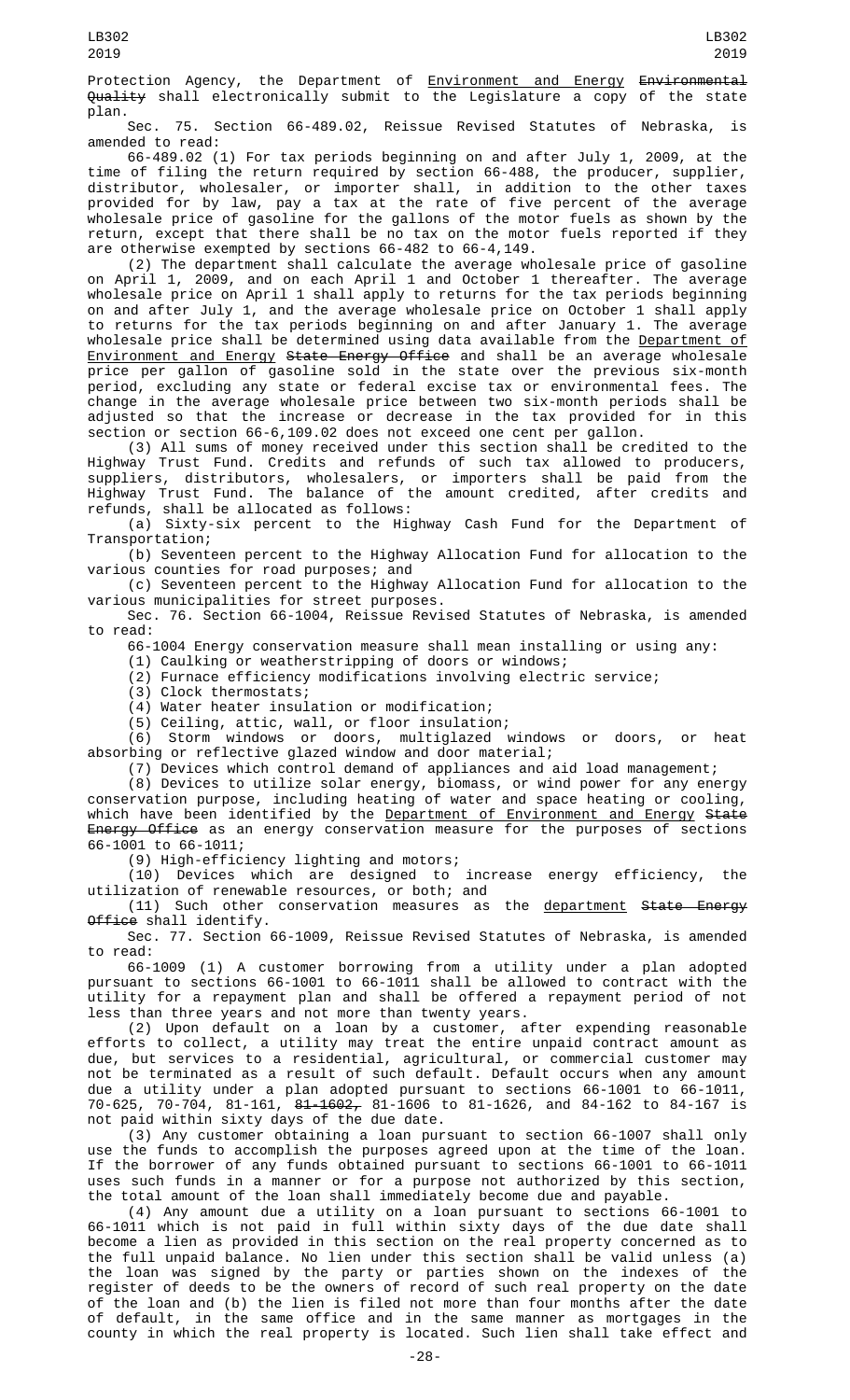be in force from and after the time of delivering the same to the register of deeds for recording, and not before, as to all creditors and subsequent purchasers in good faith without notice, and such lien shall be adjudged void as to all such creditors and subsequent purchasers without notice whose deeds, mortgages, or other instruments shall be first recorded, except that such lien shall be valid between the parties. A publicly owned utility shall not maintain possession of any property which it may acquire pursuant to a lien authorized by this section for a period of time longer than is reasonably necessary to dispose of such property.

(5) Any loan made under a plan adopted pursuant to sections 66-1001 to 66-1011 shall not exceed fifteen thousand dollars, subject to any existing limitations under federal law. Any loan to be made by a utility which exceeds ten thousand dollars shall only be made in participation with a bank pursuant to a contract. The utility and the participating bank shall determine the terms and conditions of the contract.

(6) The <u>Director of Environment and Energy</u> S<del>tate Energy Office</del> may adopt and promulgate rules and regulations to carry out sections 66-1001 to 66-1011. Sec. 78. Section 66-1105, Reissue Revised Statutes of Nebraska, is amended to read:

66-1105 Any person who desires to withdraw ground water within the State of Nebraska for geothermal resource development shall, prior to commencing construction of any wells, obtain from the Director of Natural Resources a permit to authorize the withdrawal, transfer, and further use or reinjection of such ground water. The Department of Natural Resources shall adopt and promulgate rules and regulations governing the issuance of such permits, consistent with sections 66-1101 to 66-1106 and with Chapter 46, article 6. Such rules and regulations shall provide for consultation with the Department of <u>Environment and Energy</u> <del>Environmental Quality</del> pursuant to the issuance of such permits and shall be compatible with rules and regulations adopted and promulgated by the Department of <u>Environment and Energy</u> <del>Environmental Quality</del> under the Environmental Protection Act. Any geothermal fluids produced incident to the development and production of geothermal resources shall be reinjected into the same geologic formation from which they were extracted in substantially the same volume and substantially the same or higher quality as when extracted unless the permit issued in accordance with this section authorizes further uses or processing other than those incident to reinjection.

Sec. 79. Section 66-1344, Reissue Revised Statutes of Nebraska, is amended to read:

66-1344 (1) Beginning June 1, 2000, during such period as funds remain in the Ethanol Production Incentive Cash Fund, any ethanol facility shall receive a credit of seven and one-half cents per gallon of ethanol, before denaturing, for new production for a period not to exceed thirty-six consecutive months. For purposes of this subsection, new production means production which results from the expansion of an existing facility's capacity by at least two million gallons first placed into service after June 1, 1999, as certified by the facility's design engineer to the Department of Revenue. For expansion of an existing facility's capacity, new production means production in excess of the average of the highest three months of ethanol production at an ethanol facility during the twenty-four-month period immediately preceding certification of the facility by the design engineer. No credits shall be allowed under this subsection for expansion of an existing facility's capacity until production is in excess of twelve times the three-month average amount determined under this subsection during any twelve-consecutive-month period beginning no sooner than June 1, 2000. New production shall be approved by the Department of Revenue based on such ethanol production records as may be necessary to reasonably determine new production. This credit must be earned on or before December 31, 2003.

(2)(a) Beginning January 1, 2002, any new ethanol facility which is in production at the minimum rate of one hundred thousand gallons annually for the production of ethanol, before denaturing, and which has provided to the Department of Revenue written evidence substantiating that the ethanol facility has received the requisite authority from the Department of <u>Environment and</u> Energy Environmental Quality and from the United States Department of Justice, Bureau of Alcohol, Tobacco, Firearms and Explosives, on or before June 30, 2004, shall receive a credit of eighteen cents per gallon of ethanol produced for ninety-six consecutive months beginning with the first calendar month for which it is eligible to receive such credit and ending not later than June 30, 2012, if the facility is defined by subdivision (b)(i) of this subsection, and for forty-eight consecutive months beginning with the first calendar month for which it is eligible to receive such credit and ending not later than June 30, 2008, if the facility is defined by subdivision (b)(ii) of this subsection. The new ethanol facility shall provide an analysis to the Department of Revenue of samples of the product collected according to procedures specified by the department no later than July 30, 2004, and at least annually thereafter. The analysis shall be prepared by an independent laboratory meeting the International Organization for Standardization standard ISO/IEC 17025:1999. Prior to collecting the samples, the new ethanol facility shall notify the department which may observe the sampling procedures utilized by the new ethanol facility to obtain the samples to be submitted for independent analysis. The minimum rate shall be established for a period of at least thirty days. In this regard, the new ethanol facility must produce at least eight thousand two hundred nineteen gallons of ethanol within a thirty-day period. The ethanol must be finished product which is ready for sale to customers.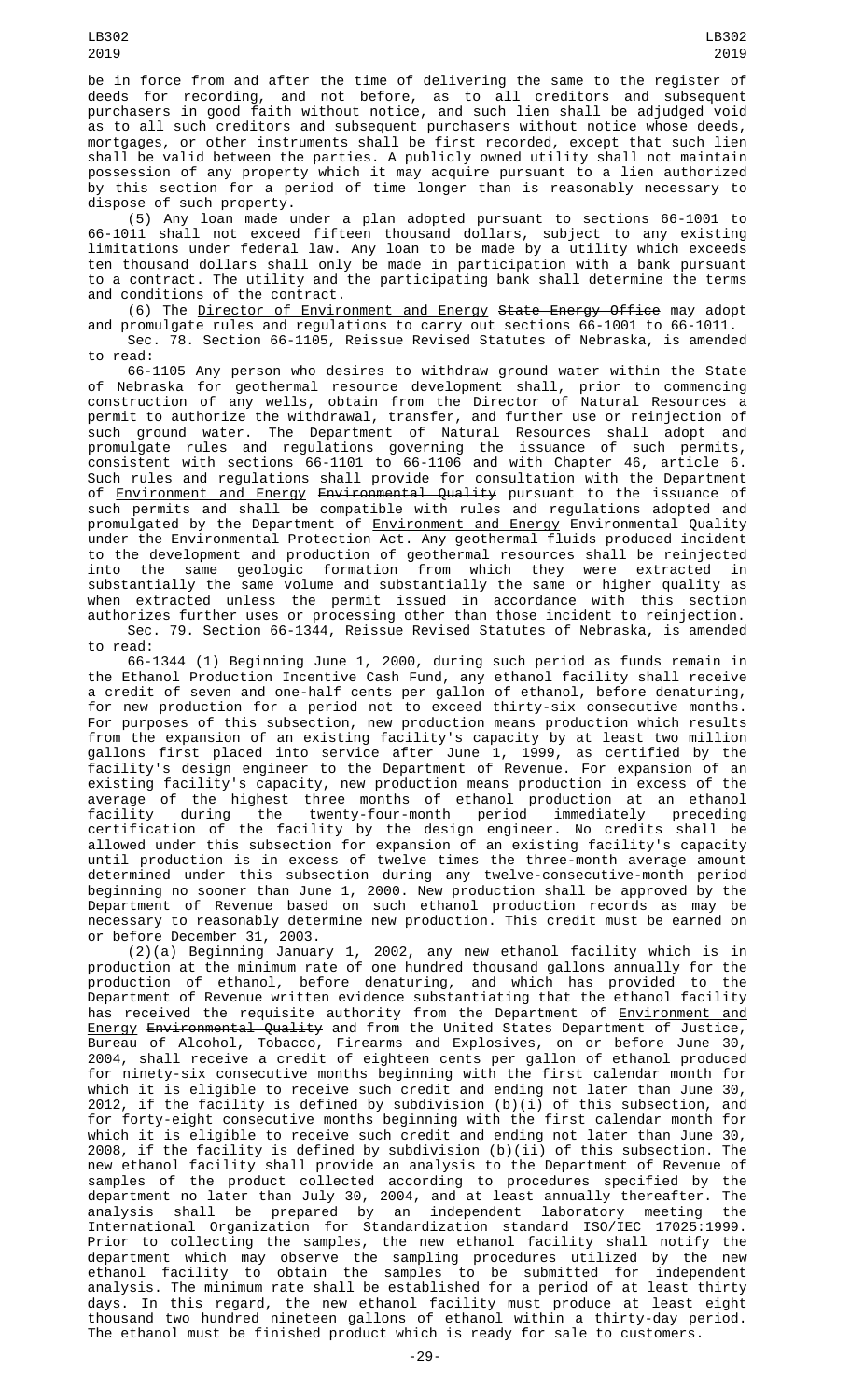(b) For purposes of this subsection, new ethanol facility means a facility for the conversion of grain or other raw feedstock into ethanol and other byproducts of ethanol production which (i) is not in production on or before September 1, 2001, or (ii) has not received credits prior to June 1, 1999. A new ethanol facility does not mean an expansion of an existing ethanol plant that does not result in the physical construction of an entire ethanol processing facility or which shares or uses in a significant manner any existing plant's systems or processes and does not include the expansion of production capacity constructed after June 30, 2004, of a plant qualifying for credits under this subsection. This definition applies to contracts entered into after April 16, 2004.

(c) Not more than fifteen million six hundred twenty-five thousand gallons of ethanol produced annually at an ethanol facility shall be eligible for credits under this subsection. Not more than one hundred twenty-five million gallons of ethanol produced at an ethanol facility by the end of the ninetysix-consecutive-month period or forty-eight-consecutive-month period set forth in this subsection shall be eligible for credits under this subsection.

(3) The credits described in this section shall be given only for ethanol produced at a plant in Nebraska at which all fermentation, distillation, and dehydration takes place. No credit shall be given on ethanol produced for or sold for use in the production of beverage alcohol. Not more than ten million gallons of ethanol produced during any twelve-consecutive-month period at an ethanol facility shall be eligible for the credit described in subsection (1) of this section. The credits described in this section shall be in the form of a nonrefundable, transferable motor vehicle fuel tax credit certificate. No transfer of credits will be allowed between the ethanol producer and motor vehicle fuel licensees who are related parties.

(4) Ethanol production eligible for credits under this section shall be measured by a device approved by the Division of Weights and Measures of the Department of Agriculture. Confirmation of approval by the division shall be provided by the ethanol facility at the time the initial claim for credits provided under this section is submitted to the Department of Revenue and annually thereafter. Claims submitted by the ethanol producer shall be based on the total number of gallons of ethanol produced, before denaturing, during the reporting period measured in gross gallons.

(5) The Department of Revenue shall prescribe an application form and procedures for claiming credits under this section. In order for a claim for credits to be accepted, it must be filed by the ethanol producer within three years of the date the ethanol was produced or by September 30, 2012, whichever occurs first.

(6) Every producer of ethanol shall maintain records similar to those required by section 66-487. The ethanol producer must maintain invoices, meter readings, load-out sheets or documents, inventory records, including work-inprogress, finished goods, and denaturant, and other memoranda requested by the Department of Revenue relevant to the production of ethanol. On an annual basis, the ethanol producer shall also be required to furnish the department with copies of the reports filed with the United States Department of Justice, Bureau of Alcohol, Tobacco, Firearms and Explosives. The maintenance of all of this information in a provable computer format or on microfilm is acceptable in lieu of retention of the original documents. The records must be retained for a period of not less than three years after the claim for ethanol credits is filed.

(7) For purposes of ascertaining the correctness of any application for claiming a credit provided in this section, the Tax Commissioner (a) may examine or cause to have examined, by any agent or representative designated by him or her for that purpose, any books, papers, records, or memoranda bearing upon such matters, (b) may by summons require the attendance of the person responsible for rendering the application or other document or any officer or employee of such person or the attendance of any other person having knowledge in the premises, and (c) may take testimony and require proof material for his or her information, with power to administer oaths or affirmations to such person or persons. The time and place of examination pursuant to this subsection shall be such time and place as may be fixed by the Tax Commissioner and as are reasonable under the circumstances. In the case of a summons, the date fixed for appearance before the Tax Commissioner shall not be less than twenty days from the time of service of the summons. No taxpayer shall be subjected to unreasonable or unnecessary examinations or investigations. All records obtained pursuant to this subsection shall be subject to the confidentiality requirements and exceptions thereto as provided in section 77-27,119.

(8) To qualify for credits under this section, an ethanol producer shall provide public notice for bids before entering into any contract for the construction of a new ethanol facility. Preference shall be given to a bidder residing in Nebraska when awarding any contract for construction of a new ethanol facility if comparable bids are submitted. For purposes of this subsection, bidder residing in Nebraska means any person, partnership, foreign or domestic limited liability company, association, or corporation authorized to engage in business in the state with employees permanently located in Nebraska. If an ethanol producer enters into a contract for the construction of a new ethanol facility with a bidder who is not a bidder residing in Nebraska, such producer shall demonstrate to the satisfaction of the Department of Revenue in its application for credits that no comparable bid was submitted by a responsible bidder residing in Nebraska. The department shall deny an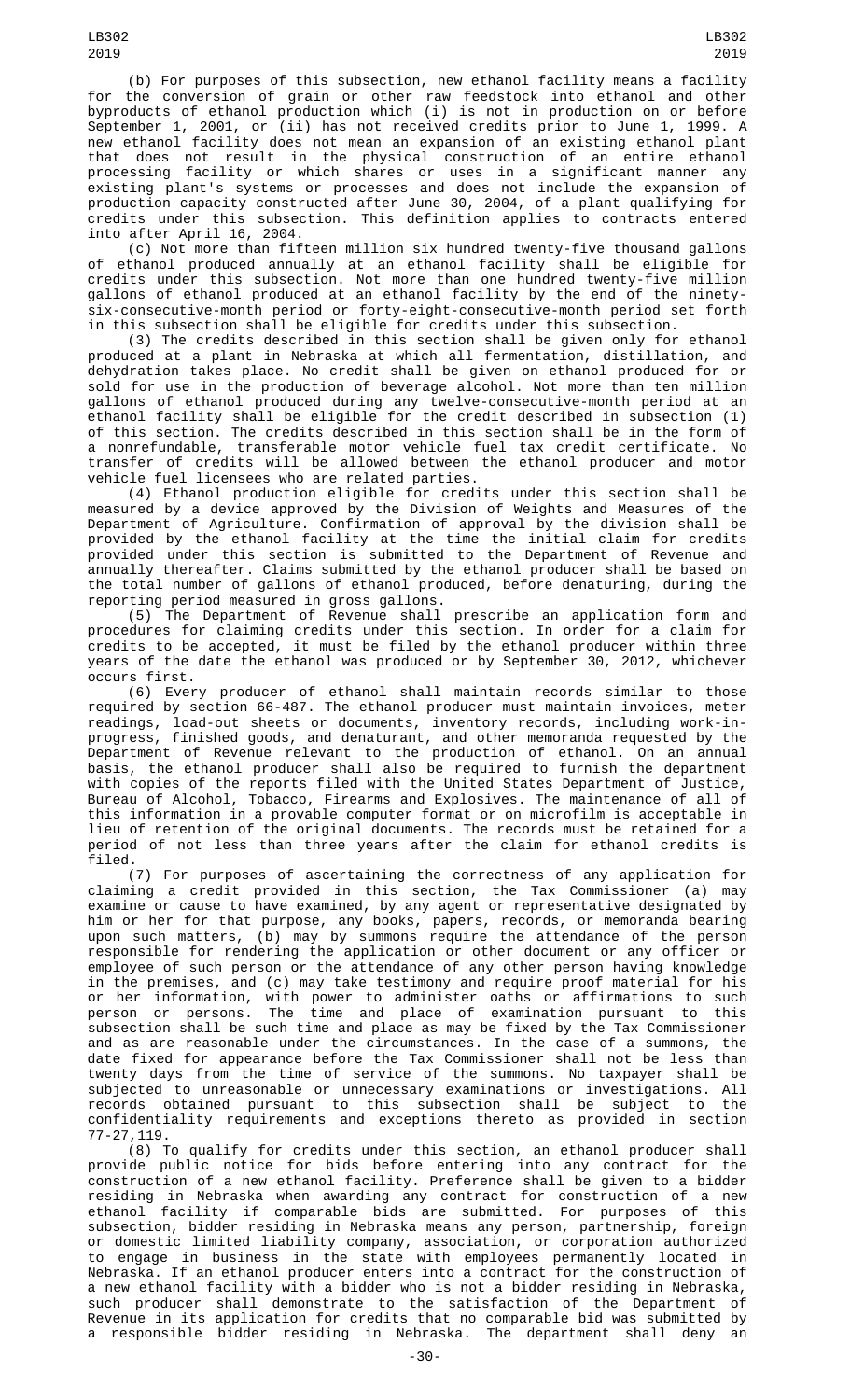application for credits if it is determined that the contract was denied to a responsible bidder residing in Nebraska without cause.

(9) The pertinent provisions of Chapter 66, article 7, relating to the administration and imposition of motor fuel taxes shall apply to the administration and imposition of assessments made by the Department of Revenue relating to excess credits claimed by ethanol producers under the Ethanol Development Act. These provisions include, but are not limited to, issuance of a deficiency following an examination of records, an assessment becoming final after sixty days absent a written protest, presumptions regarding the burden of proof, issuance of deficiency within three years of original filing, issuance of notice by registered or certified mail, issuance of penalties and waiver thereof, issuance of interest and waiver thereof, and issuance of corporate officer or employee or limited liability company manager or member assessments. For purposes of determining interest and penalties, the due date will be considered to be the date on which the credits were used by the licensees to whom the credits were transferred.

(10) If a written protest is filed by the ethanol producer with the department within the sixty-day period in subsection (9) of this section, the protest shall: (a) Identify the ethanol producer; (b) identify the proposed assessment which is being protested; (c) set forth each ground under which a redetermination of the department's position is requested together with facts sufficient to acquaint the department with the exact basis thereof; (d) demand the relief to which the ethanol producer considers itself entitled; and (e) request that an evidentiary hearing be held to determine any issues raised by the protest if the ethanol producer desires such a hearing.

(11) For applications received after April 16, 2004, an ethanol facility receiving benefits under the Ethanol Development Act shall not be eligible for benefits under the Employment and Investment Growth Act, the Invest Nebraska Act, or the Nebraska Advantage Act.

Sec. 80. Section 66-1504, Reissue Revised Statutes of Nebraska, is amended to read:

66-1504 Department shall mean the Department of Environment and Energy Environmental Quality.

Sec. 81. Section 66-1518, Reissue Revised Statutes of Nebraska, is amended to read:

66-1518 (1) The Environmental Quality Council shall adopt and promulgate rules and regulations governing reimbursements authorized under the Petroleum Release Remedial Action Act. Such rules and regulations shall include:

(a) Procedures regarding the form and procedure for application for payment or reimbursement from the fund, including the requirement for timely filing of applications;

(b) Procedures for the requirement of submitting cost estimates for phases stages of remedial actions, procurement requirements to be followed by responsible persons, and requirements for reuse of fixtures and tangible personal property by responsible persons during a remedial action;

(c) Procedures for investigation of claims for payment or reimbursement;

(d) Procedures for determining the amount and type of costs that are eligible for payment or reimbursement from the fund;

(e) Procedures for auditing persons who have received payments from the fund;

(f) Procedures for reducing reimbursements made for a remedial action for failure by the responsible person to comply with applicable statutory or regulatory requirements. Reimbursement may be reduced as much as one hundred percent; and

(g) Other procedures necessary to carry out the act.

(2) The Director of <u>Environment and Energy</u> <del>Environmental Quality</del> shall (a) estimate the cost to complete remedial action at each petroleum contaminated site where the responsible party has been ordered by the department to begin remedial action, and, based on such estimates, determine the total cost that would be incurred in completing all remedial actions ordered; (b) determine the total estimated cost of all approved remedial actions; (c) determine the total dollar amount of all pending claims for payment or reimbursement; (d) determine the total of all funds available for reimbursement of pending claims; and (e) include the determinations made pursuant to this subsection in the department's annual report to the Legislature.

(3) The Department of <u>Environment and Energy</u> <del>Environmental Quality</del> shall make available to the public a current schedule of reasonable rates for equipment, services, material, and personnel commonly used for remedial action. The department shall consider the schedule of reasonable rates in reviewing all costs for the remedial action which are submitted in a plan. The rates shall be used to determine the amount of reimbursement for the eligible and reasonable costs of the remedial action, except that (a) the reimbursement for the costs of the remedial action shall not exceed the actual eligible and reasonable costs incurred by the responsible person or his or her designated representative and (b) reimbursement may be made for costs which exceed or are not included on the schedule of reasonable rates if the application for such reimbursement is accompanied by sufficient evidence for the department to determine and the department does determine that such costs are reasonable.

Sec. 82. Section 66-1529.02, Reissue Revised Statutes of Nebraska, is amended to read:

66-1529.02 (1) The department may undertake remedial actions in response to a release first reported after July 17, 1983, and on or before June 30, 2020, with money available in the fund if: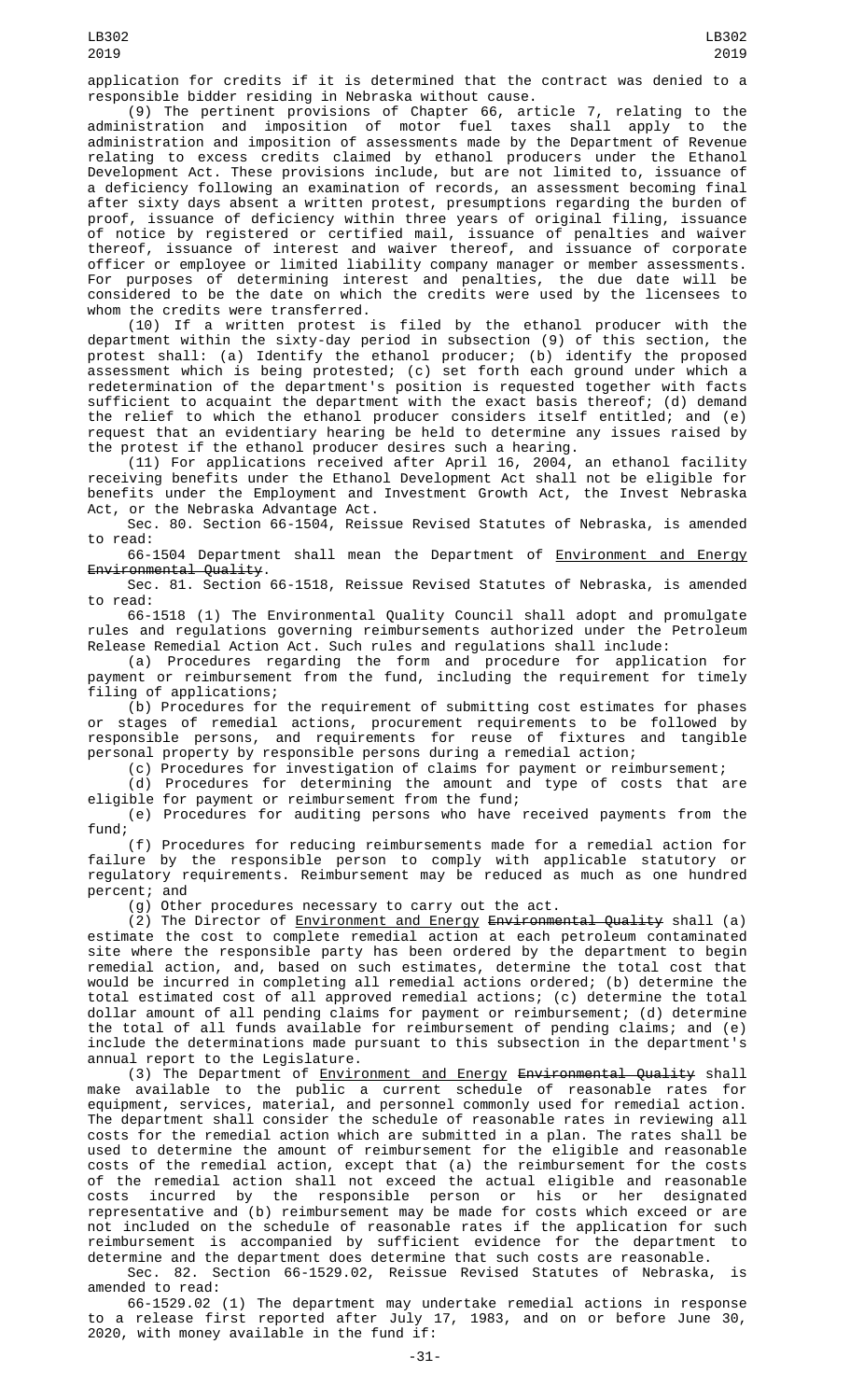(a) The responsible person cannot be identified or located;

(b) An identified responsible person cannot or will not comply with the remedial action requirements; or

(c) Immediate remedial action is necessary, as determined by the Director of Environment and Energy Environmental Quality, to protect human health or the environment.

(2) The department may pay the costs of a third-party claim meeting the requirements of subdivision (2)(f) of section 66-1525 with money available in the fund if the responsible person cannot or will not pay the third-party claim.

(3) Reimbursement for any damages caused by the department or a person acting at the department's direction while investigating or inspecting or during remedial action on property other than property on which a release or suspected release has occurred shall be considered as part of the cost of remedial action involving the site where the release or suspected release occurred. The costs shall be reimbursed from money available in the fund. If such reimbursement is deemed inadequate by the party claiming the damages, the party's claim for damages caused by the department shall be filed as provided in section 76-705.

(4) All expenses paid from the fund under this section, court costs, and attorney's fees may be recovered in a civil action in the district court of Lancaster County. The action may be brought by the county attorney or Attorney General at the request of the director against the responsible person. All recovered expenses shall be deposited into the fund.

Sec. 83. Section 66-2001, Reissue Revised Statutes of Nebraska, is amended to read:

66-2001 (1) The Natural Gas Fuel Board is hereby established to advise the <u>Department of Environment and Energy</u> <del>State Energy Office</del> regarding the promotion of natural gas as a motor vehicle fuel in Nebraska. The board shall provide recommendations relating to:

(a) Distribution, infrastructure, and workforce development for natural gas to be used as a motor vehicle fuel;

(b) Loans, grants, and tax incentives to encourage the use of natural gas as a motor vehicle fuel for individuals and public and private fleets; and

(c) Such other matters as it deems appropriate.

(2) The board shall consist of eight members appointed by the Governor. The Governor shall make the initial appointments by October 1, 2012. The board shall include:

(a) One member representing a jurisdictional utility as defined in section 66-1802;

(b) One member representing a metropolitan utilities district;

(c) One member representing the interests of the transportation industry in the state;

(d) One member representing the interests of the business community in the state, specifically fueling station owners or operators;

(e) One member representing natural gas marketers or pipelines in the state;

(f) One member representing automobile dealerships or repair businesses in the state;

(g) One member representing labor interests in the state; and<br>(h) One member representing environmental interests in

(h) One member representing environmental interests in the state, specifically air quality.

(3) All appointments shall be subject to the approval of a majority of the members of the Legislature if the Legislature is in session, and if the Legislature is not in session, any appointment to fill a vacancy shall be temporary until the next session of the Legislature, at which time a majority of the members of the Legislature may approve or disapprove such appointment.

(4) Members shall be appointed for terms of four years, except that of the initial appointees the terms of the members representing a jurisdictional utility and a metropolitan utilities district shall expire on September 30, 2015, the terms of the members representing the transportation industry, the business community, natural gas marketers or pipelines, and automobile dealerships or repair businesses shall expire on September 30, 2014, and the terms of the members representing labor and environmental interests shall expire on September 30, 2013. Members may be reappointed. A member shall serve until a successor is appointed and qualified.

(5) A vacancy on the board shall exist in the event of death, disability, resignation, or removal for cause of a member. Any vacancy on the board arising other than from the expiration of a term shall be filled by appointment for the unexpired portion of the term. An appointment to fill a vacancy shall be made by the Governor with the approval of a majority of the Legislature, and any person so appointed shall have the same qualifications as the person whom he or she succeeds.

(6) The board shall meet at least once annually.

(7) The members shall not be reimbursed for expenses associated with carrying out their duties as members.

(8) The <u>department</u> <del>State Energy Office</del> shall provide administrative support to the board as necessary so that the board may carry out its duties. Sec. 84. Section 69-2011, Reissue Revised Statutes of Nebraska, is amended

to read: 69-2011 On and after October 1, 1993, a person shall not sell or offer for sale at retail any disposable diaper which is constructed of a material which is not biodegradable or photodegradable if the Director of Environment and

LB302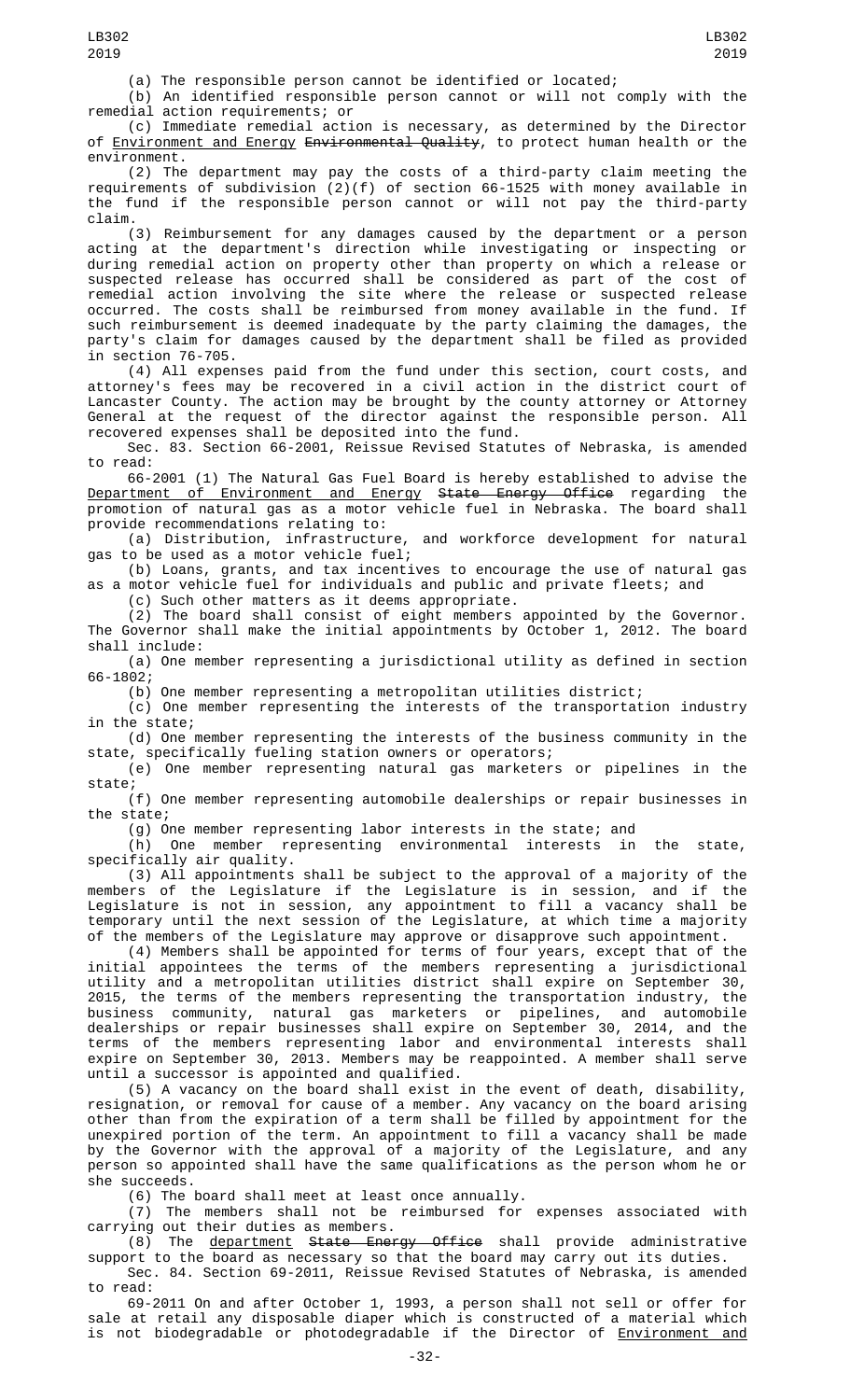Energy Environmental Quality determines that biodegradable or photodegradable disposable diapers are readily available at a comparable price and quality. The determination of quality shall include a study of the environmental impact and fate of such disposable diapers. The director shall issue his or her determination to the Legislature on or before October 1, 1992. For purposes of this section (1) readily available shall mean available for purchase in sufficient quantities to meet demand through usual retail channels throughout the state and (2) comparable price and quality shall mean at a cost not in excess of five percent above the average price for products of comparable quality which are not biodegradable or photodegradable.

Sec. 85. Section 69-2502, Reissue Revised Statutes of Nebraska, is amended to read:

69-2502 For purposes of the Plastic Container Coding Act:

(1) Code shall mean a molded, imprinted, or raised symbol on or near the bottom of a plastic bottle or rigid plastic container;

(2) Department shall mean the Department of **Environment and Energy** Environmental Quality;

(3) Plastic shall mean any material made of polymeric organic compounds and additives that can be shaped by flow;

(4) Plastic bottle shall mean a plastic container intended for a single use that:

(a) Has a neck smaller than the body of the container;

(b) Is designed for a screw-top, snap cap, or other closure; and

(c) Has a capacity of not less than sixteen fluid ounces or more than five gallons; and

(5) Rigid plastic container shall mean any formed or molded container intended for a single use, composed predominately of plastic resin, that has a relatively inflexible finite shape or form with a capacity of not less than eight ounces or more than five gallons. Rigid plastic container shall not include a plastic bottle.

Sec. 86. Section 70-1003, Reissue Revised Statutes of Nebraska, is amended to read:

70-1003 (1) There is hereby established an independent board to be known as the Nebraska Power Review Board to consist of five members, one of whom shall be an engineer, one an attorney, one an accountant, and two laypersons. No person who is or who has within four years preceding his or her appointment been either a director, officer, or employee of any electric utility or an elective state officer shall be eligible for membership on the board. Members of the board shall be appointed by the Governor subject to the approval of the Legislature. Upon expiration of the terms of the members first appointed, the successors shall be appointed for terms of four years. No member of the board shall serve more than two consecutive terms. Any vacancy on the board arising other than from the expiration of a term shall be filled by appointment for the unexpired portion of the term, and any person appointed to fill a vacancy on the board shall be eligible for reappointment for two more consecutive terms. No more than three members of the board shall be registered members of that political party represented by the Governor.

(2) Each member of the board shall receive sixty dollars per day for each day actually and necessarily engaged in the performance of his or her duties, but not to exceed six thousand dollars in any one year, except for the member designated to represent the board on the Southwest Power Pool Regional State Committee or its equivalent successor, who shall receive two hundred fifty dollars for each day actually and necessarily engaged in the performance of his or her duties, not to exceed twenty thousand dollars in any one year. If the member designated to represent the board on the Southwest Power Pool Regional State Committee should for any reason no longer serve in that capacity during a year, the pay received while serving in such capacity shall not be used for purposes of calculating the six-thousand-dollar limitation for board members not serving in that capacity. When another board member acts as the proxy for the designated Southwest Power Pool Regional State Committee member, he or she shall receive the same pay as the designated member would have for that activity. Pay received while serving as proxy for such designated member shall not be used for purposes of determining whether the six-thousand-dollar limitation has been met for board members not serving as such designated member. Total pay to board members for activities related to the Southwest Power Pool shall not exceed an aggregate total of twenty-five thousand dollars in any one year. Each member shall be reimbursed for his or her actual and necessary expenses while so engaged as provided in sections 81-1174 to 81-1177. The board shall have jurisdiction as provided in Chapter 70, article 10.

(3) The board shall elect from their members a chairperson and a vicechairperson. Decisions of the board shall require the approval of a majority of the members of the board.

(4) The board shall employ an executive director and may employ such other staff necessary to carry out the duties pursuant to Chapter 70, article 10. The executive director shall serve at the pleasure of the board and shall be solely responsible to the board. The executive director shall be responsible for the administrative operations of the board and shall perform such other duties as may be delegated or assigned to him or her by the board. The board may obtain the services of experts and consultants necessary to carry out the board's duties pursuant to Chapter 70, article 10.

(5) The board shall publish and submit a biennial report with annual data to the Governor, with copies to be filed with the Clerk of the Legislature and with the Department of Environment and Energy State Energy Office. The report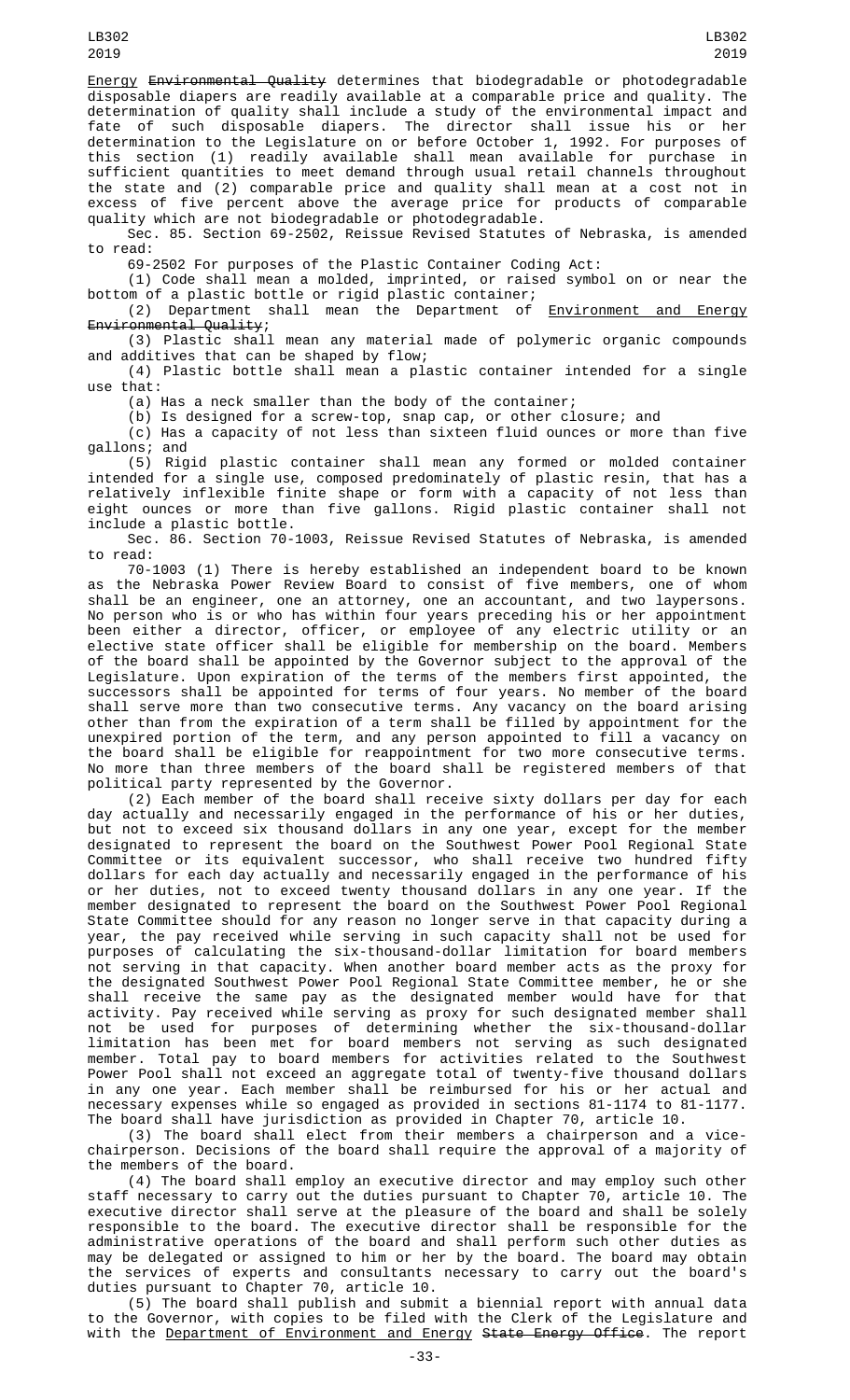submitted to the Clerk of the Legislature shall be submitted electronically. The <u>department</u> <del>State Energy Office</del> shall consider the information in the Nebraska Power Review Board's report when the <u>department</u> S<del>tate Energy Office</del> prepares its own reports pursuant to sections 81-1606 and 81-1607. The report

of the board shall include:<br>(a) The assessments The assessments for the fiscal year imposed pursuant to section

70-1020; The gross income totals for each category of the industry and the industry total;

(c) The number of suppliers against whom the assessment is levied, by category and in total;

(d) The projected dollar costs of generation, transmission, and microwave applications, approved and denied;

(e) The actual dollar costs of approved applications upon completion, and a summary of an informational hearing concerning any significant divergence between the projected and actual costs;

(f) A description of Nebraska's current electric system and information on additions to and retirements from the system during the fiscal year, including microwave facilities;

(g) A statistical summary of board activities and an expenditure summary;

(h) A roster of power suppliers in Nebraska and the assessment each paid; and

(i) Appropriately detailed historical and projected electric supply and demand statistics, including information on the total generating capacity owned by Nebraska suppliers and the total peak load demand of the previous year, along with an indication of how the industry will respond to the projected situation.

(6) The board may, in its discretion, hold public hearings concerning the conditions that may indicate that retail competition in the electric industry would benefit Nebraska's citizens and what steps, if any, should be taken to prepare for retail competition in Nebraska's electricity market. In determining whether to hold such hearings, the board shall consider the sufficiency of public interest.

(7) The board may, at any time deemed beneficial by the board, submit a report to the Governor with copies to be filed with the Clerk of the Legislature and the Natural Resources Committee of the Legislature. The report filed with the Clerk of the Legislature and the committee shall be filed electronically. The report may include:

(a) Whether or not a viable regional transmission organization and adequate transmission exist in Nebraska or in a region which includes Nebraska; (b) Whether or not a viable wholesale electricity market exists in a

region which includes Nebraska;

(c) To what extent retail rates have been unbundled in Nebraska;

(d) A comparison of Nebraska's wholesale electricity prices to the prices in the region; and

(e) Any other information the board believes to be beneficial to the Governor, the Legislature, and Nebraska's citizens when considering whether retail electric competition would be beneficial, such as, but not limited to, an update on deregulation activities in other states and an update on federal deregulation legislation.

(8) The board may establish working groups of interested parties to assist the board in carrying out the powers set forth in subsections (6) and (7) of this section.

Sec. 87. Section 70-1032, Reissue Revised Statutes of Nebraska, is amended to read:

70-1032 The scope of the study provided for under sections 70-1029 to 70-1033 shall receive input from a working group that may include, but not be limited to, members of the Legislature, <del>the State Energy Office,</del> the Department of Economic Development, <u>the Department of Environment and Energy, p</u>ublic power districts and other Nebraska electric providers, renewable energy development companies, municipalities, the Southwest Power Pool, the Western Area Power Administration, other transmission system owners, transmission operators, transmission developers, environmental interests, and other interested parties.

Sec. 88. Section 71-2433, Reissue Revised Statutes of Nebraska, is amended to read:

71-2433 A property owner with knowledge of a clandestine drug lab on his or her property shall report such knowledge and location as soon as practicable to the local law enforcement agency or to the Nebraska State Patrol. A law enforcement agency that discovers a clandestine drug lab in the State of Nebraska shall report the location of such lab to the Nebraska State Patrol within thirty days after making such discovery. Such report shall include the date of discovery of such lab, the county where the property containing such lab is located, and a legal description of the property or other description or address of such property sufficient to clearly establish its location. As soon as practicable after such discovery, the appropriate law enforcement agency shall provide the Nebraska State Patrol with a complete list of the chemicals, including methamphetamine, its precursors, solvents, and related reagents, found at or removed from the location of such lab. Upon receipt, the Nebraska State Patrol shall promptly forward a copy of such report and list to the department, the Department of <u>Environment and Energy</u> <del>Environmental Quality</del>, the municipality or county where the lab is located, the director of the local public health department serving such municipality or county, and the property owner or owners.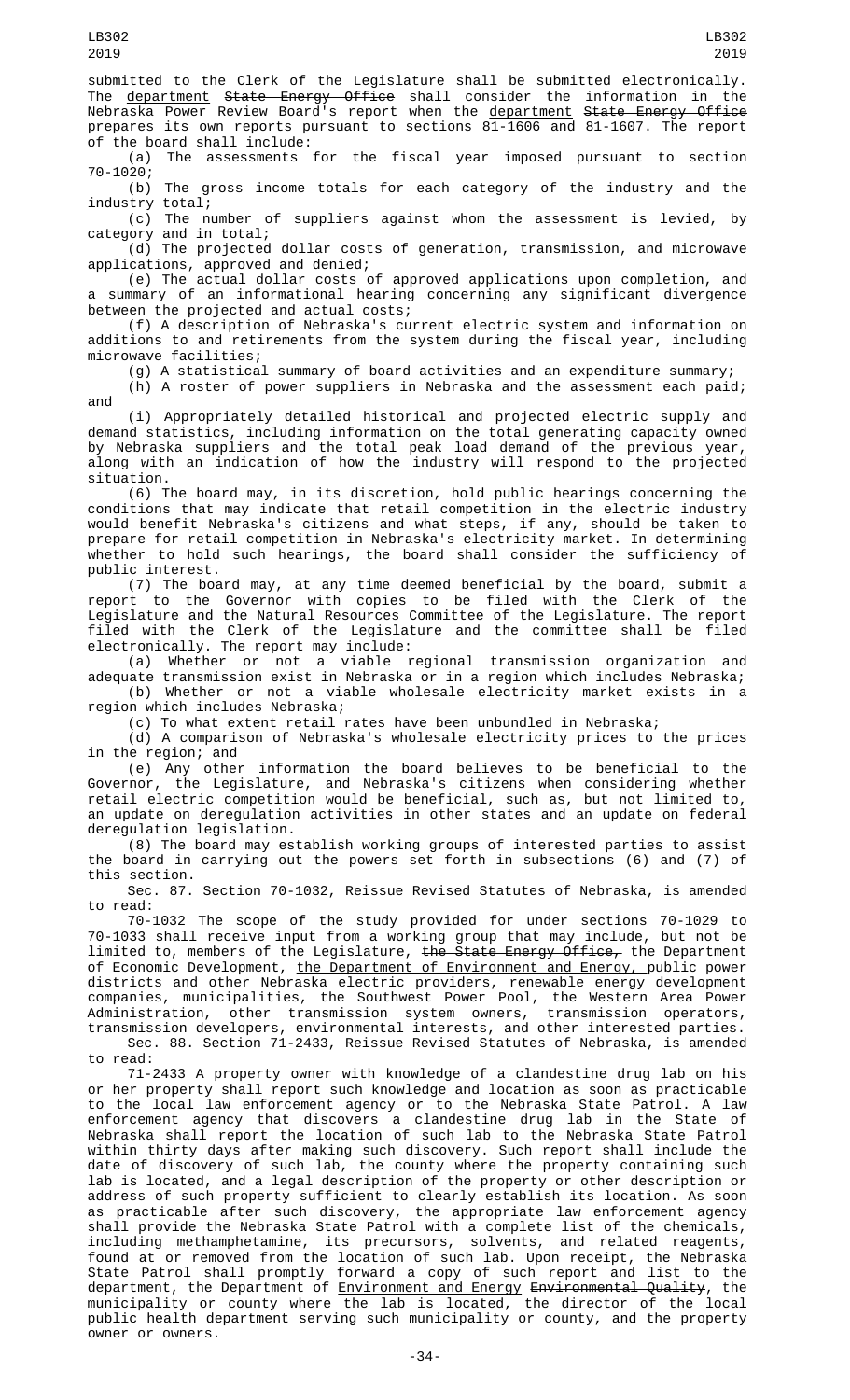Sec. 89. Section 71-3503, Reissue Revised Statutes of Nebraska, is amended to read:

71-3503 For purposes of the Radiation Control Act, unless the context otherwise requires:

(1) Radiation means ionizing radiation and nonionizing radiation as follows:

(a) Ionizing radiation means gamma rays, X-rays, alpha and beta particles, high-speed electrons, neutrons, protons, and other atomic or nuclear particles or rays but does not include sound or radio waves or visible, infrared, or ultraviolet light; and

(b) Nonionizing radiation means (i) any electromagnetic radiation which can be generated during the operations of electronic products to such energy density levels as to present a biological hazard to occupational and public health and safety and the environment, other than ionizing electromagnetic radiation, and (ii) any sonic, ultrasonic, or infrasonic waves which are emitted from an electronic product as a result of the operation of an electronic circuit in such product and to such energy density levels as to present a biological hazard to occupational and public health and safety and the environment;

(2) Radioactive material means any material, whether solid, liquid, or gas, which emits ionizing radiation spontaneously. Radioactive material includes, but is not limited to, accelerator-produced material, byproduct material, naturally occurring material, source material, and special nuclear material;<br>(3)

Radiation-generating equipment means any manufactured product or device, component part of such a product or device, or machine or system which during operation can generate or emit radiation except devices which emit radiation only from radioactive material;

(4) Sources of radiation means any radioactive material, any radiationgenerating equipment, or any device or equipment emitting or capable of emitting radiation or radioactive material;

(5) Undesirable radiation means radiation in such quantity and under such circumstances as determined from time to time by rules and regulations adopted and promulgated by the department;

(6) Person means any individual, corporation, partnership, limited liability company, firm, association, trust, estate, public or private institution, group, agency, political subdivision of this state, any other state or political subdivision or agency thereof, and any legal successor, representative, agent, or agency of the foregoing;

(7) Registration means registration with the department pursuant to the Radiation Control Act;

(8) Department means the Department of Health and Human Services;

(9) Administrator means the administrator of radiation control designated pursuant to section 71-3504;

(10) Electronic product means any manufactured product, device, assembly, or assemblies of such products or devices which, during operation in an electronic circuit, can generate or emit a physical field of radiation;

(11) License means:

(a) A general license issued pursuant to rules and regulations adopted and promulgated by the department without the filing of an application with the department or the issuance of licensing documents to particular persons to transfer, acquire, own, possess, or use quantities of or devices or equipment utilizing radioactive materials;

(b) A specific license, issued to a named person upon application filed with the department pursuant to the Radiation Control Act and rules and regulations adopted and promulgated pursuant to the act, to use, manufacture, produce, transfer, receive, acquire, own, or possess quantities of or devices or equipment utilizing radioactive materials; or

(c) A license issued to a radon measurement specialist, radon mitigation specialist, radon measurement business, or radon mitigation business;

(12) Byproduct material means:

(a) Any radioactive material, except special nuclear material, yielded in or made radioactive by exposure to the radiation incident to the process of producing or utilizing special nuclear material;

(b) The tailings or wastes produced by the extraction or concentration of uranium or thorium from any ore processed primarily for its source material content, including discrete surface wastes resulting from uranium or thorium solution extraction processes. Underground ore bodies depleted by such solution extraction operations do not constitute byproduct material;

(c)(i) Any discrete source of radium-226 that is produced, extracted, or converted after extraction for use for a commercial, medical, or research activity; or

(ii) Any material that (A) has been made radioactive by use of a particle accelerator and (B) is produced, extracted, or converted after extraction for use for a commercial, medical, or research activity; and

(d) Any discrete source of naturally occurring radioactive material, other than source material, that:

(i) The United States Nuclear Regulatory Commission, in consultation with the Administrator of the United States Environmental Protection Agency, the United States Secretary of Energy, the United States Secretary of Homeland Security, and the head of any other appropriate federal agency, determines would pose a threat similar to the threat posed by a discrete source of radium-226 to the public health and safety or the common defense and security;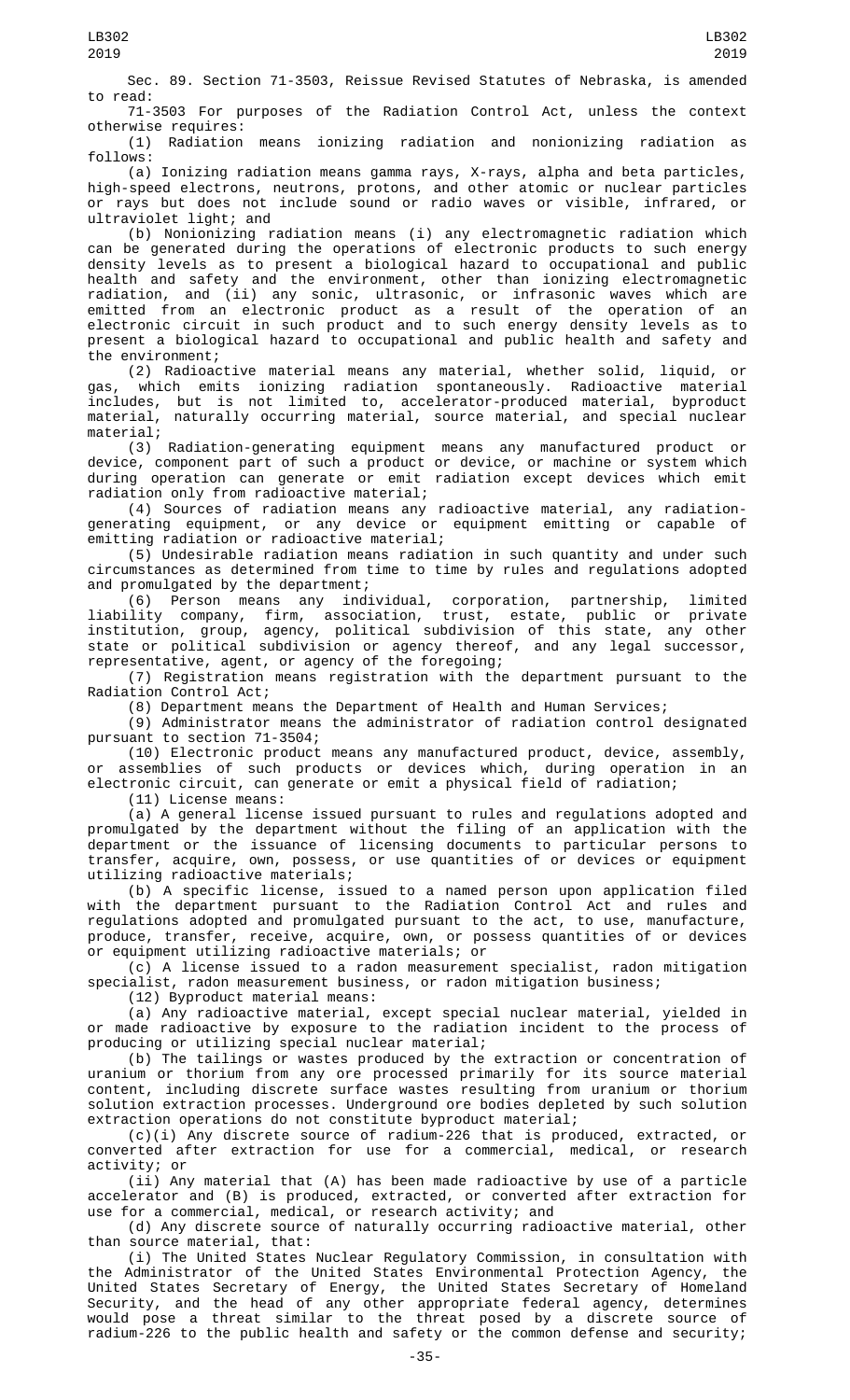(ii) Is extracted or converted after extraction for use in a commercial, medical, or research activity;

LB302 2019

(13) Source material means:

(a) Uranium or thorium or any combination thereof in any physical or chemical form; or

(b) Ores which contain by weight one-twentieth of one percent or more of uranium, thorium, or any combination thereof. Source material does not include special nuclear material;

(14) Special nuclear material means:

(a) Plutonium, uranium 233, or uranium enriched in the isotope 233 or in the isotope 235 and any other material that the United States Nuclear Regulatory Commission pursuant to the provisions of section 51 of the federal Atomic Energy Act of 1954, as amended, determines to be special nuclear material but does not include source material; or

(b) Any material artificially enriched by any material listed in subdivision (14)(a) of this section but does not include source material;

(15) Users of sources of radiation means:<br>(a) Physicians using radioactive material

Physicians using radioactive material or radiation-generating equipment for human use;

(b) Natural persons using radioactive material or radiation-generating equipment for education, research, or development purposes;

(c) Natural persons using radioactive material or radiation-generating equipment for manufacture or distribution purposes;

(d) Natural persons using radioactive material or radiation-generating equipment for industrial purposes; and

(e) Natural persons using radioactive material or radiation-generating equipment for any other similar purpose;

(16) Civil penalty means any monetary penalty levied on a licensee or registrant because of violations of statutes, rules, regulations, licenses, or registration certificates but does not include criminal penalties;

(17) Closure means all activities performed at a waste handling, processing, management, or disposal site, such as stabilization and contouring, to assure that the site is in a stable condition so that only minor custodial care, surveillance, and monitoring are necessary at the site following termination of licensed operation;

(18) Decommissioning means final operational activities at a facility to dismantle site structures, to decontaminate site surfaces and remaining structures, to stabilize and contain residual radioactive material, and to carry out any other activities to prepare the site for postoperational care;

(19) Disposal means the permanent isolation of low-level radioactive waste pursuant to the Radiation Control Act and rules and regulations adopted and promulgated pursuant to such act;

(20) Generate means to produce low-level radioactive waste when used in relation to low-level radioactive waste;

(21) High-level radioactive waste means:

(a) Irradiated reactor fuel;

(b) Liquid wastes resulting from the operation of the first cycle solvent extraction system or equivalent and the concentrated wastes from subsequent extraction cycles or the equivalent in a facility for reprocessing irradiated reactor fuel; and

(c) Solids into which such liquid wastes have been converted;

(22) Low-level radioactive waste means radioactive waste not defined as high-level radioactive waste, spent nuclear fuel, or byproduct material as defined in subdivision (12)(b) of this section;

(23) Management of low-level radioactive waste means the handling, processing, storage, reduction in volume, disposal, or isolation of such waste from the biosphere in any manner;

(24) Source material mill tailings or mill tailings means the tailings or wastes produced by the extraction or concentration of uranium or thorium from any ore processed primarily for its source material content, including discrete surface wastes resulting from underground solution extraction processes, but not including underground ore bodies depleted by such solution extraction processes;

(25) Source material milling means any processing of ore, including underground solution extraction of unmined ore, primarily for the purpose of extracting or concentrating uranium or thorium therefrom and which results in the production of source material and source material mill tailings;

(26) Spent nuclear fuel means irradiated nuclear fuel that has undergone at least one year of decay since being used as a source of energy in a power reactor. Spent nuclear fuel includes the special nuclear material, byproduct material, source material, and other radioactive material associated with fuel assemblies;

(27) Transuranic waste means radioactive waste material containing alphaemitting radioactive elements, with radioactive half-lives greater than five years, having an atomic number greater than 92 in concentrations in excess of one hundred nanocuries per gram;

(28) Licensed practitioner means a person licensed to practice medicine, dentistry, podiatry, chiropractic, osteopathic medicine and surgery, or as an osteopathic physician;

(29) X-ray system means an assemblage of components for the controlled production of X-rays, including, but not limited to, an X-ray high-voltage generator, an X-ray control, a tube housing assembly, a beam-limiting device,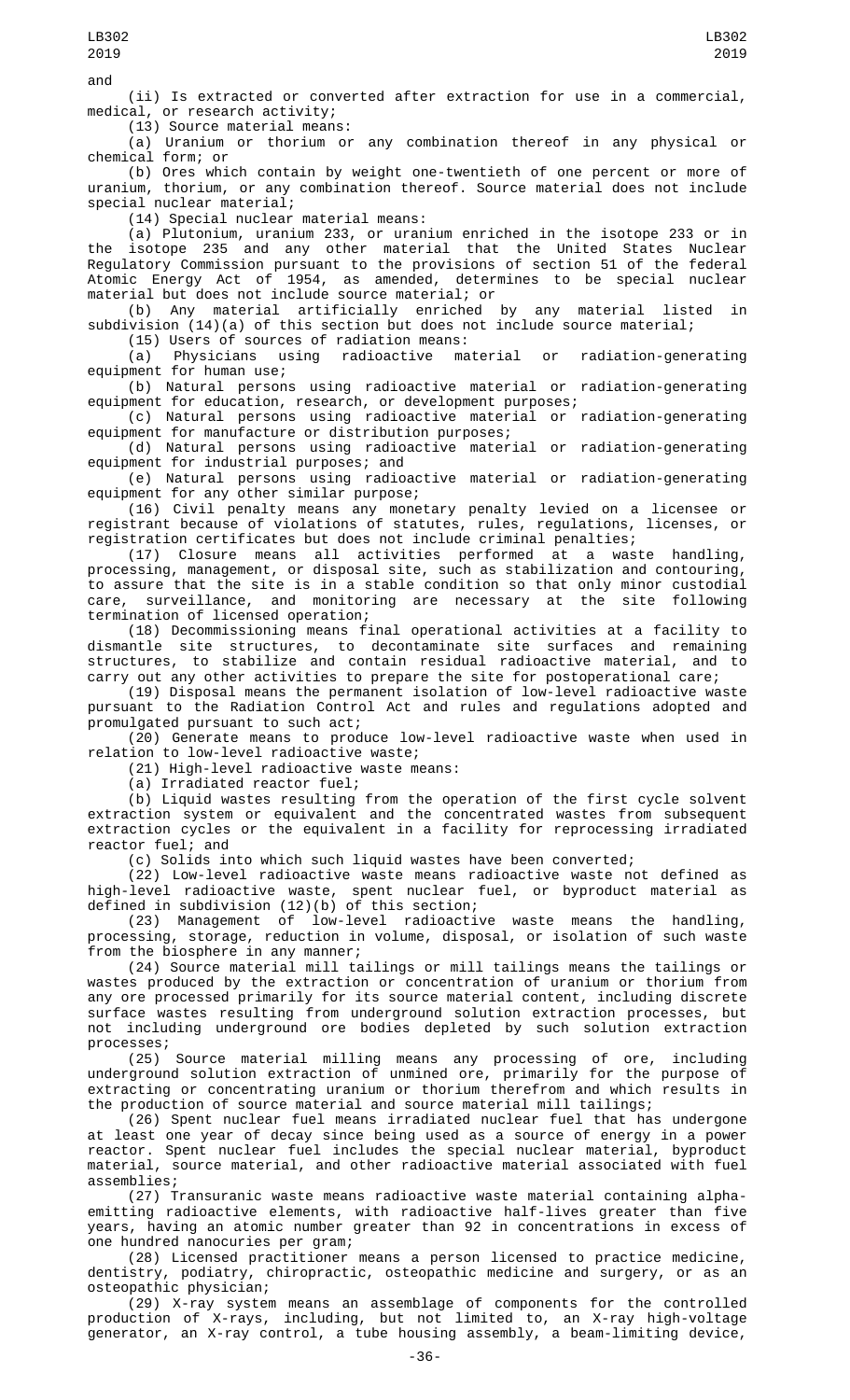and the necessary supporting structures. Additional components which function with the system are considered integral parts of the system;

(30) Licensed facility operator means any person or entity who has obtained a license under the Low-Level Radioactive Waste Disposal Act to operate a facility, including any person or entity to whom an assignment of a license is approved by the Department of <u>Environment and Energy</u> <del>Environmental</del> Quality; and

(31) Deliberate misconduct means an intentional act or omission by a person that (a) would intentionally cause a licensee, registrant, or applicant for a license or registration to be in violation of any rule, regulation, or order of or any term, condition, or limitation of any license or registration issued by the department under the Radiation Control Act or (b) constitutes an intentional violation of a requirement, procedure, instruction, contract, purchase order, or policy under the Radiation Control Act by a licensee, a registrant, an applicant for a license or registration, or a contractor or subcontractor of a licensee, registrant, or applicant for a license or registration.

Sec. 90. Section 71-5302, Reissue Revised Statutes of Nebraska, is amended to read:

71-5302 (1) The director shall adopt and promulgate necessary minimum drinking water standards, in the form of rules and regulations, to insure that drinking water supplied to consumers through all public water systems shall not contain amounts of chemical, radiological, physical, or bacteriological material determined by the director to be harmful to human health.

(2) The director may adopt and promulgate rules and regulations to require the monitoring of drinking water supplied to consumers through public water systems for chemical, radiological, physical, or bacteriological material determined by the director to be potentially harmful to human health.

(3) In determining what materials are harmful or potentially harmful to human health and in setting maximum levels for such harmful materials, the director shall be guided by:

(a) General knowledge of the medical profession and related scientific fields as to materials and substances which are harmful to humans if ingested through drinking water; and

(b) General knowledge of the medical profession and related scientific fields as to the maximum amounts of such harmful materials which may be ingested by human beings, over varying lengths of time, without resultant adverse effects on health.

(4) Subject to section 71-5310, state drinking water standards shall apply to each public water system in the state, except that such standards shall not apply to a public water system:

(a) Which consists only of distribution and storage facilities and does not have any collection and treatment facilities;

(b) Which obtains all of its water from, but is not owned or operated by, a public water system to which such standards apply;

(c) Which does not sell water to any person; and

(d) Which is not a carrier which conveys passengers in interstate commerce.

(5) The director may adopt alternative monitoring requirements for public water systems in accordance with section 1418 of the federal Safe Drinking Water Act, as such section existed on May 22, 2001.

(6) The director may adopt a system for the ranking of safe drinking water projects with known needs or for which loan applications have been received by the director or the Department of <u>Environment and Energy</u> <del>Environmental Quality</del>. In establishing the ranking system the director shall consider, among other things, the risk to human health, compliance with the federal Safe Drinking Water Act, as the act existed on May 22, 2001, and assistance to systems most in need based upon affordability criteria adopted by the director. This priority system shall be reviewed annually by the director.

Sec. 91. Section 71-5316, Reissue Revised Statutes of Nebraska, is amended to read:

71-5316 For purposes of the Drinking Water State Revolving Fund Act, unless the context otherwise requires:

(1) Safe Drinking Water Act means the federal Safe Drinking Water Act, as the act existed on May 22, 2001;

(2) Construction means any of the following: Preliminary planning to determine the feasibility of a safe drinking water project for a public water system; engineering, architectural, legal, fiscal, or economic investigations or studies; surveys, designs, plans, working drawings, specifications, procedures, or other necessary preliminary actions; erection, building, acquisition, alteration, remodeling, improvement, or extension of public water systems; or the inspection or supervision of any of such items;

(3) Council means the Environmental Quality Council;<br>(4) Department means the Department of <u>Env</u> means the Department of Environment and Energy Environmental Quality;

(5) Director means the Director of Environment and Energy Environmental Quality;

(6) Operate and maintain means all necessary activities, including the normal replacement of equipment or appurtenances, to assure the dependable and economical function of a public water system in accordance with its intended purpose;

(7) Owner means any person owning or operating a public water system;

(8) Public water system has the definition found in section 71-5301; and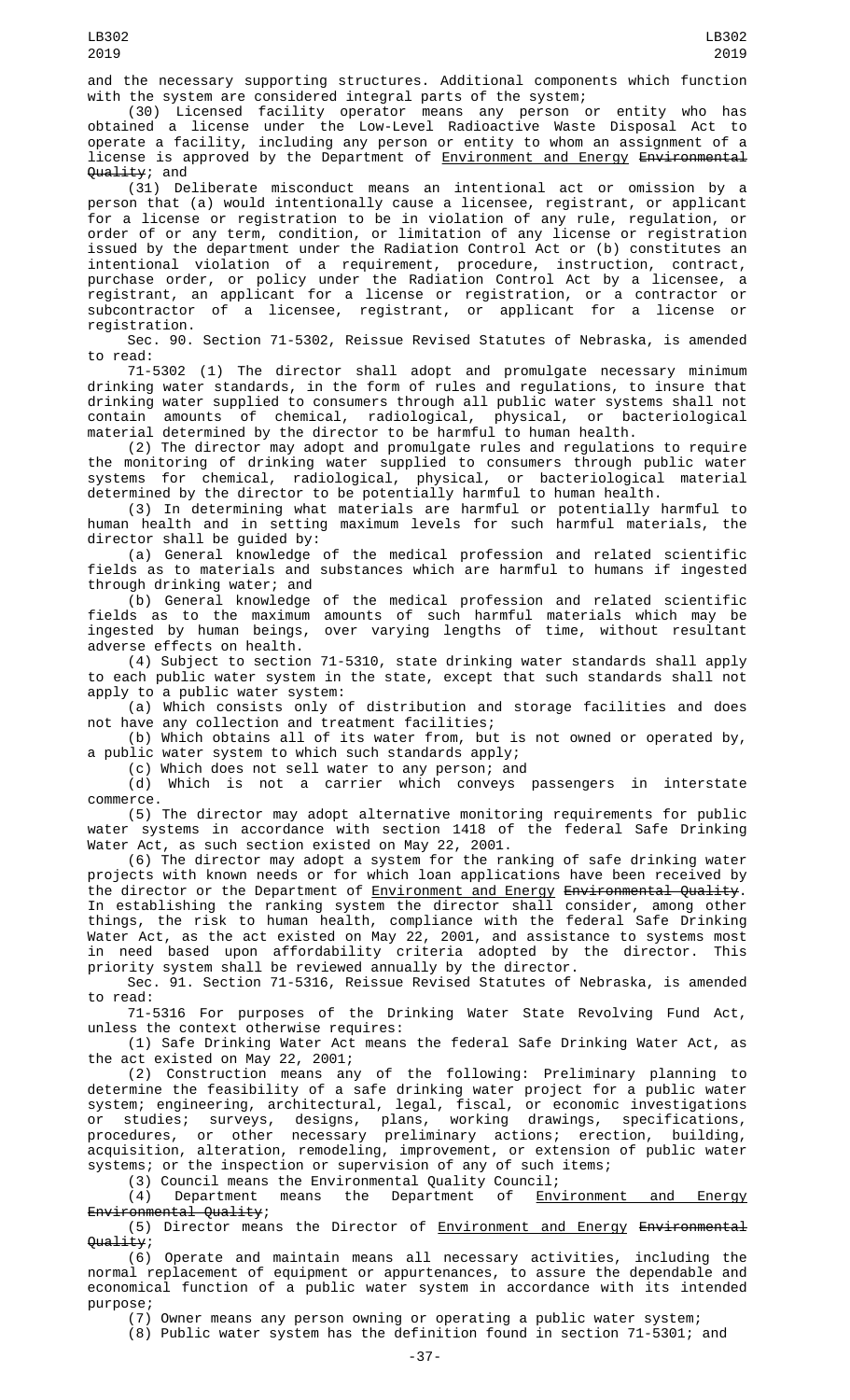(9) Safe drinking water project means the structures, equipment, surroundings, and processes required to establish and operate a public water system.

Sec. 92. Section 72-804, Reissue Revised Statutes of Nebraska, is amended to read:

72-804 (1) Any new state building shall meet or exceed the requirements of the 2009 International Energy Conservation Code.

(2) Any new lighting, heating, cooling, ventilating, or water heating equipment or controls in a state-owned building and any new building envelope components installed in a state-owned building shall meet or exceed the requirements of the 2009 International Energy Conservation Code.

(3) The State Building Administrator of the Department of Administrative Services, in consultation with the Department of Environment and Energy State Energy Office, may specify:

(a) A more recent edition of the International Energy Conservation Code;

(b) Additional energy efficiency or renewable energy requirements for buildings; and

(c) Waivers of specific requirements which are demonstrated through lifecycle cost analysis to not be in the state's best interest. The agency receiving the funding shall be required to provide a life-cycle cost analysis to the State Building Administrator.

Sec. 93. Section 72-805, Reissue Revised Statutes of Nebraska, is amended to read:

72-805 The 2009 International Energy Conservation Code applies to all new buildings constructed in whole or in part with state funds after August 27, 2011. The <u>Department of Environment and Energy</u> <del>State Energy Office</del> shall review building plans and specifications necessary to determine whether a building will meet the requirements of this section. The <u>department</u> <del>State Energy Office</del> shall provide a copy of its review to the agency receiving funding. The agency receiving the funding shall verify that the building as constructed meets or exceeds the code. The verification shall be provided to the <u>department</u> <del>State</del> Energy Office. The Director of Environment and Energy may State Energy Office <del>shall</del>, in consultation with the State Building Administrator of the Department of Administrative Services, adopt and promulgate rules and regulations to carry out this section.

Sec. 94. Section 76-2602, Reissue Revised Statutes of Nebraska, is amended to read:

76-2602 In the Uniform Environmental Covenants Act:

(1) Activity and use limitations means restrictions or obligations created under the act with respect to real property.

(2) Agency means the Department of <u>Environment and Energy</u> <del>Environmental</del> Quality or any other Nebraska or federal agency that determines or approves the environmental response project pursuant to which the environmental covenant is created.

(3) Common interest community means a condominium, cooperative, or other real property with respect to which a person, by virtue of the person's ownership of a parcel of real property, is obligated to pay property taxes or insurance premiums, or for maintenance, or improvement of other real property described in a recorded covenant that creates the common interest community.

(4) Environmental covenant means a servitude arising under an environmental response project that imposes activity and use limitations.

(5) Environmental response project means a plan or work performed for environmental remediation of real property and conducted:

(A) Under a federal or state program governing environmental remediation of real property, including the Petroleum Release Remedial Action Act;

(B) Incident to closure of a solid or hazardous waste management unit, if the closure is conducted with approval of an agency; or

(C) Under a state voluntary cleanup program authorized by the Remedial Action Plan Monitoring Act.

(6) Holder means the grantee of an environmental covenant as specified in subsection (a) of section 76-2603.

(7) Person means an individual, corporation, business trust, estate, trust, partnership, limited liability company, association, joint venture, public corporation, government, governmental subdivision, agency, or instrumentality, or any other legal or commercial entity.

(8) Record, used as a noun, means information that is inscribed on a tangible medium or that is stored in an electronic or other medium and is retrievable in perceivable form.

(9) State means a state of the United States, the District of Columbia, Puerto Rico, the United States Virgin Islands, or any territory or insular possession subject to the jurisdiction of the United States.

Sec. 95. Section 76-2608, Reissue Revised Statutes of Nebraska, is amended to read:

76-2608 (a) An environmental covenant, any amendment or termination of the covenant under section 76-2609 or 76-2610, and any subordination agreement must be recorded in every county in which any portion of the real property subject to the covenant is located. For purposes of indexing, a holder shall be treated as a grantee.

(b) Except as otherwise provided in subsection (c) of section 76-2609, an environmental covenant is subject to the laws of this state governing recording and priority of interests in real property.

(c) A copy of a document recorded under subsection (a) of this section shall also be provided to the Department of Environment and Energy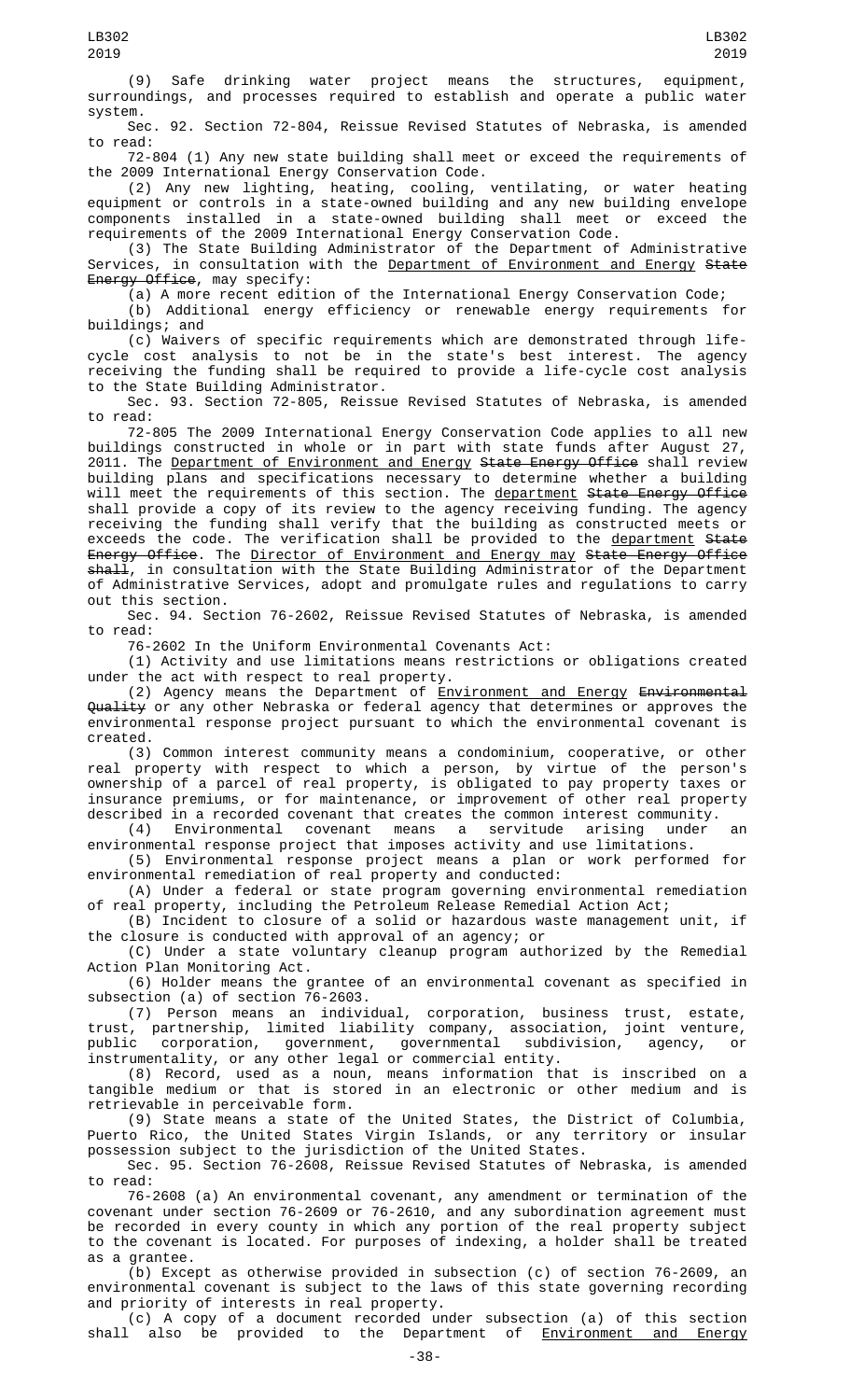Environmental Quality if the department has not signed the covenant.

(d) The department shall make available to the public a listing of all documents under subsection (a) of this section or documents under subsection (c) of this section which have been provided to the department.

Sec. 96. Section 77-27,150, Reissue Revised Statutes of Nebraska, is amended to read:

77-27,150 (1) An application for a refund of Nebraska sales and use taxes paid for any air or water pollution control facility may be filed with the Tax Commissioner by the owner of such facility in such manner and in such form as may be prescribed by the commissioner. The application for a refund shall contain: (a) Plans and specifications of such facility including all materials incorporated therein; (b) a descriptive list of all equipment acquired by the applicant for the purpose of industrial or agricultural waste pollution control; (c) the proposed operating procedure for the facility; (d) the acquisition cost of the facility for which a refund is claimed; and (e) a copy of the final findings of the Department of **Environment and Energy Environmental** Quality issued pursuant to section 77-27,151.

(2) The Tax Commissioner shall offer an applicant a hearing upon request of such applicant. The hearing shall not affect the authority of the Department of <u>Environment and Energy</u> <del>Environmental Quality</del> to determine whether or not industrial or agricultural waste pollution control exists within the meaning of the Air and Water Pollution Control Tax Refund Act.

(3) A claim for refund received without a copy of the final findings of the Department of <u>Environment and Energy</u> <del>Environmental Quality</del> issued pursuant to section 77-27,151 shall not be considered a valid claim and shall be returned to the applicant.

(4) Notice of the Tax Commissioner's refusal to issue a refund shall be mailed to the applicant.

Sec. 97. Section 77-27,151, Reissue Revised Statutes of Nebraska, is

amended to read:<br>77-27,151 If 77-27,151 If the Department of <u>Environment and Energy</u> <del>Environmental</del> Quality finds that a facility or multiple facilities at a single location are designed and operated primarily for control, capture, abatement, or removal of industrial or agricultural waste from air or water and are suitable, are reasonably adequate, and meet the intent and purposes of the Environmental Protection Act, the Department of <u>Environment and Energy</u> <del>Environmental Quality</del> shall so notify the owner of the facility in writing of its findings that the facility, multiple facilities, or the specified portions of any facility are approved. The Department of <u>Environment and Energy</u> <del>Environmental Quality</del> shall also notify the Tax Commissioner of its findings and the extent of commercial or productive value derived from any materials captured or recovered by the

facility. 98. Section 77-27,152, Reissue Revised Statutes of Nebraska, is amended to read:

77-27,152 (1) The Tax Commissioner, after giving notice by mail to the applicant and giving an opportunity for a hearing, shall modify or revoke the refund whenever the following appears: (a) The refund was obtained by fraud or misrepresentation regarding the payment of tax on materials incorporated into the facility or facilities; or (b) the Department of <u>Environment and Energy</u> <del>Environmental Quality</del> has modified its findings regarding the facility covered by the refund.

(2) The Department of <u>Environment and Energy</u> <del>Environmental Quality</del> may modify its findings when it determines any of the following: (a) The refund was obtained by fraud or misrepresentation regarding the facility or planned operation of the facility; (b) the applicant has failed substantially to operate the facility for the purpose and degree of control specified in the application or an amended application; or (c) the facility covered by the refund is no longer used for the primary purpose of pollution control.

(3) On the mailing to the refund applicant of notice of the action of the Tax Commissioner modifying or revoking the refund, the refund shall cease to be in force or shall remain in force only as modified. When a refund is revoked because a refund was obtained by fraud or misrepresentation, all taxes which would have been payable if no certificate had been issued shall be immediately due and payable with the maximum interest and penalties prescribed by the Nebraska Revenue Act of 1967. No statute of limitations shall operate in the event of fraud or misrepresentation.

Sec. 99. Section 77-27,153, Reissue Revised Statutes of Nebraska, is amended to read:

77-27,153 (1) A party aggrieved by the issuance, refusal to issue, revocation, or modification of a pollution control tax refund may appeal from the finding and order of the Tax Commissioner. The finding and order shall not affect the authority of the Department of <u>Environment and Energy</u> <del>Environmental</del> Quality to determine whether or not industrial or agricultural waste pollution control exists within the meaning of the Air and Water Pollution Control Tax Refund Act. The appeal shall be in accordance with the Administrative Procedure Act.

(2) The Department of <u>Environment and Energy</u> <del>Environmental Quality</del> shall make its findings for the Air and Water Pollution Control Tax Refund Act in accordance with its normal administrative procedures. Nothing in the act is intended to affect the department's authority to make findings and to determine whether or not industrial or agricultural waste pollution control exists within the meaning of the act.

Sec. 100. Section 77-27,154, Reissue Revised Statutes of Nebraska, is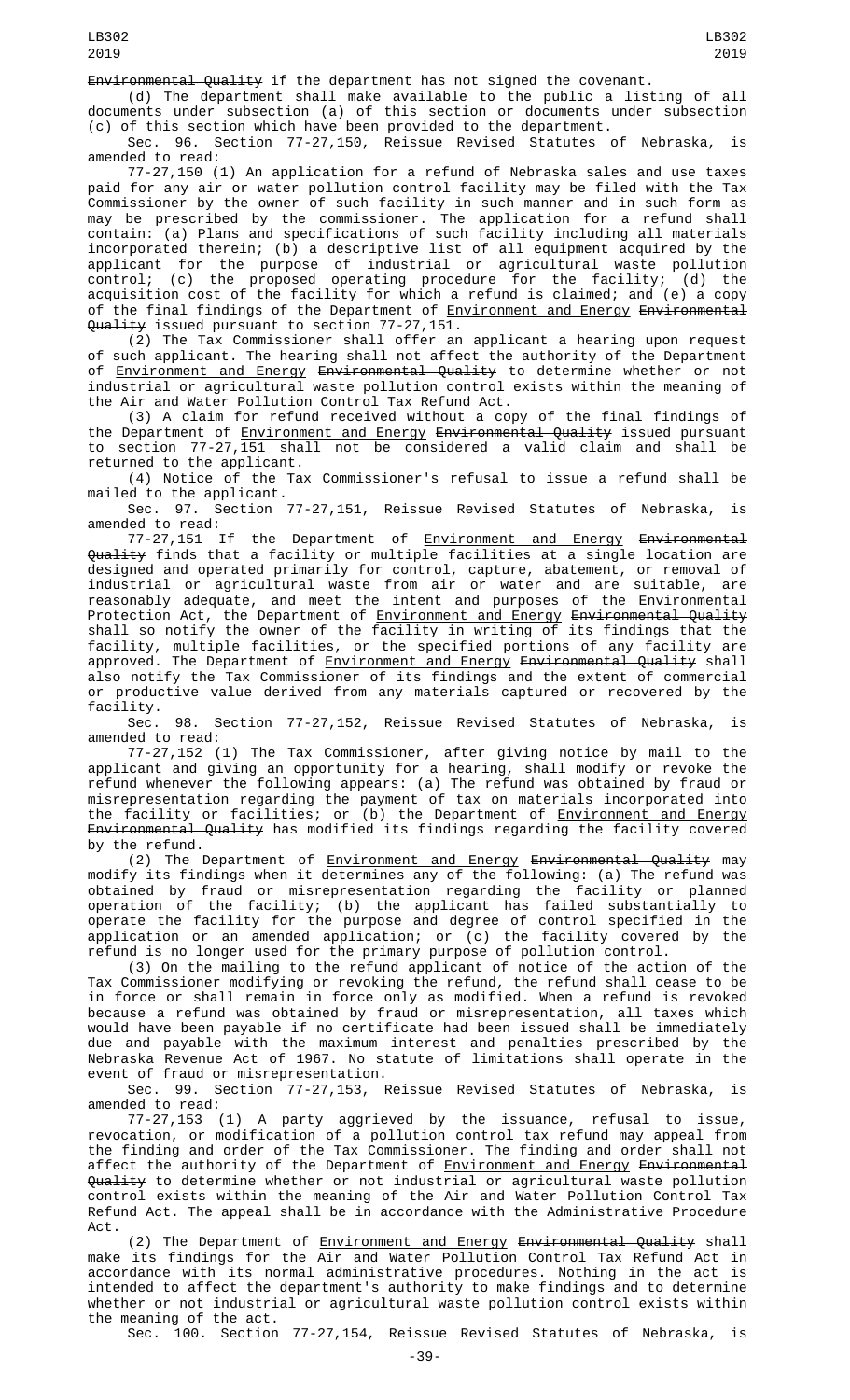77-27,154 The Tax Commissioner may adopt and promulgate rules and regulations that are necessary for the administration of the Air and Water Pollution Control Tax Refund Act. Such rules and regulations shall not abridge the authority of the Department of Environment and Energy Environmental Quality to determine whether or not industrial or agricultural waste pollution control exists within the meaning of the act.

Sec. 101. Section 77-27,187.01, Reissue Revised Statutes of Nebraska, is amended to read:

77-27,187.01 For purposes of the Nebraska Advantage Rural Development Act, unless the context otherwise requires:

(1) Any term has the same meaning as used in the Nebraska Revenue Act of 1967;

(2) Equivalent employees means the number of employees computed by dividing the total hours paid in a year to employees by the product of forty times the number of weeks in a year;

(3) Livestock means all animals, including cattle, horses, sheep, goats, hogs, dairy animals, chickens, turkeys, and other species of game birds and animals raised and produced subject to permit and regulation by the Game and Parks Commission or the Department of Agriculture;

(4) Livestock modernization or expansion means the construction, improvement, or acquisition of buildings, facilities, or equipment for livestock housing, confinement, feeding, production, and waste management. Livestock modernization or expansion does not include any improvements made to correct a violation of the Environmental Protection Act, the Integrated Solid Waste Management Act, the Livestock Waste Management Act, a rule or regulation adopted and promulgated pursuant to such acts, or any order of the Department of <u>Environment and Energy</u> <del>Environmental Quality</del> undertaken within five years after a complaint issued from the Director of <u>Environment and Energy</u> Environmental Quality under section 81-1507;

(5) Livestock production means the active use, management, and operation of real and personal property (a) for the commercial production of livestock, (b) for the commercial breeding, training, showing, or racing of horses or for the use of horses in a recreational or tourism enterprise, and (c) for the commercial production of dairy and eggs. The activity will be considered commercial if the gross income derived from an activity for two or more of the taxable years in the period of seven consecutive taxable years which ends with the taxable year exceeds the deductions attributable to such activity or, if the operation has been in existence for less than seven years, if the activity is engaged in for the purpose of generating a profit;

(6) Qualified employee leasing company means a company which places all employees of a client-lessee on its payroll and leases such employees to the client-lessee on an ongoing basis for a fee and, by written agreement between the employee leasing company and a client-lessee, grants to the client-lessee input into the hiring and firing of the employees leased to the client-lessee;

(7) Related taxpayers includes any corporations that are part of a unitary business under the Nebraska Revenue Act of 1967 but are not part of the same corporate taxpayer, any business entities that are not corporations but which would be a part of the unitary business if they were corporations, and any business entities if at least fifty percent of such entities are owned by the same persons or related taxpayers and family members as defined in the ownership attribution rules of the Internal Revenue Code of 1986, as amended;

(8) Taxpayer means a corporate taxpayer or other person subject to either an income tax imposed by the Nebraska Revenue Act of 1967 or a franchise tax under Chapter 77, article 38, or a partnership, limited liability company, subchapter S corporation, cooperative, including a cooperative exempt under section 521 of the Internal Revenue Code of 1986, as amended, limited cooperative association, or joint venture that is or would otherwise be a member of the same unitary group if incorporated, which is, or whose partners, members, or owners representing an ownership interest of at least ninety percent of the control of such entity are, subject to or exempt from such taxes, and any other partnership, limited liability company, subchapter S corporation, cooperative, including a cooperative exempt under section 521 of the Internal Revenue Code of 1986, as amended, limited cooperative association, or joint venture when the partners, members, or owners representing an ownership interest of at least ninety percent of the control of such entity are subject to or exempt from such taxes; and

(9) Year means the taxable year of the taxpayer.

Sec. 102. Section 77-27,236, Reissue Revised Statutes of Nebraska, is amended to read:

77-27,236 (1) A taxpayer who makes an investment after January 1, 2008, and prior to January 1, 2015, in a biodiesel facility shall receive a nonrefundable income tax credit as provided in this section.

(2) The credit provided in subsection (1) of this section shall be equal to thirty percent of the amount invested by the taxpayer in a biodiesel facility. The credit shall be taken over at least four taxable years subject to the following conditions:

(a) No more than ten percent of the credit provided for in subsection (1) of this section shall be taken in each of the first two taxable years the biodiesel facility produces B100 and no more than fifty percent of the credit provided for in subsection (1) of this section shall be taken in the third taxable year the biodiesel facility produces B100. The credit allowed under subsection (1) of this section shall not exceed fifty percent of the taxpayer's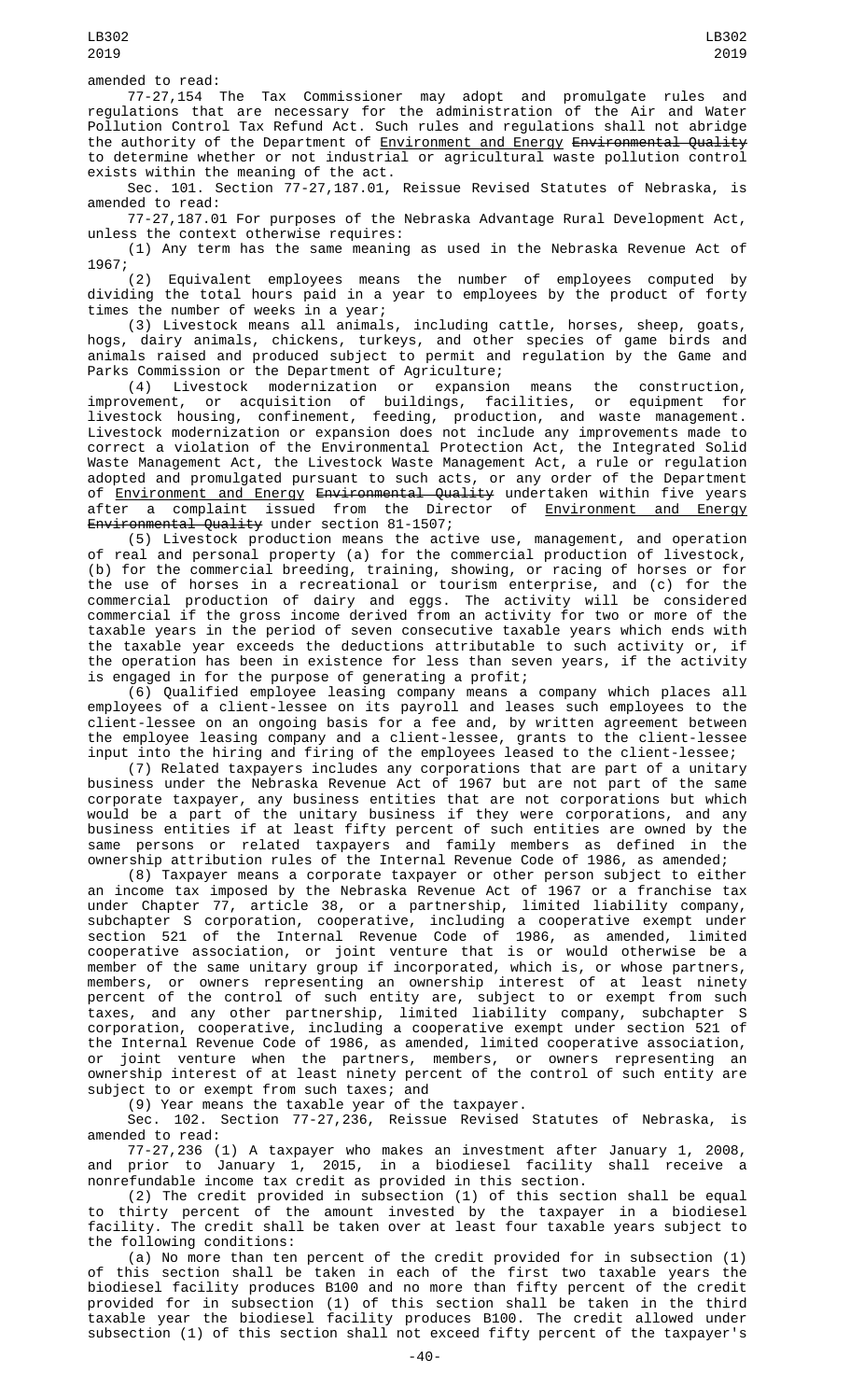liability in any tax year;

(b) Any amount of credit not allowed because of the limitations in this section may be carried forward for up to fifteen taxable years after the taxable year in which the investment was made. The aggregate maximum income tax credit a taxpayer may obtain is two hundred fifty thousand dollars;

(c) The investment shall be at risk in the biodiesel facility. The investment shall be in the form of a purchase of an ownership interest or the right to receive payment of dividends from the biodiesel facility and shall remain in the business for at least three years. The Tax Commissioner may recapture any credits used if the investment does not remain invested for the three-year period. An investment placed in escrow does not qualify under this subdivision;

(d) The entire amount of the investment shall be expended by the biodiesel facility for plant, equipment, research and development, marketing and sales activity, or working capital;

(e) A partnership, a subchapter S corporation, a limited liability company that for tax purposes is treated like a partnership, a cooperative, including a cooperative exempt under section 521 of the Internal Revenue Code of 1986, as amended, or any other pass-through entity that invests in a biodiesel facility shall be considered to be the taxpayer for purposes of the credit limitations. Except for the limitation under subdivision (2)(a) of this section, the amount of the credit allowed to a pass-through entity shall be determined at the partnership, corporate, cooperative, or other organizational level. The amount of the credit determined at the partnership, corporate, cooperative, or other organizational level shall be allowed to the partners, members, or other owners in proportion to their respective ownership interests in the pass-through entity;

(f) The credit shall be taken only if (i) the biodiesel facility produces B100, (ii) the biodiesel facility in which the investment was made produces at a rate of at least seventy percent of its rated capacity continuously for at least one week during the first taxable year the credit is taken and produces at a rate of at least seventy percent of its rated capacity over a six-month period during each of the next two taxable years the credit is taken, (iii) all processing takes place at the biodiesel facility in which the investment was made and which is located in Nebraska, and (iv) at least fifty-one percent of the ownership interest of the biodiesel facility is held by Nebraska resident individuals or Nebraska entities; and

(g) The biodiesel facility shall provide the Department of Revenue written evidence substantiating that the biodiesel facility has received the requisite authority from the Department of Environment and Energy Environmental Quality and from the United States Department of Justice, Bureau of Alcohol, Tobacco, Firearms and Explosives. The biodiesel facility shall annually provide an analysis to the Department of Revenue of samples of the product collected according to procedures specified by the department. The analysis shall be prepared by an independent laboratory meeting standards of the International Organization for Standardization. Prior to collecting the samples, the biodiesel facility shall notify the department which may observe the sampling procedures utilized by the biodiesel facility to obtain the samples to be submitted for independent analysis.

(3) Any biodiesel facility for which credits are granted shall, whenever possible, employ workers who are residents of the State of Nebraska.

(4) Trade secrets, academic and scientific research work, and other proprietary or commercial information which may be filed with the Tax Commissioner shall not be considered to be public records as defined in section 84-712.01 if the release of such trade secrets, work, or information would give advantage to business competitors and serve no public purpose. Any person seeking release of the trade secrets, work, or information as a public record shall demonstrate to the satisfaction of the department that the release would not violate this section.

(5) For purposes of this section:

(a) Biodiesel facility means a plant or facility related to the processing, marketing, or distribution of biodiesel; and

(b) B100 means pure biodiesel containing mono-alkyl esters of long chain fatty acids derived from vegetable oils or animal fats, designated as B100, and meeting the American Society for Testing and Materials standard, ASTM D6751.

Sec. 103. Section 81-2,294, Revised Statutes Cumulative Supplement, 2018, is amended to read:

81-2,294 (1) The Director of Agriculture shall appoint a committee of experts, not to exceed ten persons, to advise the Department of Agriculture on the development of the assessment matrix described in subsection (2) of this section. Experts shall include representation from county board members, county zoning administrators, livestock production agriculture, the University of Nebraska, and other experts as may be determined by the director. The committee shall review the matrix annually and recommend to the department changes as needed.

(2) The Department of Agriculture shall, in consultation with the committee created under subsection (1) of this section, develop an assessment matrix which may be used by county officials to determine whether to approve or disapprove a conditional use permit or special exception application. The matrix shall be developed within one year after August 30, 2015. In the development of the assessment matrix, the department shall:

(a) Consider matrices already developed by the counties and other states; (b) Design the matrix to produce quantifiable results based on the scoring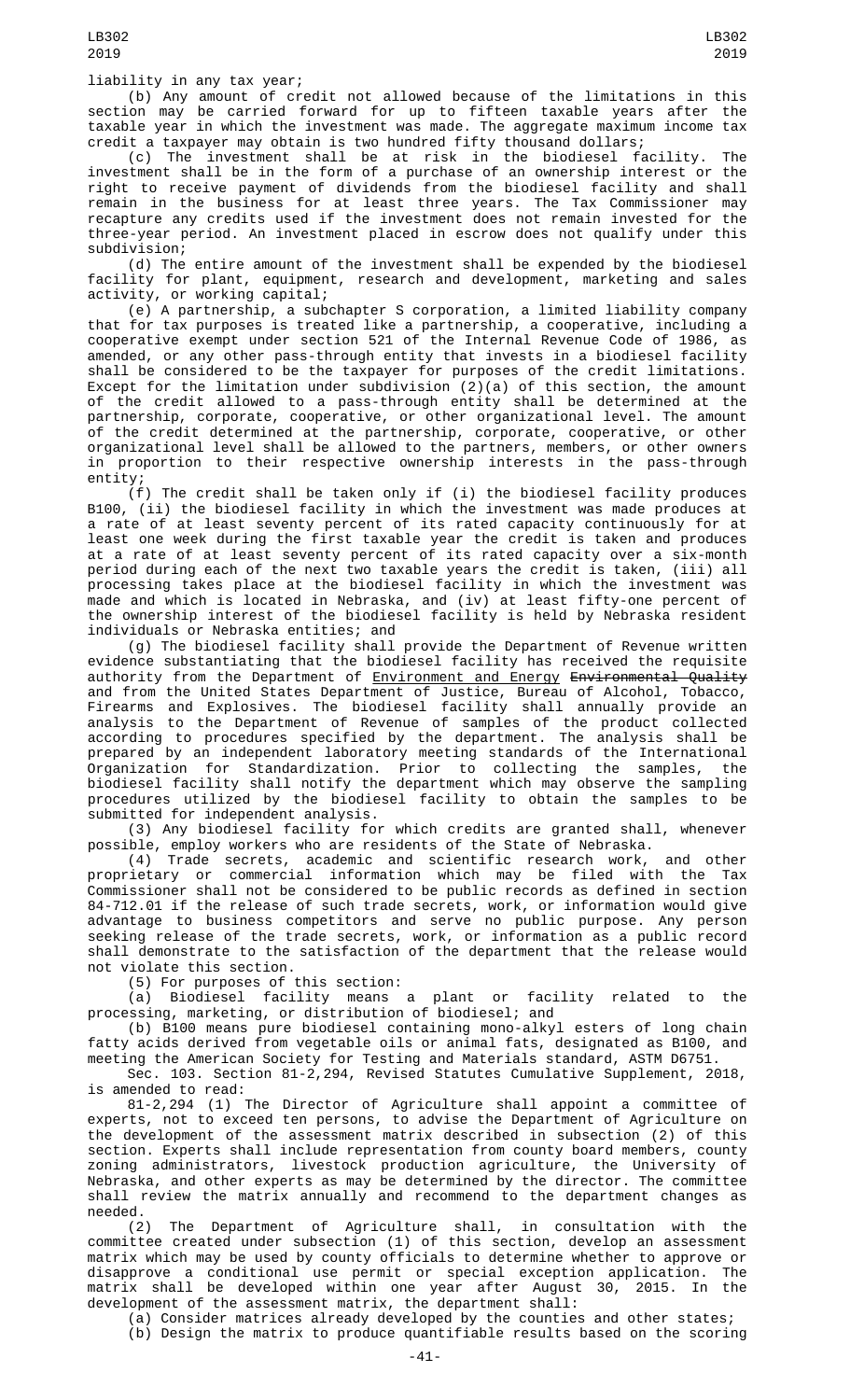of objective criteria according to an established value scale. Each criterion shall be assigned points corresponding to the value scale. The matrix shall consider risks and factors mitigating risks if the livestock operation were constructed according to the application;

(c) Assure the matrix is a practical tool for use by persons when completing permit applications and by county officials when scoring conditional use permit or special exception applications. To every extent feasible, the matrix shall include criteria that may be readily scored according to ascertainable data and upon which reasonable persons familiar with the location of a proposed construction site would not ordinarily disagree; and

(d) Provide for definite point selections for all criteria included in the matrix and provide for a minimum threshold total score required to receive approval by county officials.

(3) The Department of Agriculture may develop criteria in the matrix which include factors referencing the following:

(a) Size of operation;

(b) Type of operation;

(c) Whether the operation has received or is in the process of applying for a permit from the Department of Environment and Energy Environmental <del>Quality</del>, if required by law;

(d) Environmental practices adopted by the operation operator which may exceed those required by the Department of Environment and Energy Environmental Quality;

(e) Odor control practices;

(f) Consideration of proximity of a livestock operation to neighboring residences, public use areas, and critical public areas;

(g) Community support and communication with neighbors and other community members;

(h) Manure storage and land application sites and practices;

(i) Traffic;

(j) Economic impact to the community; and

(k) Landscape and aesthetic appearance.

 $(4)$  In developing the matrix, the Department of Agriculture shall consider whether the proposed criteria are:

(a) Protective of public health or safety;

(b) Practical and workable;

(c) Cost effective;

(d) Objective;

(e) Based on available scientific information that has been subjected to peer review;

(f) Designed to promote the growth and viability of animal agriculture in this state;

(g) Designed to balance the economic viability of farm operations with protecting natural resources and other community interests; and

(h) Usable by county officials.

Sec. 104. Section 81-1108.55, Reissue Revised Statutes of Nebraska, is amended to read:

81-1108.55 All purchases, leases, or contracts which by law are required to be based on competitive bids pursuant to section 81-1108.16 shall be made to the lowest responsible bidder, taking into consideration the best interests of the state, the quality or performance of the property proposed to be supplied, its conformity with specifications, the purposes for which required, and the times of delivery. In determining the lowest responsible bidder, in addition to price, the following elements shall be given consideration:

(1) The ability, capacity, and skill of the bidder to perform the contract required;

character, integrity, reputation, judgment, experience, and (2) The character,<br>efficiency of the bidder;

(3) Whether the bidder can perform the contract within the time specified;

(4) The quality of performance of previous contracts; (5) The previous and existing compliance by the bidder with laws relating to the contract;

(6) The life-cost of the property in relation to the purchase price and specific use of the item;

(7) The performance of the property, taking into consideration any commonly accepted tests and standards of product usability and user requirements;

(8) Energy efficiency ratio as stated by the bidder for alternative choices of appliances or equipment;

(9) The information furnished by each bidder, when deemed applicable by the State Building Administrator, concerning life-cycle costs between alternatives for all classes of equipment, evidence of expected life, repair and maintenance costs, and energy consumption on a per-year basis; and

(10) Such other information as may be secured having a bearing on the decision to award the contract.

Reports regarding procurements made pursuant to this section shall be provided to the <u>Department of Environment and Energy</u> <del>State Energy Office</del>. Such reports shall be in the form and contain such information as the <u>Department of</u> Environment and Energy State Energy Office may require.

All political subdivisions may follow the procurement principles set forth in this section if they are deemed applicable by the official authorized to make purchases for such political subdivision.

Sec. 105. Section 81-1316, Revised Statutes Cumulative Supplement, 2018,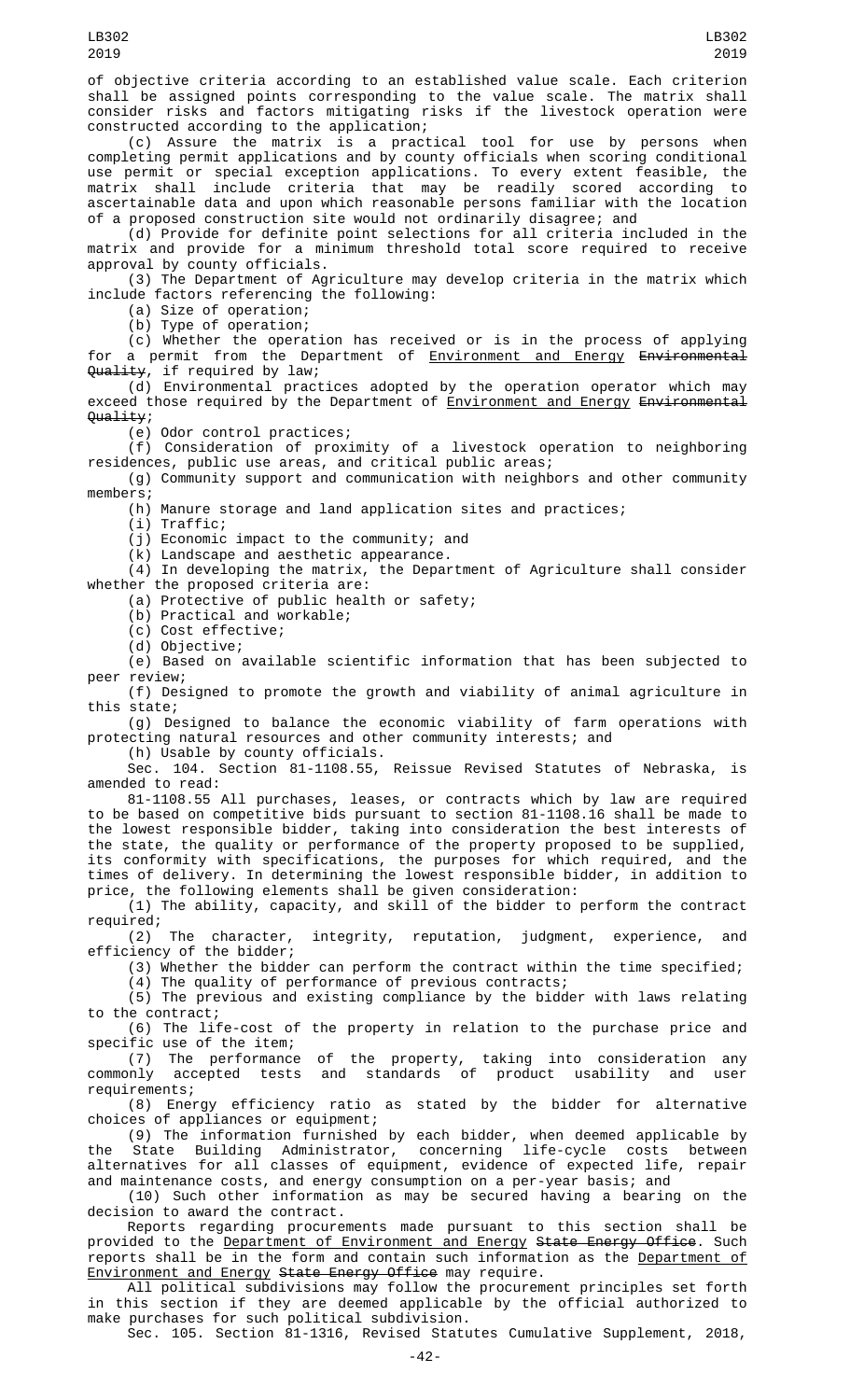is amended to read:

81-1316 (1) All agencies and personnel of state government shall be covered by sections 81-1301 to 81-1319 and shall be considered subject to the State Personnel System, except the following:

(a) All personnel of the office of the Governor;

(b) All personnel of the office of the Lieutenant Governor;

(c) All personnel of the office of the Secretary of State;

(d) All personnel of the office of the State Treasurer;

(e) All personnel of the office of the Attorney General;

(f) All personnel of the office of the Auditor of Public Accounts;

(g) All personnel of the Legislature;

(h) All personnel of the court systems;

(i) All personnel of the Board of Educational Lands and Funds;

(j) All personnel of the Public Service Commission;

(k) All personnel of the Nebraska Brand Committee;

(l) All personnel of the Commission of Industrial Relations;

(m) All personnel of the State Department of Education;

(n) All personnel of the Nebraska state colleges and the Board of Trustees of the Nebraska State Colleges;

(o) All personnel of the University of Nebraska;

(p) All personnel of the Coordinating Commission for Postsecondary Education;

(q) All personnel of the Governor's Policy Research Office, but not to include personnel within the State Energy Office;

(r) All personnel of the Commission on Public Advocacy;

(s) All agency heads;

(t)(i) The Director of Behavioral Health of the Division of Behavioral Health; (ii) the Director of Children and Family Services of the Division of Children and Family Services; (iii) the Director of Developmental Disabilities of the Division of Developmental Disabilities; (iv) the Director of Medicaid and Long-Term Care of the Division of Medicaid and Long-Term Care; and (v) the Director of Public Health of the Division of Public Health;

(u) The chief medical officer established under section 81-3115, the Administrator of the Office of Juvenile Services, and the chief executive officers of the Beatrice State Developmental Center, Lincoln Regional Center, Norfolk Regional Center, Hastings Regional Center, Grand Island Veterans' Home, Norfolk Veterans' Home, Eastern Nebraska Veterans' Home, Western Nebraska Veterans' Home, Youth Rehabilitation and Treatment Center-Kearney, and Youth Rehabilitation and Treatment Center-Geneva;

(v) The chief executive officers of all facilities operated by the Department of Correctional Services and the medical director for the department appointed pursuant to section 83-4,156;

(w) All personnel employed as pharmacists, physicians, psychiatrists, or psychologists by the Department of Correctional Services;

(x) All personnel employed as pharmacists, physicians, psychiatrists, psychologists, service area administrators, or facility operating officers of the Department of Health and Human Services or the Department of Veterans' Affairs;

(y) Deputies and examiners of the Department of Banking and Finance and the Department of Insurance as set forth in sections 8-105 and 44-119, except for those deputies and examiners who remain in the State Personnel System; and

(z) All personnel of the Tax Equalization and Review Commission.

(2) At each agency head's discretion, up to the following number of additional positions may be exempted from the State Personnel System, based on the following agency size categories:

| Number of Agency | Number of Noncovered |
|------------------|----------------------|
| Employees        | Positions            |
| less than 25     | 0                    |
| 25 to 100        | $\mathbf{1}$         |
| 101 to 250       | $\overline{2}$       |
| 251 to 500       | 3                    |
| 501 to 1000      | 4                    |
| 1001 to 2000     | 5                    |
| 2001 to 3000     | 8                    |
| 3001 to 4000     | 11                   |
| 4001 to 5000     | 40                   |
| over 5000        | 50                   |

The purpose of having such noncovered positions shall be to allow agency heads the opportunity to recruit, hire, and supervise critical, confidential, or policymaking personnel without restrictions from selection procedures,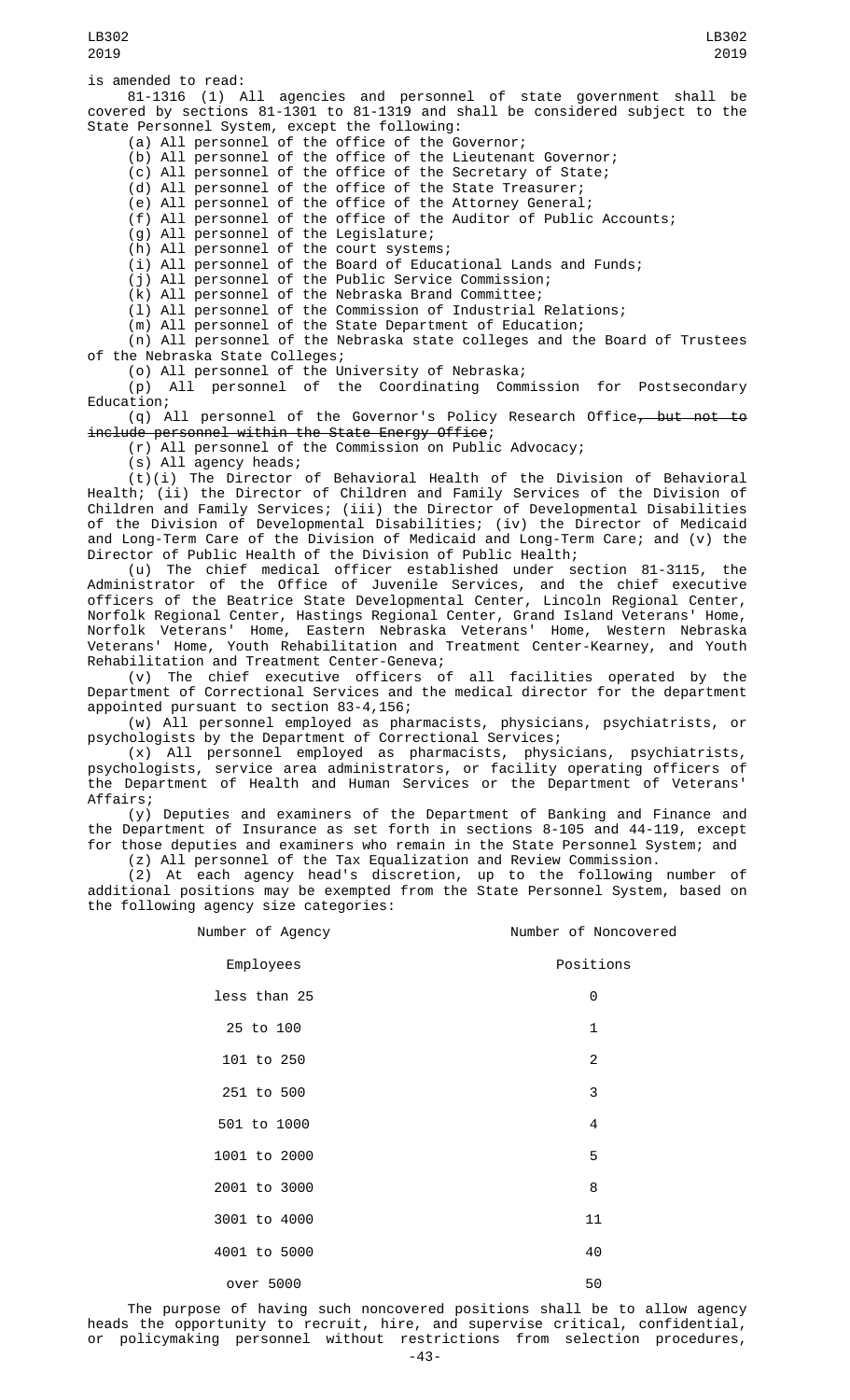compensation rules, career protections, and grievance privileges. Persons holding the noncovered positions shall serve at the pleasure of the agency head and shall be paid salaries set by the agency head. An agency with over five thousand employees shall provide notice in writing to the Health and Human Services Committee of the Legislature when forty noncovered positions have been filled by the agency head pursuant to this subsection.

(3) No changes to this section or to the number of noncovered positions within an agency shall affect the status of personnel employed on the date the changes become operative without their prior written agreement. A state employee's career protections or coverage by personnel rules and regulations shall not be revoked by redesignation of the employee's position as a noncovered position without the prior written agreement of such employee.

Sec. 106. Section 81-1502, Reissue Revised Statutes of Nebraska, is amended to read:

81-1502 For purposes of the Environmental Protection Act, unless the context otherwise requires:

(1) Air contaminant or air contamination shall mean the presence in the outdoor atmosphere of any dust, fume, mist, smoke, vapor, gas, other gaseous fluid, or particulate substance differing in composition from or exceeding in concentration the natural components of the atmosphere;

(2) Air pollution shall mean the presence in the outdoor atmosphere of one or more air contaminants or combinations thereof in such quantities and of such duration as are or may tend to be injurious to human, plant, or animal life, property, or the conduct of business;

(3) Chairperson shall mean the chairperson of the Environmental Quality Council and council shall mean the Environmental Quality Council;

(4) Complaint shall mean any charge, however informal, to or by the council, that any person or agency, private or public, is polluting the air, land, or water or is violating the Environmental Protection Act or any rule or regulation of the department in respect thereof;

(5) Control and controlling shall include prohibition and prohibiting as related to air, land, or water pollution;

(6) Department shall mean the Department of <u>Environment and Energy</u> Environmental Quality, which department is hereby created;

(7) Director shall mean the Director of Environment and Energy Environmental Quality, which position is hereby established;

(8) Disposal system shall mean a system for disposing of wastes, including hazardous wastes, either by surface or underground methods, and includes sewerage systems and treatment works, disposal wells and fields, and other systems;

(9) Emissions shall mean releases or discharges into the outdoor atmosphere of any air contaminant or combination thereof;

(10) Person shall mean any: Individual; partnership; limited liability company; association; public or private corporation; trustee; receiver; assignee; agent; municipality or other governmental subdivision; public agency; other legal entity; or any officer or governing or managing body of any public or private corporation, municipality, governmental subdivision, public agency, or other legal entity;

(11) Rule or regulation shall mean any rule or regulation of the department;

(12) Sewerage system shall mean pipelines, conduits, pumping stations, force mains, and all other constructions, devices, appurtenances, and facilities used for collecting or conducting wastes to an ultimate point for treatment or disposal;

(13) Treatment works shall mean any plant or other works used for the purpose of treating, stabilizing, or holding wastes;

(14) Wastes shall mean sewage, industrial waste, and all other liquid, gaseous, solid, radioactive, or other substances which may pollute or tend to pollute any air, land, or waters of the state;

(15) Refuse shall mean putrescible and nonputrescible solid wastes, except body wastes, and includes garbage, rubbish, ashes, incinerator ash, incinerator residue, street cleanings, and solid market and industrial wastes;

(16) Garbage shall mean rejected food wastes, including waste accumulation of animal, fruit, or vegetable matter used or intended for food or that attend the preparation, use, cooking, dealing in, or storing of meat, fish, fowl, fruit, or vegetables, and dead animals rejected by rendering plants;

(17) Rubbish shall mean nonputrescible solid wastes, excluding ashes, consisting of both combustible and noncombustible wastes, such as paper, cardboard, tin cans, yard clippings, wood, glass, bedding, crockery, or litter of any kind that will be a detriment to the public health and safety;

(18) Junk shall mean old scrap, copper, brass, iron, steel, rope, rags, batteries, paper, trash, rubber debris, waste, dismantled or wrecked automobiles, or parts thereof, and other old or scrap ferrous or nonferrous material;

(19) Land pollution shall mean the presence upon or within the land resources of the state of one or more contaminants or combinations of contaminants, including, but not limited to, refuse, garbage, rubbish, or junk, in such quantities and of such quality as will or are likely to (a) create a nuisance, (b) be harmful, detrimental, or injurious to public health, safety, or welfare, (c) be injurious to plant and animal life and property, or (d) be detrimental to the economic and social development, the scenic beauty, or the enjoyment of the natural attractions of the state;

(20) Water pollution shall mean the manmade or man-induced alteration of

LB302 2019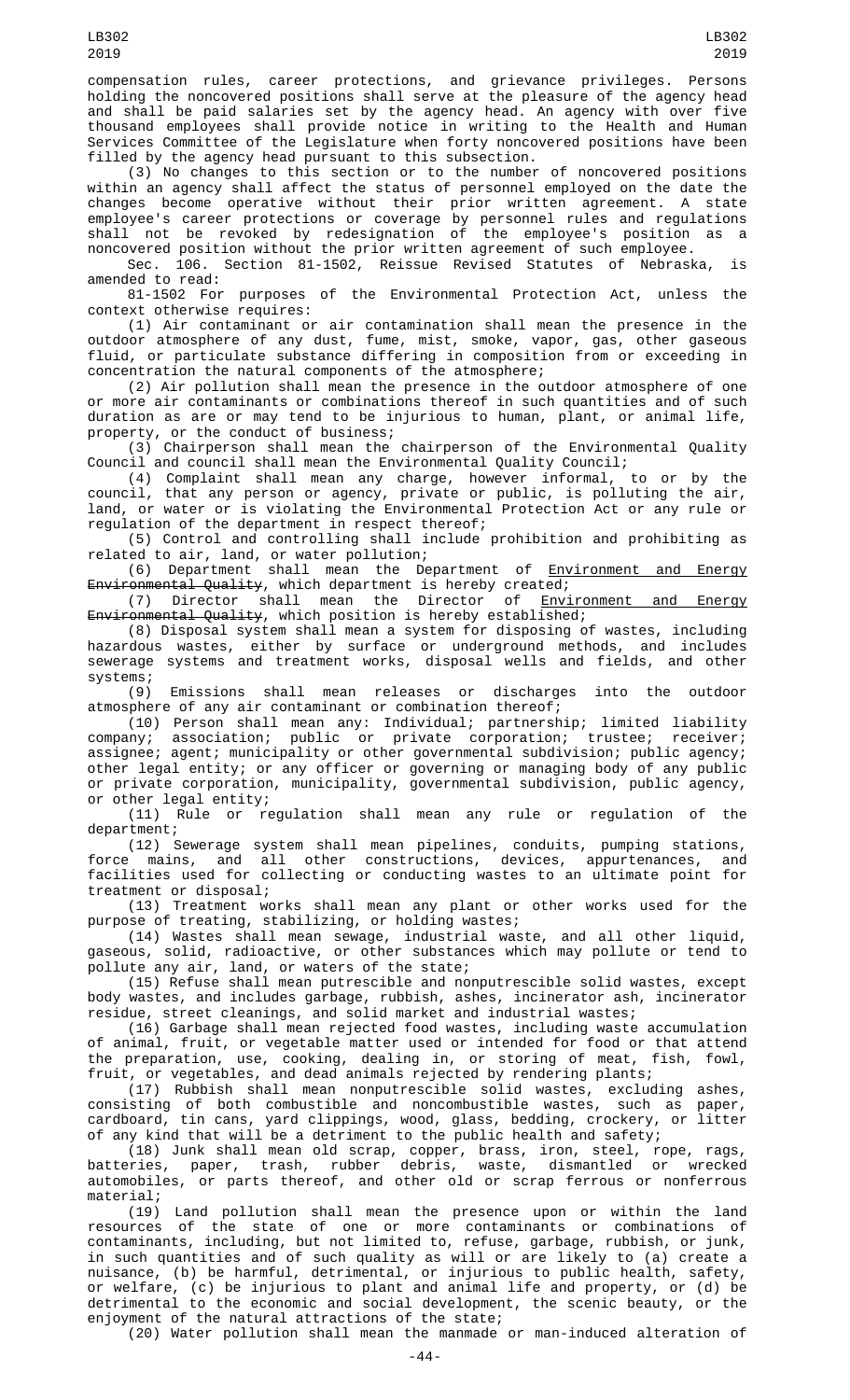the chemical, physical, biological, or radiological integrity of water;

(21) Waters of the state shall mean all waters within the jurisdiction of this state, including all streams, lakes, ponds, impounding reservoirs, marshes, wetlands, watercourses, waterways, wells, springs, irrigation systems, drainage systems, and all other bodies or accumulations of water, surface or underground, natural or artificial, public or private, situated wholly or partly within or bordering upon the state;

(22) Point source shall mean any discernible confined and discrete conveyance, including, but not limited to, any pipe, ditch, channel, tunnel, conduit, well, discrete fissure, container, rolling stock, or vessel or other floating craft from which pollutants are or may be discharged;

(23) Effluent limitation shall mean any restriction, including a schedule of compliance, established by the council on quantities, rates, and concentrations of chemical, physical, biological, and other constituents which are discharged from point sources into waters of the state;

(24) Schedule of compliance shall mean a schedule of remedial measures including an enforceable sequence of actions or operations leading to compliance with an effluent limitation, other limitation, prohibition, or standard;

(25) Hazardous waste shall mean a solid waste, or combination of solid wastes, which because of its quantity, concentration, or physical, chemical, or infectious characteristics may (a) cause or significantly contribute to an increase in mortality or an increase in serious irreversible, or incapacitating reversible, illness or (b) pose a substantial present or potential hazard to human or animal health or the environment when improperly treated, stored, transported, disposed of, or otherwise managed;

(26) Solid waste shall mean any garbage, refuse, or sludge from a waste treatment plant, water supply treatment plant, or air pollution control facility and other discarded material, including solid, liquid, semisolid, or contained gaseous material resulting from industrial, commercial, and mining operations and from community activities. Solid waste shall not include slag, a product that is a result of the steel manufacturing process and is managed as an item of value in a controlled manner and not as a discarded material; solid or dissolved materials in irrigation return flows or industrial discharges which are point sources subject to permits under section 402 of the Clean Water Act, as amended, 33 U.S.C. 1251 et seq.; or source, special nuclear, or byproduct material as defined by the Atomic Energy Act of 1954, as amended, 42 U.S.C. 2011 et seq.;

(27) Storage, when used in connection with hazardous waste, shall mean the containment of hazardous waste, either on a temporary basis or for a period of years, in such manner as not to constitute disposal of such hazardous waste;

(28) Manifest shall mean the form used for identifying the quantity, composition, origin, routing, and destination of hazardous waste during its transportation from the point of generation to the point of disposal, treatment, or storage;

(29) Processing shall mean to treat, detoxify, neutralize, incinerate, biodegrade, or otherwise process a hazardous waste to remove such waste's harmful properties or characteristics for disposal in accordance with regulations established by the council;

(30) Well shall mean a bored, drilled, or driven shaft or a dug hole, the depth of which is greater than the largest surface dimension of such shaft or hole;

(31) Injection well shall mean a well into which fluids are injected;<br>(32) Fluid shall mean a material or substance which flows or moves whether (32) Fluid shall mean a material or substance which flows or moves whether in a semisolid, liquid, sludge, gas, or other form or state;

(33) Mineral production well shall mean a well drilled to promote extraction of mineral resources or energy, including, but not limited to, a well designed for (a) mining of sulfur by the Frasch process, (b) solution mining of sodium chloride, potash, phosphate, copper, uranium, or any other mineral which can be mined by this process, (c) in situ combustion of coal, tar sands, oil shale, or any other fossil fuel, or (d) recovery of geothermal energy for the production of electric power. Mineral production well shall not include any well designed for conventional oil or gas production, for use of fluids to promote enhanced recovery of oil or natural gas, or for injection of hydrocarbons for storage purposes;

(34) Mineral exploration hole shall mean a hole bored, drilled, driven, or dug in the act of exploring for a mineral other than oil and gas;

(35) Solution mining shall mean the use of an injection well and fluids to promote the extraction of mineral resources;

(36) Uranium shall mean tri-uranium oct-oxide;

(37) Solid waste management facility shall mean a facility as defined in section 13-2010; and

(38) Livestock waste control facility shall have the same meaning as in section 54-2417.

Sec. 107. Section 81-1503, Reissue Revised Statutes of Nebraska, is amended to read:

81-1503  $(1)$   $(1)(a)$  The Environmental Quality Council is hereby created.

(b) Until April 28, 2005, the council shall consist of sixteen members to be appointed by the Governor with the advice and consent of the Legislature as follows:

(i) One representative of the food products manufacturing industry;

(ii) One representative of conservation;

(iii) One representative of the agricultural processing industry;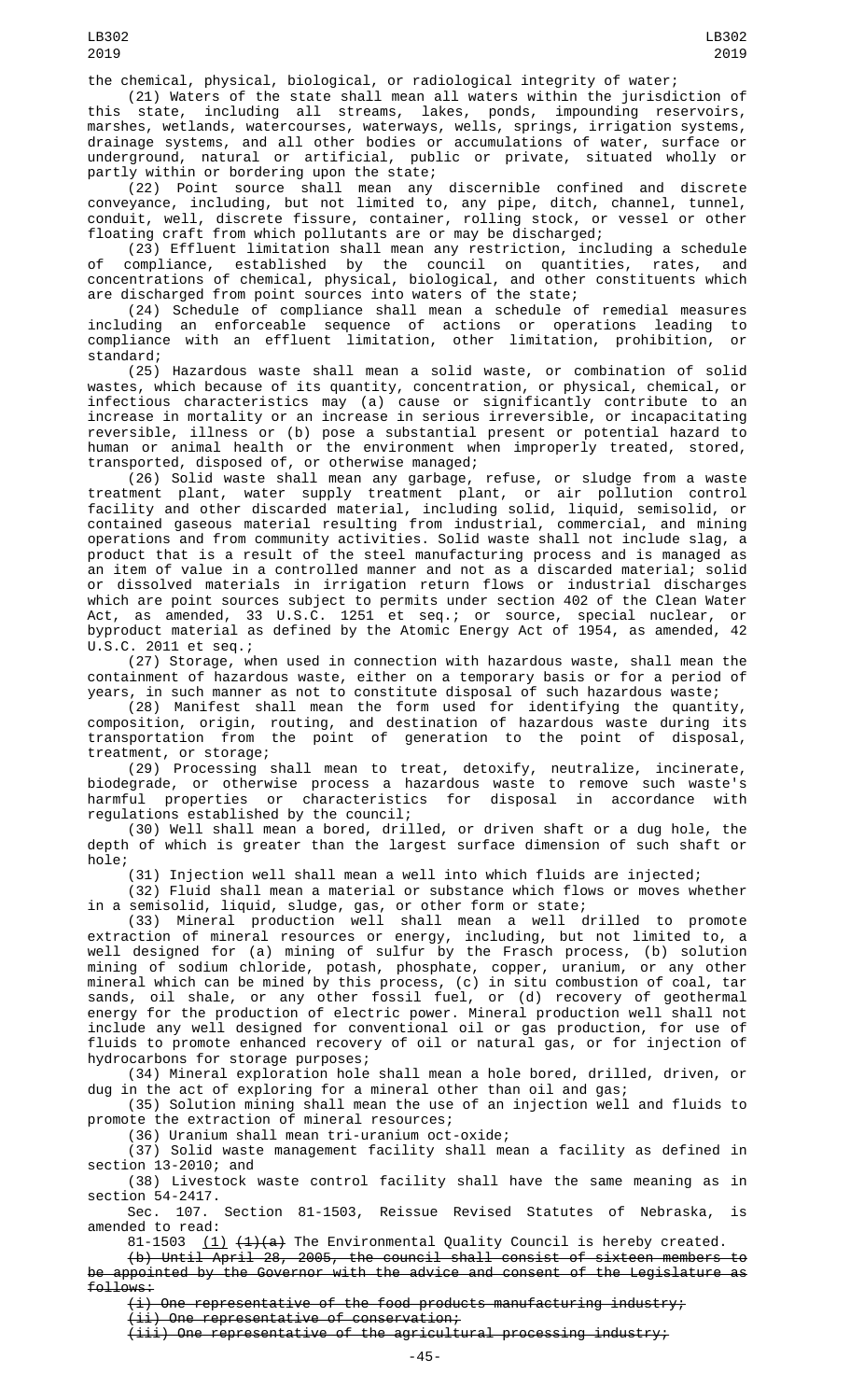LB302 2019

(iv) One representative of the automotive or petroleum industry;

(v) One representative of the chemical industry;

 $(v_i)$  One representative of heavy industry;

(vii) One representative of the power generating industry;

 $\overleftrightarrow{(\textsf{viii})}$  One representative of agriculture actively engaged in crop production;

(ix) One representative of labor;

(x) One professional engineer experienced in control of air and water pollution and solid wastes;

(xi) One physician knowledgeable in the health aspects of air, water, and land pollution;

 $(xii)$  One representative from county government;

 $(xiii)$  Two representatives from municipal government, one of whom shall represent cities other than those of the primary or metropolitan class;

(xiv) One representative of the livestock industry; and

(xv) One representative of the public at large.

The (c) On and after April 28, 2005, the council shall consist of seventeen members to be appointed by the Governor with the advice and consent of the Legislature as follows:

 $(a)$   $(\pm)$  One representative of the food products manufacturing industry;

(b) (ii) One representative of conservation;

 $(c)$   $(iii)$  One representative of the agricultural processing industry;

<u>(d)</u> <del>(iv)</del> One representative of the automotive or petroleum industry;

<u>(e)</u>  $\overline{v}(x)$  One representative of the chemical industry;

 $(f)$   $(vi)$  One representative of heavy industry;

<u>(g)</u> <del>(vii)</del> One representative of the power generating industry;

<u>(h)</u> <del>(viii)</del> One representative of agriculture actively engaged in crop production;

<u>(i)</u> <del>(ix)</del> One representative of labor;

(j)  $\left(\star\right)$  One professional engineer experienced in control of air and water pollution and solid wastes;

(k) (xi) One physician knowledgeable in the health aspects of air, water, and land pollution;

(l) (xii) One representative from county government;

<u>(m)</u> <del>(xiii)</del> Two representatives from municipal government, one of whom shall represent cities other than those of the primary or metropolitan class;

(n) (xiv) One representative of the livestock industry;

<u>(o)</u> <del>(xv)</del> One representative of minority populations; and

(p) <del>(xvi)</del> One biologist.

(d)(i) Except as otherwise provided in this subdivision, members of the council serving on April 28, 2005, shall continue to serve on the council as representatives of the entity they were appointed to represent until their current terms of office expire and their successors are appointed and confirmed. The member representing the public at large shall serve until the member representing minority populations is appointed.

(ii) The Governor shall appoint members pursuant to subdivisions (1)(c) (xv) and (1)(c)(xvi) of this section within ninety days after April 28, 2005.

(2) Members shall serve for terms of four years. All appointments shall be subject to confirmation by the Legislature when initially made. As the term of an appointee to the council expires, the succeeding appointee shall be a representative of the same segment of the public as the previous appointee. In the case of appointees to vacancies occurring from unexpired terms, each successor shall serve out the term of his or her predecessor. Members whose terms have expired shall continue to serve until their successors have been appointed. All members shall be citizens and residents of the State of Nebraska.

(3) Members may be removed by the Governor for inefficiency, neglect of duty, or misconduct in office but only after delivering to the member a copy of the charges and affording him or her an opportunity to be publicly heard in person or by counsel, in his or her own defense, upon not less than ten days' notice. Such hearing shall be held before the Governor. When a member is removed, the Governor shall file, in the office of the Secretary of State, a complete statement of all charges made against such member and the findings thereon, together with a complete record of the proceedings.

(4) The council shall elect from its members a chairperson and a vicechairperson, who shall hold office at the pleasure of the council. The vicechairperson shall serve as chairperson in case of the absence or disability of the chairperson. The director shall serve as secretary of the council and shall keep all records of meetings of and actions taken by the council. He or she shall be promptly advised as to such actions by the chairperson.

(5) The members of the council, while engaged in the performance of their official duties, shall receive a per diem of forty dollars while so serving, including travel time. In addition, members of the council shall receive reimbursement for actual and necessary expenses as provided in sections 81-1174 to 81-1177.

(6) The council shall hold at least two regular meetings each year, at a time and place fixed by the council and shall keep a record of its proceedings which shall be open to the public for inspection. Special meetings may be called by the chairperson. Such special meetings must be called by him or her upon receipt of a written request signed by two or more members of the council. Written notice of the time and place of all meetings shall be mailed in advance to the office of each member of the council by the secretary. A majority of the members of the council shall constitute a quorum.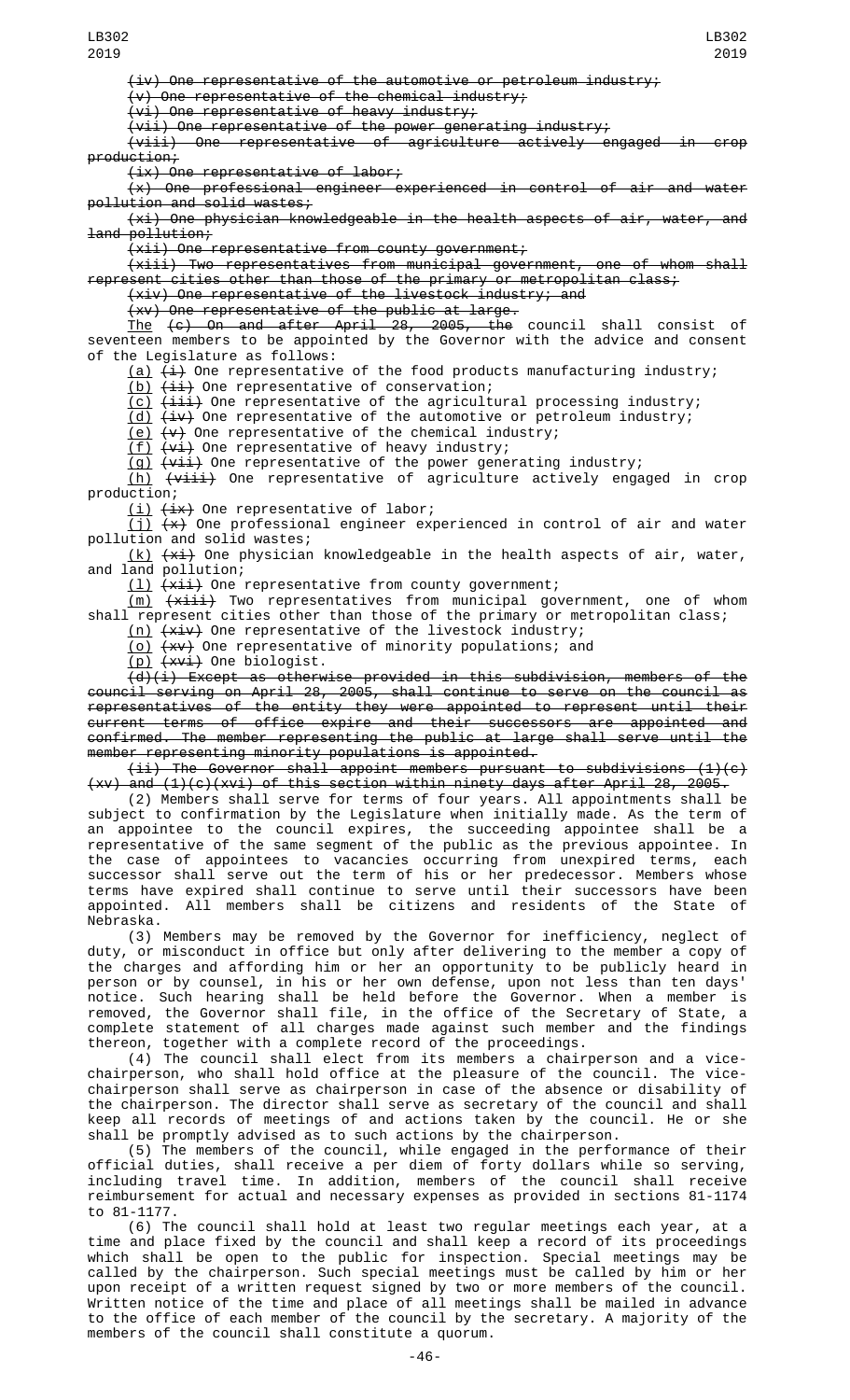(7) The council shall submit to the Governor a list of names from which he or she shall appoint the Director of <u>Environment and Energy</u> <del>Environmental</del> Quality who shall be experienced in air, water, and land pollution control and who may be otherwise an employee of state government. The director shall be responsible for administration of the department and all standards, rules, and regulations adopted pursuant to Chapter 81, article 15, the Integrated Solid Waste Management Act, and the Livestock Waste Management Act. All such standards, rules, and regulations shall be adopted by the council after consideration of the recommendations of the director. All grants to political subdivisions under the control of the department shall be made by the director in accordance with priorities established by the council, unless otherwise directed by statute. A majority of the members of the council shall constitute a quorum for the transaction of business. The affirmative vote of a majority of all members of the council shall be necessary for the adoption of standards, rules, and regulations.

(8) Before the director enters upon the duties of his or her office, he or she shall take and subscribe to the constitutional oath of office and shall, in addition thereto, swear and affirm that he or she holds no other public office nor any position under any political committee or party, that he or she has not during the two years immediately prior to his or her appointment received a significant portion of his or her income directly or indirectly from permitholders or applicants for a permit under the Environmental Protection Act, and that he or she will not receive such income during his or her term as director, except that such requirements regarding income prior to the term of office shall not apply to employees of any agency of the State of Nebraska or any political subdivision which may be a permitholder under the Environmental Protection Act. Such oath and affirmation shall be filed with the Secretary of State.

Sec. 108. Section 81-1504, Revised Statutes Cumulative Supplement, 2018, is amended to read:

81-1504 The department shall have and may exercise the following powers and duties:

(1) To exercise exclusive general supervision of the administration and enforcement of the Environmental Protection Act, the Integrated Solid Waste Management Act, the Livestock Waste Management Act, and all rules and regulations and orders <u>adopted and p</u>romulgated under such acts;

(2) To develop comprehensive programs for the prevention, control, and abatement of new or existing pollution of the air, waters, and land of the state;

(3) To advise and consult, cooperate, and contract with other agencies of the state, the federal government, and other states, with interstate agencies, and with affected groups, political subdivisions, and industries in furtherance of the purposes of the acts;

(4) To act as the state water pollution, air pollution, and solid waste pollution control agency for all purposes of the Clean Water Act, as amended, 33 U.S.C. 1251 et seq., the Clean Air Act, as amended, 42 U.S.C. 7401 et seq., the Resource Conservation and Recovery Act, as amended, 42 U.S.C. 6901 et seq., and any other federal legislation pertaining to loans or grants for environmental protection and from other sources, public or private, for carrying out any of its functions, which loans and grants shall not be expended for other than the purposes for which provided;

(5) To encourage, participate in, or conduct studies, investigations, research, and demonstrations relating to air, land, and water pollution and causes and effects, prevention, control, and abatement of such pollution as it may deem advisable and necessary for the discharge of its duties under the Environmental Protection Act, the Integrated Solid Waste Management Act, and the Livestock Waste Management Act, using its own staff or private research organizations under contract;

(6) To collect and disseminate information and conduct educational and training programs relating to air, water, and land pollution and the prevention, control, and abatement of such pollution;

(7) To issue, modify, or revoke orders (a) prohibiting or abating discharges of wastes into the air, waters, or land of the state and (b) requiring the construction of new disposal systems or any parts thereof or the modification, extension, or adoption of other remedial measures to prevent, control, or abate pollution;

(8) To administer state grants to political subdivisions for solid waste disposal facilities and for the construction of sewage treatment works and facilities to dispose of water treatment plant wastes;

(9) To (a) hold such hearings and give notice thereof, (b) issue such subpoenas requiring the attendance of such witnesses and the production of such evidence, (c) administer such oaths, and (d) take such testimony as the director deems necessary, and any of these powers may be exercised on behalf of the director by a hearing officer designated by the director;

(10) To require submission of plans, specifications, and other data relative to, and to inspect construction of, disposal systems or any part thereof prior to issuance of such permits or approvals as are required by the Environmental Protection Act, the Integrated Solid Waste Management Act, and the Livestock Waste Management Act;

(11) To issue, continue in effect, revoke, modify, or deny permits, under such conditions as the director may prescribe and consistent with the standards, rules, and regulations adopted by the council, (a) to prevent, control, or abate pollution, (b) for the discharge of wastes into the air,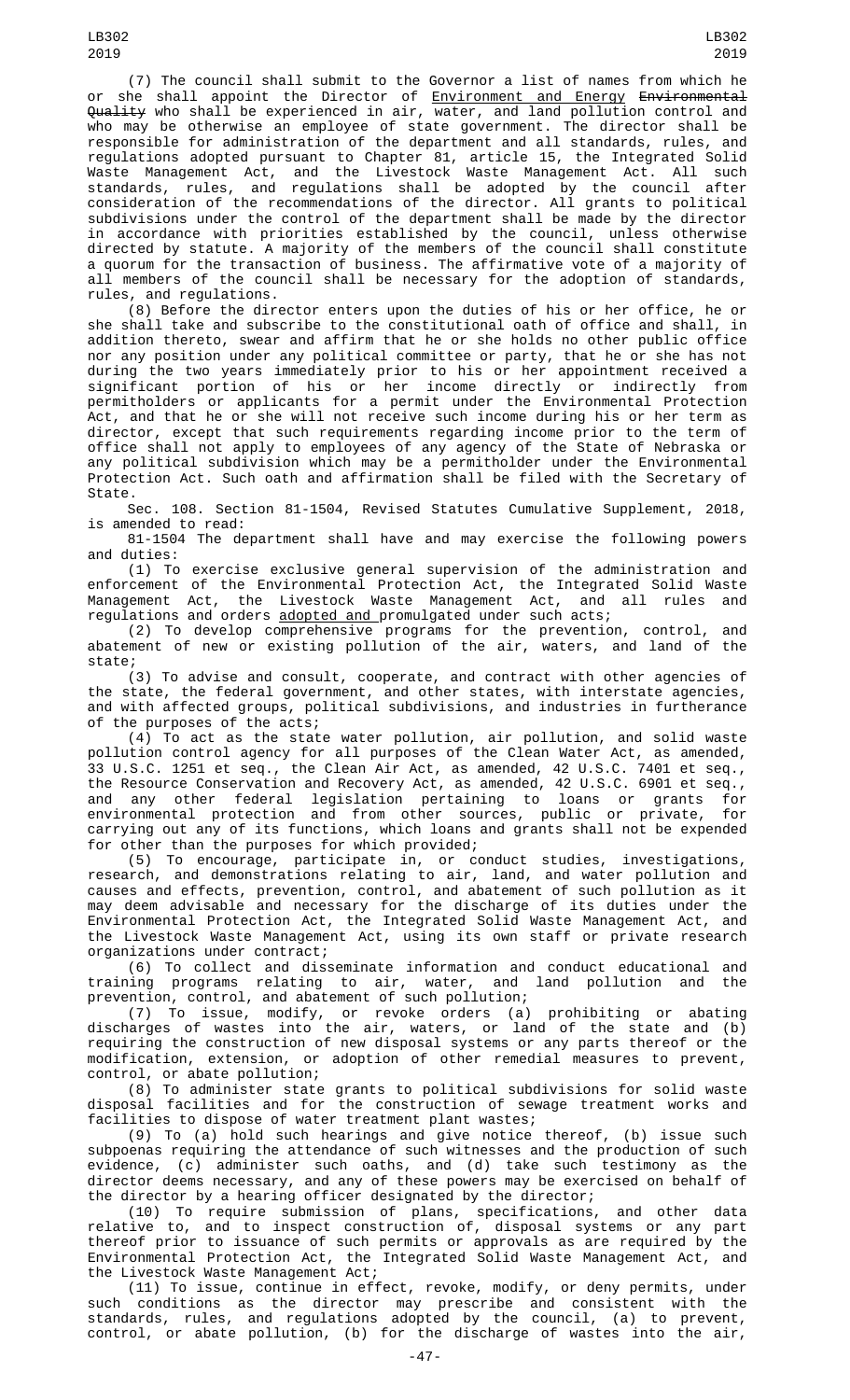land, or waters of the state, and (c) for the installation, modification, or operation of disposal systems or any parts thereof;

(12) To require proper maintenance and operation of disposal systems;

(13) To exercise all incidental powers necessary to carry out the purposes of the Environmental Protection Act, the Integrated Solid Waste Management Act, and the Livestock Waste Management Act;

(14) To establish bureaus, divisions, or sections for the control of air pollution, water pollution, mining and land quality, and solid wastes which shall be administered by full-time salaried bureau, division, or section chiefs and to delegate and assign to each such bureau, division, or section and its officers and employees the duties and powers granted to the department for the enforcement of Chapter 81, article 15, the Integrated Solid Waste Management Act, the Livestock Waste Management Act, and the standards, rules, and regulations adopted pursuant thereto;

(15)(a) To require access to existing and available records relating to (i) emissions or discharges which cause or contribute to air, land, or water pollution or (ii) the monitoring of such emissions or discharges; and

(b) To require, for purposes of developing or assisting the development of any regulation or enforcing any of the provisions of the Environmental Protection Act which pertain to hazardous waste, any person who generates, stores, treats, transports, disposes of, or otherwise handles or has handled hazardous waste, upon request of any officer, employee, or representative of the department, to furnish information relating to such waste and any permit involved. Such person shall have access at all reasonable times to a copy of all results relating to such waste;

(16) To obtain such scientific, technical, administrative, and operational services including laboratory facilities, by contract or otherwise, as the director deems necessary;

(17) To encourage voluntary cooperation by persons and affected groups to achieve the purposes of the Environmental Protection Act, the Integrated Solid Waste Management Act, and the Livestock Waste Management Act;

(18) To encourage local units of government to handle air, land, and water pollution problems within their respective jurisdictions and on a cooperative basis and to provide technical and consultative assistance therefor;

(19) To consult with any person proposing to construct, install, or otherwise acquire an air, land, or water contaminant source or a device or system for control of such source, upon request of such person, concerning the efficacy of such device or system or concerning the air, land, or water pollution problem which may be related to the source, device, or system. Nothing in any such consultation shall be construed to relieve any person from compliance with the Environmental Protection Act, the Integrated Solid Waste Management Act, the Livestock Waste Management Act, rules and regulations in force pursuant to the acts, or any other provision of law;

(20) To require all persons engaged or desiring to engage in operations which result or which may result in air, water, or land pollution to secure a permit prior to installation or operation or continued operation;

(21) To enter and inspect, during reasonable hours, any building or place, except a building designed for and used exclusively for a private residence;

(22) To receive or initiate complaints of air, water, or land pollution, hold hearings in connection with air, water, or land pollution, and institute legal proceedings in the name of the state for the control or prevention of air, water, or land pollution, and for the recovery of penalties, in accordance with the Environmental Protection Act, the Integrated Solid Waste Management Act, and the Livestock Waste Management Act;

(23) To delegate, by contract with governmental subdivisions which have adopted local air, water, or land pollution control programs approved by the council, the enforcement of state-adopted air, water, or land pollution control regulations within a specified region surrounding the jurisdictional area of the governmental subdivisions. Prosecutions commenced under such contracts shall be conducted by the Attorney General or county attorneys as provided in the Environmental Protection Act, the Integrated Solid Waste Management Act, and the Livestock Waste Management Act;

(24) To conduct tests and take samples of air, water, or land contaminants, fuel, process materials, or any other substance which affects or may affect discharges or emissions of air, water, or land contaminants from any source, giving the owner or operator a receipt for the sample obtained;

(25) To develop and enforce compliance schedules, under such conditions as the director may prescribe and consistent with the standards, rules, and regulations adopted by the council, to prevent, control, or abate pollution;

(26) To employ the Governor's Keep Nebraska Beautiful Committee for such special occasions and projects as the department may decide. Reimbursement of the committee shall be made from state and appropriate federal matching funds for each assignment of work by the department as provided in sections  $\frac{81-1174}{2}$ to 81-1177;

(27) To provide, to the extent determined by the council to be necessary and practicable, for areawide, selective, and periodic inspection and testing of motor vehicles to secure compliance with applicable exhaust emission standards for a fee not to exceed five dollars to offset the cost of inspection;

(28) To enforce, when it is not feasible to prescribe or enforce any emission standard for control of air pollutants, the use of a design, equipment, a work practice, an operational standard, or a combination thereof, adequate to protect the public health from such pollutant or pollutants with an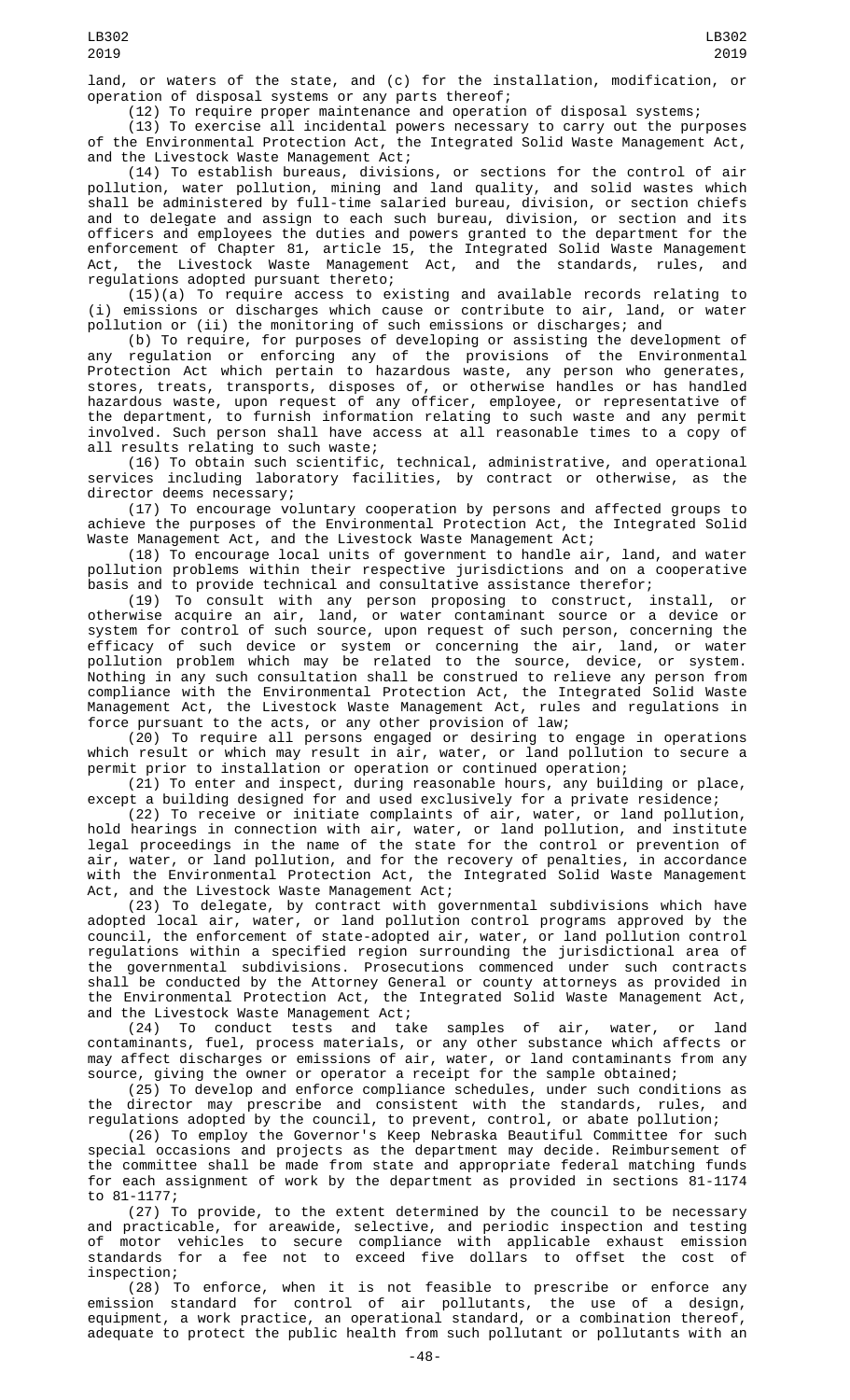(29) To establish the position of public advocate to be located within the department to assist and educate the public on departmental programs and to carry out all duties of the ombudsman as provided in the Clean Air Act, as amended, 42 U.S.C. 7661f;

(30) Under such conditions as it may prescribe for the review, recommendations, and written approval of the director, to require the submission of such plans, specifications, and other information as it deems necessary to carry out the Environmental Protection Act, the Integrated Solid Waste Management Act, and the Livestock Waste Management Act or to carry out the rules and regulations adopted pursuant to the acts. When deemed necessary by the director, the plans and specifications shall be prepared and submitted by a professional engineer licensed to practice in Nebraska;

(31) To carry out the provisions of the Petroleum Products and Hazardous Substances Storage and Handling Act;

(32) To consider the risk to human health and safety and to the environment in evaluating and approving plans for remedial action;—<del>and</del>

(33) To evaluate permits proposed to be issued to any political subdivision under the National Pollutant Discharge Elimination System created by the Clean Water Act, as amended, 33 U.S.C. 1251 et seq., as provided in section  $81-1517$ ;  $-$ 

(34) To exercise such powers and duties as may be delegated by the federal government to administer an individual and general permit program for the discharge of dredged or fill material consistent with section 404 of the Clean Water Act, as amended, 33 U.S.C. 1344;

(35) To serve as or assist in developing and coordinating a central repository within state government for the collection of data on energy;

(36) To undertake a continuing assessment of the trends in the availability, consumption, and development of all forms of energy;

(37) To collect and analyze data relating to present and future demands and resources for all sources of energy and to specify energy needs for the state;

(38) To recommend to the Governor and the Legislature energy policies and conservation measures for the state and to carry out such measures as are adopted;<br><u>(39)</u>

To provide for public dissemination of appropriate information on energy, energy sources, and energy conservation;

(40) To accept, expend, or disburse funds, public or private, made available to it for research studies, demonstration projects, or other activities which are related either to energy conservation and efficiency or development;

(41) To study the impact and relationship of state energy policies national and regional energy policies and engage in such activities as will reasonably insure that the State of Nebraska and its residents receive an equitable share of energy supplies, including the administration of any federally mandated or state-mandated energy allocation programs;

(42) To actively seek the advice of the residents of Nebraska regarding energy policies and programs;

(43) To prepare emergency allocation plans suggesting to the Governor actions to be taken in the event of serious shortages of energy;

(44) To design and maintain a state program for conservation of energy and energy efficiency;

(45) To provide technical assistance regarding energy to local subdivisions of government;

(46) To provide technical assistance to private persons desiring information on energy conservation and efficiency techniques and the use of renewable energy technologies;

(47) To develop a strategic state energy plan pursuant to section 81-1604; (48) To develop and disseminate transparent and objective energy

information and analysis while utilizing existing energy planning resources of relevant stakeholder entities;

(49) To actively seek to maximize federal and other nonstate funding and support to the state for energy planning;

(50) To monitor energy transmission capacity planning and policy affecting the state and the regulatory approval process for the development of energy infrastructure and make recommendations to the Governor and electronically to the Legislature as necessary to facilitate energy infrastructure planning and development;

(51) To implement rules and regulations adopted and promulgated by the director pursuant to the Administrative Procedure Act to carry out subdivisions (35) through (58) of this section;

(52) To make all contracts pursuant to subdivisions (35) through (58) of this section and do all things to cooperate with the federal government, and to qualify for, accept, expend, and dispense public or private funds intended for the implementation of subdivisions (35) through (58) of this section;

(53) To contract for services, if such work or services cannot be satisfactorily performed by employees of the department or by any other part of state government;

(54) To enter into such agreements as are necessary to carry out energy research and development with other states;

(55) To carry out the duties and responsibilities relating to energy as may be requested or required of the state by the federal government;

(56) To cooperate and participate with the approval of the Governor in the

 $-49-$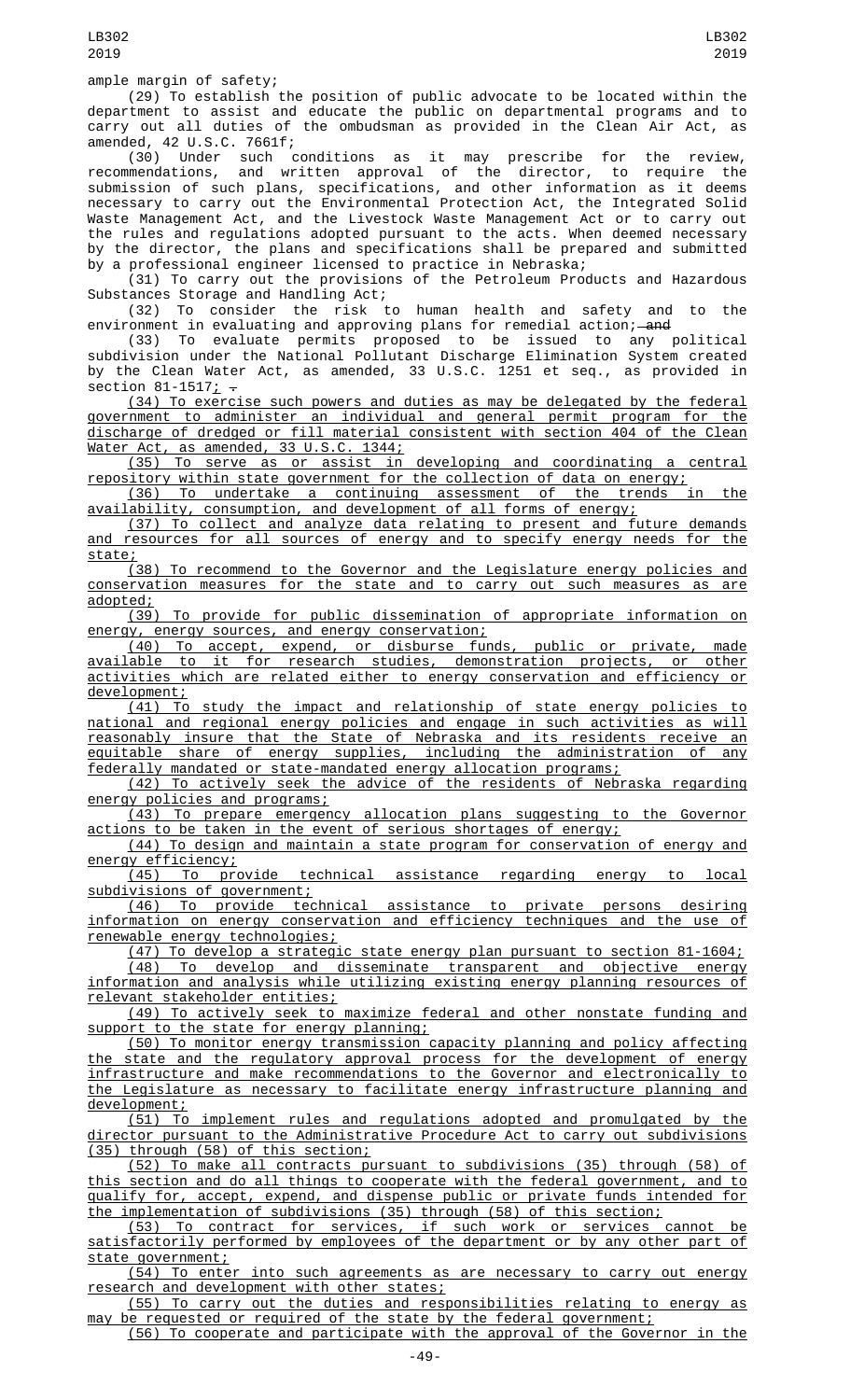activities of organizations of states relating to the availability, conservation, development, and distribution of energy;

(57) To engage in such activities as will seek to insure that the State of Nebraska and its residents receive an equitable share of energy supplies at a fair price; and

(58) To form advisory committees of residents of Nebraska to advise the director on programs and policies relating to energy and to assist in implementing such programs. Such committees shall be of a temporary nature, and no member shall receive any compensation for serving on any such committee but, with the approval of the Governor, members shall receive reimbursement for actual and necessary expenses as provided in sections 81-1174 to 81-1177. The minutes of meetings of and actions taken by each committee shall be kept and a record shall be maintained of the name, address, and occupation or vocation of every individual serving on any committee. The department shall maintain such minutes and records and shall make them available for public inspection during regular office hours.

Sec. 109. Section 81-1504.01, Reissue Revised Statutes of Nebraska, is amended to read:

81-1504.01 The department Department of Environmental Quality shall provide the following information to the Governor and to the Clerk of the Legislature by December 1 of each year:

(1) A report by type of service or aid provided by the use and distribution of federal funds received by the department. The report shall also include user fees, permit fees, license fees, and application fees authorized by the federal Environmental Protection Agency as follows:

(a) Actual expenditure of each grant or authorized fees for the most recently completed state fiscal year, including state matching funds;

(b) Current budget and planned use and distribution of each grant and authorized fees for the current state fiscal year, including state matching funds;

(c) A summary of the projected funding level of each grant and authorized fees and the impact of federal mandates and regulations upon the future use of each grant and authorized fees; and

(d) Program summaries including statistical summaries when applicable for the most recently completed state fiscal year and program activity goals for the current state fiscal year;

(2) A summary of regulations of the federal Environmental Protection Agency which the department is required to implement and which do not include federal funding assistance and the possible financial impact to the state and political subdivisions;

(3) A report by type of service or aid provided by the use and distribution of state general and cash funds, including user fees, permit fees, license fees, and application fees, to carry out activities that are not funded by federal grants as follows:

(a) Actual expenditure of state funds, by agency sections, for the most recently completed state fiscal year, including a breakdown of expenditures by personal services, operations, travel, capital outlay, and consulting and contractual services;

(b) Current budget and planned use and distribution of state funds, by agency sections, for the current state fiscal year, including a breakdown of expenditures for personal services, operations, travel, capital outlay, and consulting and contractual services;

(c) A summary of projected program funding needs based upon the statutory requirements and public demand for services and the department's assessment of anticipated needs statewide; and

(d) Program summaries including statistical summaries when applicable for the most recently completed state fiscal year and program activity goals for the current state fiscal year;

(4) A report regarding staff turnover by job class and the department's assessment of its ability to hire and retain qualified staff considering the state's personnel pay plan;

(5) A report listing the method used by each new or existing licensee, permittee, or other person who is required by the department to establish proof of financial responsibility; and

(6) A report for the previous state fiscal year relating to the purpose of the Nebraska Litter Reduction and Recycling Act and of funds credited to the Nebraska Litter Reduction and Recycling Fund.

The reports and summaries submitted to the Clerk of the Legislature shall be submitted electronically.

Sec. 110. Section 81-1505, Revised Statutes Cumulative Supplement, 2018, is amended to read:

81-1505 (1) In order to carry out the purposes of the Environmental Protection Act, the Integrated Solid Waste Management Act, and the Livestock Waste Management Act, the council shall adopt and promulgate rules and regulations which shall set standards of air, water, and land quality to be applicable to the air, waters, and land of this state or portions thereof. Such standards of quality shall be such as to protect the public health and welfare. The council shall classify air, water, and land contaminant sources according to levels and types of discharges, emissions, and other characteristics which relate to air, water, and land pollution and may require reporting for any such class or classes. Such classifications and standards made pursuant to this section may be made for application to the state as a whole or to any designated area of the state and shall be made with special reference to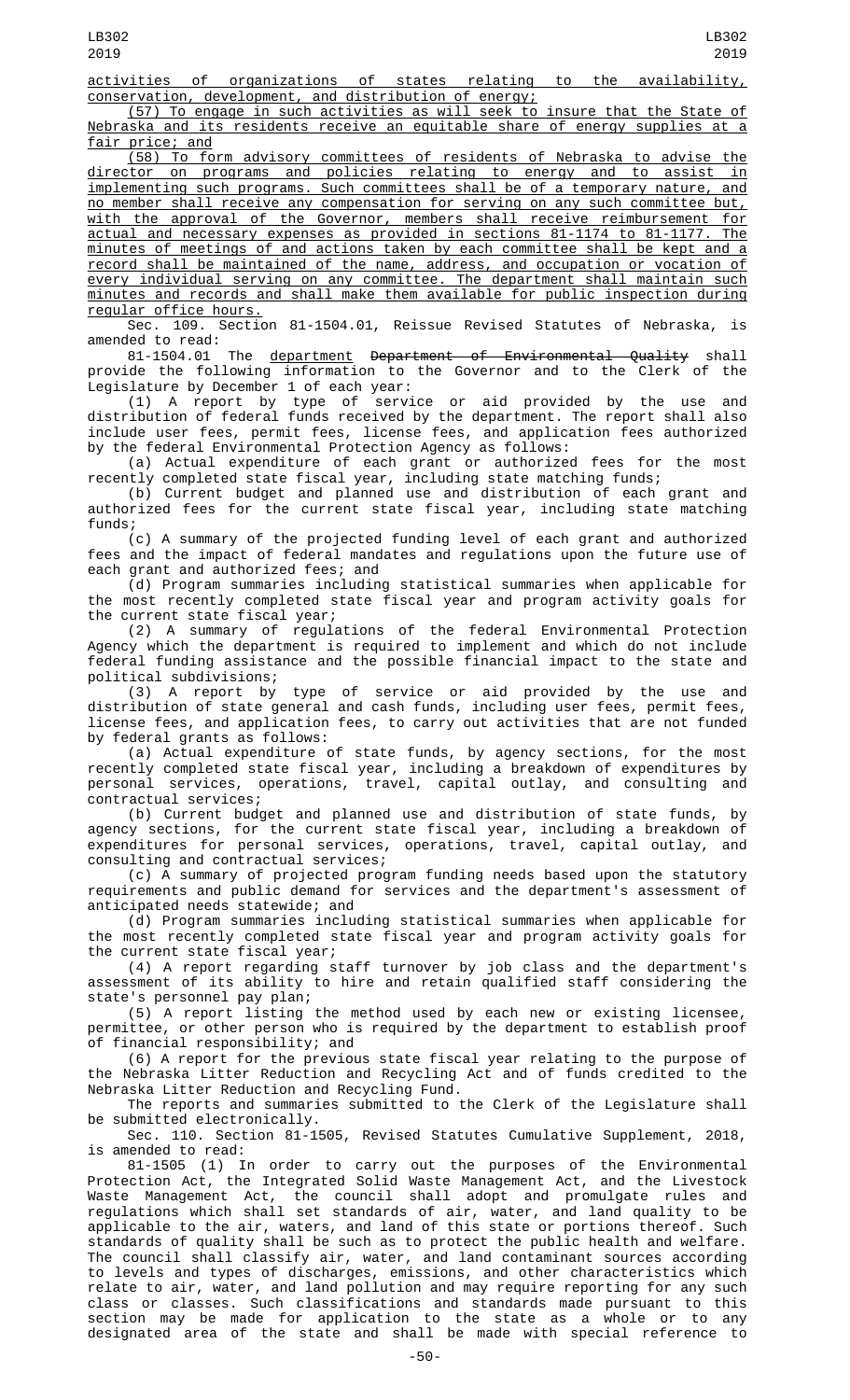effects on health, economic and social factors, and physical effects on property. Such standards and classifications may be amended as determined necessary by the council.

(2) In adopting the classifications of waters and water quality standards, the primary purpose for such classifications and standards shall be to protect the public health and welfare and the council shall give consideration to:

(a) The size, depth, surface area, or underground area covered, the volume, direction, and rate of flow, stream gradient, and temperature of the water;

(b) The character of the area affected by such classification or standards, its peculiar suitability for particular purposes, conserving the value of the area, and encouraging the most appropriate use of lands within such area for domestic, agricultural, industrial, recreational, and aquatic life purposes;

(c) The uses which have been made, are being made, or are likely to be made, of such waters for agricultural, transportation, domestic, and industrial consumption, for fishing and aquatic culture, for the disposal of sewage, industrial waste, and other wastes, or other uses within this state and, at the discretion of the council, any such uses in another state on interstate waters flowing through or originating in this state;

(d) The extent of present pollution or contamination of such waters which has already occurred or resulted from past discharges therein; and

(e) Procedures pursuant to section 401 of the Clean Water Act, as amended, 33 U.S.C. 1251 et seq., for certification by the department of activities requiring a federal license or permit which may result in a discharge.

(3) In adopting effluent limitations or prohibitions, the council shall give consideration to the type, class, or category of discharges and the quantities, rates, and concentrations of chemical, physical, biological, and other constituents which are discharged from point sources into navigable or other waters of the state, including schedules of compliance, best practicable control technology, and best available control technology.

(4) In adopting standards of performance, the council shall give consideration to the discharge of pollutants which reflect the greatest degree of effluent reduction which the council determines to be achievable through application of the best available demonstrated control technology, processes, operating methods, or other alternatives, including, when practicable, standard permitting no discharge of pollutants.

(5) In adopting toxic pollutant standards and limitations, the council shall give consideration to the combinations of pollutants, the toxicity of the pollutant, its persistence, degradability, the usual or potential presence of the affected organisms in any waters, the importance of the affected organisms, and the nature and extent of the effect of the toxic pollutant on such organisms.

(6) In adopting pretreatment standards, the council shall give consideration to the prohibitions or limitations to noncompatible pollutants, prohibitions against the passage through a publicly owned treatment works of pollutants which would cause interference with or obstruction to the operation of publicly owned treatment works, damage to such works, and the prevention of the discharge of pollutants therefrom which are inadequately treated.

(7) In adopting treatment standards, the council shall give consideration to providing for processes to which wastewater shall be subjected in a publicly owned wastewater treatment works in order to make such wastewater suitable for subsequent use.

(8) In adopting regulations pertaining to the disposal of domestic and industrial liquid wastes, the council shall give consideration to the minimum amount of biochemical oxygen demand, suspended solids, or equivalent in the case of industrial wastewaters, which must be removed from the wastewaters and the degree of disinfection necessary to meet water quality standards with respect to construction, installation, change of, alterations in, or additions to any wastewater treatment works or disposal systems, including issuance of permits and proper abandonment, and requirements necessary for proper operation and maintenance thereof.

(9)(a) The council shall adopt and promulgate rules and regulations for controlling mineral exploration holes and mineral production and injection wells. The rules and regulations shall include standards for the construction, operation, and abandonment of such holes and wells. The standards shall protect the public health and welfare and air, land, water, and subsurface resources so as to control, minimize, and eliminate hazards to humans, animals, and the environment. Consideration shall be given to:

(i) Area conditions such as suitability of location, geologic formations, topography, industry, agriculture, population density, wildlife, fish and other aquatic life, sites of archaeological and historical importance, mineral, land, and water resources, and the existing economic activities of the area including, but not limited to, agriculture, recreation, tourism, and industry;

(ii) A site-specific evaluation of the geologic and hydrologic suitability of the site and the injection, disposal, and production zones;

(iii) The quality of the existing ground water, the effects of exemption of the aquifer from any existing water quality standards, and requirements for restoration of the aquifer;

(iv) Standards for design and use of production facilities, which shall include, but not be limited to, all wells, pumping equipment, surface structures, and associated land required for operation of injection or production wells; and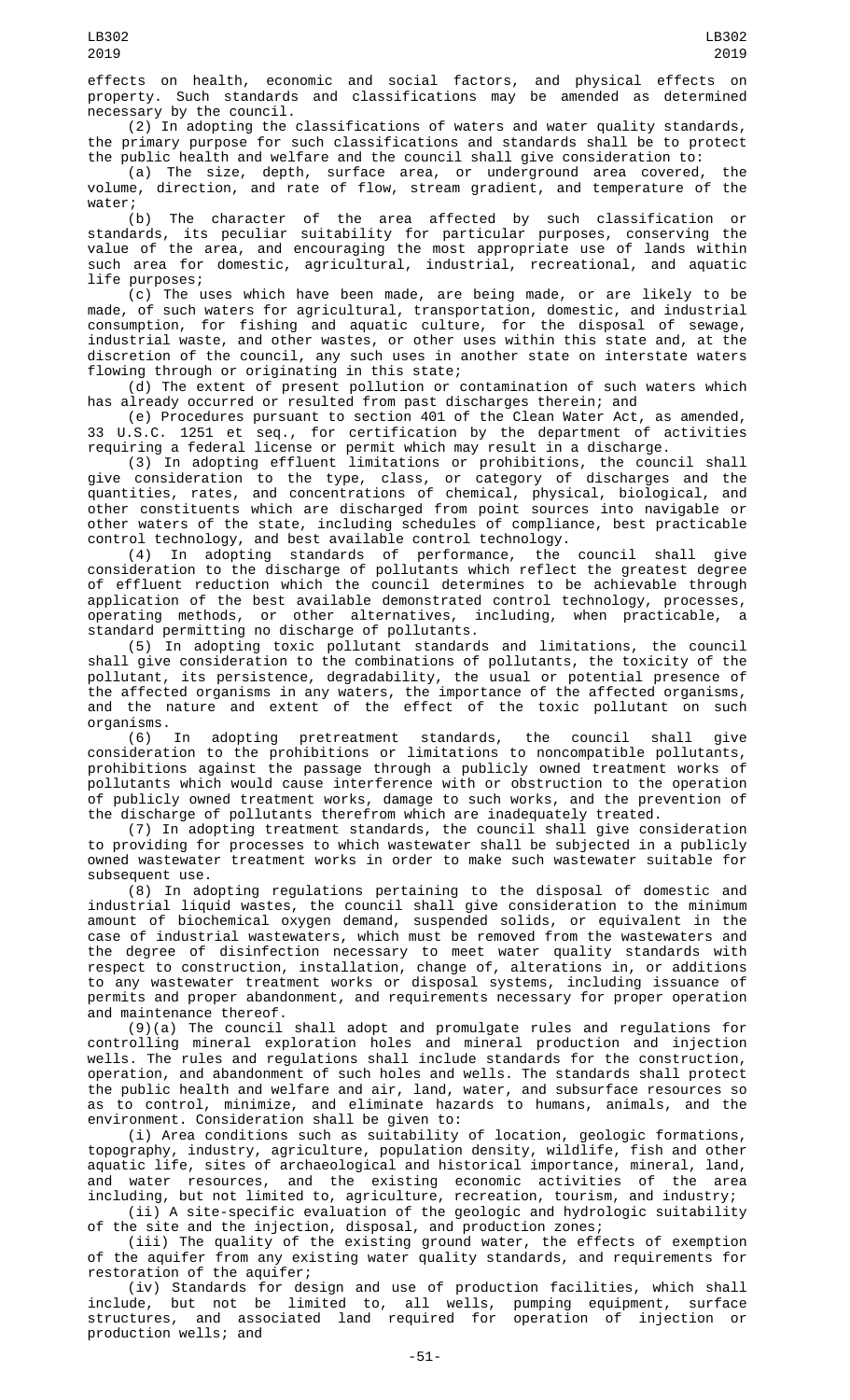(v) Conditions required for closure, abandonment, or restoration of mineral exploration holes, injection and production wells, and production facilities in order to protect the public health and welfare and air, land, water, and subsurface resources.

(b) The council shall establish fees for regulated activities and facilities and for permits for such activities and facilities. The fees shall be sufficient but shall not exceed the amount necessary to pay the department for the direct and indirect costs of evaluating, processing, and monitoring during and after operation of regulated facilities or performance of regulated activities.

(c) With respect to mineral production wells, the council shall adopt and promulgate rules and regulations which require restoration of air, land, water, and subsurface resources and require mineral production well permit applications to include a restoration plan for the air, land, water, and subsurface resources affected. Such rules and regulations may provide for issuance of a research and development permit which authorizes construction and operation of a pilot plant by the permittee for the purpose of demonstrating the permittee's ability to inject and restore in a manner which meets the standards required by this subsection and the rules and regulations.

The rules and regulations adopted and promulgated may also provide for issuance of a commercial permit after a finding by the department that the injection and restoration procedures authorized by the research and development permit have been successful in demonstrating the applicant's ability to inject and restore in a manner which meets the standards required by this subsection and the rules and regulations.

(d) For the purpose of this subsection, unless the context otherwise requires, restoration shall mean the employment, during and after an activity, of procedures reasonably designed to control, minimize, and eliminate hazards to humans, animals, and the environment, to protect the public health and welfare and air, land, water, and subsurface resources, and to return each resource to a quality of use consistent with the uses for which the resource was suitable prior to the activity.

(10) In adopting livestock waste control regulations, the council shall consider the discharge of livestock wastes into the waters of the state or onto land not owned by the livestock operator, conditions under which permits for such operations may be issued, including design, location, and proper management of such facilities, protection of ground water from such operations, and revocation, modification, or suspension of such permits for cause and all requirements of the Livestock Waste Management Act.

(11) In adopting regulations for the issuance of permits under the National Pollutant Discharge Elimination System created by the Clean Water Act, as amended, 33 U.S.C. 1251 et seq., the council shall consider when such permits shall be required and exemptions, application and filing requirements, terms and conditions affecting such permits, notice and public participation, duration and review of such permits, the evaluation provided for under section 81-1517, and monitoring, recording, and reporting under the system.

(12) The council shall adopt and promulgate rules and regulations for air pollution control which shall include:

(a) A construction permit program which requires the owner or operator of an air contaminant source to obtain a permit prior to construction. Application fees shall be according to section 81-1505.06;

(b) An operating permit program consistent with requirements of the Clean Air Act, as amended, 42 U.S.C. 7401 et seq., and an operating permit program for minor sources of air pollution, which programs shall require permits for both new and existing sources;

(c) Provisions for operating permits to be issued after public notice, to be terminated, modified, or revoked for cause, and to be modified to incorporate new requirements;

(d) Provisions for applications to be on forms provided by the department and to contain information necessary to make a determination on the appropriateness of issuance or denial. The department shall make a completeness determination in a timely fashion and after such determination shall act on the application within time limits set by the council. Applications for operating permits shall include provisions for certification of compliance by the applicant;

(e) Requirements for operating permits which may include such conditions as necessary to protect public health and welfare, including, but not limited to (i) monitoring and reporting requirements on all sources subject to the permit, (ii) payment of annual fees sufficient to pay the reasonable direct and indirect costs of developing and administering the air quality permit program, (iii) retention of records, (iv) compliance with all air quality standards, (v) a permit term of no more than five years from date of issuance, (vi) any applicable schedule of compliance leading to compliance with air quality regulations, (vii) site access to the department for inspection of the facility and records, (viii) emission limits or control technology requirements, (ix) periodic compliance certification, and (x) other conditions necessary to carry out the purposes of the Environmental Protection Act. For purposes of this subsection, control technology shall mean a design, equipment, a work practice, an operational standard which may include a requirement for operator training or certification, or any combination thereof;

(f) Classification of air quality control regions;

(g) Standards for air quality that may be established based upon protection of public health and welfare, emission limitations established by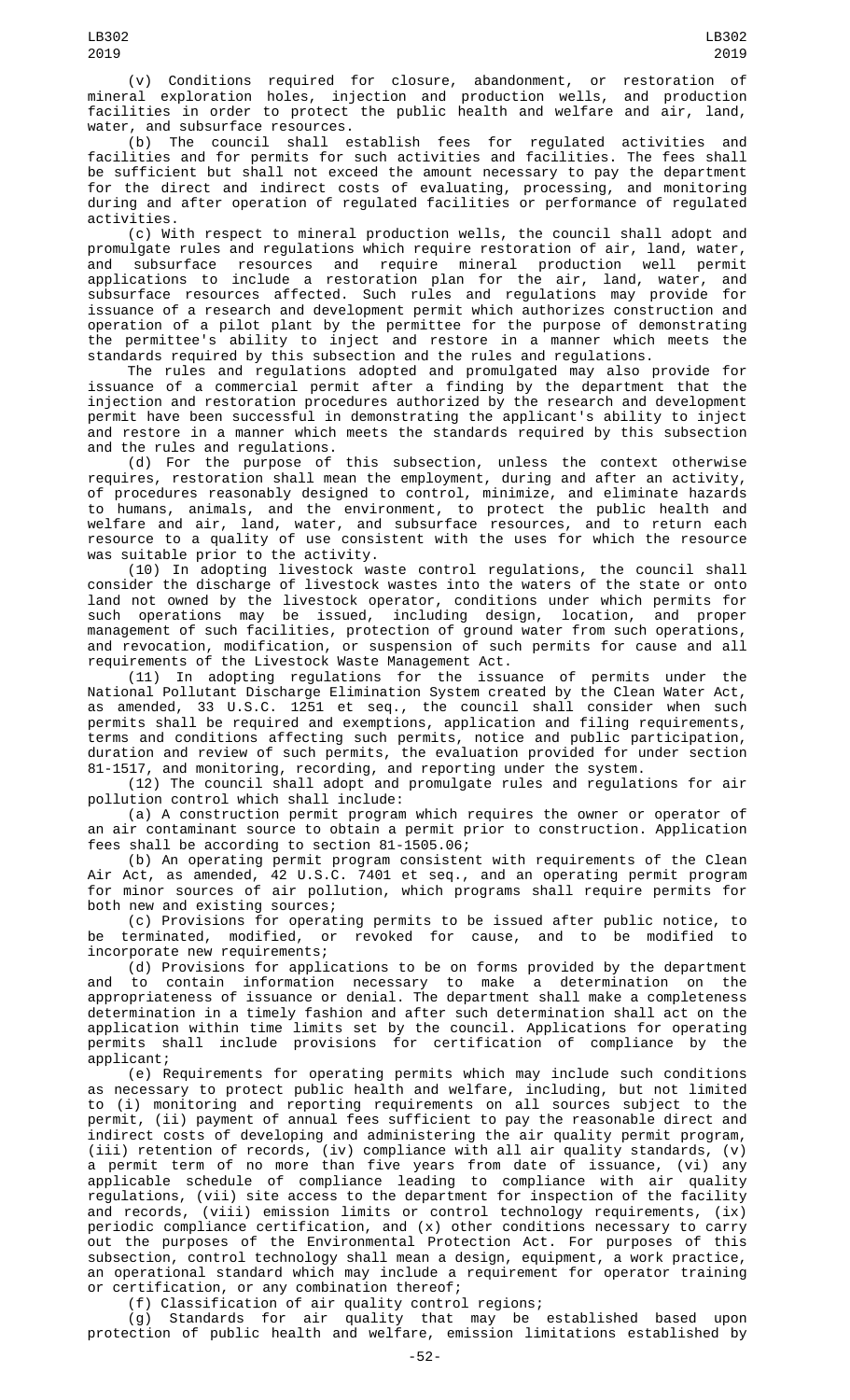the United States Environmental Protection Agency, and maximum achievable control technology standards for sources of toxic air pollutants. For purposes of this subdivision, maximum achievable control technology standards shall mean an emission limit or control technology standard which requires the maximum degree of emission reduction that the council, taking into consideration the cost of achieving such emission reduction, any health and environmental impacts not related to air quality, and energy requirements, determines is achievable for new or existing sources in the category or subcategory to which the standard applies through application of measures, processes, methods, systems, or techniques, including, but not limited to, measures which accomplish one or a combination of the following:

(i) Reduce the volume of or eliminate emissions of the pollutants through process changes, substitution of materials, or other modifications;

(ii) Enclose systems or processes to eliminate emissions; or

(iii) Collect, capture, or treat the pollutants when released from a process, stack, storage, or fugitive emission point;

(h) Restrictions on open burning and fugitive emissions;

(i) Provisions for issuance of general operating permits, after public notice, for sources with similar operating conditions and for revoking such general authority to specific permittees;

(j) Provisions for implementation of any emissions trading programs as defined by the department. Such programs shall be consistent with the Clean Air Act, as amended, 42 U.S.C. 7401 et seq., and administered through the operating permit program;

(k) A provision that operating permits will not be issued if the Environmental Protection Agency objects in a timely manner;

(l) Provisions for periodic reporting of emissions;

(m) Limitations on emissions from process operations, fuel-burning equipment, and incinerator emissions and such other restrictions on emissions as are necessary to protect the public health and welfare;

(n) Time schedules for compliance;

(o) Requirements for owner or operator testing and monitoring of emissions;

(p) Control technology requirements when it is not feasible to prescribe or enforce an emission standard; and

(q) Procedures and definitions necessary to carry out payment of the  $annual$  emission fee set in section 81-1505.04.

(13)(a) In adopting regulations for hazardous waste management, the council shall give consideration to generation of hazardous wastes, labeling practices, containers used, treatment, storage, collection, transportation including a manifest system, processing, resource recovery, and disposal of hazardous wastes. It shall consider the permitting, licensing, design and construction, and development and operational plans for hazardous waste treatment, storage, and disposal facilities, and conditions for licensing or permitting of hazardous waste treatment, storage, and disposal areas. It shall consider modification, suspension, or revocation of such licenses and permits, including requirements for waste analysis, site improvements, fire prevention, safety, security, restricted access, and covering and handling of hazardous liquids and materials. Licenses and permits for hazardous waste, treatment, storage, and disposal facilities shall not be issued until certification by the State Fire Marshal as to fire prevention and fire safety has been received by the department. The council shall further consider the need at treatment, storage, or disposal facilities for required equipment, communications and alarms, personnel training, and contingency plans for any emergencies that might arise and for a coordinator during such emergencies.

In addition the council shall give consideration to (i) ground water monitoring, (ii) use and management of containers and tanks, (iii) surface impoundments, (iv) waste piles, (v) land treatment, (vi) incinerators, (vii) chemical or biological treatment, (viii) landfills including the surveying thereof, and (ix) special requirements for ignitable, reactive, or incompatible wastes.

In considering closure and postclosure of hazardous waste treatment, storage, or disposal facilities, the council shall consider regulations that would result in the owner or operator closing his or her facility so as to minimize the need for future maintenance, and to control, minimize, or eliminate, to the extent necessary to protect humans, animals, and the environment, postclosure escape of hazardous waste, hazardous waste constituents, and leachate to the ground water or surface waters, and to control, minimize, or eliminate, to the extent necessary to protect humans, animals, and the environment, waste decomposition to the atmosphere. In considering corrective action for hazardous waste treatment, storage, or disposal facilities, the council shall consider regulations that would require the owner or operator, or any previous owner or operator with actual knowledge of the presence of hazardous waste at the facility, to undertake corrective action or such other response measures necessary to protect human health or the environment for all releases of hazardous waste or hazardous constituents from any treatment, storage, or disposal facility or any solid waste management unit at such facility regardless of the time at which waste was placed in such unit.

Such regulations adopted pursuant to this subsection shall in all respects comply with the Environmental Protection Act and the Resource Conservation and Recovery Act, as amended, 42 U.S.C. 6901 et seq.

(b) In adopting regulations for hazardous waste management, the council shall consider, in addition to criteria in subdivision (a) of this subsection,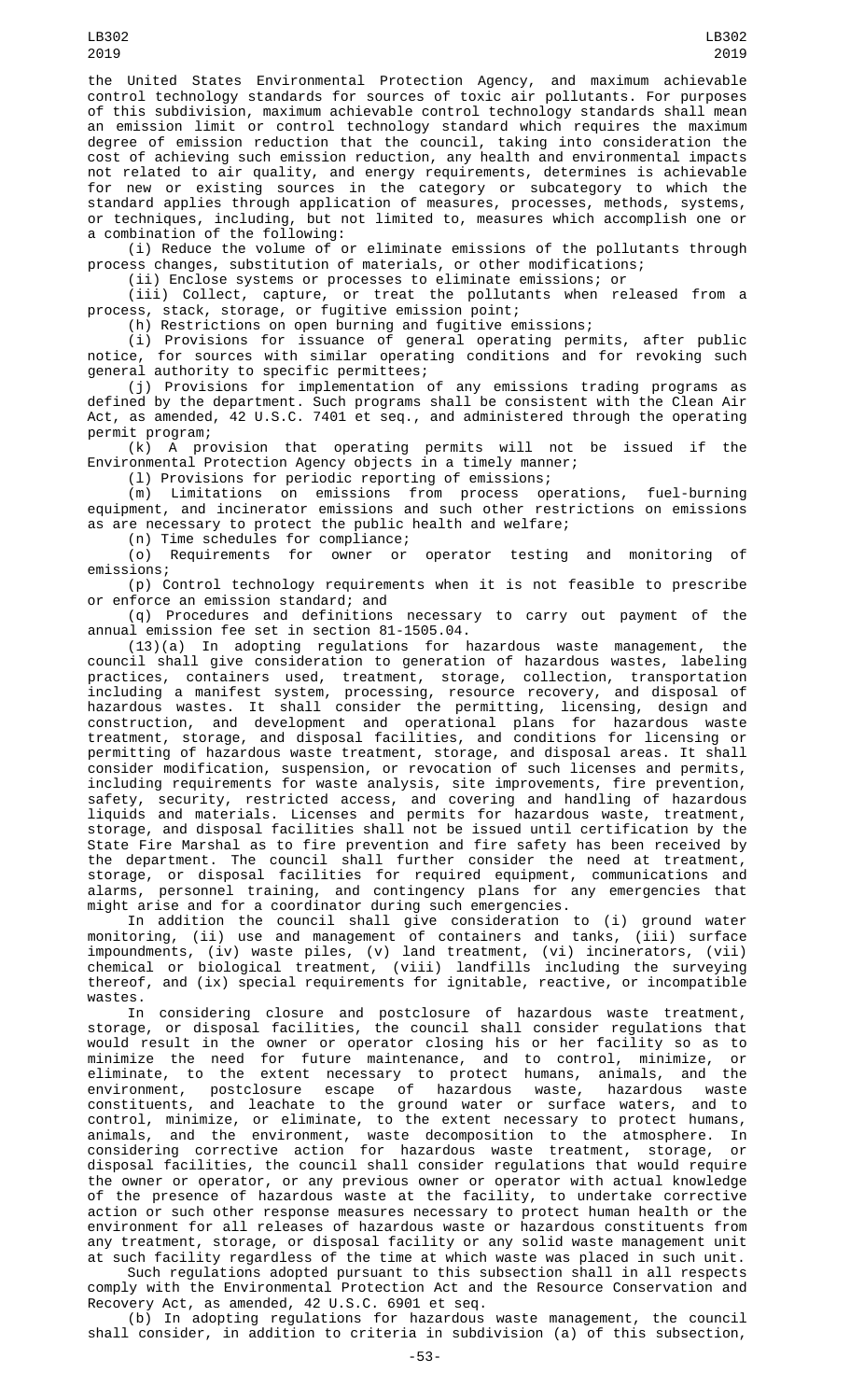establishing criteria for (i) identifying hazardous waste including extraction procedures, toxicity, persistence, and degradability in nature, potential for accumulation in tissue, flammability or ignitability, corrosiveness, reactivity, and generation of pressure through decomposition, heat, or other means, and other hazardous characteristics, (ii) listing all materials it deems hazardous and which should be subject to regulation, and (iii) locating treatment, storage, or disposal facilities for such wastes. In adopting criteria for flammability and ignitability of wastes pursuant to subdivision (b)(i) of this subsection, no regulation shall be adopted without the approval of the State Fire Marshal.

(c) In adopting regulations for hazardous waste management, the council shall establish a schedule of fees to be paid to the director by licensees or permittees operating hazardous waste processing facilities or disposal areas on the basis of a monetary value per cubic foot or per pound of the hazardous wastes, sufficient but not exceeding the amount necessary to reimburse the department for the costs of monitoring such facilities or areas during and after operation of such facilities or areas. The licensees may assess a cost against persons using the facilities or areas. The director shall remit any money collected from fees paid to him or her to the State Treasurer who shall credit the entire amount thereof to the General Fund.

(d) In adopting regulations for solid waste disposal, the council shall consider storage, collection, transportation, processing, resource recovery, and disposal of solid waste, developmental and operational plans for solid waste disposal areas, conditions for permitting of solid waste disposal areas, modification, suspension, or revocation of such permits, regulations of operations of disposal areas, including site improvements, fire prevention, ground water protection, safety and restricted access, handling of liquid and hazardous materials, insect and rodent control, salvage operations, and the methods of disposing of accumulations of junk outside of solid waste disposal areas. Such regulations shall in all respects comply with the Environmental Protection Act, the Integrated Solid Waste Management Act, and the Resource Conservation and Recovery Act, as amended, 42 U.S.C. 6901 et seq.

(14) In adopting regulations governing discharges or emissions of oil and other hazardous materials into the waters, in the air, or upon the land of the state, the council shall consider the requirements of the Integrated Solid Waste Management Act, methods for prevention of such discharges or emissions, and the responsibility of the discharger or emitter for cleanup, toxicity, degradability, and dispersal characteristics of the substance.

(15) In adopting regulations governing composting and composting sites, the council shall give consideration to:

(a) Approval of a proposed site by the local governing body, including the zoning authority, if any, prior to issuance of a permit by the department;

(b) Issuance of permits by the department for such composting operations, with conditions if necessary;

(c) Submission of construction and operational plans by the applicant for a permit to the department, with approval of such plans before issuance of such permit;

 $(d)$  A term of up to ten years for such permits;

(e) Renewal of permits if the operation has been in substantial compliance with composting regulations adopted pursuant to this subsection, permit conditions, and operational plans;

(f) Review by the department of materials to be composted, including chemical analysis when found by the department to be necessary;

(g) Inspections of such compost sites by the department. Operations out of compliance with composting regulations, permit conditions, or operational plans shall be given a reasonable time for voluntary compliance, and failure to do so within the specified time shall result in a hearing after notice is given, at which time the owner or operator shall appear and show cause why his or her permit should not be revoked;

(h) Special permits of the department for demonstration projects not to exceed six months;

(i) Exemptions from permits of the department; and

(j) The Integrated Solid Waste Management Act.

(16) Any person operating or responsible for the operation of air, water, or land contaminant sources of any class for which the rules and regulations of the council require reporting shall make reports containing information as may be required by the department concerning quality and quantity of discharges and emissions, location, size, and height of contaminant outlets, processes employed, fuels used, and the nature and time periods or duration of discharges and emissions, and such other information as is relevant to air, water, or land pollution and is available.

(17) Prior to adopting, amending, or repealing standards and classifications of air, water, and land quality and rules and regulations under the Integrated Solid Waste Management Act or the Livestock Waste Management Act, the council shall, after due notice, conduct public hearings thereon. Notice of public hearings shall specify the waters or the area of the state for which standards of air, water, or land are sought to be adopted, amended, or repealed and the time, date, and place of such hearing. Such hearing shall be held in the general area to be affected by such standards. Such notice shall be given in accordance with the Administrative Procedure Act.

(18) Standards of quality of the air, water, or land of the state and rules and regulations adopted under the Integrated Solid Waste Management Act or the Livestock Waste Management Act or any amendment or repeal of such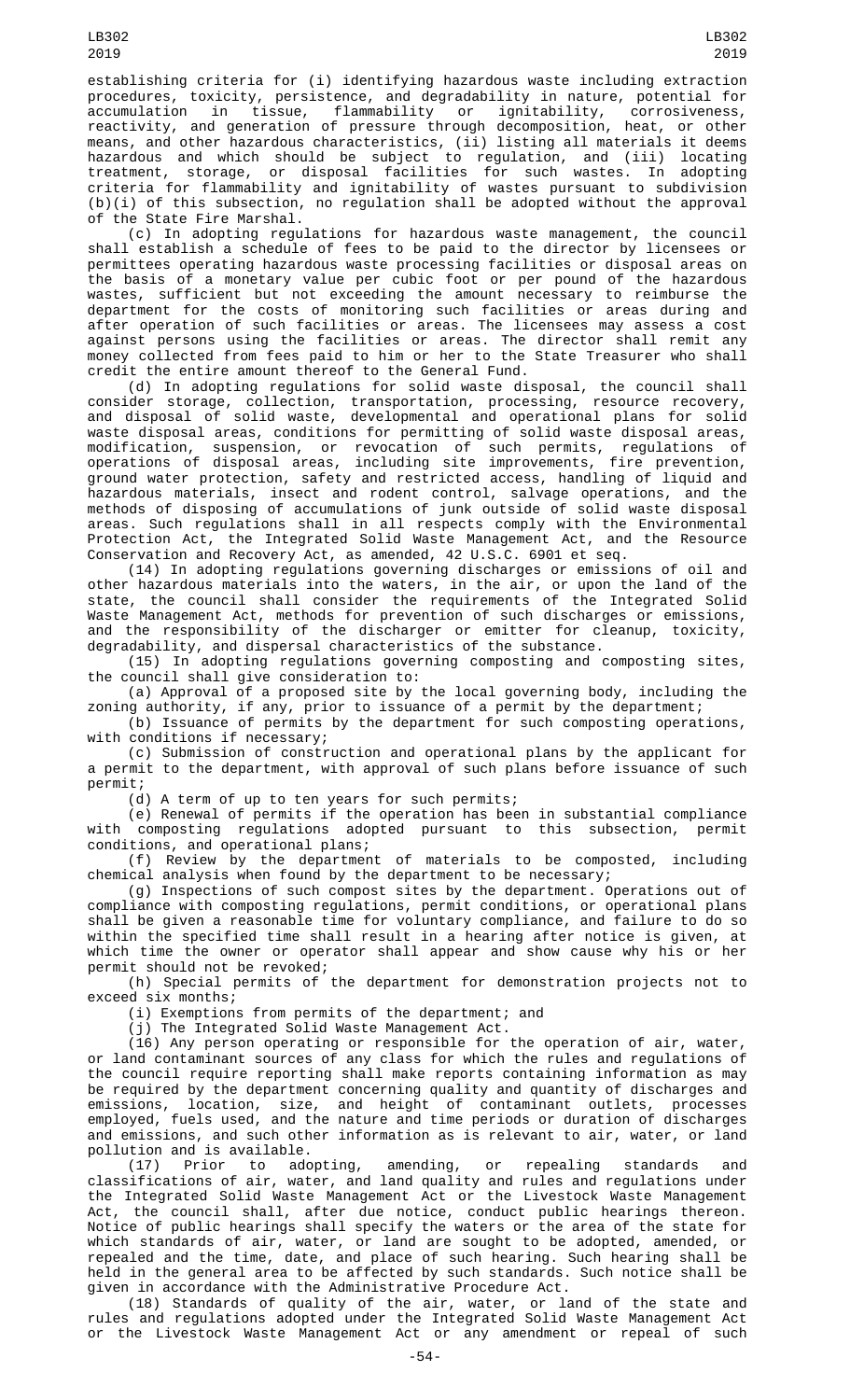standards or rules and regulations shall become effective upon adoption by the council and filing in the office of the Secretary of State. In adopting standards of air, water, and land quality or making any amendment thereof, the council shall specify a reasonable time for persons discharging wastes into the air, water, or land of the state to comply with such standards and upon the expiration of any such period of time may revoke or modify any permit previously issued which authorizes the discharge of wastes into the air, water, or land of this state which results in reducing the quality of such air, water, or land below the standards established therefor by the council.

(19) All standards of quality of air, water, or land and all rules and regulations adopted pursuant to law by the council prior to May 29, 1981, and applicable to specified air, water, or land are hereby approved and adopted as standards of quality of and rules and regulations for such air, water, or land.

(20) In addition to such standards as are heretofore authorized, the council shall adopt and promulgate rules and regulations to set standards of performance, effluent standards, pretreatment standards, treatment standards, toxic pollutant standards and limitations, effluent limitations, effluent prohibitions, and quantitative limitations or concentrations which shall in all respects conform with and meet the requirements of the National Pollutant Discharge Elimination System in the Clean Water Act, as amended, 33 U.S.C. 1251 et seq.

(21)(a) The council shall adopt and promulgate rules and regulations requiring all new or renewal permit or license applicants regulated under the Environmental Protection Act, the Integrated Solid Waste Management Act, or the Livestock Waste Management Act to establish proof of financial responsibility by providing funds in the event of abandonment, default, or other inability of the permittee or licensee to meet the requirements of its permit or license or other conditions imposed by the department pursuant to the acts. The council may exempt classes of permittees or licensees from the requirements of this subdivision when a finding is made that such exemption will not result in a significant risk to the public health and welfare.

(b) Proof of financial responsibility shall include any of the following made payable to or held in trust for the benefit of the state and approved by the department:

(i) A surety bond executed by the applicant and a corporate surety licensed to do business in this state;

(ii) A deposit of cash, negotiable bonds of the United States or the state, negotiable certificates of deposit, or an irrevocable letter of credit of any bank or other savings institution organized or transacting business in the United States in an amount or which has a market value equal to or greater than the amount of the bonds required for the bonded area under the same terms and conditions upon which surety bonds are deposited;

(iii) An established escrow account; or

(iv) A bond of the applicant without separate surety upon a satisfactory demonstration to the director that such applicant has the financial means sufficient to self-bond pursuant to bonding requirements adopted by the council consistent with the purposes of this subdivision.

(c) The director shall determine the amount of the bond, deposit, or escrow account which shall be reasonable and sufficient so the department may, if the permittee or licensee is unable or unwilling to do so and in the event of forfeiture of the bond or other financial responsibility methods, arrange to rectify any improper management technique committed during the term of the permit or license and assure the performance of duties and responsibilities required by the permit or license pursuant to law, rules, and regulations.

(d) In determining the amount of the bond or other method of financial responsibility, the director shall consider the requirements of the permit or license or any conditions specified by the department, the probable difficulty of completing the requirements of such permit, license, or conditions due to such factors as topography, geology of the site, and hydrology, and the prior history of environmental activities of the applicant.

This subsection shall apply to hazardous waste treatment, storage, or disposal facilities which have received interim status.

(22)(a) (22) The council shall adopt and promulgate rules and regulations no more stringent than the provisions of section 1453 et seq. of the federal Safe Drinking Water Act, as amended, 42 U.S.C. 300j-13 et seq., for public water system source water assessment programs.

(b) The council may adopt and promulgate rules and regulations to implement a source water petition program no more stringent than section 1454 et seq. of the federal Safe Drinking Water Act, as amended, 42 U.S.C. 300j-14 et seq.

(23) The council may adopt and promulgate rules and regulations for the issuance of permits relating to the discharge of dredged or fill material into the waters of the United States under section 404 of the Clean Water Act, as amended, 33 U.S.C. 1251 et seq., giving consideration to (a) when such permits are required and exemptions, application, and filing requirements, (b) terms and conditions affecting such permits, notice and public participation, and duration, (c) review of such permits, (d) monitoring, recording, and reporting requirements, and (e) such other requirements not inconsistent with the Clean Water Act, as amended, 33 U.S.C. 1251 et seq.

Sec. 111. Section 81-1505.01, Reissue Revised Statutes of Nebraska, is amended to read:

81-1505.01 There is hereby created the Department of Environmental Quality Cash Fund which shall be used to pay the expenses of the department. The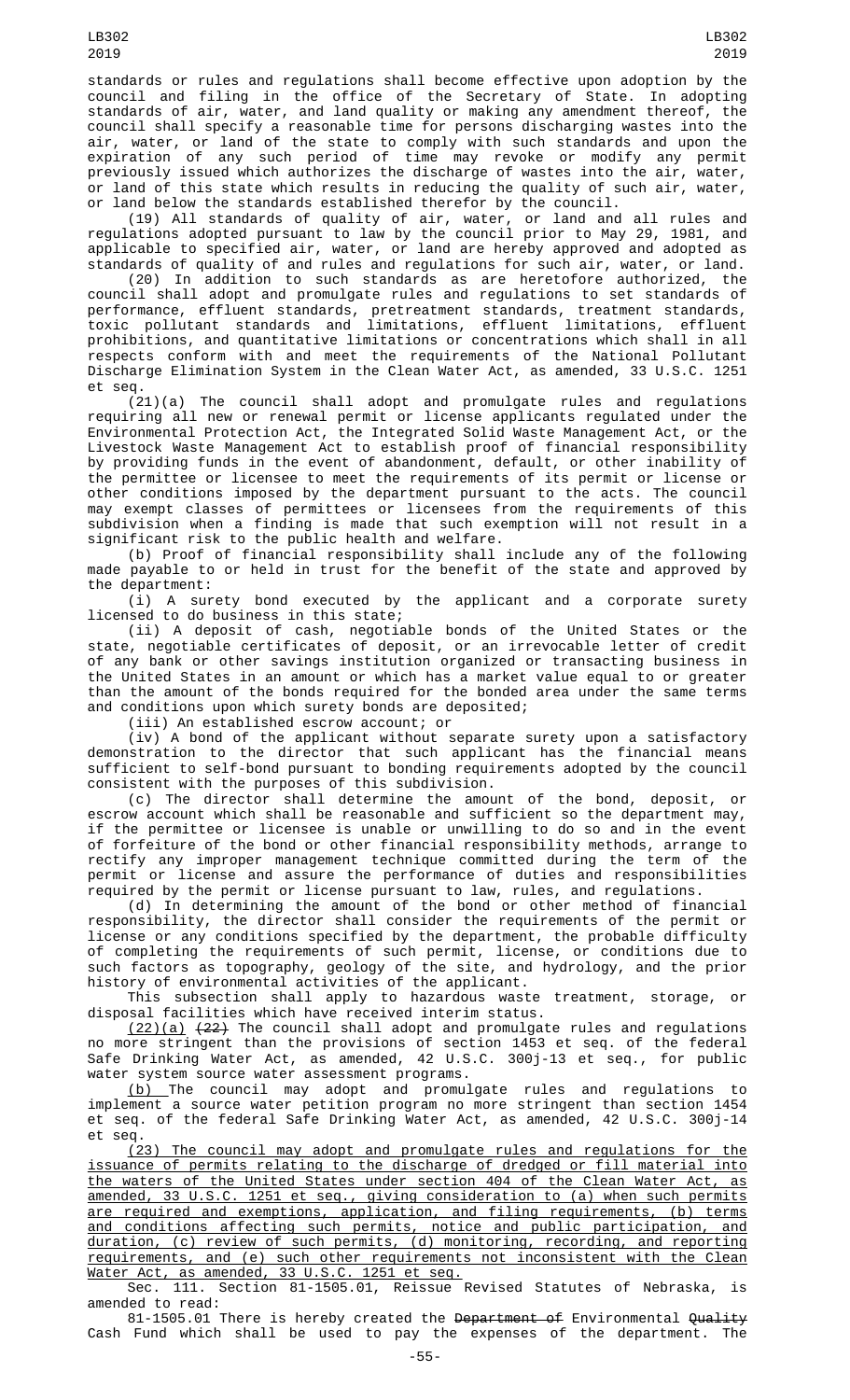Sec. 112. Section 81-1506, Reissue Revised Statutes of Nebraska, is amended to read:

81-1506 (1) It shall be unlawful for any person:

(a) To cause pollution of any air, waters, or land of the state or to place or cause to be placed any wastes in a location where they are likely to cause pollution of any air, waters, or land of the state; or

(b) To discharge or emit any wastes into any air, waters, or land of the state which reduce the quality of such air, waters, or land below the air, water, or land quality standards established therefor by the council. Any such action is hereby declared to be a public nuisance. An animal feeding operation is not a nuisance if:

(i) Reasonable techniques are employed to keep dust, noise, insects, and odor at a minimum;

(ii) It is in compliance with applicable regulations adopted by the council and zoning regulations of the local governing body having jurisdiction; and

(iii) The action is brought by or on behalf of a person whose date of lawful possession of the land claimed to be affected by an animal feeding operation is subsequent to the issuance of an appropriate permit by the department for such operation or is subsequent to the operation of the feedlot and an onsite inspection by the department is made, before or after filing of the suit, and the inspection reveals that no permit is required for such operation.

(2) It shall be unlawful for any person to:

(a) Discharge any pollutant into waters of the state without obtaining a permit as required by the National Pollutant Discharge Elimination System created by the Clean Water Act, as amended, 33 U.S.C. 1251 et seq., and by rules and regulations adopted and promulgated pursuant to section 81-1505;

(b) Construct, install, modify, or operate any disposal system or part thereof or any extension or addition thereto without obtaining necessary permits from the department;

(c) Increase in volume or strength any waste in excess of permitted discharges specified under any existing permit;

(d) Construct, install, or operate any industrial, commercial, or other facility or extend, modify, or add to any such facility if the operation would cause an increase in the discharge or emission of wastes into the air, waters, or land of the state or would otherwise cause an alteration of the physical, chemical, or biological properties of any air, waters, or land of the state in a manner that is not lawfully authorized;—<del>or</del>

(e) Construct or use any new outlet for the discharge or emission of any wastes into the air, waters, or land of the state without the necessary permit; or  $-$ 

(f) Discharge any dredged or fill material into waters of the United States without obtaining a permit as required by section 404 of the Clean Water Act, as amended, 33 U.S.C. 1344, and by rules and regulations adopted and promulgated pursuant to section 81-1505.

(3) It shall be unlawful for any person to:

(a) Construct or operate a solid waste management facility without first obtaining a permit required under the Environmental Protection Act or under the Integrated Solid Waste Management Act and the rules and regulations adopted and promulgated by the council pursuant to the acts;

(b) Violate any term or condition of a solid waste management facility permit;

(c) Violate any rule or regulation adopted and promulgated by the council pursuant to the Environmental Protection Act or the Integrated Solid Waste Management Act; or

(d) After October 1, 1993, dispose of any solid waste at any location other than a solid waste management facility holding a current permit issued by the department pursuant to the Integrated Solid Waste Management Act.

(4) It shall be unlawful to:

(a) Construct or operate an air pollution source without first obtaining a permit required under the Environmental Protection Act and the rules and regulations adopted and promulgated by the council pursuant to subsection (12) of section 81-1505;

(b) Violate any term or condition of an air pollution permit or any emission limit set in the permit; or

(c) Violate any emission limit or air quality standard established by the council.

(5) It shall be unlawful for any person to:

(a) Construct or operate an animal feeding operation without first obtaining a permit if required under the Livestock Waste Management Act or under the Environmental Protection Act and the rules and regulations adopted and promulgated by the council pursuant to such acts;

(b) Violate any provision of the Livestock Waste Management Act;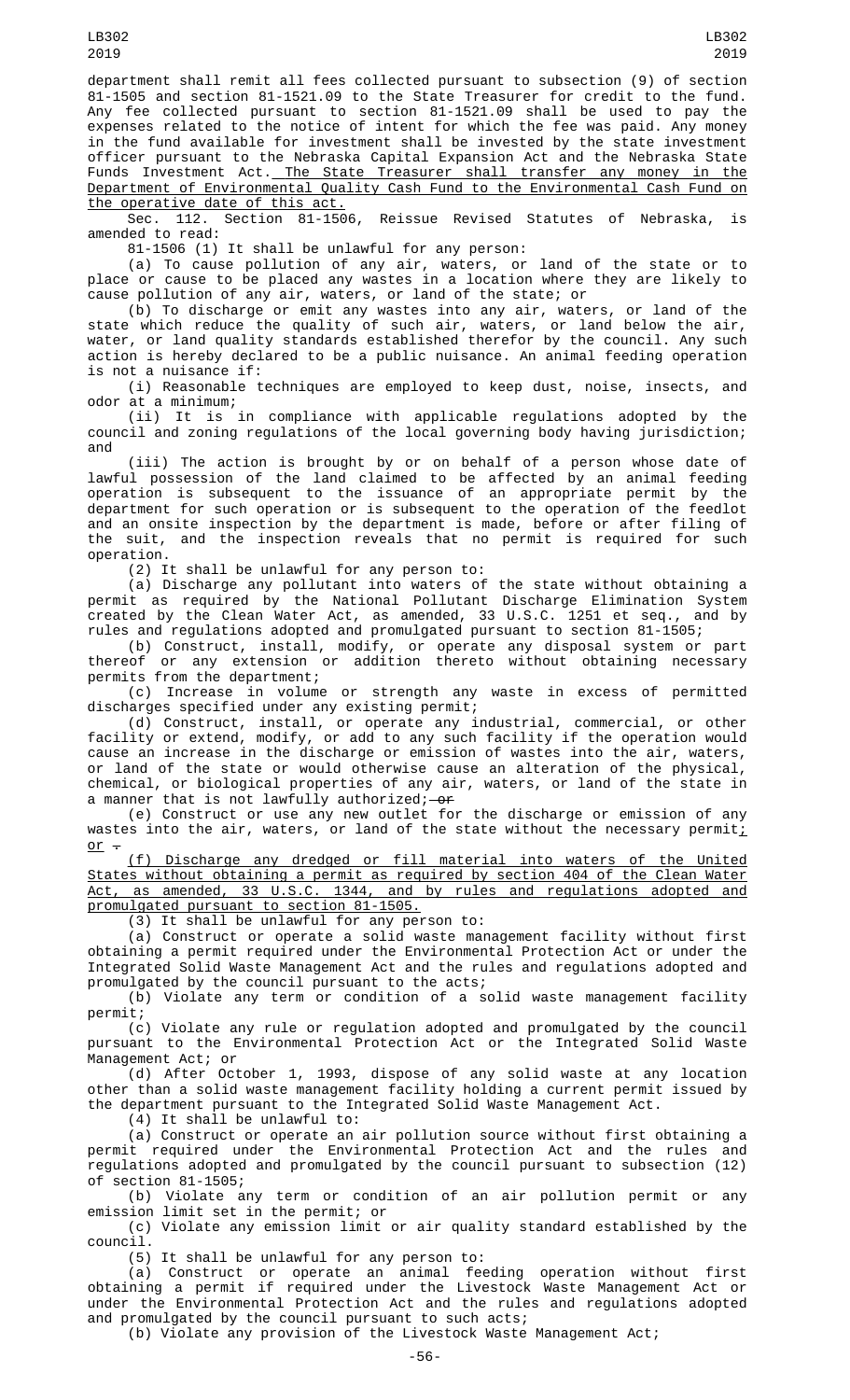(c) Violate any term or condition of an animal feeding operation permit;

or (d) Violate any rule or regulation adopted and promulgated by the council pursuant to the Environmental Protection Act or the Livestock Waste Management Act.

(6) Nothing in this section shall be construed to authorize the department to specify the type, design, method of installation, or type of construction of any equipment of manufacturing processes.

Sec. 113. Section 81-1537, Reissue Revised Statutes of Nebraska, is amended to read:

81-1537 Department shall mean the Department of Environment and Energy Environmental Quality.<br>Sec. 114. Section

Section 81-1540, Reissue Revised Statutes of Nebraska, is amended to read:

81-1540 Director shall mean the Director of Environment and Energy Environmental Quality.

Sec. 115. Section 81-1561, Reissue Revised Statutes of Nebraska, is amended to read:

81-1561 (1) The Tax Commissioner shall deduct and withhold from the litter fee collected a fee sufficient to reimburse himself or herself for the cost of collecting and administering the litter fee and shall deposit such collection fee in the Litter Fee Collection Fund which is hereby created. The Litter Fee Collection Fund shall be appropriated to the Department of Revenue. Any money in the Litter Fee Collection Fund available for investment shall be invested by the state investment officer pursuant to the Nebraska Capital Expansion Act and the Nebraska State Funds Investment Act.

(2) The Tax Commissioner shall remit the balance of the litter fee collections to the Department of <u>Environment and Energy</u> <del>Environmental Quality</del>. The department shall allocate and distribute funds from the Nebraska Litter Reduction and Recycling Fund in percentage amounts to be determined by the council on an annual basis, after a public hearing on a date to be determined by the council, for the following activities:

(a) Programs of public education, motivation, and participation aimed at creating an ethic conducive to the reduction of litter, establishing an attitude against littering and a desire for a clean environment, and securing greater awareness of and compliance with antilitter laws. Such programs shall include:

(i) The distribution of informative materials to elementary and secondary schools;

(ii) The purchase and erection of roadside signs;

(iii) The organization and operation of cleanup drives conducted by local agencies and organizations using volunteer help;

(iv) Grants to state and local government units and agencies and private organizations for developing and conducting antilitter programs; and

(v) Any other public information method selected by the department, including the use of media;

(b) Cleanup of public highways, waterways, recreation lands, urban areas, and public places within the state, including, but not limited to:

(i) Grants to cities and counties for payment of personnel employed in the pickup of litter;

(ii) Grants for programs aimed at increasing the use of youth and unemployed persons in seasonal and part-time litter pickup programs and to establish work release and other programs to carry out the purposes of the Nebraska Litter Reduction and Recycling Act;

(iii) Grants to public and private agencies and persons to conduct surveys of amounts and composition of litter and rates of littering; and

(iv) Grants to public and private agencies and persons for research and development in the fields of litter reduction, removal, and disposal, including the evaluation of behavioral science techniques in litter control and the development of new equipment, and to implement such research and development when appropriate; and

(c) New or improved community recycling and source separation programs, including, but not limited to:

(i) Expansion of existing and creation of new community recycling centers;

(ii) Expansion of existing and creation of new source separation programs; (iii) Research and evaluation of markets for the materials and products recovered in source separation and recycling programs; and

(iv) Providing advice and assistance on matters relating to recycling and source separation, including information and consultation on available technology, operating procedures, organizational arrangements, markets for materials and products recovered in recycling and source separation, transportation alternatives, and publicity techniques.

Sec. 116. Section 81-15,118, Reissue Revised Statutes of Nebraska, is amended to read:

81-15,118 The Legislature finds that the number of leaking underground storage tanks throughout the state is increasing and that there exists a serious threat to the health and safety of citizens because substances contained in leaking storage tanks are often potential ground water contaminants and major fire and explosive hazards.

For the reasons stated in this section, the Legislature deems it necessary to provide a program of storage tank registration and inspection as a preventative measure and a comprehensive leak cleanup program as a responsive measure. Primary responsibility for the Petroleum Products and Hazardous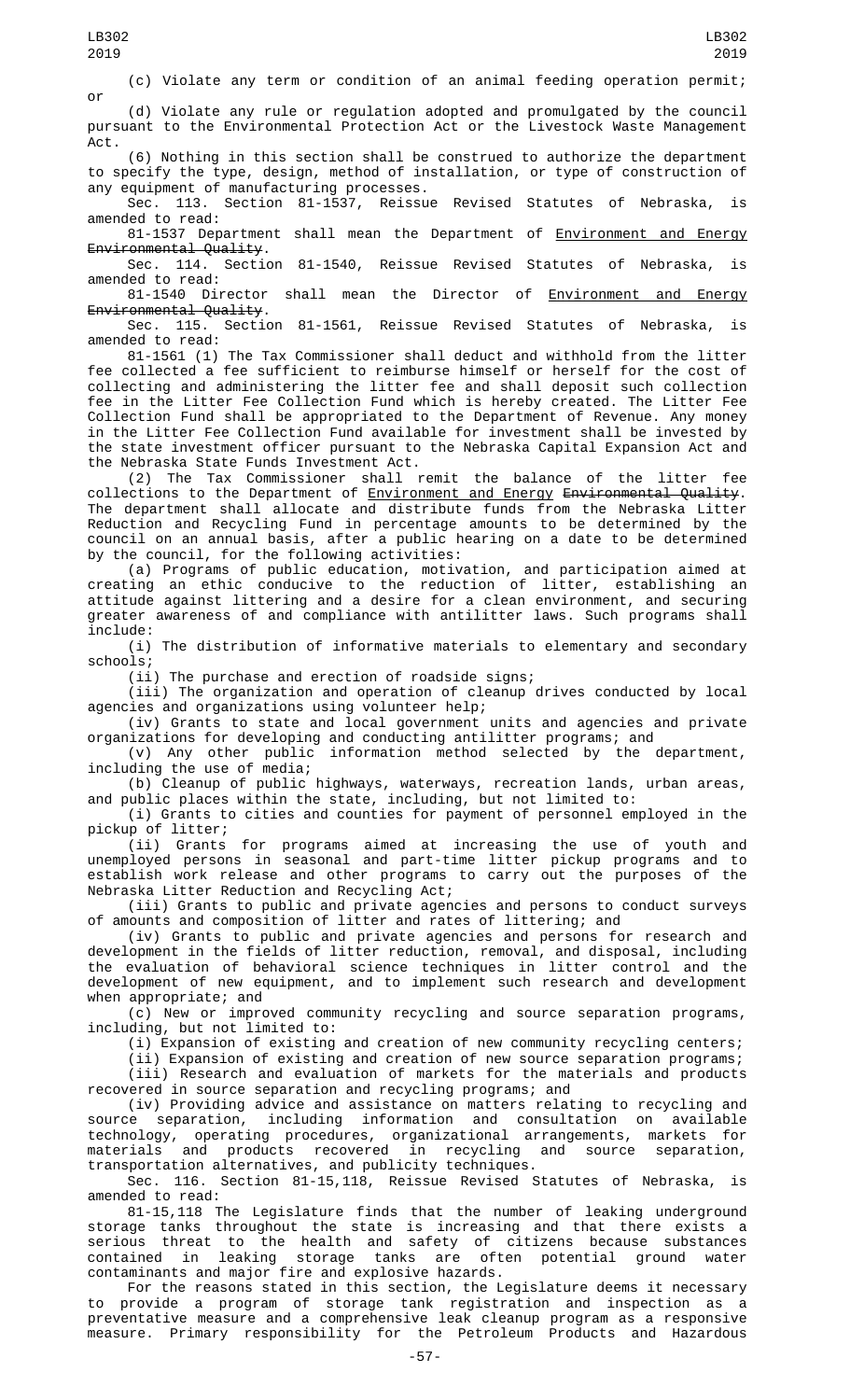Substances Storage and Handling Act shall be with the Department of Environment <u>and Energy</u> <del>Environmental Quality</del>. However, preventative measures described in such act shall also be carried out by the State Fire Marshal. The State Fire Marshal's actions shall be pursuant to an interagency agreement with the department.

Sec. 117. Section 81-15,120, Reissue Revised Statutes of Nebraska, is amended to read:

81-15,120 Any farm or residential tank or tank used for storing heating oil as defined in subdivisions (10)(a) and (b) of section 81-15,119 shall be registered with the State Fire Marshal. The registration shall be accompanied by a one-time fee of five dollars and shall be valid until the State Fire Marshal is notified that a tank so registered has been permanently closed. Such registration shall specify the ownership of, location of, and substance stored in the tank to be registered. The State Fire Marshal shall remit the fee to the State Treasurer for credit to the Petroleum Products and Hazardous Substances Storage and Handling Fund which is hereby created as a cash fund. The fund shall also consist of any money appropriated to the fund by the state. The fund shall be administered by the Department of <u>Environment and Energy</u> <del>Environmental</del> Q<del>uality</del> to carry out the purposes of the Petroleum Products and Hazardous Substances Storage and Handling Act, including the provision of matching funds required by Public Law 99-499 for actions otherwise authorized by the act. Any money in such fund available for investment shall be invested by the state investment officer pursuant to the Nebraska Capital Expansion Act and the Nebraska State Funds Investment Act.

Sec. 118. Section 81-15,123, Reissue Revised Statutes of Nebraska, amended to read:

81-15,123 The State Fire Marshal shall adopt and promulgate rules and regulations governing release, detection, prevention, and correction procedures applicable to all owners and operators as shall be necessary to protect human health, public safety, and the environment. Such rules and regulations may distinguish between types, classes, and ages of tanks. In making such distinctions, the State Fire Marshal shall consider, but not be limited to, location of the tanks, soil and climate conditions, uses of the tanks, history of maintenance, age of the tanks, current industry-recommended practices, national consensus codes, hydrogeology, depth to the ground water, size of the tanks, quantity of regulated substances periodically deposited in or dispensed from the tanks, the technical capability of the owners and operators, and the compatibility of the regulated substance and the materials of which the tank is fabricated. Before adoption, such rules and regulations shall be reviewed and approved by the Director of <u>Environment and Energy</u> <del>Environmental Quality</del> who shall determine whether the proposed rules and regulations are adequate to protect the environment. Rules and regulations adopted and promulgated pursuant to this section shall include, but not be limited to:

(1) Proper procedures and specifications for the construction, design, installation, replacement, or repair of tanks;

(2) A permit and registration system for all tanks;

(3) A program to establish an inspection system for all tanks. Such program shall provide for periodic safety inspections and spot checks of monitoring systems by the State Fire Marshal. A fee schedule may also be developed for the inspection of new tank and piping installations and tank closures in the manner prescribed in section 81-505.01. Such inspection fees shall be remitted by the State Fire Marshal to the State Treasurer for credit to the Underground Storage Tank Fund. No fee shall be charged for the periodic safety inspections and spot checks of monitoring systems by the State Fire Marshal;

(4) A monitoring system for all tanks which includes, but is not limited to, the following:

(a) An inventory-control procedure for any tank used to hold petroleum products or hazardous substances for resale;

(b) An inventory-control procedure for any tank used solely for consumptive onsite purposes and not for resale. Such control procedure shall determine the method of inventory measurement giving consideration to the economic burden created by the procedure. The frequency of inventory measurement for such category of tank shall include at least one measurement every thirty days;

(c) Provisions for the prompt reporting of any release of a regulated substance; and

(d) A procedure for the proper method of monitoring tanks;

(5) A procedure for notifying the State Fire Marshal of temporarily or permanently abandoned tanks;

(6) A procedure for removing or making safe any abandoned tanks, except that the State Fire Marshal may dispense with such procedure in special circumstances;

(7) Financial responsibility requirements, taking into account the financial responsibility requirements established pursuant to 42 U.S.C. 6991b(d);

(8) Requirements for maintaining a leak-detection system, an inventorycontrol system, and a tank-testing or comparable system or method designed to identify releases in a manner consistent with the protection of human health, public safety, and the environment;

(9) Requirements for maintaining records of any monitoring or leakdetection system, inventory-control system, or tank-testing or comparable system;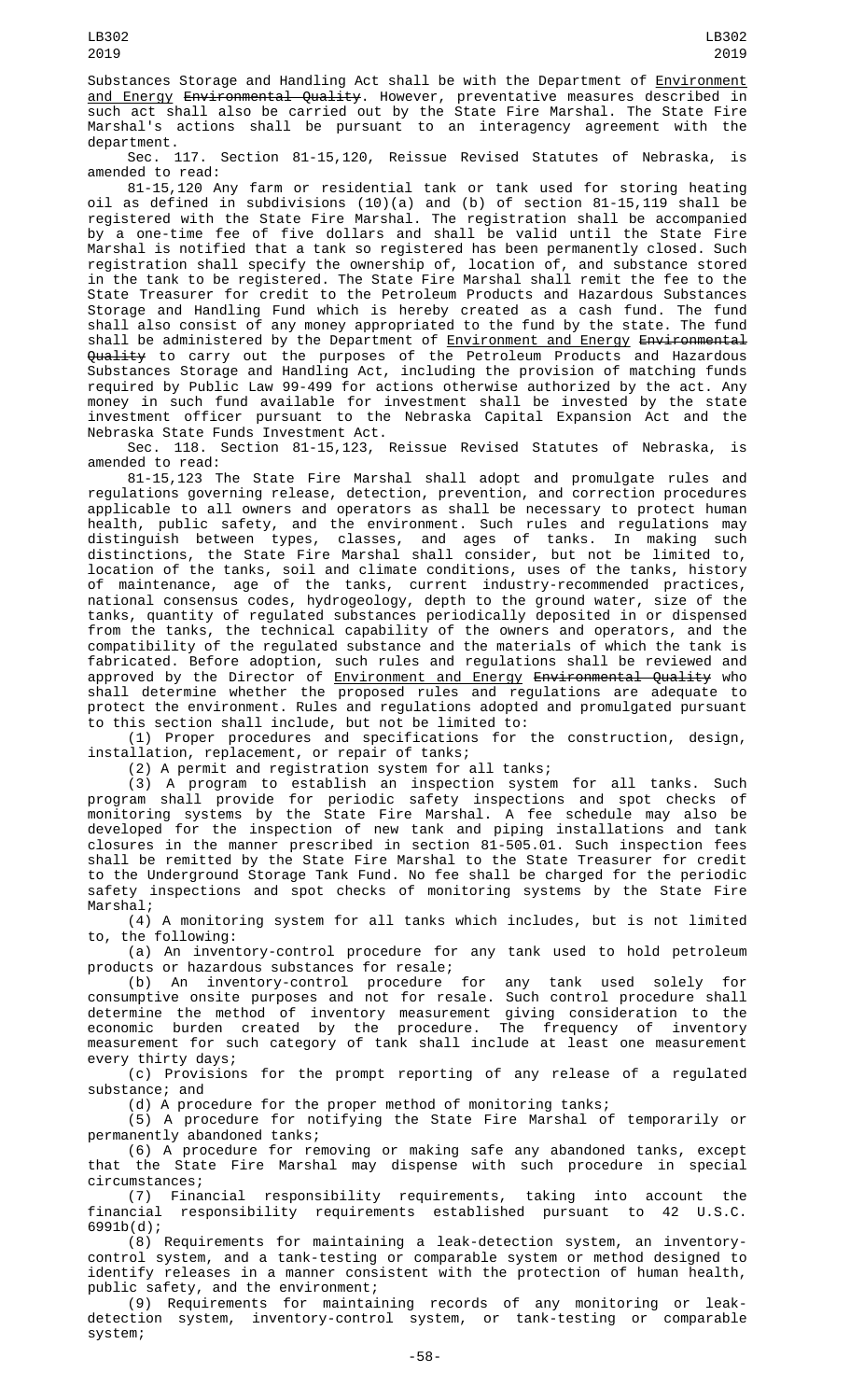(10) Provisions to establish a system for licensing tank installation and removal contractors;

(11) Provisions to prohibit delivery to, deposit into, or the acceptance of a regulated substance into, an underground storage tank at a facility which has been identified by the State Fire Marshal to be ineligible for such delivery, deposit, or acceptance; and

(12) Effective August 8, 2009, requirements for training and certification of operators.

Nothing in this section shall be construed to require a subcontractor working under the direction of a licensed installation or removal contractor to be licensed.

Sec. 119. Section 81-15,124, Reissue Revised Statutes of Nebraska, is amended to read:

81-15,124 Any reported or suspected release of a regulated substance from any tank shall be investigated consistent with principles of risk-based corrective action by the State Fire Marshal and the Department of <u>Environment</u> <u>and Energy</u> <del>Environmental Quality</del>. In the event that the State Fire Marshal or the department finds an adverse effect caused by a release of a regulated substance from a tank:

(1) The State Fire Marshal shall (a) determine the immediate danger presented by the release, (b) take all steps necessary to assure immediate public safety, and (c) assist the department in determining the source of the release and taking all steps necessary to ensure that the release is halted;

(2) By order of the department, the owner or operator of the tank causing the release shall, after securing the source of the release, develop a plan for remedial action to be approved by the department. The department shall inform the owner or operator of its approval or disapproval of a plan for remedial action within one hundred twenty days after receipt of a remedial action plan which contains all required information. If after one hundred twenty days the department fails to either deny, approve, or amend the remedial action plan submitted, the proposed plan shall be deemed approved; and

(3) The approved remedial action plan shall then be carried out by the owner or operator of the tank causing the release. All expenses incurred during the remedial action shall be paid by the owner or operator subject to reimbursement pursuant to the Petroleum Release Remedial Action Act.

If it is determined that the source of the release is unknown or that the owner or operator of the facility causing the release is unknown or unavailable, a remedial action plan shall be developed by or under the direction of the department. Such remedial action plan shall be developed and carried out by the department with money from the Petroleum Products and Hazardous Substances Storage and Handling Fund if funds are available. If at a later date the owner or operator of the facility which caused the release is determined, he or she shall be responsible for remedial action costs incurred on his or her behalf subject to reimbursement pursuant to the Petroleum Release Remedial Action Act. Any money received from such person shall be deposited in the Petroleum Products and Hazardous Substances Storage and Handling Fund.

Sec. 120. Section 81-15,124.01, Reissue Revised Statutes of Nebraska, is amended to read:

81-15,124.01 (1) The Environmental Quality Council shall adopt and promulgate rules and regulations consistent with principles of risk-based corrective action governing all phases of remedial action to be taken by owners, operators, and other persons in response to a release or suspected release of a regulated substance from a tank. Such rules and regulations shall include:

(a) Provisions governing remedial action to be taken by owners and operators pursuant to section 81-15,124;

(b) Provisions by which the Department of **Environment and Energy** Environmental Quality may determine the cleanup levels to be achieved through soil or water remediation and the applicable limitations for air emissions at the petroleum release site or occurring by reason of such remediation; and

(c) Such other provisions necessary to carry out the Petroleum Products and Hazardous Substances Storage and Handling Act.

(2) In developing rules and regulations, the Environmental Quality Council shall take into account risk-based corrective action assessment principles which identify the risks presented to the public health and safety or the environment by each release in a manner that will protect the public health and safety and the environment using, to the extent appropriate, a tiered approach consistent with the American Society for Testing of Materials guidance for risk-based corrective action applicable to petroleum release sites.

Sec. 121. Section 81-15,124.02, Reissue Revised Statutes of Nebraska, is amended to read:

81-15,124.02 If necessary in the course of an investigation or inspection or during the remedial action and if the owner of property or the owner's agent has specifically denied the Department of **Environment and Energy Environmental** Quality access to the property for such purposes, the department may order the owner or owner's agent to grant access to property for the performance of reasonable steps, including drilling, to determine the source and extent of contamination or for remediation. Access shall be by the department or by a person conducting an investigation, inspection, or remedial action at the direction of the department. All actions taken on the property shall be performed in the least obtrusive manner possible to allow the investigation, inspection, or remedial action to proceed. Upon completion of any such actions, the property shall be restored as nearly as possible to its original condition.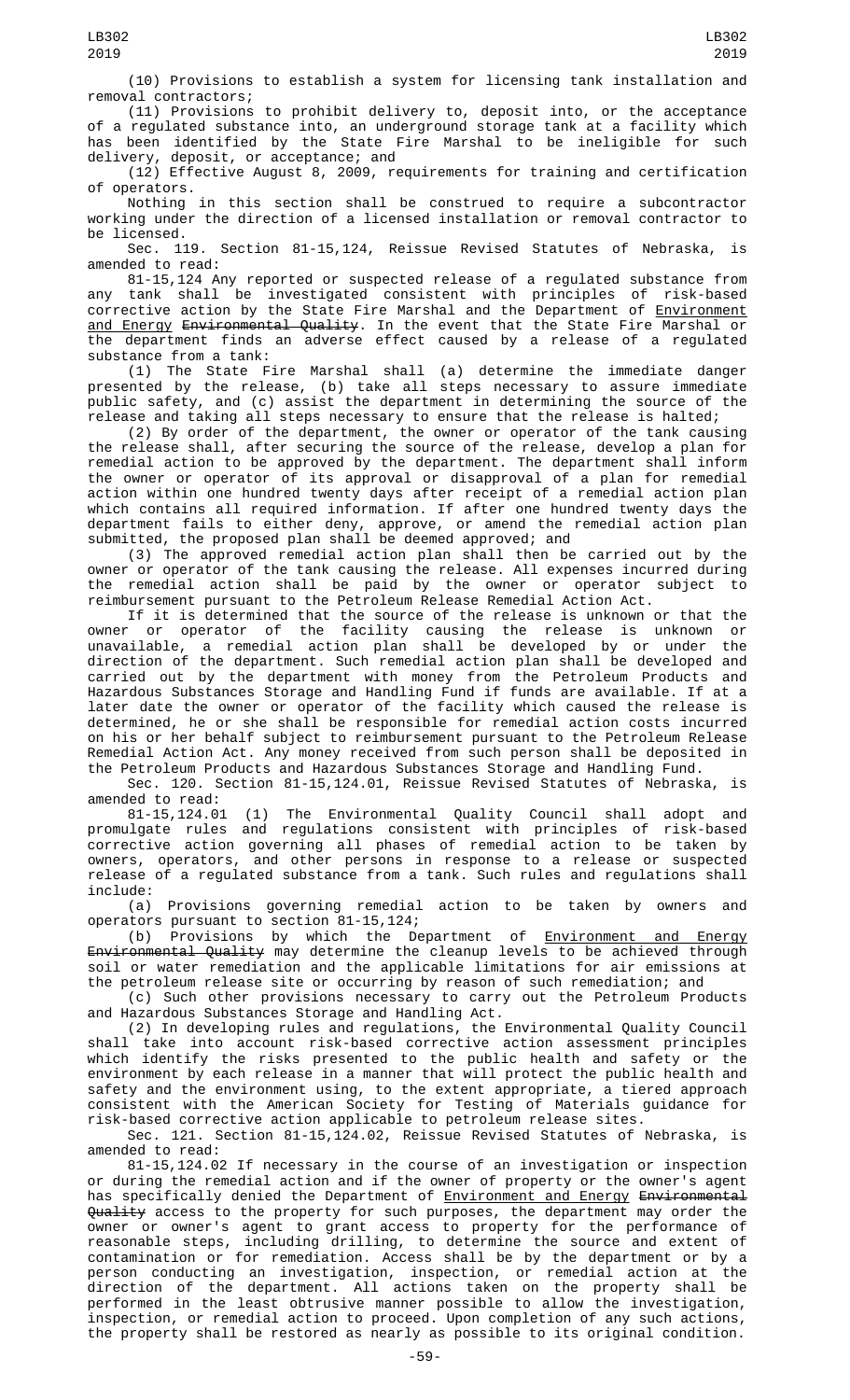Sec. 122. Section 81-15,124.04, Reissue Revised Statutes of Nebraska, is amended to read:

81-15,124.04 The Department of <u>Environment and Energy</u> <del>Environmental</del> Quality shall provide briefing on the use by the department of risk-based corrective action. The briefing shall be directed toward comprehension and knowledge of the use by the department of risk-based corrective action, and a fee may be charged for attending the briefing which shall be remitted to the State Treasurer for credit to the Petroleum Release Remedial Action Cash Fund. The department may contract for providing such briefing and shall maintain and make available to the public a list of attendees.

Sec. 123. Section 81-15,124.05, Reissue Revised Statutes of Nebraska, is amended to read:

81-15,124.05 (1) If a remedial action plan submitted by a responsible person as defined in section 66-1514 is approved or deemed to be approved by the Department of <u>Environment and Energy</u> <del>Environmental Quality</del> pursuant to subdivision (2) of section 81-15,124 and has been carried out, the department may issue to the responsible person a certificate of completion stating that no further remedial action needs to be taken at the site relating to any contamination for which remedial action has already been taken in accordance with the approved remedial action plan. The department shall condition the certificate of completion upon compliance with any monitoring, institutional, or technological controls that may be necessary and which were relied upon by the responsible person to demonstrate compliance with the remedial action plan. Any certificate of completion issued pursuant to this section shall be in a form which can be filed for record in the real estate records of the county in which the remedial action took place. The responsible person shall file the certificate of completion and notify the department within ten days after issuance as to the date and location of the real estate filing. If the department issues a certificate of completion to a responsible person under this section, a covenant not to sue shall arise by operation of law subject to subsection (2) of this section. The covenant not to sue releases the responsible person from liability to the state and from liability to perform additional environmental assessment, remedial activity, or response action with regard to the release of a petroleum product for which the responsible person has complied with the requirements of this subsection. The covenant not to sue shall be voided if the responsible person fails to conduct additional remedial action as required under subsection (2) of this section, if a certificate of completion is revoked by the department under subsection (3) of this section, or if the responsible person fails to comply with the monitoring, institutional, or technological controls, if any, upon which the certificate of completion is conditioned.

(2) A certificate of completion issued by the department under subsection (1) of this section shall require the responsible person to conduct additional remedial action in the event that any monitoring conducted at or near the real property or other circumstances indicate that (a) contamination is reoccurring, (b) additional contamination is present for which remedial action was not taken according to the remedial action plan, or (c) contamination from the site presents a threat to human health or the environment and was not addressed in the remedial action plan.

(3) A certificate of completion shall be revoked if the department demonstrates by a preponderance of the evidence that any approval provided under this section was obtained by fraud or material misrepresentation, knowing failure to disclose material information, or false certification to the department. The department shall file a copy of the notice of revocation of any certificate of completion in the real estate records of the county in which the remedial action took place within ten days after such revocation.

(4) If a responsible person transfers property to an affiliate in order for that affiliate to obtain a benefit to which the transferor would not otherwise be eligible under this section or to avoid an obligation under this section, the affiliate shall be subject to the same obligations and obtain the same level of benefits as those available to the transferor under this section.

(5)(a) A covenant not to sue arising under subsection (1) of this section, unless voided pursuant to such subsection, shall bar suit against any person who acquires title to property to which a certificate of completion applies for all claims of the state or any other person in connection with petroleum products which were the subject of an approved remedial action plan and (b) a person who purchased a site before May 31, 2001, is released, upon the issuance of a certificate of completion under this section or upon the issuance of a no further action letter on or after May 31, 2001, pursuant to section 81-15,186, from all liability to the state for cleanup of contamination that was released at the site covered by the certificate of completion or the no further action letter before the purchase date, except as provided in subsection (4) of this section, for releases or consequences that the person contributed to or caused, for failure by such person to comply with the monitoring, institutional, or technological controls, if any, upon which the certificate of completion is conditioned, or in the event the certificate of completion is revoked by the department under subsection (3) of this section.

(6) Any person entitled to the protections of the covenant not to sue or eligible to be released from liability pursuant to the issuance of a certificate of completion or a no further action letter under subsection (5) of this section who is ordered by the department to take remedial action shall be eligible for reimbursement as a responsible person pursuant to section 66-1525 and shall not be required to pay the first cost or percent of the remaining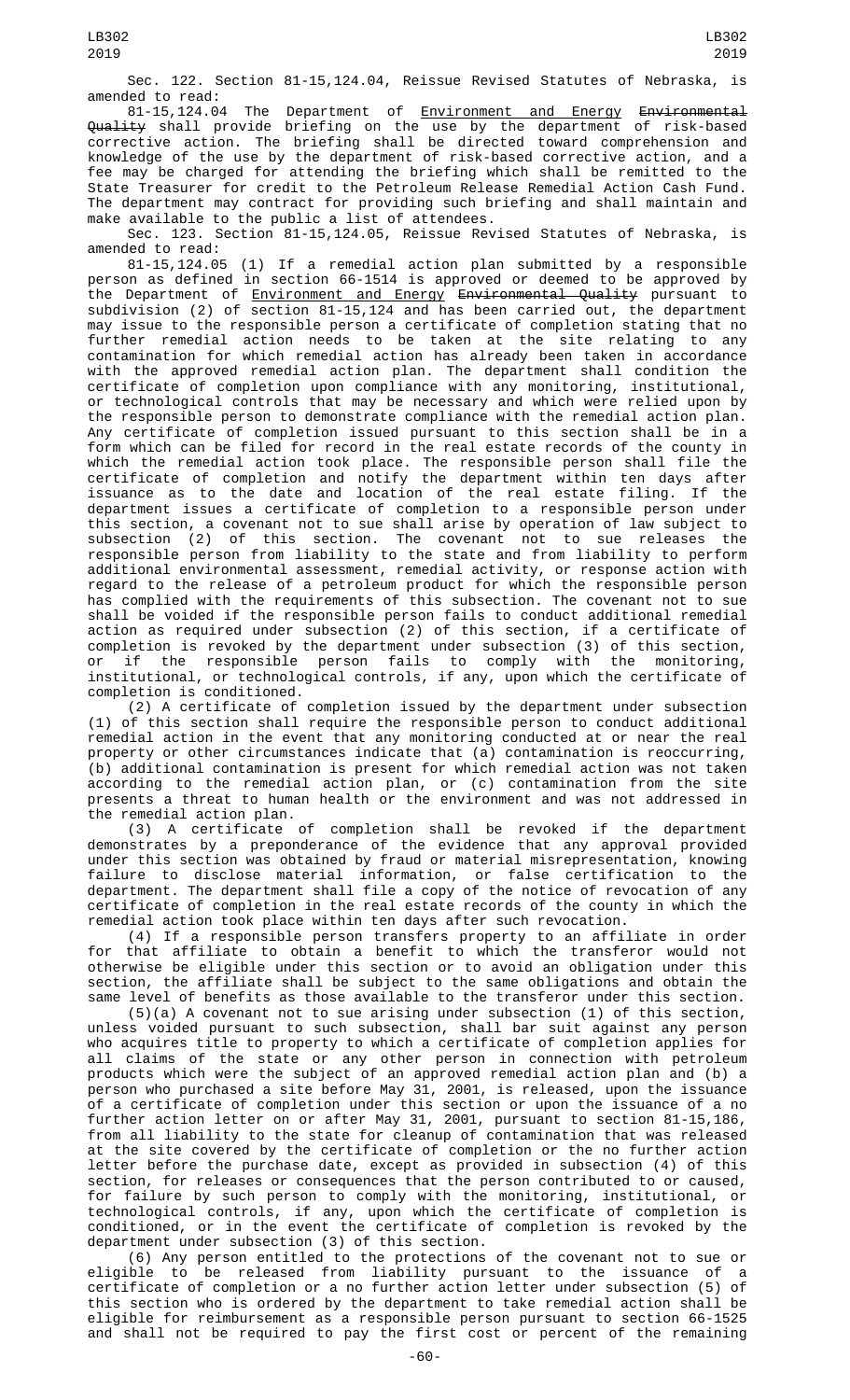cost as provided in subsection (1) of section 66-1523 unless such person contributed to or caused the release or failed to comply with the monitoring, institutional, or technological controls, if any, imposed under subsection (1) of this section.

Sec. 124. Section 81-15,125, Reissue Revised Statutes of Nebraska, is amended to read:

81-15,125 Any person violating the Petroleum Products and Hazardous Substances Storage and Handling Act or the rules, regulations, or orders of the State Fire Marshal or the Department of <u>Environment and Energy</u> <del>Environmental</del> Quality adopted and promulgated or issued pursuant to such act shall be subject to a civil fine of not more than five thousand dollars for each offense and, in the case of a continuing violation, each day of violation shall constitute a separate offense. In assessing the amount of the fine, the court shall consider the size of the operation and the degree and extent of the pollution.

Sec. 125. Section 81-15,126, Reissue Revised Statutes of Nebraska, is amended to read:

81-15,126 The Department of Environment and Energy Environmental Quality or the State Fire Marshal may apply to the district court of the county where the violation is occurring or about to occur for a restraining order, a temporary or permanent injunction, or a mandatory injunction against any person violating or threatening to violate the Petroleum Products and Hazardous Substances Storage and Handling Act or the rules, regulations, or orders adopted and promulgated under the act. The court shall have jurisdiction to grant relief upon good cause shown. Relief may be granted notwithstanding the existence of any other remedy at law and shall be granted without bond.

Sec. 126. Section 81-15,127, Reissue Revised Statutes of Nebraska, is amended to read:

81-15,127 (1) Any person who deposits regulated substances in a tank shall reasonably notify the owner or operator of such tank of the owner's or operator's registration requirements pursuant to the Petroleum Products and Hazardous Substances Storage and Handling Act.

(2) The Department of <u>Environment and Energy</u> <del>Environmental Quality</del> shall design and make available a printed notice of registration for owners of tanks to any person who deposits regulated substances in a tank.

Sec. 127. Section 81-15,129, Reissue Revised Statutes of Nebraska, is amended to read:

81-15,129 As used in the Wastewater Treatment Operator Certification Act, unless the context otherwise requires:

(1) Certificate shall mean a certificate of competency issued by the director or his or her duly authorized representative certifying that the operator has met the requirements for the specified operator classification of the certification program;

(2) Council shall mean the Environmental Quality Council;

(3) Department shall mean the Department of **Environment and Energy** Environmental Quality;<br>(4) Director shall

mean the Director of Environment and Energy Environmental Quality;

(5) Nationally recognized association of certification authorities shall mean an organization or organizations selected by the director which (a) serve as an information center for certification activities, (b) recommend minimum standards and guidelines for classification of wastewater treatment facilities and certification of operators, (c) facilitate reciprocity between state programs, (d) assist authorities in establishing new certification programs and updating existing ones, and (e) provide testing services;

(6) Operator shall mean any person who regularly makes recommendations or is responsible for process control decisions at a wastewater treatment facility. Operator shall not include a person whose duties are limited solely to laboratory testing or maintenance or who exercises general or indirect supervision only;

(7) Voluntarily certified operator shall mean an operator who holds a certificate of competency described in section 81-15,133; and

(8) Wastewater treatment facility shall mean the structures, equipment, and processes required to collect, transport, and treat domestic or industrial wastes and to dispose of the effluent and sludge.

Sec. 128. Section 81-15,149, Revised Statutes Cumulative Supplement, 2018, is amended to read:

81-15,149 As used in the Wastewater Treatment Facilities Construction Assistance Act, unless the context otherwise requires:

(1) Clean Water Act means the federal Clean Water Act, as amended, 33 U.S.C. 1251 et seq.;

(2) Construction means any of the following: Preliminary planning to determine the feasibility of wastewater treatment works or nonpoint source control systems; engineering, architectural, legal, fiscal, or economic investigations or studies; surveys, designs, plans, working drawings, specifications, procedures, or other necessary preliminary actions; erection, building, acquisition, alteration, remodeling, improvement, or extension of wastewater treatment works or nonpoint source control systems; or the inspection or supervision of any of the foregoing items;

(3) Council means the Environmental Quality Council;

(4) County means any county authorized to construct a sewerage disposal system and plant or plants pursuant to the County Industrial Sewer Construction Act;

(5) Department means the Department of Environment and Energy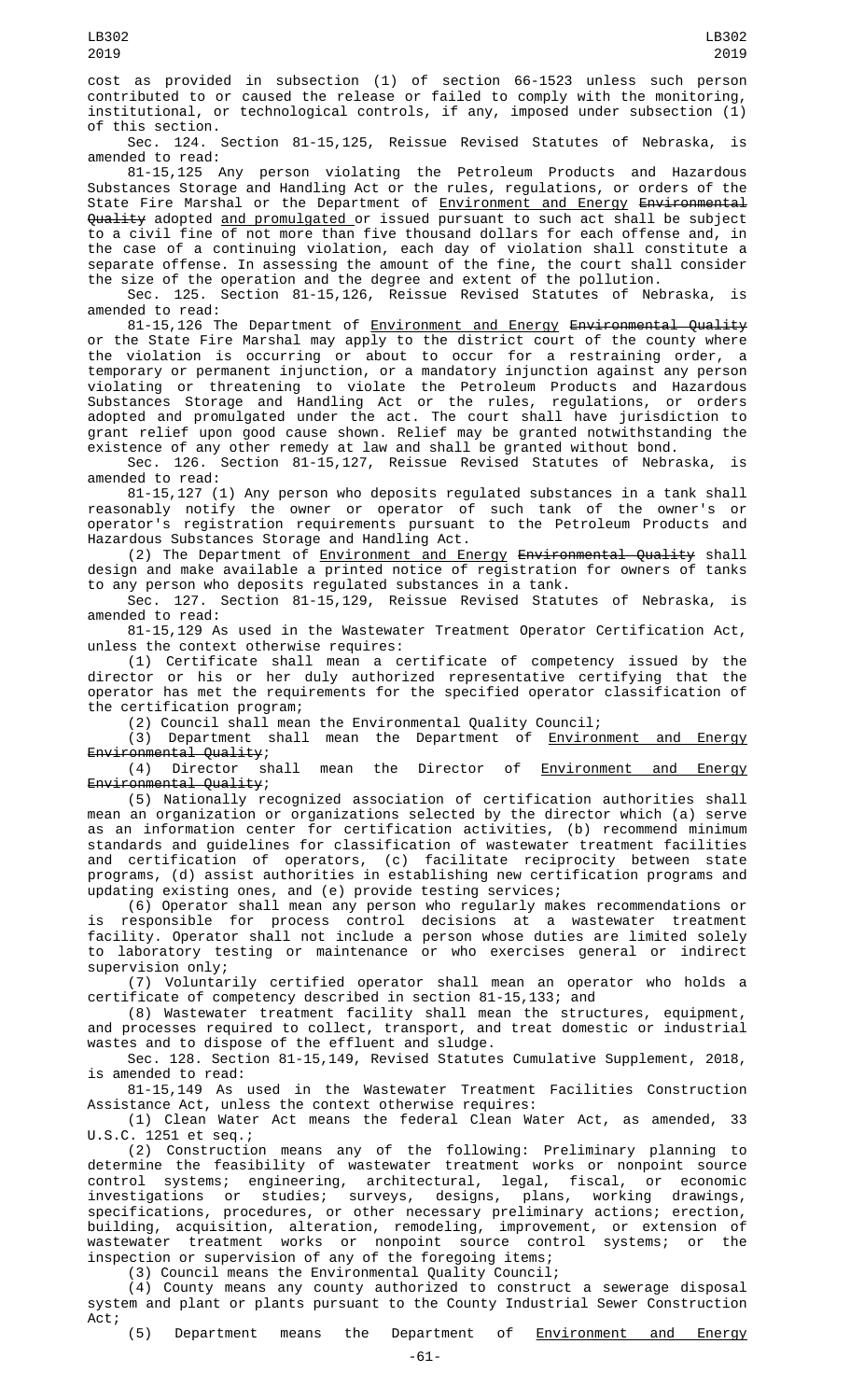(6) Director means the Director of Environment and Energy Environmental Quality;

(7) Eligible financial institution means a bank that agrees to participate in the linked deposit program and which is chartered to conduct banking in this state pursuant to the Nebraska Banking Act, is chartered to conduct banking by another state and authorized to do business in this state, or is a national bank authorized to do business in this state;

(8) Fund means the Wastewater Treatment Facilities Construction Loan Fund;

(9) Linked deposit program means the Wastewater Treatment Facilities Construction Assistance Act Linked Deposit Program established in accordance with section 81-15,151.03;

(10) Municipality means any city, town, village, district, association, or other public body created by or pursuant to state law and having jurisdiction over disposal of sewage, industrial wastes, or other wastes;

(11) Nonpoint source control systems means projects which establish the use of methods, measures, or practices to control the pollution of surface waters and ground water that occurs as pollutants are transported by water from diffuse or scattered sources. Such projects include, but are not limited to, structural and nonstructural controls and operation and maintenance procedures applied before, during, and after pollution-producing activities. Sources of nonpoint source pollution may include, but are not limited to, agricultural, forestry, and urban lands, transportation corridors, stream channels, mining and construction activities, animal feeding operations, septic tank systems, underground storage tanks, landfills, and atmospheric deposition;

(12) Operate and maintain means all necessary activities including the normal replacement of equipment or appurtenances to assure the dependable and economical function of a wastewater treatment works or nonpoint source control systems in accordance with its intended purpose; and

(13) Wastewater treatment works means the structures, equipment, processes, and land required to collect, transport, and treat domestic or industrial wastes and to dispose of the effluent and sludges.

Sec. 129. Section 81-15,159, Reissue Revised Statutes of Nebraska, is amended to read:

81-15,159 (1) The Legislature hereby finds and declares that:

(a) Some landfills operating with or without a permit in Nebraska exhibit numerous operational and management practices which are inconsistent with proper landfill management and permit requirements, and the owners and operators of such landfills should be encouraged to cooperate and work with the Department of Environment and Energy Environmental Quality to ensure that the air, land, and water of this state are not polluted;

(b) Some landfills in Nebraska are reaching capacity and the siting of a new location can be a financially expensive and socially disruptive process, and because of this situation all Nebraska citizens and businesses are encouraged to implement waste reduction measures that will result in a reduction of waste entering landfills by at least twenty-five percent;

(c) Recycling and waste reduction are necessary components of any wellmanaged waste management system and can extend the lifespan of a landfill and provide alternative waste management options; and

(d) The state can encourage recycling by the example of its own purchase and use of recycled and recyclable materials. The state can also encourage recycling and waste reduction by the creation of funding grants which support existing and future waste management systems.

(2) It is the intent of the Legislature that the state, as a major consumer and an example for others, should assist resource recovery by making a concerted effort to use recyclable and recycled products and encourage other levels of government and the private sector to follow its example. When purchasing products, materials, or supplies for use by the State of Nebraska, the Department of Administrative Services, the University of Nebraska, and any other state agency making such purchases shall give preference to and purchase products, materials, and supplies which are manufactured or produced from recycled material or which can be readily reused or recycled after their normal use. Preference shall also be given to the purchase of corn-based biodegradable plastics and road deicers, depending on the availability and suitability of such products. Such preference shall not operate when it would result in the purchase of products, materials, or supplies which are of inadequate quality or substantially higher cost.

Sec. 130. Section 81-15,159.01, Revised Statutes Cumulative Supplement, 2018, is amended to read:

81-15,159.01 (1) The Department of **Environment and Energy Environmental** Quality shall conduct a study to examine the status of solid waste management programs operated by the department and make recommendations to modernize and revise such programs. The study shall include, but not be limited to: (a) Whether existing state programs regarding litter and waste reduction and recycling should be amended or merged; (b) a needs assessment of the recycling and composting programs in the state, including the need for infrastructure development operating standards, market development, coordinated public education resulting in behavior change, and incentives to increase recycling and composting; (c) methods to partner with political subdivisions, private industry, and private, nonprofit organizations to most successfully address waste management issues in the state; (d) recommendations regarding existing funding sources and possible new revenue sources at the state and local level to address existing and emerging solid waste management issues; and (e)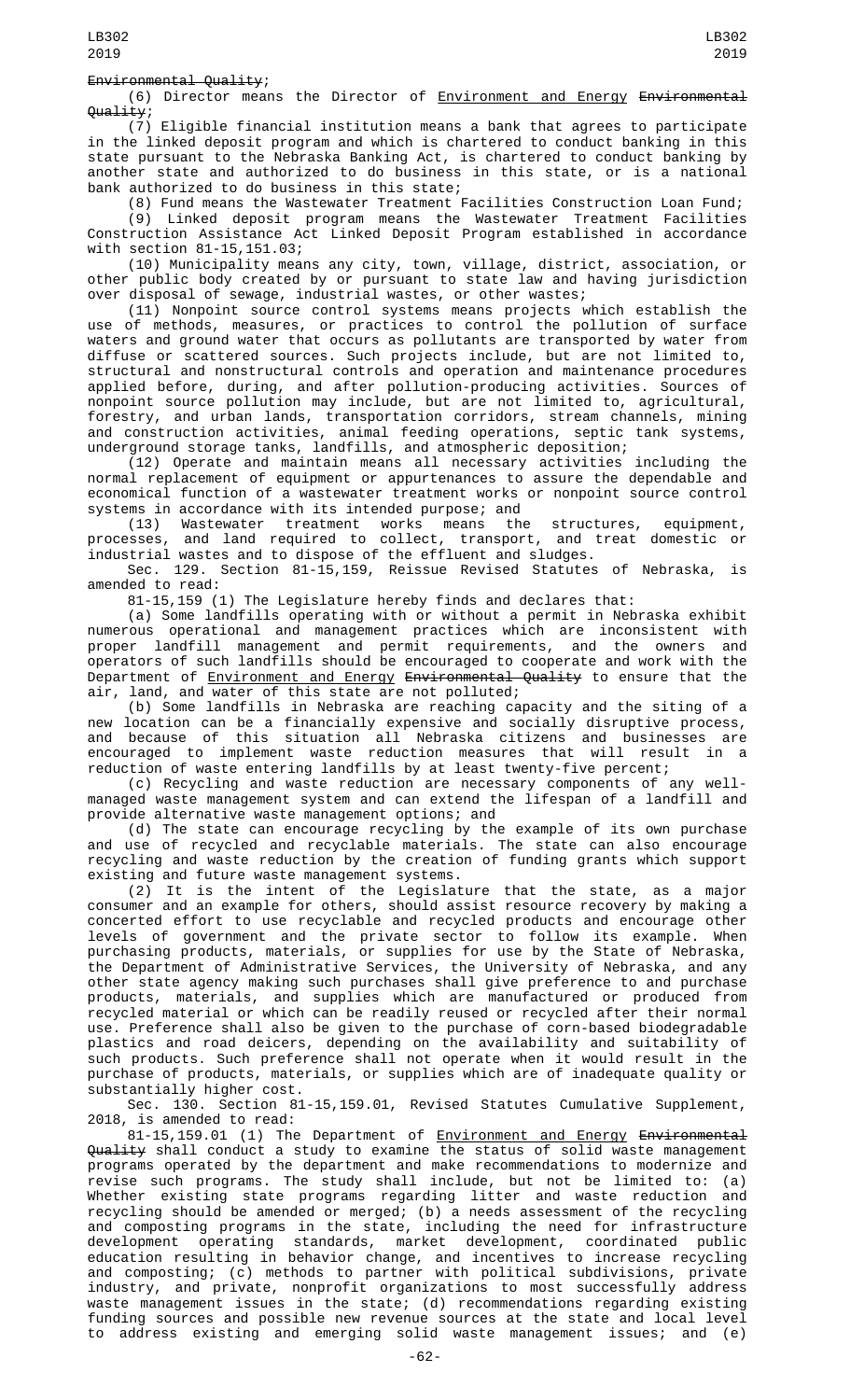revisions to existing grant programs to address solid waste management issues in a proactive manner.

.<br>(2) The Director of <u>Environment and Energy</u> <del>Environmental Quality</del> shall establish an advisory committee to advise the department regarding the study described in this section. The members of the advisory committee shall be appointed by the director and shall include no more than nine members. The director shall designate a chairperson of the advisory committee. The members shall receive no compensation for their services.<br>(3) In addition to the advisory committee,

(3) In addition to the advisory committee, the department may hire consultants and special experts to assist in the study described in this section. After completion of the study, the department shall submit a report, including recommendations, to the Executive Board of the Legislative Council and the chairpersons of the Natural Resources Committee, the Urban Affairs Committee, and the Appropriations Committee of the Legislature no later than December 15, 2017. The report shall be submitted electronically.

Sec. 131. Section 81-15,159.02, Reissue Revised Statutes of Nebraska, is amended to read:

81-15,159.02 For purposes of the Waste Reduction and Recycling Incentive Act:

(1) Council means the Environmental Quality Council;<br>(2) Department means the Department of Environment and (2) Department means the Department of Environment and Energy Environmental Quality;

(3) Director means the Director of Environment and Energy Environmental Quality;

(4) Scrap tire or waste tire means a tire that is no longer suitable for its original intended purpose because of wear, damage, or defect;

(5) Tire means any tire made of rubber or other resilient material and normally used on any vehicle;

(6) Tire-derived product means the usable product produced from a scrap tire. Tire-derived product does not include crumb rubber or chipped tires not intended for a direct end use and does not include baled tires or tire-derived fuel; and

(7) Tire retailer means a person, business, or other entity which engages in the retail sale of tires in any quantity for any use or purpose by the purchaser other than for resale.

Sec. 132. Section 81-15,160, Revised Statutes Cumulative Supplement, 2018, is amended to read:

81-15,160 (1) The Waste Reduction and Recycling Incentive Fund is created. The department shall deduct from the fund amounts sufficient to reimburse itself for its costs of administration of the fund. The fund shall be administered by the <u>department</u> <del>Department of Environmental Quality</del>. The fund shall consist of proceeds from the fees imposed pursuant to the Waste Reduction and Recycling Incentive Act.

(2) The fund may be used for purposes which include, but are not limited to:

(a) Technical and financial assistance to political subdivisions for<br>creation of recycling systems and for modification of present recycling of recycling systems and for modification of present recycling systems;

(b) Recycling and waste reduction projects, including public education, planning, and technical assistance;

(c) Market development for recyclable materials separated by generators, including public education, planning, and technical assistance;

(d) Capital assistance for establishing private and public intermediate processing facilities for recyclable materials and facilities using recyclable materials in new products;

(e) Programs which develop and implement composting of yard waste and composting with sewage sludge;

(f) Technical assistance for waste reduction and waste exchange for waste generators;

(g) Programs to assist communities and counties to develop and implement household hazardous waste management programs;

(h) Capital assistance for establishing private and public facilities to manufacture combustible waste products and to incinerate combustible waste to generate and recover energy resources, except that no disbursements shall be made under this section for scrap tire processing related to tire-derived fuel; and

(i) Grants for reimbursement of costs to cities of the second class, villages, and counties of five thousand or fewer population for the deconstruction of abandoned buildings. Eligible deconstruction costs will be related to the recovery and processing of recyclable or reusable material from the abandoned buildings.

(3) Grants up to one million five hundred thousand dollars annually shall be available until June 30, 2024, for new scrap tire projects only, if acceptable scrap tire project applications are received. Eligible categories of disbursement under section 81-15,161 may include, but are not limited to:

(a) Reimbursement for the purchase of crumb rubber generated and used in Nebraska, with disbursements not to exceed fifty percent of the cost of the crumb rubber;

(b) Reimbursement for the purchase of tire-derived product which utilizes a minimum of twenty-five percent recycled tire content, with disbursements not to exceed twenty-five percent of the product's retail cost;

(c) Participation in the capital costs of building, equipment, and other capital improvement needs or startup costs for scrap tire processing or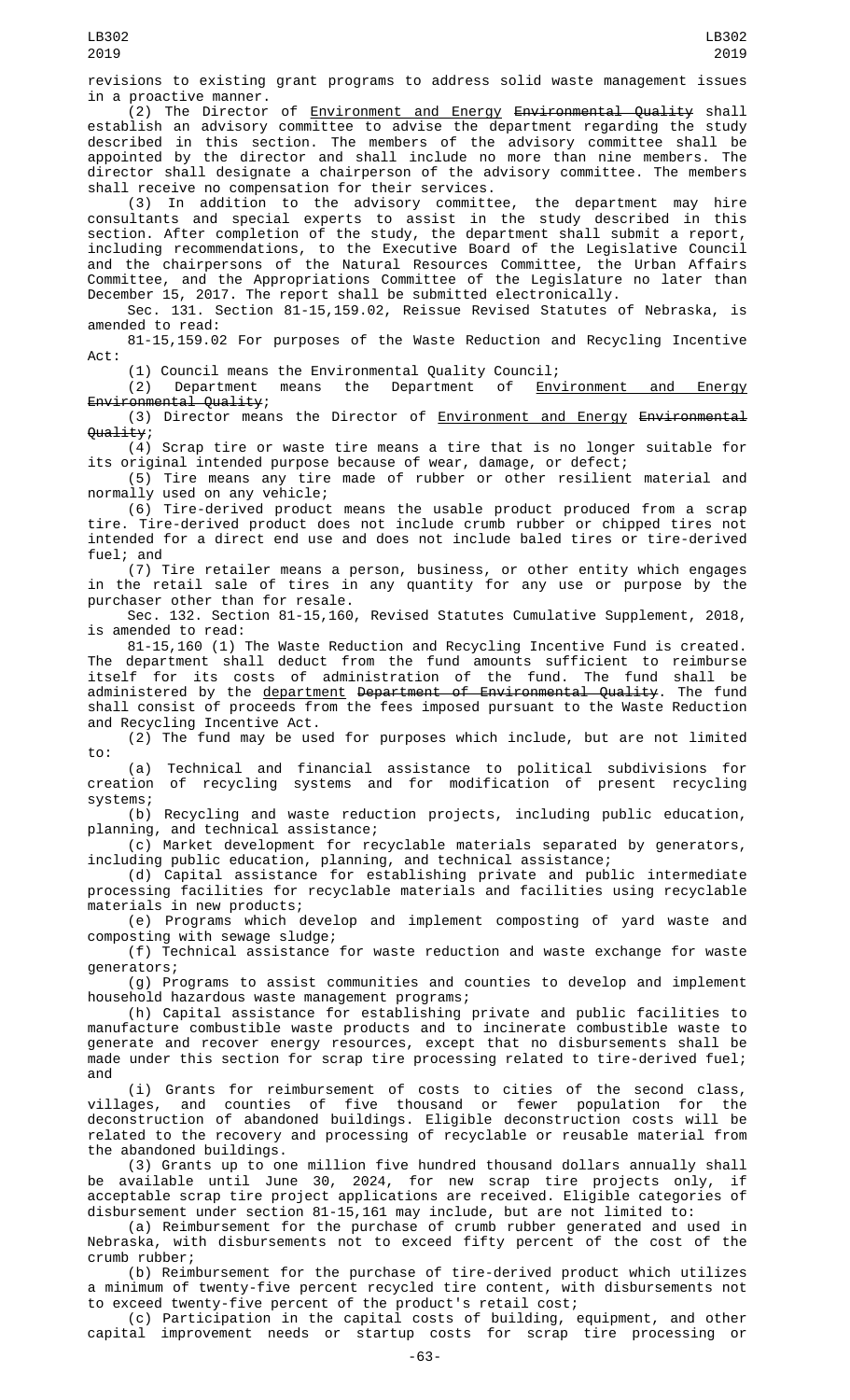manufacturing of tire-derived product, with disbursements not to exceed fifty percent of such costs or five hundred thousand dollars, whichever is less;<br>(d) Participation in the capital costs of building, equipment, or other

(d) Participation in the capital costs of building, equipment, or startup costs needed to establish collection sites or to collect and transport scrap tires, with disbursements not to exceed fifty percent of such costs;

(e) Cost-sharing for the manufacturing of tire-derived product, with disbursements not to exceed twenty dollars per ton or two hundred fifty thousand dollars, whichever is less, to any person annually;

(f) Cost-sharing for the processing of scrap tires, with disbursements not to exceed twenty dollars per ton or two hundred fifty thousand dollars, whichever is less, to any person annually;

(g) Cost-sharing for the use of scrap tires for civil engineering applications for specified projects, with disbursements not to exceed twenty dollars per ton or two hundred fifty thousand dollars, whichever is less, to any person annually;

(h) Disbursement to a political subdivision up to one hundred percent of costs incurred in cleaning up scrap tire collection and disposal sites; and

(i) Costs related to the study provided in section 81-15,159.01.

The director shall give preference to projects which utilize scrap tires generated and used in Nebraska.

(4) Priority for grants made under section 81-15,161 shall be given to grant proposals demonstrating a formal public/private partnership except for grants awarded from fees collected under subsection (6) of section 13-2042.

(5) Grants awarded from fees collected under subsection (6) of section 13-2042 may be renewed for up to a five-year grant period. Such applications shall include an updated integrated solid waste management plan pursuant to section 13-2032. Annual disbursements are subject to available funds and the grantee meeting established grant conditions. Priority for such grants shall be given to grant proposals showing regional participation and programs which address the first integrated solid waste management hierarchy as stated in section 13-2018 which shall include toxicity reduction. Disbursements for any one year shall not exceed fifty percent of the total fees collected after rebates under subsection (6) of section 13-2042 during that year.

(6) Any person who stores waste tires in violation of section 13-2033, which storage is the subject of abatement or cleanup, shall be liable to the State of Nebraska for the reimbursement of expenses of such abatement or cleanup paid by the department Department of Environmental Quality.

(7) The <u>department</u> <del>Department of Environmental Quality</del> may receive gifts, bequests, and any other contributions for deposit in the Waste Reduction and Recycling Incentive Fund. Transfers may be made from the fund to the General Fund at the direction of the Legislature. Any money in the Waste Reduction and Recycling Incentive Fund available for investment shall be invested by the state investment officer pursuant to the Nebraska Capital Expansion Act and the Nebraska State Funds Investment Act.

Sec. 133. Section 81-15,166, Reissue Revised Statutes of Nebraska, is amended to read:

81-15,166 The Department of <u>Environment and Energy</u> <del>Environmental Quality</del>, with the advice and consent of the Environmental Quality Council, shall contract for the preparation of a comprehensive solid waste management plan. Such plan shall be contracted for and prepared on or before December 15, 1991.

It is the intent of the Legislature that in preparation of the plan the state consider the following hierarchy of criteria: (1) Volume reduction at the source; (2) recycling, reuse, and vegetative waste composting; (3) incineration with energy resource recovery; (4) incineration for volume reduction; and (5) land disposal.

It is the intent of the Legislature that the plan be used as a guide to assist political subdivisions in the planning and implementation of their individual, joint, or regional solid waste management systems. The comprehensive solid waste management plan shall not supersede or impair plans, agreements, or contracts initiated by political subdivisions prior to December 15, 1991.

The Environmental Quality Council shall adopt and promulgate rules and regulations for solid waste management options which comply with Environmental Protection Agency rules and guidelines, including rules and guidelines promulgated pursuant to the 1984 Hazardous and Solid Waste Amendments to Subtitle D of the federal Resource Conservation and Recovery Act of 1976, as amended, 42 U.S.C. 6901 et seq.

Sec. 134. Section 81-15,170, Reissue Revised Statutes of Nebraska, is amended to read:

81-15,170 The Nebraska Environmental Trust Board is hereby created as an entity of the executive branch. The board shall consist of the Director of Environment and Energy Environmental Quality, the Director of Natural Resources, the Director of Agriculture, the secretary of the Game and Parks Commission, the chief executive officer of the Department of Health and Human Services or his or her designee, and nine citizens appointed by the Governor with the approval of a majority of the Legislature. The citizen members shall begin serving immediately following notice of nomination and prior to approval by the Legislature. The citizen members shall represent the general public and shall have demonstrated competence, experience, and interest in the environment of the state. Two of the citizen appointees shall also have experience with private financing of public-purpose projects. Three appointees shall be chosen from each of the three congressional districts. The board shall hire an executive director who shall hire and supervise other staff members as may be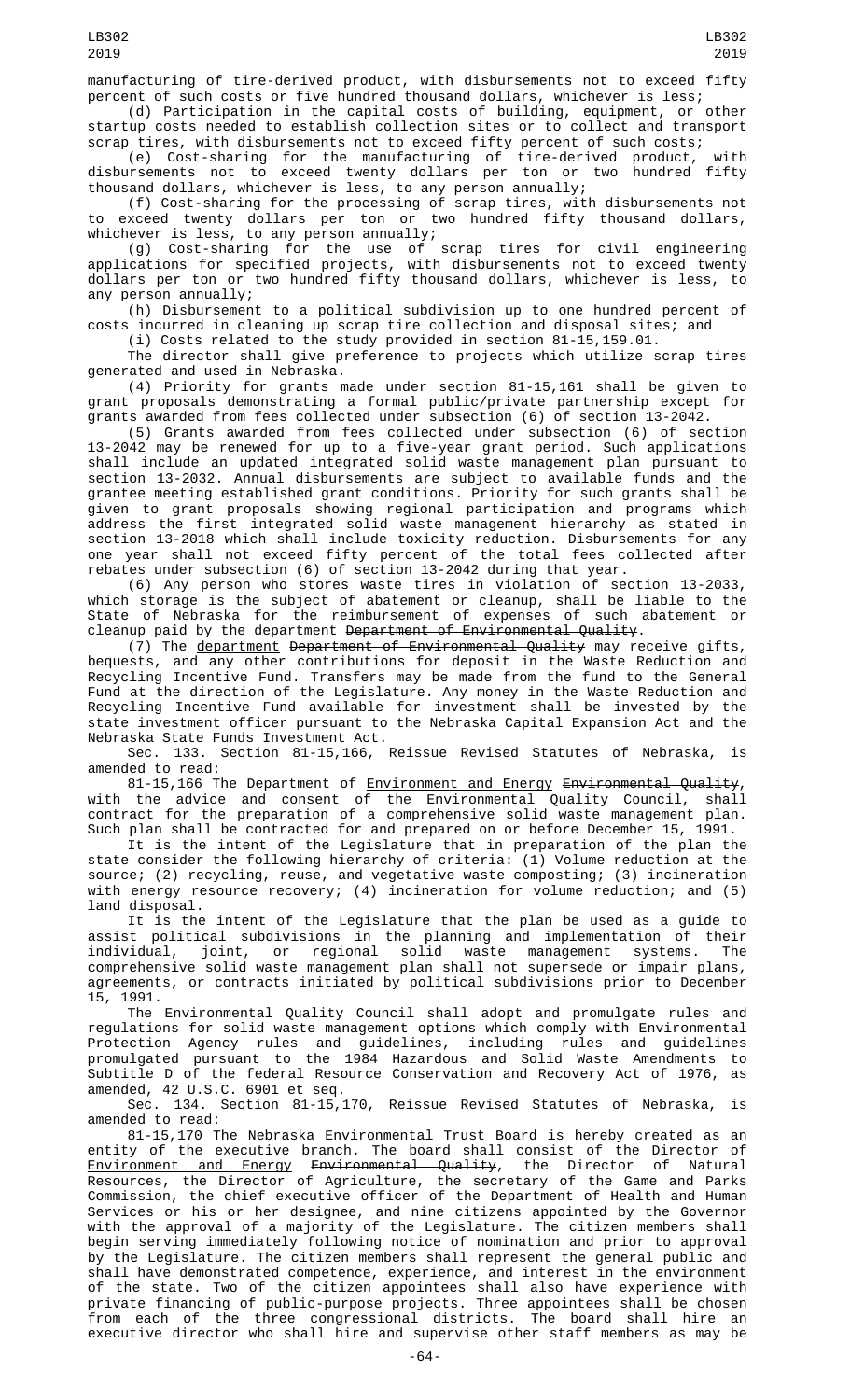authorized by the board. The executive director shall serve at the pleasure of the board and be solely responsible to it. The Game and Parks Commission shall provide administrative support, including, but not limited to, payroll and accounting functions, to the board.

Sec. 135. Section 81-15,177, Reissue Revised Statutes of Nebraska, is amended to read:

81-15,177 (1) There is hereby established the Solid Waste Landfill Closure Assistance Fund which shall be a cash fund administered by the Department of Environment and Energy Environmental Quality. The fund shall be used:

(a) To provide grants for landfill site closing assessment, closure, monitoring, and remediation costs related to landfills existing or already closed on July 15, 1992; and

(b) To provide funds to the department for expenses incurred in carrying out its duties under sections 81-15,178 and 81-15,179.

Any money in the fund available for investment shall be invested by the state investment officer pursuant to the Nebraska Capital Expansion Act and the Nebraska State Funds Investment Act.—<del>Within five days after February 23, 2002,</del> the State Treasurer shall transfer the balance of the fund to the Low-Level Radioactive Waste Cash Fund.

(2) The Environmental Quality Council shall adopt and promulgate rules and regulations regarding the form and procedure for applications for grants from the fund, procedures for determining claims for payment or reimbursement, procedures for determining the amount and type of costs that are eligible for payment or reimbursement from the fund, procedures for determining priority among applicants, procedures for auditing persons who have received payments from the fund, and other provisions necessary to carry out sections 81-15,178 and 81-15,179.

Sec. 136. Section 81-15,178, Reissue Revised Statutes of Nebraska, is amended to read:

81-15,178 In order for an applicant to receive funding from the Solid Waste Landfill Closure Assistance Fund, the applicant shall:

(1) Agree to use the funds for landfill site closing assessment, closure, monitoring, or remediation costs relating to landfills existing or already closed on July 15, 1992;

(2) Provide the Department of <u>Environment and Energy</u> <del>Environmental Quality</del> with documentation regarding the landfill closure site, including, when appropriate, information indicating that the applicant holds or can acquire title to all lands or has the necessary easements and rights-of-way for the project and related lands;

(3) Provide a plan for the proposed project, including appropriate engineering, economic, and financial feasibility data and other data and information, including estimated costs, as may be required by the department; and

(4) Demonstrate the anticipated environmental and ecological benefits resulting from the proposed project.

Sec. 137. Section 81-15,179, Reissue Revised Statutes of Nebraska, is amended to read:

81-15,179 Upon receipt of an application for funds from the Solid Waste Landfill Closure Assistance Fund, the Department of <u>Environment and Energy</u> <del>Environmental Quality</del> shall evaluate and investigate all aspects of the proposed project and the proposed schedule for completion, determine eligibility and priority of the project for funding, and make appropriate grants from the fund pursuant to rules and regulations adopted and promulgated by the Environmental Quality Council. If the department determines that an application is unsatisfactory or does not contain adequate information, the department shall return the application to the applicant and may make recommendations to the applicant which the department considers necessary to make the plan or the application satisfactory.

Sec. 138. Section 81-15,180, Reissue Revised Statutes of Nebraska, is amended to read:

81-15,180 The Superfund Cost Share Cash Fund is created. The Department of Environment and Energy Environmental Quality shall remit grants and gifts received by the department for purposes of providing cost share for remediation of superfund sites to the State Treasurer for credit to the fund. The department shall administer the Superfund Cost Share Cash Fund to pay for nonfederal costs, including costs for in-kind services, required as cost share for remediation of superfund sites. Transfers may be made from the fund to the General Fund at the direction of the Legislature. Any money in the Superfund Cost Share Cash Fund available for investment shall be invested by the state investment officer pursuant to the Nebraska Capital Expansion Act and the Nebraska State Funds Investment Act.

Sec. 139. Section 81-15,183, Reissue Revised Statutes of Nebraska, is amended to read:

81-15,183 (1) The Remedial Action Plan Monitoring Fund is created. The fund shall be administered by the Department of <u>Environment and Energy</u> Environmental Quality. Revenue from the following sources shall be credited to the fund:

(a) Application fees collected under the Remedial Action Plan Monitoring Act;

(b) Deposits for costs associated with administration of the act, including review, oversight, and guidance;

(c) Gifts, grants, reimbursements, or appropriations from any source intended to be used for purposes of the act; and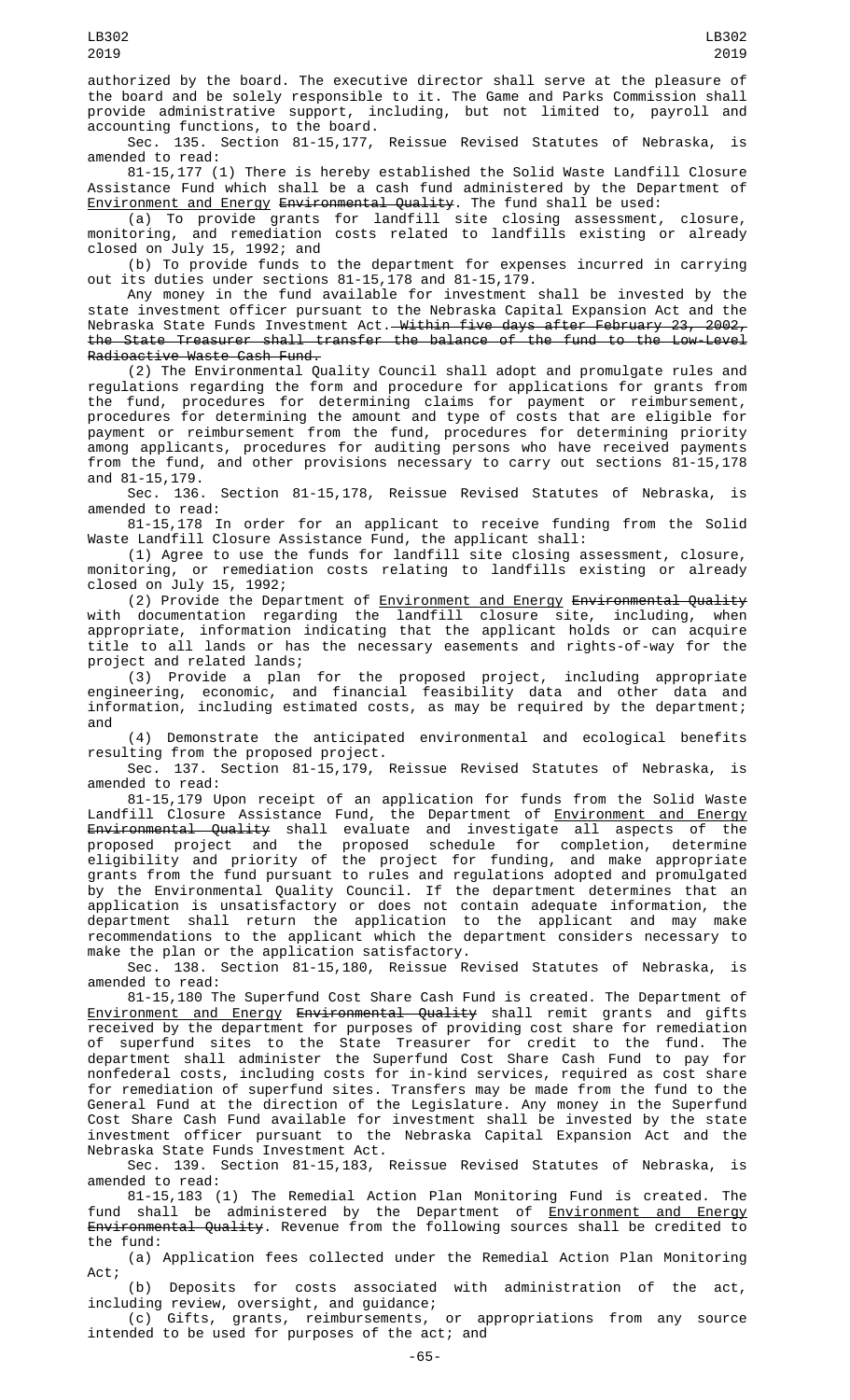(d) Investment interest attributable to the fund.

(2) The fund shall be used by the department to:

(a) Review applications and provide technical review, oversight, guidance, and other activities associated with remedial action plans for land pollution or water pollution;

(b) Fund activities performed by the department to address immediate or emergency threats to human health and the environment related to property under the act; and

(c) Administer and enforce the act.

(3) Any money in the fund available for investment shall be invested by the state investment officer pursuant to the Nebraska Capital Expansion Act and the Nebraska State Funds Investment Act.

Sec. 140. Section 81-15,184, Reissue Revised Statutes of Nebraska, is amended to read:

81-15,184 (1) Any entity which voluntarily chooses to make application for monitoring of remedial action plans for property where land pollution or water pollution exists shall:

(a) Submit an application on a form approved by the Department of Environment and Energy Environmental Quality;

(b) Provide the department with a nonrefundable application fee of two thousand dollars; and

(c) Execute a written agreement to provide reimbursement of all department direct and indirect costs related to technical review, oversight, guidance, and other activities associated with the remedial action plan. As part of the voluntary agreement, the department shall require the applicant to post a deposit of three thousand dollars to be used by the department to cover all costs. The department shall not commence technical review, oversight, guidance, or other activities associated with the remedial action plan until the voluntary agreement is executed and a complete remedial action plan has been submitted. If the costs of the department exceed the initial deposit, an additional amount agreed upon by the department and the applicant may be required prior to proceeding. After the mutual termination of the voluntary agreement, any balance of funds paid under this subdivision shall be refunded.

(2) The department shall review and approve or deny all applications and notify the applicant in writing. If the application is denied, the notification shall state the reason for the denial. If the department determines that an application does not contain adequate information, the department shall return the application to the applicant. The applicant has sixty days to resubmit the required information or the application will be deemed denied.

(3) Within ninety days of approval of the application and voluntary agreement, the applicant shall provide a complete remedial action plan for the proposed project that conforms to all federal and state environmental standards and substantive requirements, including:

(a) Documentation regarding the investigation of land pollution or water pollution including, when appropriate, information indicating that the applicant holds or can acquire title to all lands or has the necessary easements and rights-of-way for the project and related lands;

(b) A remedial action work plan which describes the remedial action measures to be taken to address the land or water pollution; and

(c) Project monitoring reports, appropriate engineering, scientific, and financial feasibility data, and other data and information as may be required by the department.

Sec. 141. Section 81-15,185, Reissue Revised Statutes of Nebraska, is amended to read:

81-15,185 Upon receipt of a voluntary remedial action plan for land pollution or water pollution pursuant to section 81-15,184, the Department of Environment and Energy Environmental Quality shall review and approve or disapprove the plan and notify the applicant in writing. If the plan is disapproved, the notification shall state the reason for the disapproval and provide a reasonable opportunity to resubmit the plan.

Sec. 142. Section 81-15,185.01, Reissue Revised Statutes of Nebraska, is amended to read:

81-15,185.01 The Department of Environment and Energy Environmental Quality shall issue public notice of its intent to approve a voluntary remedial action plan pursuant to section 81-15,185 in a local newspaper of general circulation in the area affected and make the remedial action plan available to the public. The public shall have thirty days from the date of publication during which any person may submit written comments to the department regarding the proposed remedial action. Such person may also request or petition the Director of <u>Environment and Energy</u> <del>Environmental Quality</del>, in writing, for a hearing and state the nature of the issues to be raised. The director shall hold a public hearing if the comments, request, or petition raise legal, policy, or discretionary questions of general application and significant public interest exists.

Sec. 143. Section 81-15,185.02, Reissue Revised Statutes of Nebraska, is amended to read:

81-15,185.02 (1) The applicant may unilaterally terminate a voluntary remedial action plan approved pursuant to section 81-15,185 prior to completion of investigative and remedial activities if the applicant leaves the property in no worse condition, from a human health and environment perspective, than when the applicant initiated voluntary remedial action and the applicant reimburses the Department of <u>Environment and Energy</u> <del>Environmental Quality</del> for all outstanding costs.

LB302 2019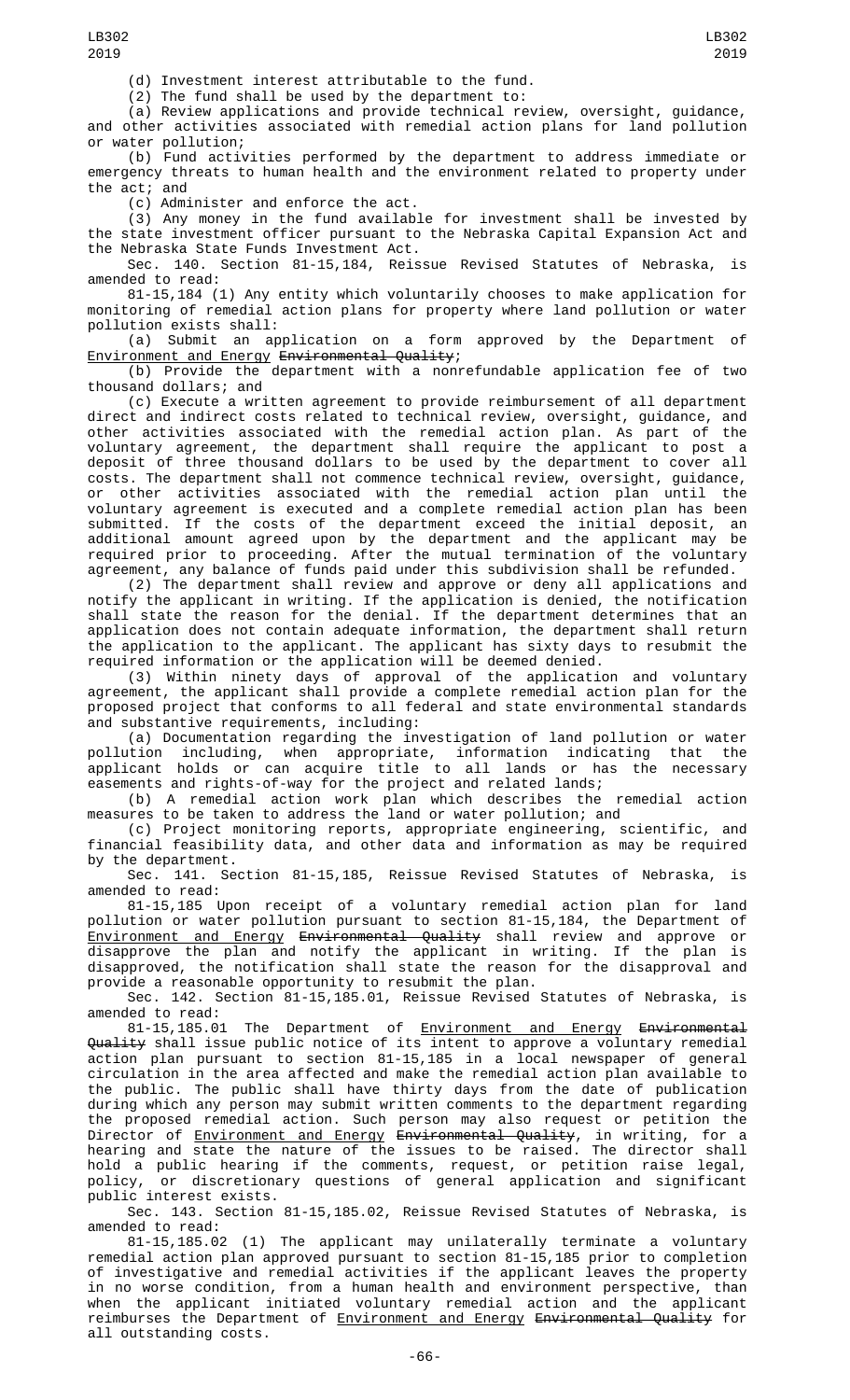(2) The department may terminate a voluntary remedial action plan if the applicant:

(a) Violates any terms or conditions of the plan or fails to fulfill any obligations of the plan, including submission of an acceptable remedial action plan within a reasonable period of time;

(b) Fails to address an immediate and significant risk of harm to public health and the environment in a timely and effective manner; or

(c) Fails to initiate the plan within six months after approval by the department or to complete the plan within twenty-four months after approval by the department, excluding long-term operation, maintenance, and monitoring, unless the department grants an extension of time.

(3) The department shall notify the applicant in writing of the intention to terminate the voluntary remedial action plan and include the reason for the termination and a summary of any unreimbursed costs of the department that are due.

Sec. 144. Section 81-15,185.03, Reissue Revised Statutes of Nebraska, is amended to read:

81-15,185.03 (1) Within sixty days after completion of a voluntary remedial action plan approved pursuant to section 81-15,185, the applicant shall provide the Department of <u>Environment and Energy</u> <del>Environmental Quality</del> with a final remedial action report and assurance that the plan has been fully implemented. Department approval of a voluntary remedial action plan shall be void upon failure to comply with the approved plan or willful submission of false, inaccurate, or misleading information by the applicant.

(2) Voluntary remedial action plans approved under section 81-15,185 are not enforceable unless the department can demonstrate that the applicant has failed to fully implement the approved plan. The department may require further action if such action is authorized by other state statutes administered by the

department.<br>Sec. 145. Section 81-15,186, Reissue Revised Statutes of Nebraska, is amended to read:

81-15,186 If the requirements of the Remedial Action Plan Monitoring Act are met and the applicant has remitted all applicable fees, the Department of Environment and Energy Environmental Quality may issue to the applicant a letter stating that no further action need be taken at the site related to any contamination for which remedial action has been taken in accordance with the approved remedial action plan. Such letter shall provide that the department may require the person to conduct additional remedial action in the event that any monitoring conducted at or near the real property or other circumstances indicate that (1) contamination is reoccurring, (2) additional contamination is present which was not identified pursuant to section 81-15,184, or (3) additional contamination is present for which remedial action was not taken according to the remedial action plan. As a condition of issuance, the department may require payment of ongoing direct and indirect costs of oversight of any ongoing long-term operation, maintenance, and monitoring.

Sec. 146. Section 81-15,196, Reissue Revised Statutes of Nebraska, is amended to read:

81-15,196 Director means the Director of Environment and Energy Environmental Quality.

Sec. 147. Section 81-15,210, Reissue Revised Statutes of Nebraska, is amended to read:

81-15,210 (1) The director of the Nebraska Emergency Management Agency shall serve as the State Administrator of the Nebraska Emergency Planning and Community Right to Know Act. The State Emergency Response Commission is created and shall be a part of the Nebraska Emergency Management Agency for administrative purposes. The membership of the commission shall include the Director of <u>Environment and Energy</u> <del>Environmental Quality</del> or his or her designee, the Director-State Engineer or his or her designee, the Superintendent of Law Enforcement and Public Safety or his or her designee, the State Fire Marshal or his or her designee, the director of the Nebraska Emergency Management Agency or his or her designee, the chief executive officer of the Department of Health and Human Services or his or her designee, two elected officials or employees of municipal or county government, and one citizen member to represent each of the following interest groups: Firefighters, local emergency management, public or community health, environmental protection, labor, school district, small business, agricultural business, chemical industry, highway transportation, and rail transportation. The Governor shall appoint the municipal or county government officials or employees and the citizen members with the approval of the Legislature. The appointments shall be made to represent the three congressional districts as equally as possible.

(2) The members appointed by the Governor shall be appointed for terms of four years, except that of the first citizen members appointed, three members shall serve for one-year terms, three members shall serve for two-year terms, and two members shall serve for three-year terms, as designated at the time of appointment.

(3) A vacancy on the commission shall exist in the event of the death, disability, or resignation of a member. Any member appointed to fill a vacancy occurring prior to the expiration of the term for which his or her predecessor was appointed shall be appointed by the Governor for the remainder of such term.

Sec. 148. Section 81-15,213, Reissue Revised Statutes of Nebraska, is amended to read: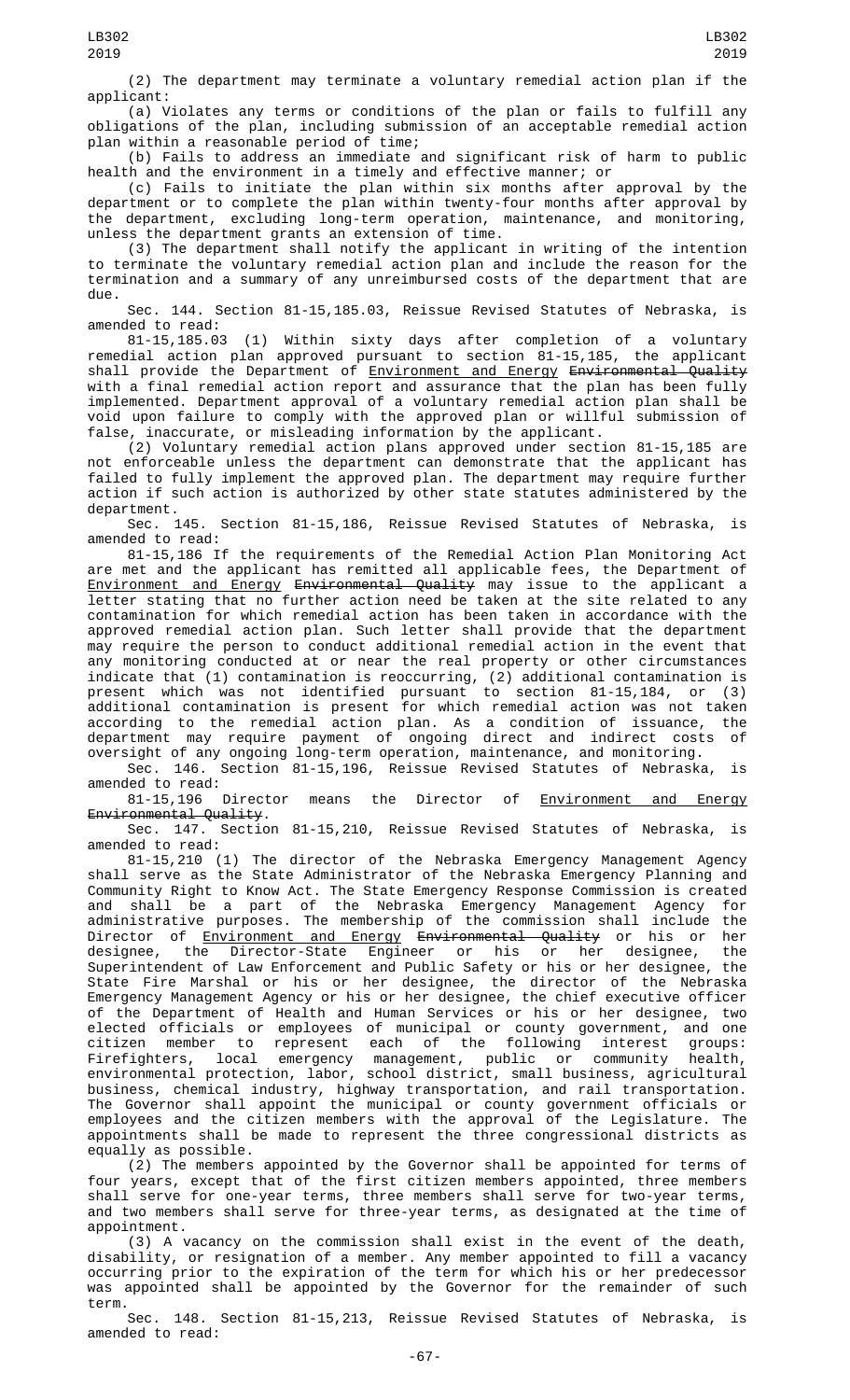and section 81-15,214. (2) The Department of <u>Environment and Energy</u> <del>Environmental Quality</del> shall receive emergency notification and facility reports and establish procedures for receiving and processing requests from the public for information as required to be provided under the Nebraska Emergency Planning and Community Right to Know Act. The director or his or her designee shall serve as commission coordinator for information.

Sec. 149. Section 81-15,229, Reissue Revised Statutes of Nebraska, is amended to read:

81-15,229 (1) Each emergency plan, material safety data sheet, list of chemicals, inventory form, toxic chemical release form, and followup emergency notice shall be made available to the general public, consistent with section 322 of Title III, during normal working hours at the location or locations designated by the Department of <u>Environment and Energy</u> <del>Environmental Quality</del>, the commission, or a local emergency planning committee, as appropriate. Upon request by an owner or operator of a facility subject to the requirements of section 81-15,224, the Department of <u>Environment and Energy</u> <del>Environmental</del> Quality, the commission, or the appropriate committee shall withhold from disclosure under this section the location of any specific chemical required by section 81-15,225 to be contained in an inventory form as tier II information.

(2) Each local emergency planning committee shall annually publish a notice in local newspapers that the emergency plan, material safety data sheets, and inventory forms have been submitted under this section. The notice shall state that followup emergency notices may subsequently be issued. Such notice shall announce that members of the public who wish to review any such plan, sheet, form, or followup notice may do so at the location designated under subsection (1) of this section.

Sec. 150. Section 81-15,235, Reissue Revised Statutes of Nebraska, is amended to read:

81-15,235 The Nebraska Emergency Management Agency shall as necessary adopt and promulgate rules and regulations to carry out its responsibilities under the Nebraska Emergency Planning and Community Right to Know Act. The Environmental Quality Council shall adopt and promulgate rules and regulations necessary for the Department of Environment and Energy Environmental Quality to carry out its responsibilities under the act.

Sec. 151. Section 81-15,242, Reissue Revised Statutes of Nebraska, is amended to read:

81-15,242 Department means the Department of **Environment and Energy** Environmental Quality.

Sec. 152. Section 81-15,243, Reissue Revised Statutes of Nebraska, is amended to read:<br>81-15,243

Director means the Director of Environment and Energy Environmental Quality.

Sec. 153. Section 81-15,245, Reissue Revised Statutes of Nebraska, is amended to read:

81-15,245 The Private Onsite Wastewater Treatment System Advisory Committee is created. The advisory committee shall be composed of the following eleven members:

(1) Seven members appointed by the director as follows:

(a) Five private onsite wastewater treatment system professionals; and

(b) Two registered environmental health specialists or officials representing local public health departments which have established programs for regulating private onsite wastewater treatment systems;

(2) The chief executive officer of the Department of Health and Human Services or his or her designee;

(3) The Director of Environment and Energy Environmental Quality or his or her designated representative; and

(4) One representative with experience in soils and geology and one representative with experience in biological engineering, both of whom shall be designated by the vice chancellor of the University of Nebraska Institute of Agriculture and Natural Resources.

Members shall be reimbursed for their actual and necessary expenses as provided in sections 81-1174 to 81-1177. The department shall provide administrative support for the advisory committee.

Sec. 154. Section 81-1604, Revised Statutes Cumulative Supplement, 2018, is amended to read:

81-1604 (1) The Legislature finds that:

(a) Comprehensive planning enables the state to address its energy needs, challenges, and opportunities and enhances the state's ability to prioritize energy-related policies, activities, and programs; and

(b) Meeting the state's need for clean, affordable, and reliable energy in the future will require a diverse energy portfolio and a strategic approach, requiring engagement of all energy stakeholders in a comprehensive planning process.

(2) The Department of Environment and Energy State Energy Office shall develop an integrated and comprehensive strategic state energy plan and review such plan periodically as the <u>department</u> <del>office</del> deems necessary. The <u>department</u> <del>office</del> may organize technical committees of individuals with expertise in energy development for purposes of developing the plan. If the <u>department</u> <del>office</del> forms an advisory committee pursuant to subdivision <u>(58)</u> <del>(8)</del> of section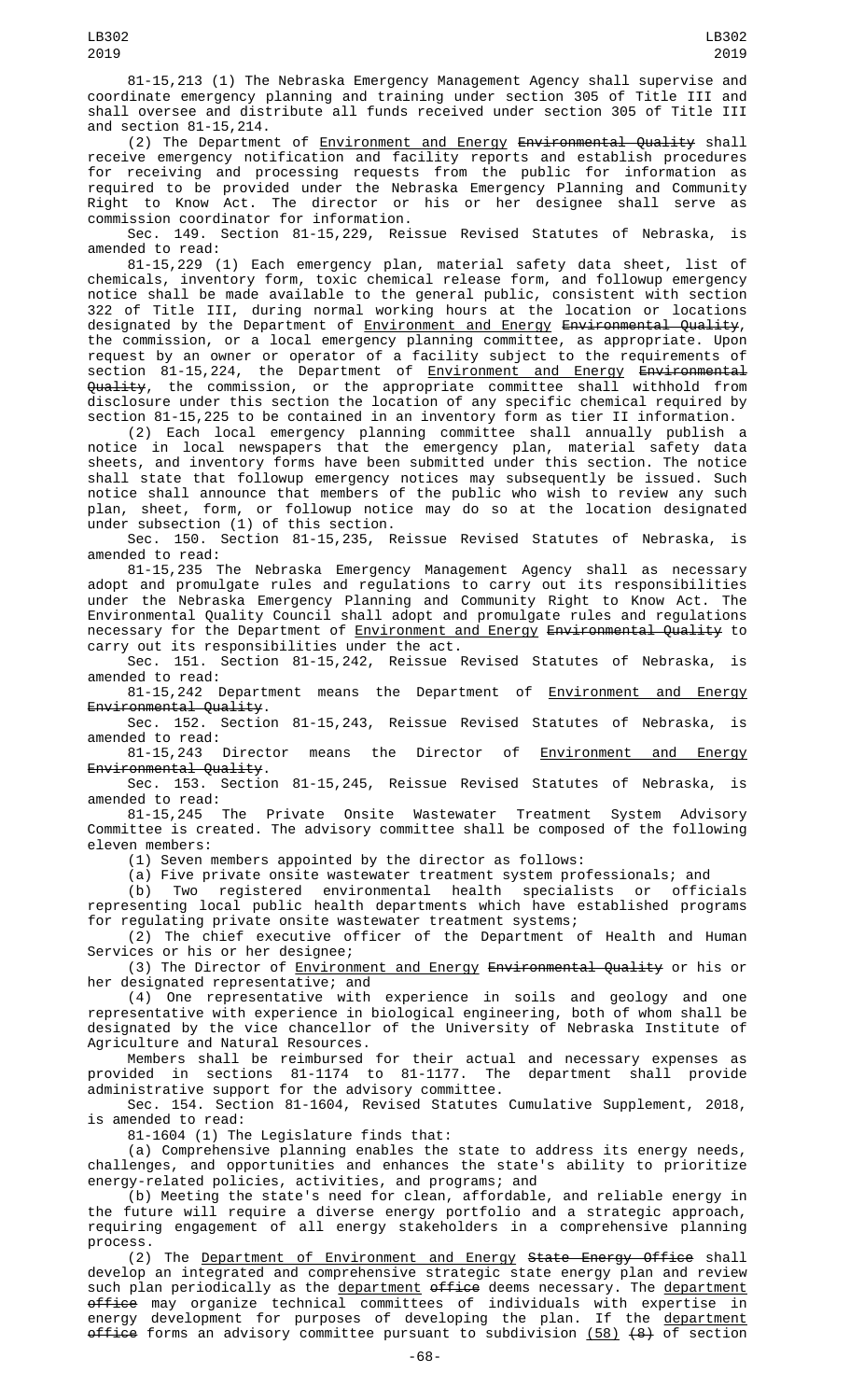81-1504 81-1603 for purposes of such plan, the chairperson of the Appropriations Committee of the Legislature, the chairperson of the Natural Resources Committee of the Legislature, and three members of the Legislature selected by the Executive Board of the Legislative Council shall be nonvoting, ex officio members of such advisory committee.

(3) The strategic state energy plan shall include short-term and long-term objectives that will ensure a secure, reliable, and resilient energy system for the state's residents and businesses; a cost-competitive energy supply and access to affordable energy; the promotion of sustainable economic growth, job creation, and economic development; and a means for the state's energy policy to adapt to changing circumstances.

(4) The strategic state energy plan shall include, but not be limited to:

(a) A comprehensive analysis of the state's energy profile, including all energy resources, end-use sectors, and supply and demand projections; (b) An analysis of other state energy plans and regional energy activities

which identifies opportunities for streamlining and partnerships; and

(c) An identification of goals and recommendations related to:

(i) The diversification of the state's energy portfolio in a way that balances the lowest practicable environmental cost with maximum economic benefits;

(ii) The encouragement of state and local government coordination and public-private partnerships for future economic and investment decisions;

(iii) The incorporation of new technologies and opportunities for energy diversification that will maximize Nebraska resources and support local economic development;

(iv) The interstate and intrastate promotion and marketing of the state's renewable energy resources;

(v) A consistent method of working with and marketing to energy-related businesses and developers;

(vi) The advancement of transportation technologies, alternative fuels, and infrastructure;

(vii) The development and enhancement of oil, natural gas, and electricity production and distribution;<br>(viii) The development of

a communications process between energy utilities and the department State Energy Office for responding to and preparing for regulations having a statewide impact; and

(ix) The development of a mechanism to measure the plan's progress.

Sec. 155. Section 81-1606, Revised Statutes Cumulative Supplement, 2018, is amended to read:

81-1606 The Department of Environment and Energy Director of the State Energy Office shall develop and maintain a program of collection, compilation, and analysis of energy statistics and information. Existing information reporting requests, maintained at the state and federal levels, shall be utilized whenever possible in any data collection required <u>regarding state</u> energy policy pursuant to this section, subdivisions (35) through (58) of section 81-1504, or section 81-1604 or under the provisions of sections 81-1601 <del>to</del> 81-1607. A central state repository of energy data shall be developed and coordinated with other governmental data-collection and record-keeping programs. The <u>department</u> <del>director</del> shall, on at least an annual basis, with monthly compilations, submit to the Governor and the Clerk of the Legislature a report identifying state energy consumption by fuel type and by use to the extent that such information is available. The report submitted to the Clerk of the Legislature shall be submitted electronically. Nothing in this section shall be construed as permitting or authorizing the revealing of confidential information. For purposes of this section confidential information shall mean any process, formula, pattern, decision, or compilation of information which is used, directly or indirectly, in the business of the producer, refiner, distributor, transporter, or vendor, and which gives such producer, refiner, distributor, transporter, or vendor an advantage or an opportunity to obtain an advantage over competitors who do not know or use it.

Sec. 156. Section 81-1607, Reissue Revised Statutes of Nebraska, is amended to read:

81-1607 (1) On or before February 15 of each year, the Director of Environment and Energy the State Energy Office shall transmit to the Governor and the Clerk of the Legislature a comprehensive report designed to identify emerging trends related to energy supply, demand, and conservation and to specify the level of statewide energy need within the following sectors: Agricultural, commercial, residential, industrial, transportation, utilities, government, and any other sector that the director determines to be useful. The report submitted to the Clerk of the Legislature shall be submitted electronically.

(2) The report shall include, but not be limited to:

(a) An assessment of the state's energy resources, including examination of the current energy supplies and any feasible alternative sources;

(b) The estimated reduction in annual energy consumption resulting from various energy conservation measures;

(c) The status of the office's ongoing studies of the Department of Environment and Energy pursuant to subdivisions (35) through (58) of section 81-1504;

(d) Recommendations to the Governor and the Legislature for administrative and legislative actions to accomplish the purposes of this section and section sections 70-625, 70-704, 81-161, 81-1602, 81-1606, and 81-1607; and

(e) The use of funds disbursed during the previous year under sections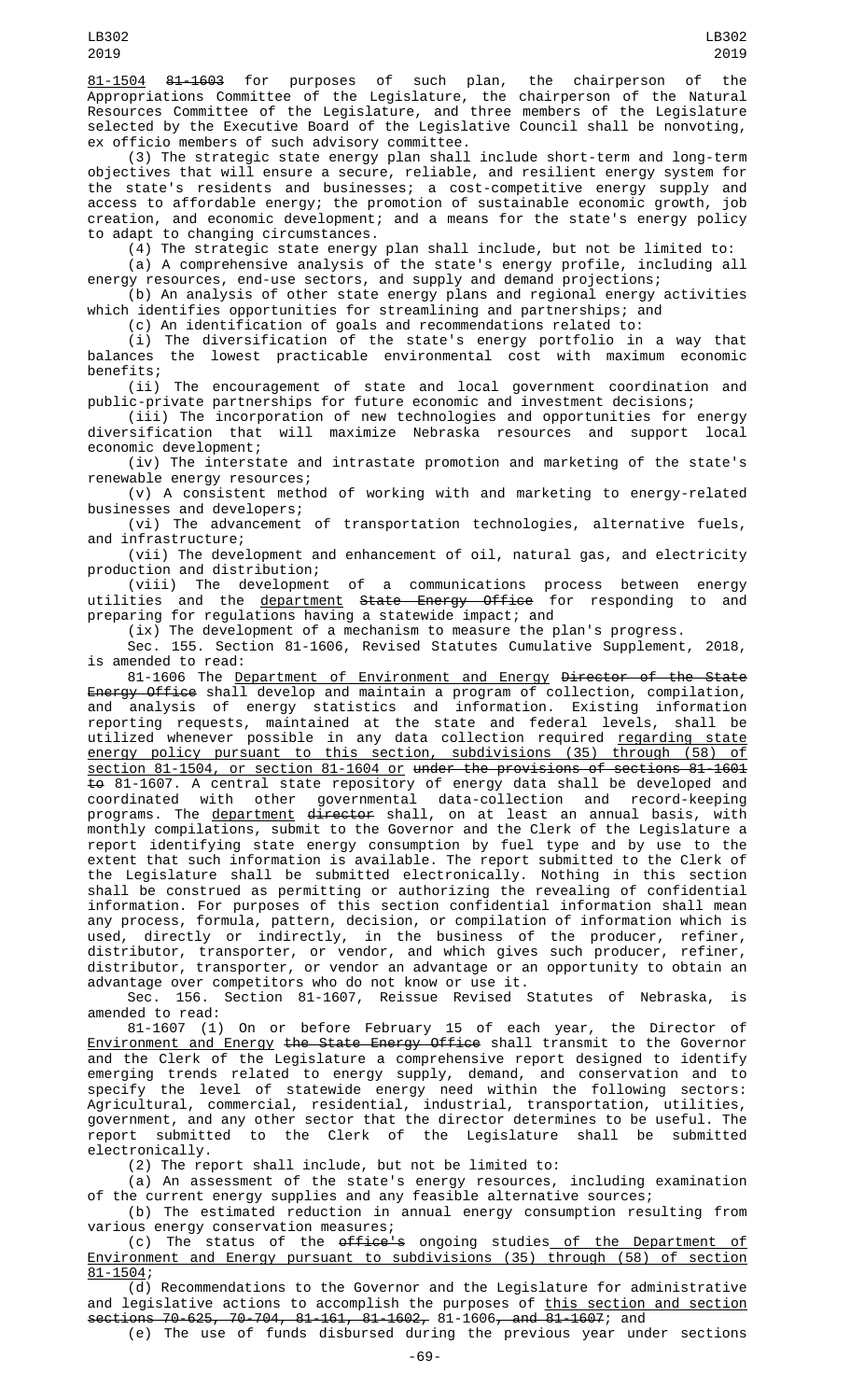81-1635 to 81-1641. The use of such funds shall be reported each year until the funds are completely disbursed and all contractual obligations have expired or otherwise terminated.

Sec. 157. Section 81-1607.01, Revised Statutes Cumulative Supplement, 2018, is amended to read:

81-1607.01 The State Energy <del>Office</del> Cash Fund is hereby created. The fund shall consist of funds received pursuant to section 57-705. The fund shall be used for the administration of <u>subdivisions (35) through (58) of section</u> 81-1504 and sections 81-1604 81-1601 to 81-1607, for energy conservation activities, and for providing technical assistance to communities in the area of natural gas other than assistance regarding ownership of regulated utilities, except that transfers may be made from the fund to the General Fund at the direction of the Legislature. Any money in the State Energy Office Cash Fund available for investment shall be invested by the state investment officer pursuant to the Nebraska Capital Expansion Act and the Nebraska State Funds Investment Act. The State Treasurer shall transfer any money in the State Energy Office Cash Fund to the State Energy Cash Fund on the operative date of this act.<br>Sec.

158. Section 81-1609, Reissue Revised Statutes of Nebraska, is amended to read:

81-1609 As used in sections 81-1608 to 81-1626, unless the context otherwise requires:

(1) Department means the Department of Environment and Energy Office means the State Energy Office;

(2) Contractor means the person or entity responsible for the overall construction of any building or the installation of any component which affects the energy efficiency of the building;

(3) Architect or engineer means any person licensed as an architect or professional engineer under the Engineers and Architects Regulation Act;

(4) Building means any new structure, renovated building, or addition which is used or intended for supporting or sheltering any use or occupancy, but not including any structure which has a consumption of traditional energy sources for all purposes not exceeding the energy equivalent of three and fourtenths British Thermal Units per hour or one watt per square foot;

(5) Residential building means a building three stories or less that is used primarily as one or more dwelling units;

(6) Renovation means alterations on an existing building which will cost more than fifty percent of the replacement cost of such building at the time work is commenced or which was not previously heated or cooled, for which a heating or cooling system is now proposed, except that the restoration of historical buildings shall not be included;

(7) Addition means an extension or increase in the height, conditioned floor area, or conditioned volume of a building or structure;

(8) Floor area means the total area of the floor or floors of a building, expressed in square feet, which is within the exterior faces of the shell of the structure which is heated or cooled;

(9) Nebraska Energy Code means the 2009 International Energy Conservation Code;

(10) Traditional energy sources means electricity, petroleum-based fuels, uranium, coal, and all nonrenewable forms of energy; and

(11) Equivalent or equivalent code means standards that meet or exceed the requirements of the Nebraska Energy Code.<br>Sec. 159. Section 81-1611, Reissu

Reissue Revised Statutes of Nebraska, is amended to read:

81-1611 The Legislature hereby adopts the 2009 International Energy Conservation Code as the Nebraska Energy Code. The <u>Director of Environment and</u> Energy State Energy Office may adopt regulations specifying alternative standards for building systems, techniques, equipment designs, or building materials that shall be deemed equivalent to the Nebraska Energy Code. Regulations specifying alternative standards may be deemed equivalent to the Nebraska Energy Code and may be approved for general or limited use if the use of such alternative standards would not result in energy consumption greater than would result from the strict application of the Nebraska Energy Code.

Sec. 160. Section 81-1612, Reissue Revised Statutes of Nebraska, is amended to read:

81-1612 The <u>Director of Environment and Energy may</u> S<del>tate Energy Office</del> <del>shall</del> adopt and promulgate rules and regulations for implementation and administration of sections 81-1608 to 81-1626. Rules, regulations, or amendments thereto shall be adopted pursuant to the Administrative Procedure Act.

Sec. 161. Section 81-1613, Reissue Revised Statutes of Nebraska, is amended to read:

81-1613 The department State Energy Office shall produce manuals for use by architects, engineers, prime contractors, and owners. Such manuals shall be furnished upon request at a price sufficient to cover the costs of production. Such manuals shall contain, but not be limited to:

(1) The Nebraska Energy Code;

(2) Forms, charts, tables, and other data to assist architects, engineers, and prime contractors in meeting the Nebraska Energy Code; and

(3) Any other information which the <u>department</u> <del>office</del> determines will assist local code officials in enforcing the code.

Sec. 162. Section 81-1616, Reissue Revised Statutes of Nebraska, is amended to read:

LB302 2019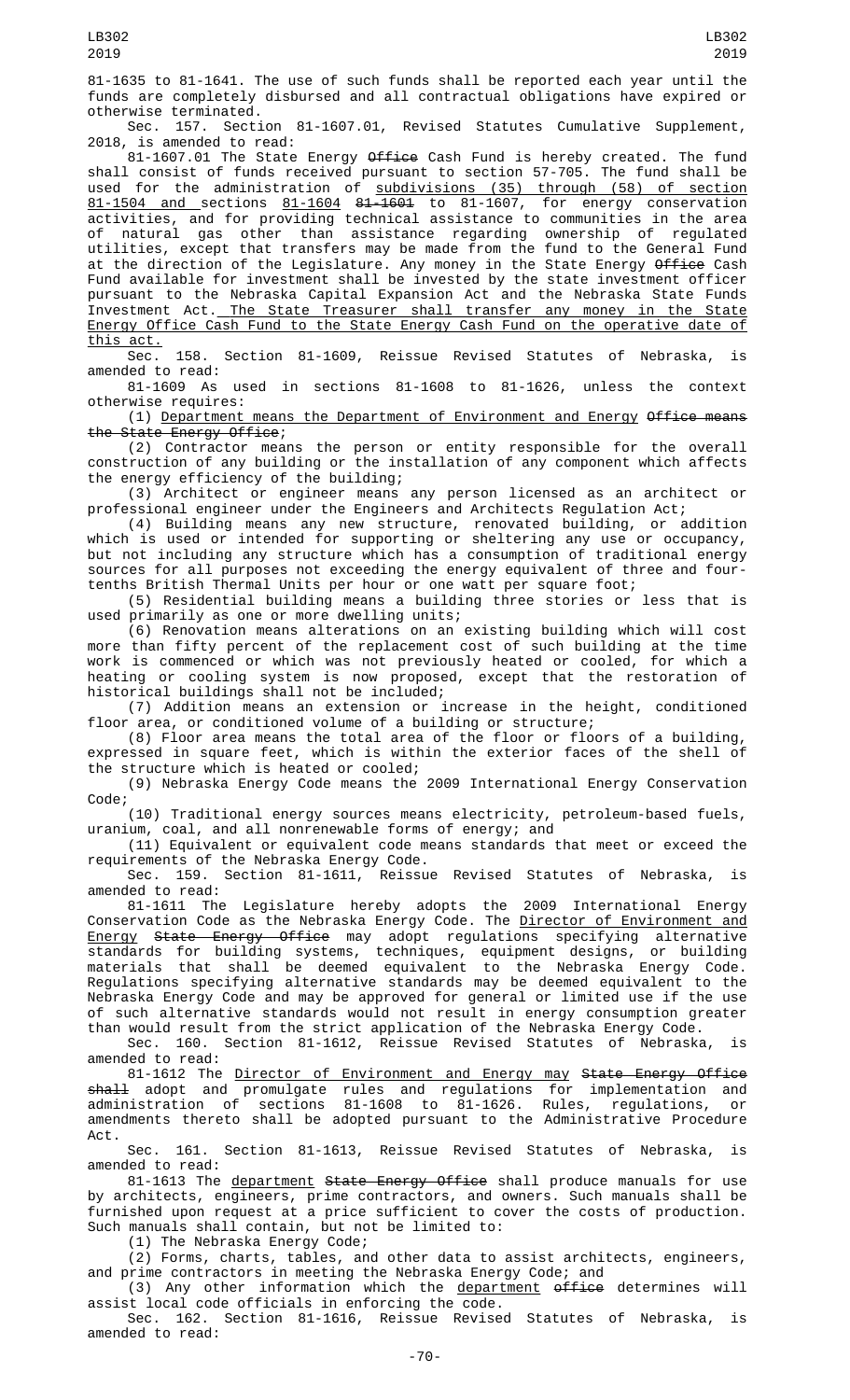(1) The <u>department</u> <del>office</del>, or its authorized agent, may conduct such inspections and investigations as are necessary to make a determination pursuant to section 81-1625 and may issue an order containing and resulting from the findings of such inspections and investigations; and

(2) A building owner may submit a written request that the department office undertake a determination pursuant to subdivision (1) of this section. Such request shall include a list of reasons why the building owner believes such a determination is necessary.

A building owner aggrieved by the office's determination, or refusal to make such determination, <u>under this section </u>may appeal such determination or refusal<u>, and the appeal shall be in accordance with</u> <del>as provided in</del> the Administrative Procedure Act.

The department office may charge an amount sufficient to recover the costs providing such determinations.

Reissue Revised Statutes of Nebraska, is Sec. 163. Section 81-1617,<br>amended to read:

81-1617 The <u>department</u> S<del>tate Energy Office</del> and any local code authority may conduct inspections and investigations necessary to enforce the Nebraska Energy Code or equivalent code and may, at reasonable hours, enter into any building and upon any premises within its jurisdiction for the purpose of examination to determine compliance with sections 81-1608 to 81-1626. Inspections shall be conducted only after permission has been granted by the owner or occupant or after a warrant has been issued pursuant to sections 29-830 to 29-835.

Sec. 164. Section 81-1618, Reissue Revised Statutes of Nebraska, is amended to read:

81-1618 Any county, city, or village may adopt and enforce a lighting and thermal efficiency ordinance, resolution, code, or standard. Such ordinance, resolution, code, or standard shall be deemed equivalent to the Nebraska Energy Code if it does not result in energy consumption greater than would result from the strict application of the Nebraska Energy Code and is reasonably consistent with the intent of sections 81-1608 to 81-1626. Any building or portion thereof subject to the jurisdiction of and inspected by such county, city, or village shall be deemed to comply with sections 81-1608 to 81-1626 if it meets the standards of such ordinance, resolution, code, or standards. Such county, city, or village may by ordinance or resolution prescribe a schedule of fees sufficient to pay the costs incurred pursuant to sections 81-1608 to 81-1626.

Any county, city, or village which adopts and enforces a lighting and thermal efficiency ordinance, resolution, code, or standard may waive a specific requirement of the Nebraska Energy Code when meeting such requirement is not economically justified. The local code authority shall submit to the <u>department</u> <del>State Energy Office</del> its analysis for determining that a specific requirement is not justified. The <u>department</u> <del>State Energy Office</del> shall review such analysis and transmit its findings and conclusions to the local code authority within a reasonable time. The local code authority shall submit to the <u>department</u> <del>State Energy Office</del> its explanation as to how the original code or any revised code addresses the issues raised by the <u>department</u> <del>State Energy</del> <del>Office</del>. After a local code authority has submitted such explanation, the authority may proceed to enforce its ordinance, resolution, code, or standard. Sec. 165. Section 81-1620, Reissue Revised Statutes of Nebraska, is amended to read:

81-1620 The <u>department</u> <del>State Energy Office</del> shall establish a training program to provide initial technical assistance to local code officials and residential and commercial builders upon adoption and implementation of a new Nebraska Energy Code. The program shall include the training of local code officials in building technology and local enforcement procedure related to implementation of the Nebraska Energy Code and the development of training programs suitable for presentation by local governments, educational institutions, and other public or private entities. Subsequent requests for training shall be fulfilled at a fee that pays for the <u>department's</u> S<del>tate</del> Energy Office's costs for such training.<br>Sec. 166. Section 81-1625, Reiss

Section 81-1625, Reissue Revised Statutes of Nebraska, is amended to read:

81-1625 If the Director of Environment and Energy the State Energy Office or the local code authority finds, within two years from the date a building is first occupied, that the building, at the time of construction, did not comply with the Nebraska Energy Code or equivalent code adopted by a county, city, or village in effect at such time, the director or code authority may order the owner or prime contractor to take those actions necessary to bring the building into compliance. This section does not limit the right of the owner to bring civil action against the contractor, architect, or engineer for the cost of bringing the building into compliance.

Sec. 167. Section 81-1635, Reissue Revised Statutes of Nebraska, is amended to read:

81-1635 There is hereby established in the state treasury a fund, to be known as the Nebraska Energy Settlement Fund and referred to in sections 81-1635 to 81-1641 as the fund, to be administered by the <u>Department of</u> Environment and Energy State Energy Office as the representative of the Governor. The fund shall consist of (1) money received by the State of Nebraska after February 15, 1986, from awards or allocations to the State of Nebraska on behalf of consumers of petroleum products as a result of judgments or settlements for overcharges to consumers of petroleum products sold during the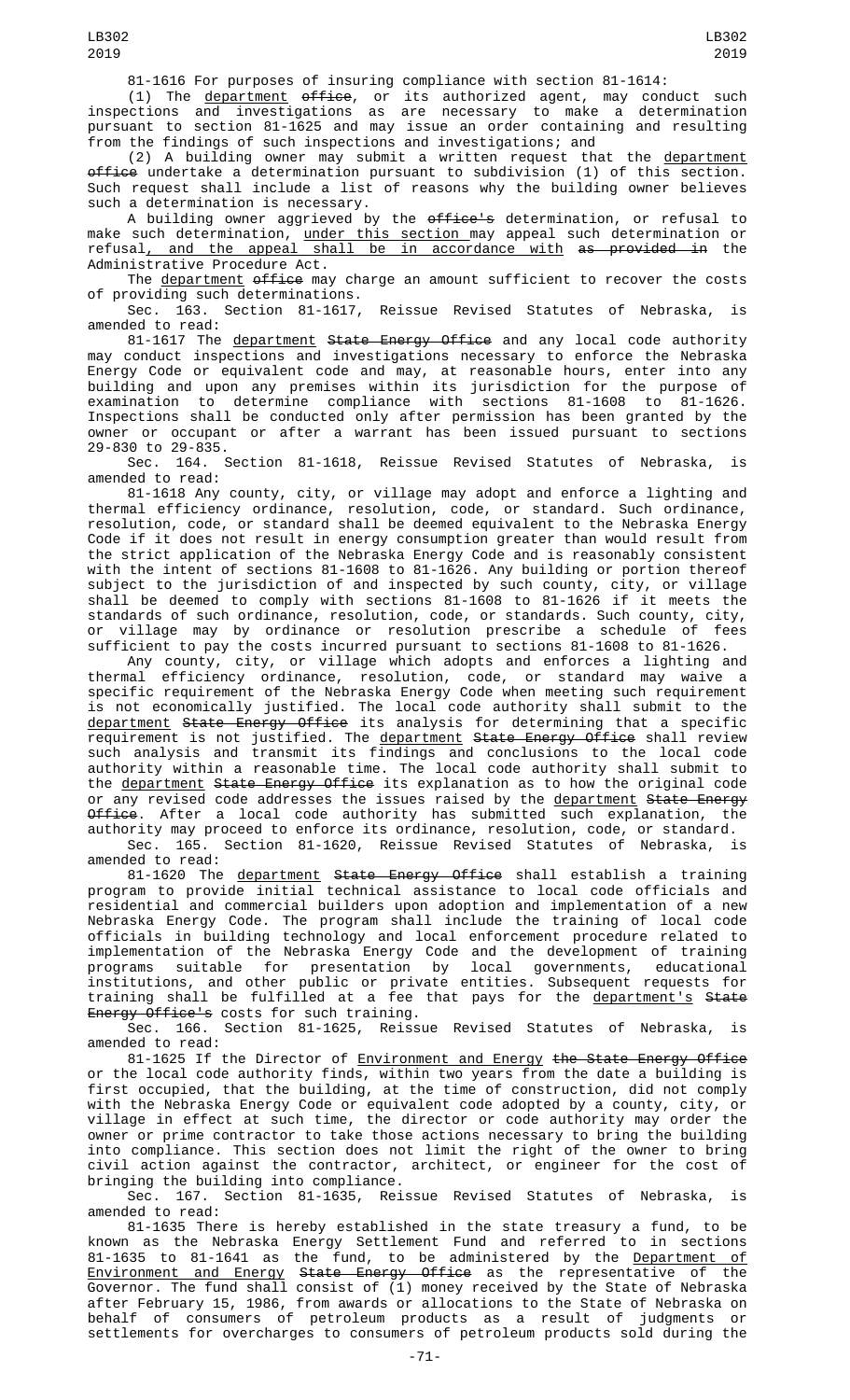period of time in which federal price controls on such products were in effect and (2) any investment interest earned on the fund. The Department of Administrative Services may for accounting purposes create subfunds of the fund to segregate awards or allocations received pursuant to different orders or settlements. Any money in the fund available for investment shall be invested by the state investment officer pursuant to the Nebraska Capital Expansion Act and the Nebraska State Funds Investment Act. No money shall be transferred or disbursed from the fund except pursuant to sections 81-1635 to 81-1641.

Sec. 168. Section 81-1636, Reissue Revised Statutes of Nebraska, is amended to read:

81-1636 The Governor or the <u>Department of Environment and Energy</u> <del>State</del> Energy Office as representative of the Governor shall develop a plan for the disbursement of the money credited to the fund for submission to the United States Department of Energy. The plan shall be in accordance with the specifications and guidelines of the applicable federal court order and any applicable federal law or regulations.

Sec. 169. Section 81-1637, Reissue Revised Statutes of Nebraska, is amended to read:

81-1637 (1) The Governor shall submit electronically a predisbursement plan to the Legislature if in session or the Executive Board of the Legislative Council if the Legislature is not in session.

(2) The predisbursement plan shall generally outline the uses and beneficiaries of proposed disbursements from the fund, as well as the expected benefits to the state as a whole.

(3) The predisbursement plan shall also include a policy statement which shall indicate (a) a perception of the current and anticipated trends regarding energy availability, costs, and needs in the state, (b) assumptions regarding the impacts on energy needs of the state of current and anticipated state and federal policies and market forces affecting energy use, and (c) generally, how the types of projects to be selected will address those trends and assumptions.

(4) The Legislature may hold a public hearing within thirty days  $\frac{after}{d}$  of receipt of the predisbursement plan to solicit testimony on such plan. The Legislature may, no later than fifteen days following such hearing, make recommendations to the Department of Environment and Energy State Energy Office concerning the plan. No disbursement of or obligation to disburse any money in the fund shall be made after July 9, 1988, until forty-five days after the predisbursement plan referring to such disbursement has been submitted to the Legislature or the Executive Board of the Legislative Council, as the case may be.

Sec. 170. Section 81-1638, Reissue Revised Statutes of Nebraska, is amended to read:

81-1638 (1) The <u>Department of Environment and Energy</u> S<del>tate Energy Office</del> shall, as the representative of and under the direction of the Governor, be the administrative agency for the selection of projects pursuant to section 81-1636, allocation of funds to the projects, and monitoring of the uses of the funds so allocated.

(2) The <u>department</u> <del>State Energy Office</del> shall contract with any and all grantees of funds in and recipients of loans from the fund. The contracts shall include provisions for reporting on and accounting for the use of the funds by the grantee or loan recipient to the <u>department</u> <del>State Energy Office</del>, and any contracts or agreements entered into before appropriations are made by the Legislature shall recite that they are subject to appropriations of the fund by the Legislature.

(3) Any political subdivision of this state may apply for, and shall be eligible to receive, a disbursement for a project pursuant to section 81-1636, including a disbursement of loan proceeds.

Sec. 171. Section 81-1640, Reissue Revised Statutes of Nebraska, is amended to read:

81-1640 The <u>Department of Environment and Energy</u> S<del>tate Energy Office</del> shall conduct a public hearing on the proposed uses of the fund in the manner and to the extent required by specifications and guidelines of the applicable federal court order and any applicable federal law or regulations.

Sec. 172. Section 81-1641, Reissue Revised Statutes of Nebraska, is amended to read:

81-1641 Sections 81-1635 to 81-1641 shall apply to the disbursement of all funds which are subject to sections 81-1635 to 81-1641 except for funds appropriated by Legislative Bill 432, Ninetieth Legislature, First Session, 1987.

Sections 81-1636 and 81-1637 shall not apply to any funds which are the subject of any written agreement or contract entered into by the State Energy <del>Office or the Governor</del> prior to April 9, 1987, for the awarding of any funds received by the state from United States v. Exxon Corporation.

Sec. 173. Section 81-3449, Revised Statutes Cumulative Supplement, 2018, is amended to read:

81-3449 The provisions of the Engineers and Architects Regulation Act regulating the practice of architecture do not apply to the following activities:

(1) The construction, remodeling, alteration, or renovation of a detached single-family through four-family dwelling of less than five thousand square feet of above grade finished space. Any detached or attached sheds, storage buildings, and garages incidental to the dwelling are not included in the tabulation of finished space. Such exemption may be increased by rule and regulation of the board adopted pursuant to the Negotiated Rulemaking Act but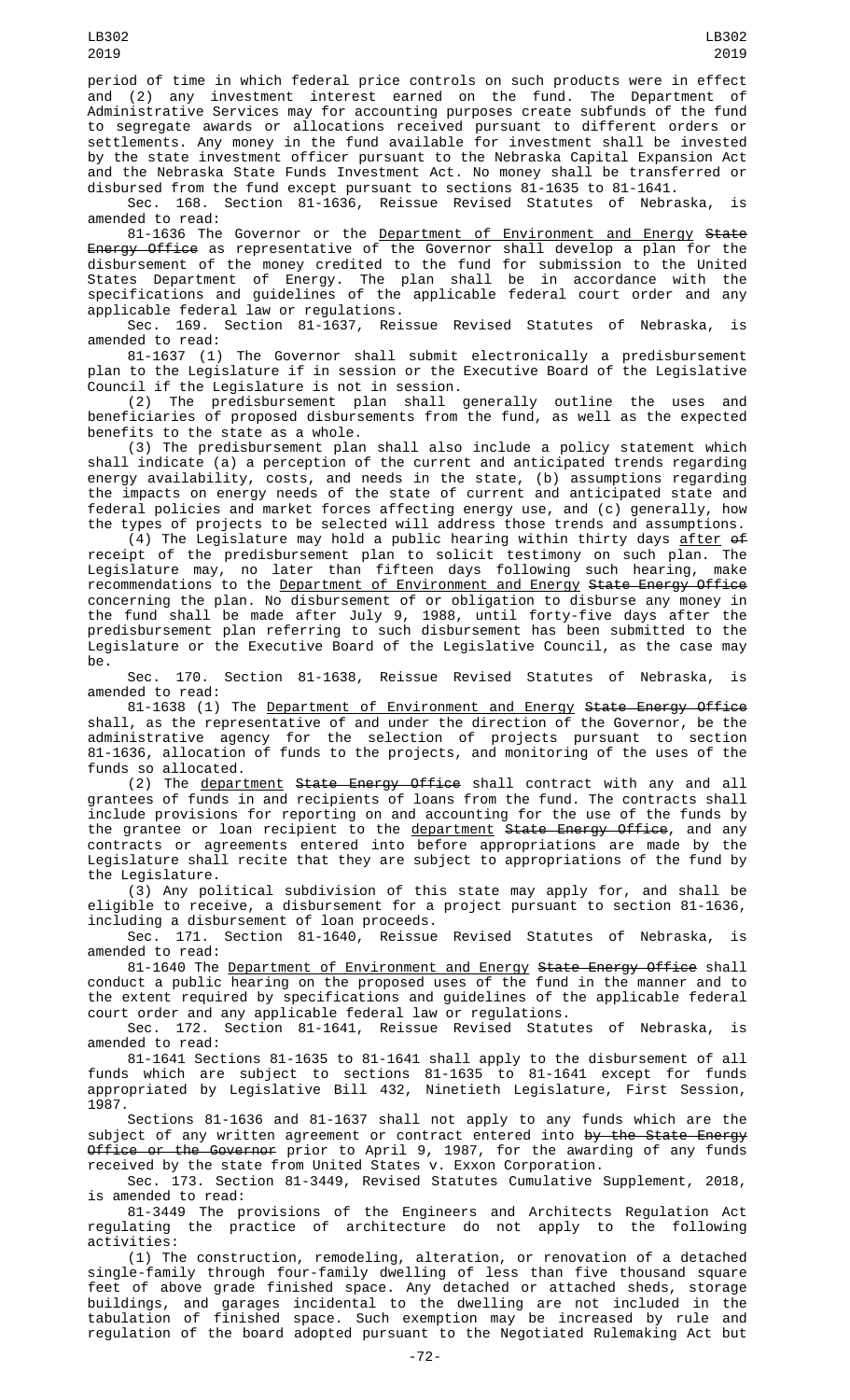shall not exceed the Type V, column B, limitations set forth by the allowable height and building areas table in the state building code adopted in section 71-6403;

(2) The construction, remodeling, alteration, or renovation of a one-story commercial or industrial building or structure of less than five thousand square feet of above grade finished space which does not exceed thirty feet in height unless such building or structure, or the remodeling or repairing thereof, provides for the employment, housing, or assembly of twenty or more persons. Any detached or attached sheds, storage buildings, and garages incidental to the building or structure are not included in the tabulation of finished space. Such exemption may be increased by rule and regulation of the board adopted pursuant to the Negotiated Rulemaking Act but shall not exceed the Type V, column B, limitations set forth by the allowable height and building areas table in the state building code adopted in section 71-6403;

(3) The construction, remodeling, alteration, or renovation of farm buildings, including barns, silos, sheds, or housing for farm equipment and machinery, livestock, poultry, or storage, if the structures are designed to be occupied by no more than twenty persons. Such exemption may be increased by rule and regulation of the board adopted pursuant to the Negotiated Rulemaking Act but shall not exceed the Type V, column B, limitations set forth by the allowable height and building areas table in the state building code adopted in section 71-6403;

(4) Any public works project with contemplated expenditures for a completed project that do not exceed one hundred thousand dollars. The board shall adjust the dollar amount in this subdivision every fifth year. The first such adjustment after August 27, 2011, shall be effective on July 1, 2014. The adjusted amount shall be equal to the then current amount adjusted by the cumulative percentage change in the Consumer Price Index for All Urban Consumers published by the Federal Bureau of Labor Statistics for the five-year period preceding the adjustment date. The amount shall be rounded to the next highest one-thousand-dollar amount;

(5) Any alteration, renovation, or remodeling of a building if the alteration, renovation, or remodeling does not affect architectural or engineering safety features of the building;

(6) The teaching, including research and service, of architectural subjects in a college or university offering a degree in architecture accredited by the National Architectural Accrediting Board;

(7) The preparation of submissions to architects, building officials, or other regulating authorities by the manufacturer, supplier, or installer of any materials, assemblies, components, or equipment that describe or illustrate the use of such items, the preparation of any details or shop drawings required of the contractor by the terms of the construction documents, or the management of construction contracts by persons customarily engaged in contracting work;

(8) The preparation of technical submissions or the administration of construction contracts by employees of a person or organization lawfully engaged in the practice of architecture if such employees are acting under the direct supervision of an architect;

(9) A public service provider or an organization who employs a licensee performing professional services for itself;

(10) A nonresident who holds the certification issued by the National Council of Architectural Registration Boards offering to render the professional services involved in the practice of architecture. The nonresident shall not perform any of the professional services involved in the practice of architecture until licensed as provided in the Engineers and Architects Regulation Act. The nonresident shall notify the board in writing that (a) he or she holds a National Council of Architectural Registration Boards certificate and is not currently licensed in Nebraska but will be present in Nebraska for the purpose of offering to render architectural services, (b) he or she will deliver a copy of the notice to every potential client to whom the applicant offers to render architectural services, and (c) he or she promises to apply immediately to the board for licensure if selected as the architect for the project;

(11) The practice by a qualified member of another legally recognized profession who is otherwise licensed or certified by this state or any political subdivision to perform services consistent with the laws of this state, the training, and the code of ethics of the respective profession, if such qualified member does not represent himself or herself to be practicing architecture and does not represent himself or herself to be an architect;

(12) Financial institutions making disbursements of funds in connection with construction projects;

(13) Earthmoving and related work associated with soil and water conservation practices performed on farmland or any land owned by a political subdivision that is not subject to a permit from the Department of Natural Resources or for work related to livestock waste facilities that are not subject to a permit by the Department of <u>Environment and Energy</u> <del>Environmental</del> Quality; and

(14) The work of employees and agents of a political subdivision or a nonprofit entity organized for the purpose of furnishing electrical service performing, in accordance with other requirements of law, their customary duties in the administration and enforcement of codes, permit programs, and land-use regulations and their customary duties in utility and public works construction, operation, and maintenance.

Sec. 174. Section 81-3453, Revised Statutes Cumulative Supplement, 2018,

LB302 2019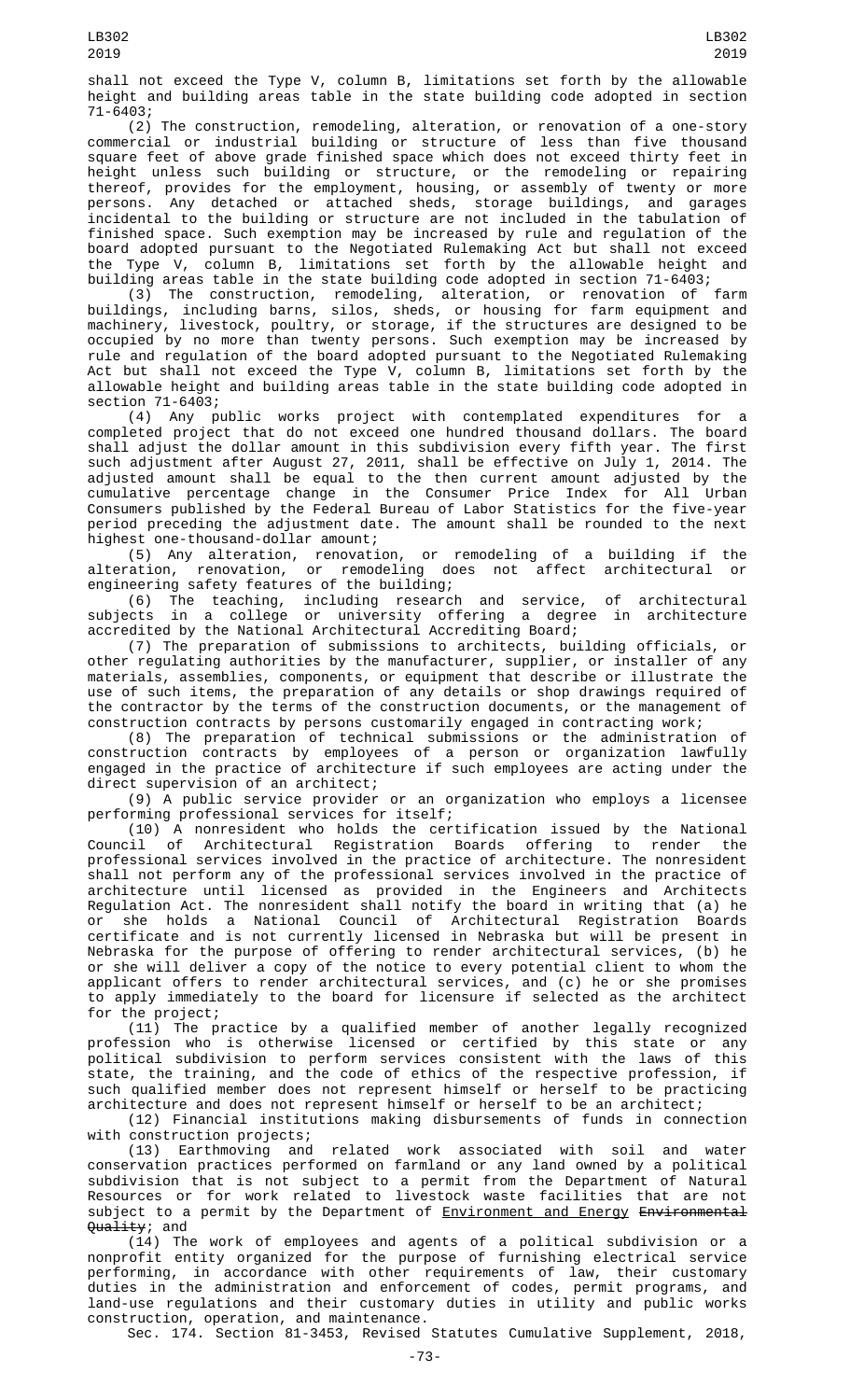is amended to read:

81-3453 The provisions of the Engineers and Architects Regulation Act regulating the practice of engineering do not apply to the following activities:

(1) The construction, remodeling, alteration, or renovation of a detached single-family through four-family dwelling of less than five thousand square feet above grade finished space. Any detached or attached sheds, storage buildings, and garages incidental to the dwelling are not included in the tabulation of finished space. Such exemption may be increased by rule and regulation of the board adopted pursuant to the Negotiated Rulemaking Act but shall not exceed the Type V, column B, limitations set forth by the allowable height and building areas table in the state building code adopted in section 71-6403;

(2) The construction, remodeling, alteration, or renovation of a one-story commercial or industrial building or structure of less than five thousand square feet above grade finished space which does not exceed thirty feet in height unless such building or structure, or the remodeling or repairing thereof, provides for the employment, housing, or assembly of twenty or more persons. Any detached or attached sheds, storage buildings, and garages incidental to the building or structure are not included in the tabulation of finished space. Such exemption may be increased by rule and regulation of the board adopted pursuant to the Negotiated Rulemaking Act but shall not exceed the Type V, column B, limitations set forth by the allowable height and building areas table in the state building code adopted in section 71-6403;

(3) The construction, remodeling, alteration, or renovation of farm buildings, including barns, silos, sheds, or housing for farm equipment and machinery, livestock, poultry, or storage and if the structures are designed to be occupied by no more than twenty persons. Such exemption may be increased by rule and regulation of the board adopted pursuant to the Negotiated Rulemaking Act but shall not exceed the Type V, column B, limitations set forth by the allowable height and building areas table in the state building code adopted in section 71-6403;

(4) Any public works project with contemplated expenditures for the completed project that do not exceed one hundred thousand dollars. The board shall adjust the dollar amount in this subdivision every fifth year. The first such adjustment after August 27, 2011, shall be effective on July 1, 2014. The adjusted amount shall be equal to the then current amount adjusted by the cumulative percentage change in the Consumer Price Index for All Urban Consumers published by the Federal Bureau of Labor Statistics for the five-year period preceding the adjustment date. The amount shall be rounded to the next highest one-thousand-dollar amount;

(5) Any alteration, renovation, or remodeling of a building if the alteration, renovation, or remodeling does not affect architectural or engineering safety features of the building;

(6) The teaching, including research and service, of engineering subjects in a college or university offering an ABET-accredited engineering curriculum of four years or more;

(7) A public service provider or an organization who employs a licensee performing professional services for itself;

(8) The practice by a qualified member of another legally recognized profession who is otherwise licensed or certified by this state or any political subdivision to perform services consistent with the laws of this state, the training, and the code of ethics of such profession, if such qualified member does not represent himself or herself to be practicing engineering and does not represent himself or herself to be a professional engineer;

(9) The offer to practice engineering by a person not a resident of and having no established place of business in this state if the person is legally qualified by licensure to practice engineering in his or her own state or country. The person shall make application to the board in writing and after payment of a fee established by the board may be granted a temporary permit for a definite period of time not to exceed one year to do a specific job. No right to practice engineering accrues to such applicant with respect to any other work not set forth in the permit;

(10) The work of an employee or a subordinate of a person holding a certificate of licensure under the Engineers and Architects Regulation Act or an employee of a person practicing lawfully under subdivision (9) of this section if the work is done under the direct supervision of a person holding a certificate of licensure or a person practicing lawfully under such subdivision;

(11) Those services ordinarily performed by subordinates under direct supervision of a professional engineer or those commonly designated as locomotive, stationary, marine operating engineers, power plant operating engineers, or manufacturers who supervise the operation of or operate machinery or equipment or who supervise construction within their own plant;

(12) Financial institutions making disbursements of funds in connection

with construction projects;<br>(13) Earthmoving and (13) Earthmoving and related work associated with soil and water conservation practices performed on farmland or any land owned by a political subdivision that is not subject to a permit from the Department of Natural Resources or for work related to livestock waste facilities that are not subject to a permit by the Department of Environment and Energy Environmental Quality;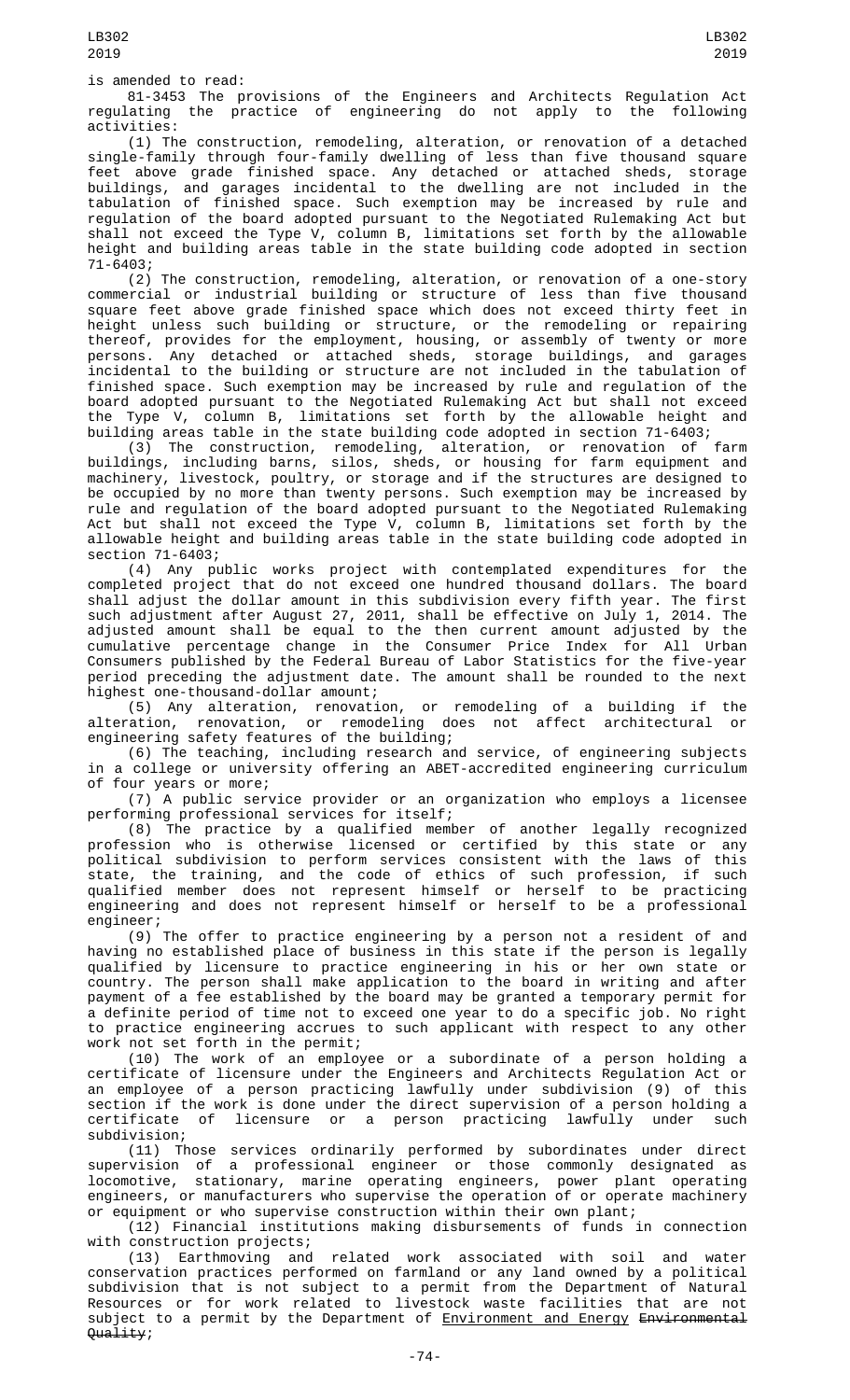(14) The work of employees and agents of a political subdivision or a nonprofit entity organized for the purpose of furnishing electrical service performing, in accordance with other requirements of law, their customary duties in the administration and enforcement of codes, permit programs, and land-use regulations and their customary duties in utility and public works construction, operation, and maintenance;

(15) Work performed exclusively in the exploration for and development of energy resources and base, precious, and nonprecious minerals, including sand, gravel, and aggregate, which does not have a substantial impact upon public health, safety, and welfare, as determined by the board, or require the submission of reports or documents to public agencies;

(16) The construction of water wells as defined in section 46-1212, the installation of pumps and pumping equipment into water wells, and the decommissioning of water wells, unless such construction, installation, or decommissioning is required by the owner thereof to be designed or supervised by an engineer or unless legal requirements are imposed upon the owner of a water well as a part of a public water supply;

(17) Work performed in the exploration, development, and production of oil and gas or before the Nebraska Oil and Gas Conservation Commission; and

(18) Siting, layout, construction, and reconstruction of a private onsite wastewater treatment system with a maximum flow from the facility of one thousand gallons of domestic wastewater per day if such system meets all of the conditions required pursuant to the Private Onsite Wastewater Treatment System Contractors Certification and System Registration Act unless the siting, layout, construction, or reconstruction by an engineer is required by the Department of <u>Environment and Energy</u> <del>Environmental Quality</del>, mandated by law or rules and regulations imposed upon the owner of the system, or required by the owner.

Sec. 175. Section 84-166, Reissue Revised Statutes of Nebraska, is amended to read:

84-166 Pursuant to the proclamation of a vital resource emergency issued as provided in section 84-164, the Governor by executive order may:

(1) Regulate the operating hours of vital resource consuming instrumentalities including state government, political subdivisions, private institutions, and business facilities to the extent that the regulation is not hazardous or detrimental to the health, safety, or welfare of the people of this state;

(2) Establish a system for the distribution of the supply of energy or vital resource;

(3) Curtail, regulate, or direct the public and private transportation and use of the vital resource which is in short supply, to the extent necessary, so long as such regulation is not hazardous or detrimental to the health, safety, or welfare of the people of this state;

(4) Delegate any administrative authority vested in him or her to the <u>Department of Environment and Energy</u> <del>State Energy Office</del> or any other state agency or its respective director; and

(5) Provide for the temporary transfer of directors, personnel, or functions of state departments and agencies for the purpose of carrying out any emergency measures taken pursuant to sections 84-162 to 84-167.

Sec. 176. Section 84-602.04, Revised Statutes Cumulative Supplement, 2018, is amended to read:

84-602.04 (1) The State Treasurer shall develop and maintain a single, searchable web site with information on state receipts, expenditures of state funds, and contracts which is accessible by the public at no cost to access as provided in this section. The web site shall be hosted on a server owned and operated by the State of Nebraska or approved by the Chief Information Officer. The naming convention for the web site shall identify the web site as a state government web site. The web site shall not include the treasurer's name, the treasurer's image, the treasurer's seal, or a welcome message.

(2)(a) The web site established, developed, and maintained by the State Treasurer pursuant to this section shall provide such information as will document the sources of all state receipts and the expenditure of state funds

by all state entities.<br>(b) The State 1 The State Treasurer shall, in appropriate detail, cause to be published on the web site:

(i) The identity, principal location, and amount of state receipts received or expended by the State of Nebraska and all of its state entities;

(ii) The funding or expending state entity;

(iii) The budget program source;

(iv) The amount, date, purpose, and recipient of all expenditures of state funds; and

(v) Such other relevant information as will further the intent of enhancing the transparency of state government financial operations to its citizens and taxpayers. The web site shall include data for fiscal year 2008-09 and each fiscal year thereafter, except that for any state entity that becomes subject to this section due to the changes made by Laws 2016, LB851, the web site shall include data for such state entity for fiscal year 2016-17 and each fiscal year thereafter.

(3) The data shall be available on the web site no later than thirty days after the end of the preceding fiscal year.

(4)(a) The web site described in this section shall include a link to the web site of the Department of Administrative Services. The department's web site shall contain: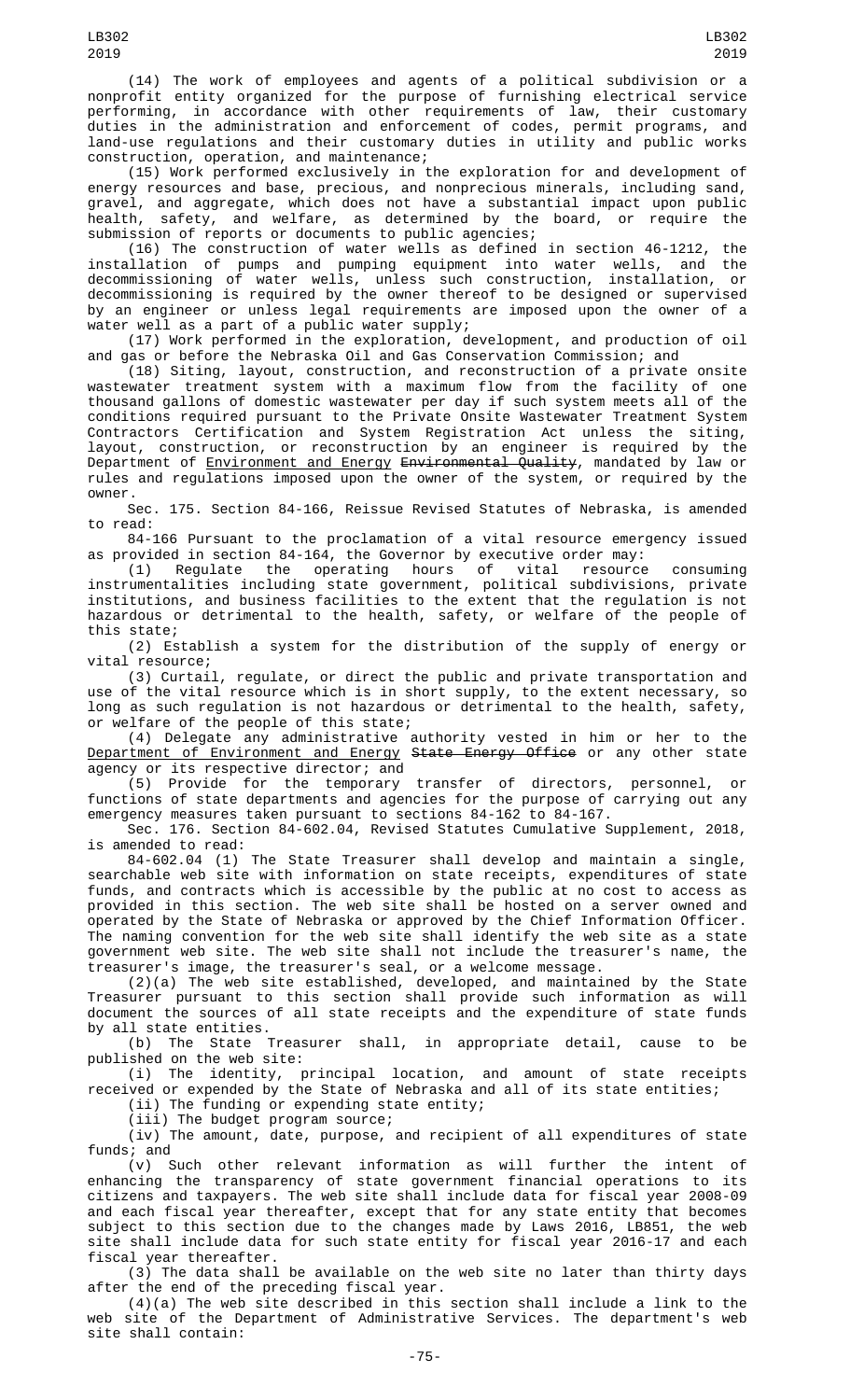(i) A data base that includes a copy of each active contract that is a basis for an expenditure of state funds, including any amendment to such contract and any document incorporated by reference in such contract. For purposes of this subdivision, amendment means an agreement to modify a contract which has been reduced to writing and signed by each party to the contract, an agreement to extend the duration of a contract, or an agreement to renew a contract. The data base shall be accessible by the public and searchable by vendor, by state entity, and by dollar amount. All state entities shall provide to the Department of Administrative Services, in electronic form, copies of such contracts for inclusion in the data base beginning with contracts that are active on and after January 1, 2014, except that for any state entity that becomes subject to this section due to the changes made by Laws 2016, LB851, such state entity shall provide copies of such contracts for inclusion in the data base beginning with contracts that are active on and after January 1, 2017; and

(ii) A data base that includes copies of all expired contracts which were previously included in the data base described in subdivision  $(4)(a)(i)$  of this section and which have not been disposed of pursuant to policies and procedures adopted under subdivision (4)(e) of this section. The data base required under this subdivision shall be accessible by the public and searchable by vendor, by state entity, and by dollar amount.

(b) The following shall be redacted or withheld from any contract before such contract is included in a data base pursuant to subdivision (4)(a) of this section:

(i) The social security number or federal tax identification number of any individual or business;

(ii) Protected health information as such term is defined under the federal Health Insurance Portability and Accountability Act of 1996, as such act existed on January 1, 2013;

(iii) Any information which may be withheld from the public under section 84-712.05; or

(iv) Any information that is confidential under state or federal law, rule, or regulation.

(c) The following contracts shall be exempt from the requirements of subdivision (4)(a) of this section:

(i) Contracts entered into by the Department of Health and Human Services that are letters of agreement for the purpose of providing specific services to a specifically named individual and his or her family;

(ii) Contracts entered into by the University of Nebraska or any of the Nebraska state colleges for the purpose of providing specific services or financial assistance to a specifically named individual and his or her family;

(iii) Contracts entered into by the Department of Veterans' Affairs under section 80-401 or 80-403 for the purpose of providing aid to a specifically named veteran and his or her family;

(iv) Contracts entered into by the Department of Environment and Energy State Energy Office for the purpose of providing financing from the Dollar and Energy Saving Loan program;

(v) Contracts entered into by the State Department of Education under sections 79-11,121 to 79-11,132 for the purpose of providing specific goods, services, or financial assistance on behalf of or to a specifically named individual;

(vi) Contracts of employment for employees of any state entity. The exemption provided in this subdivision shall not apply to contracts entered into by any state entity to obtain the services of an independent contractor; and

(vii) Contracts entered into by the Nebraska Investment Finance Authority for the purpose of providing a specific service or financial assistance, including, but not limited to, a grant or loan, to a specifically named individual and his or her family.

(d) No state entity shall structure a contract to avoid any of the requirements of subdivision (4)(a) of this section.

(e) The Department of Administrative Services shall adopt policies and procedures regarding the creation, maintenance, and disposal of records pursuant to section 84-1212.02 for the contracts contained in the data bases required under this section and the process by which state entities provide copies of the contracts required under this section.

(5) All state entities shall provide to the State Treasurer, at such times and in such form as designated by the State Treasurer, such information as is necessary to accomplish the purposes of the Taxpayer Transparency Act.

(6) Nothing in this section requires the disclosure of information which is considered confidential under state or federal law or is not a public record under section 84-712.05.

Sec. 177. Section 86-570, Reissue Revised Statutes of Nebraska, is amended to read:

86-570 (1) The Geographic Information Systems Council is hereby created and shall consist of:

(a) The Chief Information Officer or his or her designee, the chief executive officer or designee of the Department of Health and Human Services, and the director or designee of the Department of <u>Environment and Energy</u> <del>Environmental Quality</del>, the Conservation and Survey Division of the University of Nebraska, the Department of Natural Resources, and the Governor's Policy Research Office;

(b) The Director-State Engineer or designee;